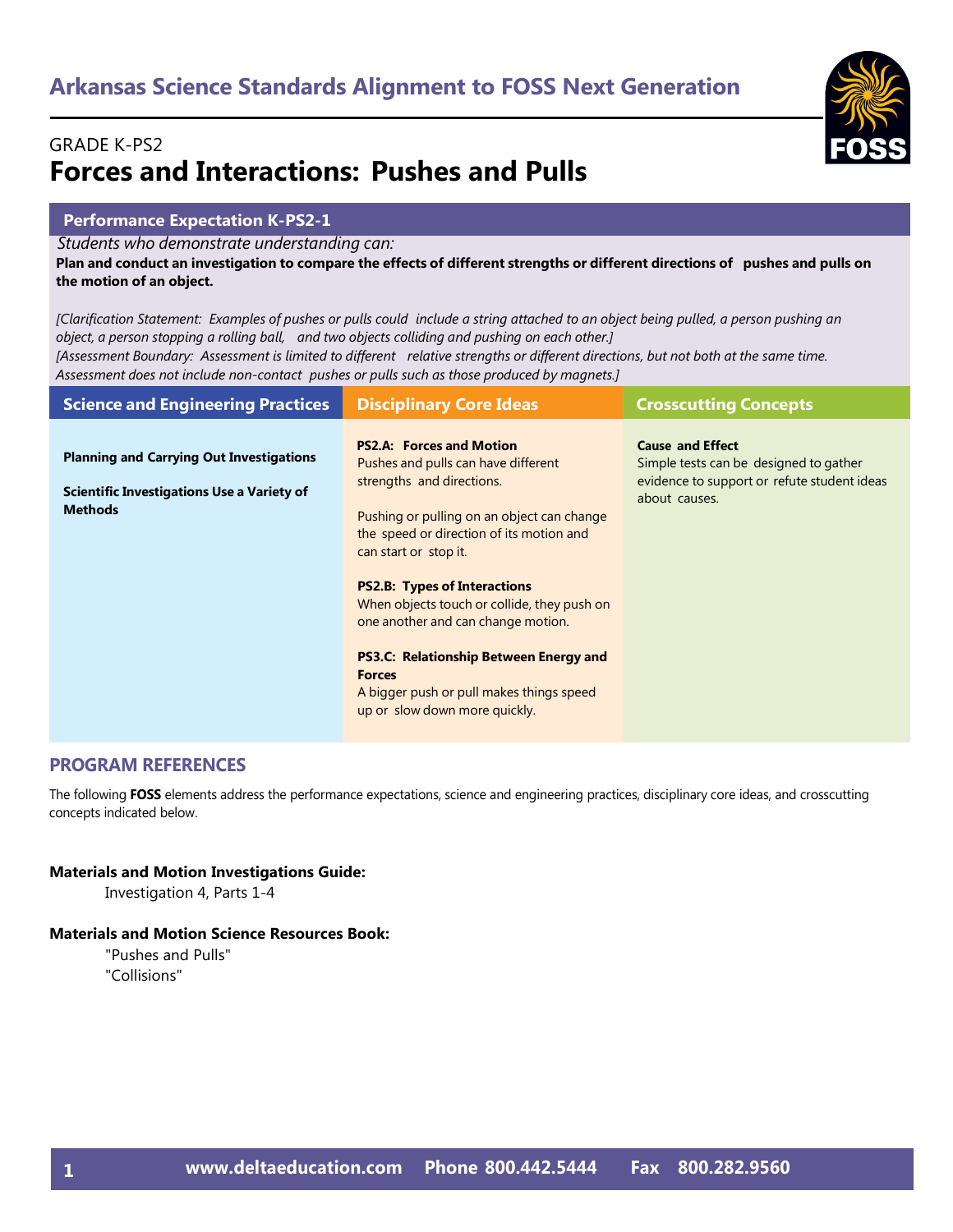### GRADE K-PS2 **Forces and Interactions: Pushes and Pulls**

#### **Performance Expectation K-PS2-2**

*Students who demonstrate understanding can:*

Analyze data to determine if a design solution works as intended to change the speed or direction of an Object with a push or a pull.

*[Clarification Statement: Examples of problems requiring a solution could include having a marble or other object move a certain distance, follow a particular path, and knock down other objects. Examples of a solution could include tools such as a ramp to increase the speed of the object and a structure that would cause an object such as a marble or ball to turn.]*

*[Assessment Boundary: assessment does not include friction as a mechanism for change in speed]* 

| <b>Science and Engineering Practices</b> | <b>Disciplinary Core Ideas</b>                                                                                                                                                                                                                                                                                                                                                                         | <b>Crosscutting Concepts</b>                                                                                                      |
|------------------------------------------|--------------------------------------------------------------------------------------------------------------------------------------------------------------------------------------------------------------------------------------------------------------------------------------------------------------------------------------------------------------------------------------------------------|-----------------------------------------------------------------------------------------------------------------------------------|
| <b>Analyzing and Interpreting Data</b>   | <b>PS2.A: Forces and Motion</b><br>Pushes and pulls can have different<br>strengths and directions.<br>Pushing or pulling on an object can change<br>the speed or direction of its motion and can<br>start or stop it.<br><b>ETS1.A: Defining Engineering Problems</b><br>A situation that people want to change or<br>create can be approached as a problem to<br>be solved through engineering. Such | <b>Cause and Effect</b><br>Simple tests can be designed to gather<br>evidence to support or refute student ideas<br>about causes. |
|                                          | problems may have many acceptable<br>solutions.                                                                                                                                                                                                                                                                                                                                                        |                                                                                                                                   |

#### **PROGRAM REFERENCES**

The following **FOSS** elements address the performance expectations, science and engineering practices, disciplinary core ideas, and crosscutting concepts indicated below.

#### **Materials and Motion Investigations Guide:**

Investigation 4, Parts 1-4

#### **Materials and Motion Science Resources Book:**

"Pushes and Pulls" "Collisions"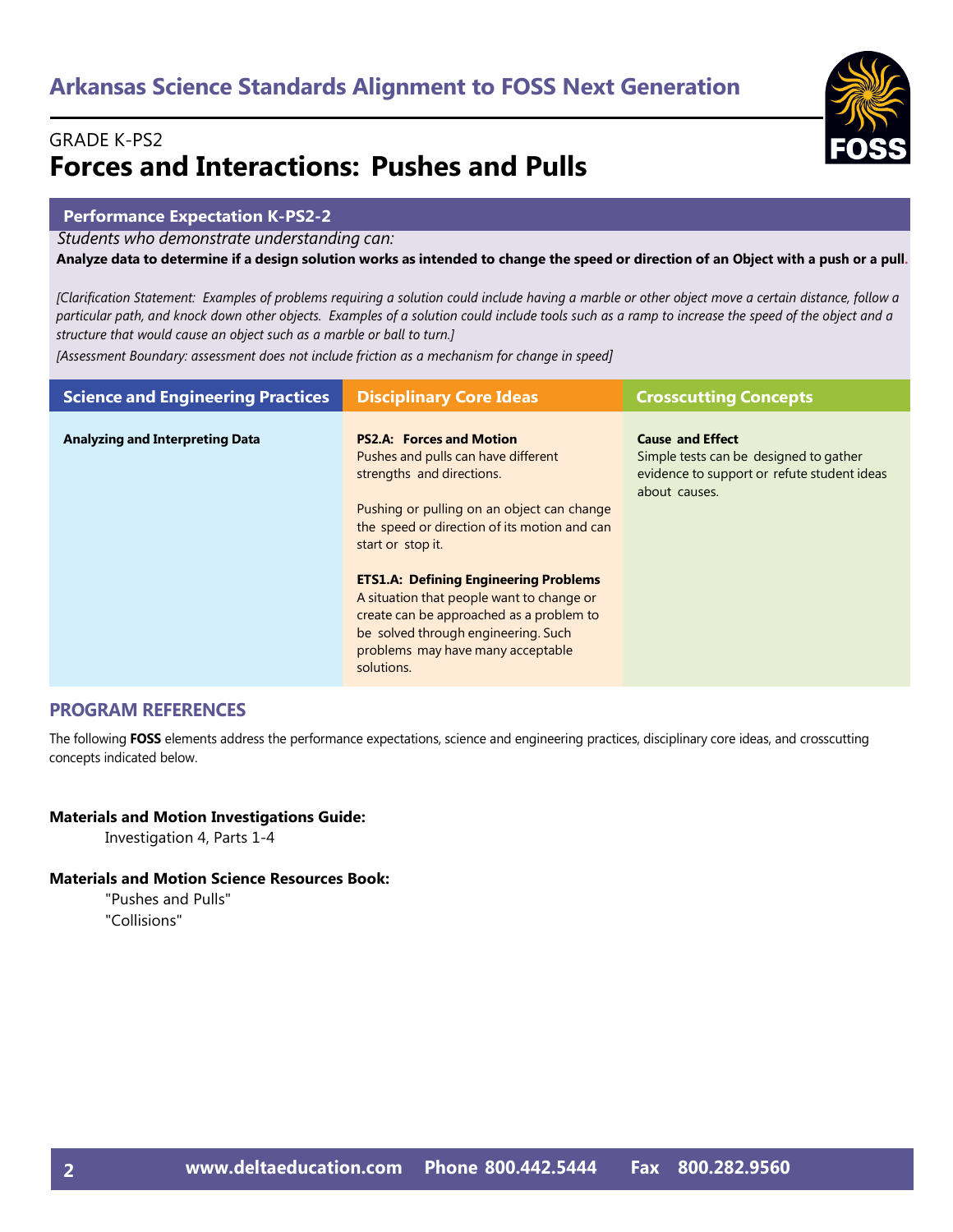### GRADE K-PS3 **Weather and Climate**

#### **Performance Expectation K-PS3-1**

*Students who demonstrate understanding can:* **Make observations to determine the effect of sunlight on Earth's surface.**

*[Clarification Statement: Examples of Earth's surface could include sand, soil, rocks, and water.] [Assessment Boundary: Assessment of temperature is limited to relative measures such as warmer/cooler.]*

| <b>Science and Engineering Practices</b>                            | <b>Disciplinary Core Ideas</b>                                     | <b>Crosscutting Concepts</b>                                           |
|---------------------------------------------------------------------|--------------------------------------------------------------------|------------------------------------------------------------------------|
| <b>Planning and Carrying Out Investigations</b>                     | <b>PS3.B: Conservation of Energy and</b><br><b>Energy Transfer</b> | <b>Cause and Effect</b><br>Events have causes that generate observable |
| <b>Scientific Investigations Use a Variety of</b><br><b>Methods</b> | Sunlight warms Earth's surface.                                    | patterns.                                                              |
|                                                                     |                                                                    |                                                                        |
|                                                                     |                                                                    |                                                                        |
|                                                                     |                                                                    |                                                                        |

#### **PROGRAM REFERENCES**

The following **FOSS** elements address the performance expectations, science and engineering practices, disciplinary core ideas, and crosscutting concepts indicated below.

#### **Trees and Weather Investigations Guide:**

Investigation 3, Parts 1-3

#### **Trees and Weather Science Resources Book:**

"Up in the Sky" "Weather"



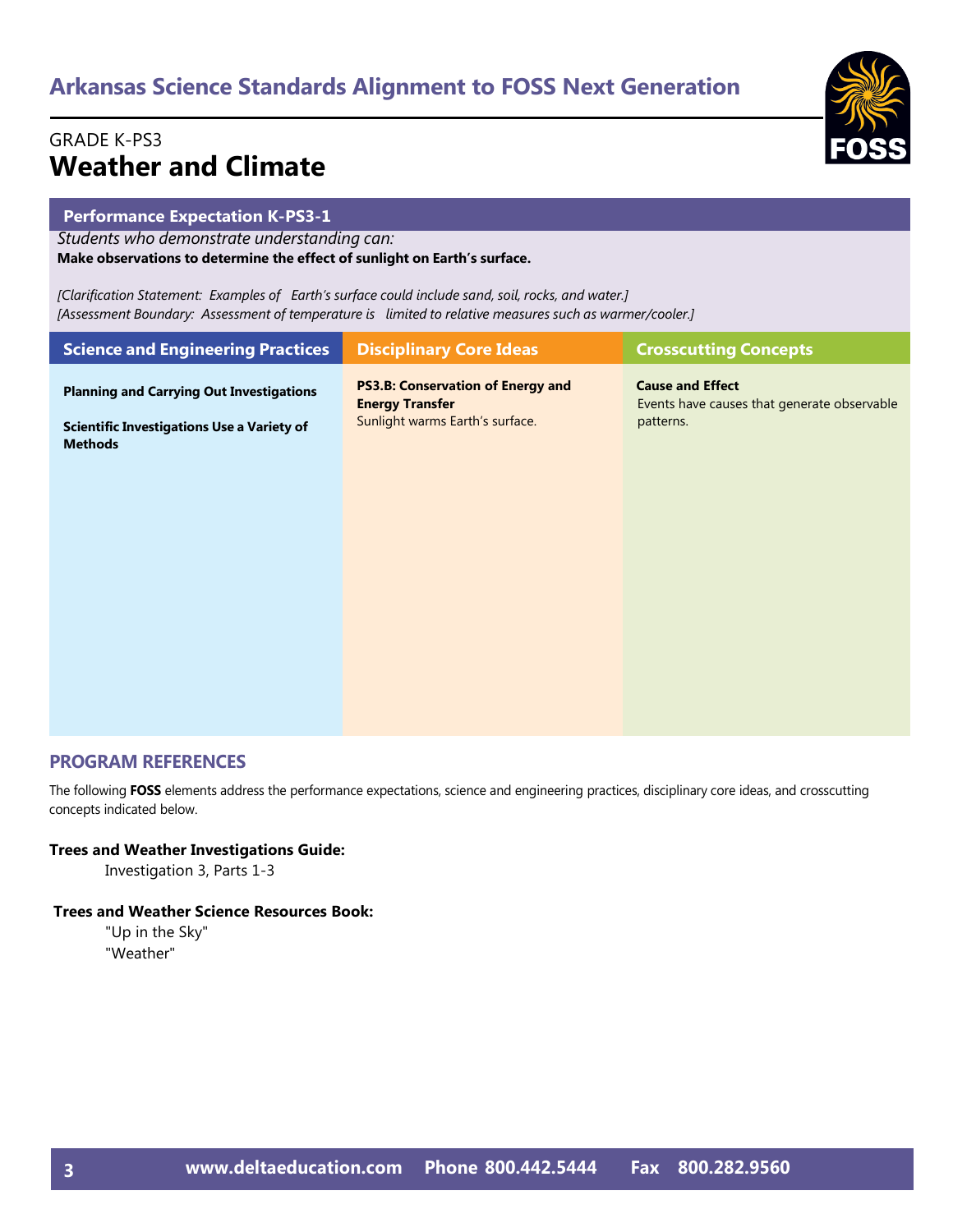#### GRADE K-PS3

## **Weather and Climate**

#### **Performance Expectation K-PS3-2**

*Students who demonstrate understanding can:*

Use tools and materials to design and build a structure that will reduce the warming effect of sunlight on an area.\*

[Clarification Statement: Examples of structures could include umbrellas, canopies, and tents that minimize the warming effect of the sun.]

| <b>Science and Engineering Practices</b>                           | <b>Disciplinary Core Ideas</b>                                                                        | <b>Crosscutting Concepts</b>                                                        |
|--------------------------------------------------------------------|-------------------------------------------------------------------------------------------------------|-------------------------------------------------------------------------------------|
| <b>Constructing Explanations and Designing</b><br><b>Solutions</b> | <b>PS3.B: Conservation of Energy and</b><br><b>Energy Transfer</b><br>Sunlight warms Earth's surface. | <b>Cause and Effect</b><br>Events have causes that generate observable<br>patterns. |
|                                                                    |                                                                                                       |                                                                                     |
|                                                                    |                                                                                                       |                                                                                     |
|                                                                    |                                                                                                       |                                                                                     |

#### **PROGRAM REFERENCES**

The following **FOSS** elements address the performance expectations, science and engineering practices, disciplinary core ideas, and crosscutting concepts indicated below.

#### **Trees and Weather Investigations Guide:**

Investigation 3, Parts 1-3

#### **Trees and Weather Science Resources Book:**

"Up in the Sky" "Weather"

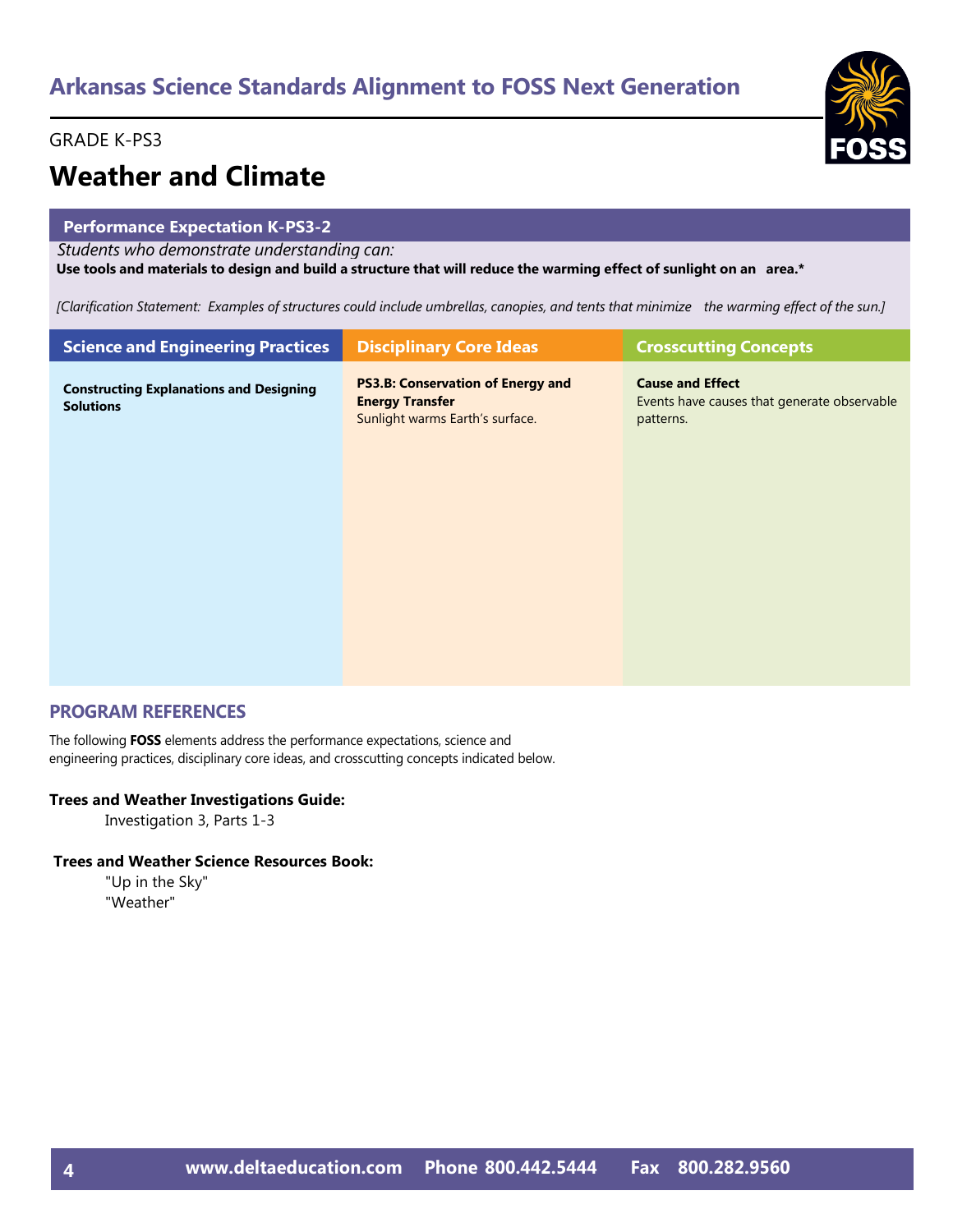#### GRADE K-ESS2

## **Weather and Climate**

#### **Performance Expectation K-ESS2-1**

*Students who demonstrate understanding can:*

**Use and share observations of local weather conditions to describe patterns over time.**

[Clarification Statement: Examples of qualitative observations could include descriptions of the weather (such as sunny, cloudy, rainy, or warm); examples of quantitative observations could include numbers of sunny, windy, and rainy days in a month. Examples of patterns could include that it is usually cooler in the morning than in the afternoon or the number of sunny days versus cloudy days in different *months.]*

[Assessment Boundary: Assessment of quantitative observations is limited to whole numbers and relative measures such as warmer/cooler.]

| <b>Science and Engineering Practices</b>                                                                    | <b>Disciplinary Core Ideas</b>                                                                                                                                                                             | <b>Crosscutting Concepts</b>                                                                                              |
|-------------------------------------------------------------------------------------------------------------|------------------------------------------------------------------------------------------------------------------------------------------------------------------------------------------------------------|---------------------------------------------------------------------------------------------------------------------------|
| <b>Analyzing and Interpreting Data</b><br><b>Science Knowledge is Based on Empirical</b><br><b>Evidence</b> | <b>ESS2.D: Weather and Climate</b><br>Weather is the combination of sunlight,<br>wind, snow or rain, and temperature in a<br>particular region at a particular time.<br>People measure these conditions to | <b>Patterns</b><br>Patterns in the natural world can be observed,<br>used to describe phenomena, and used as<br>evidence. |
|                                                                                                             | describe and record the weather and to<br>notice patterns over time.                                                                                                                                       |                                                                                                                           |

#### **PROGRAM REFERENCES**

The following **FOSS** elements address the performance expectations, science and engineering practices, disciplinary core ideas, and crosscutting concepts indicated below.

#### **Trees and Weather Investigations Guide:**

Investigation 3, Pts. 1-3 Investigation 4, Pts. 1-9

#### **Trees and Weather Science Resources Book:**

"Up in the Sky" "Weather" "My Apple Tree" "Orange Trees" "Maple Trees"

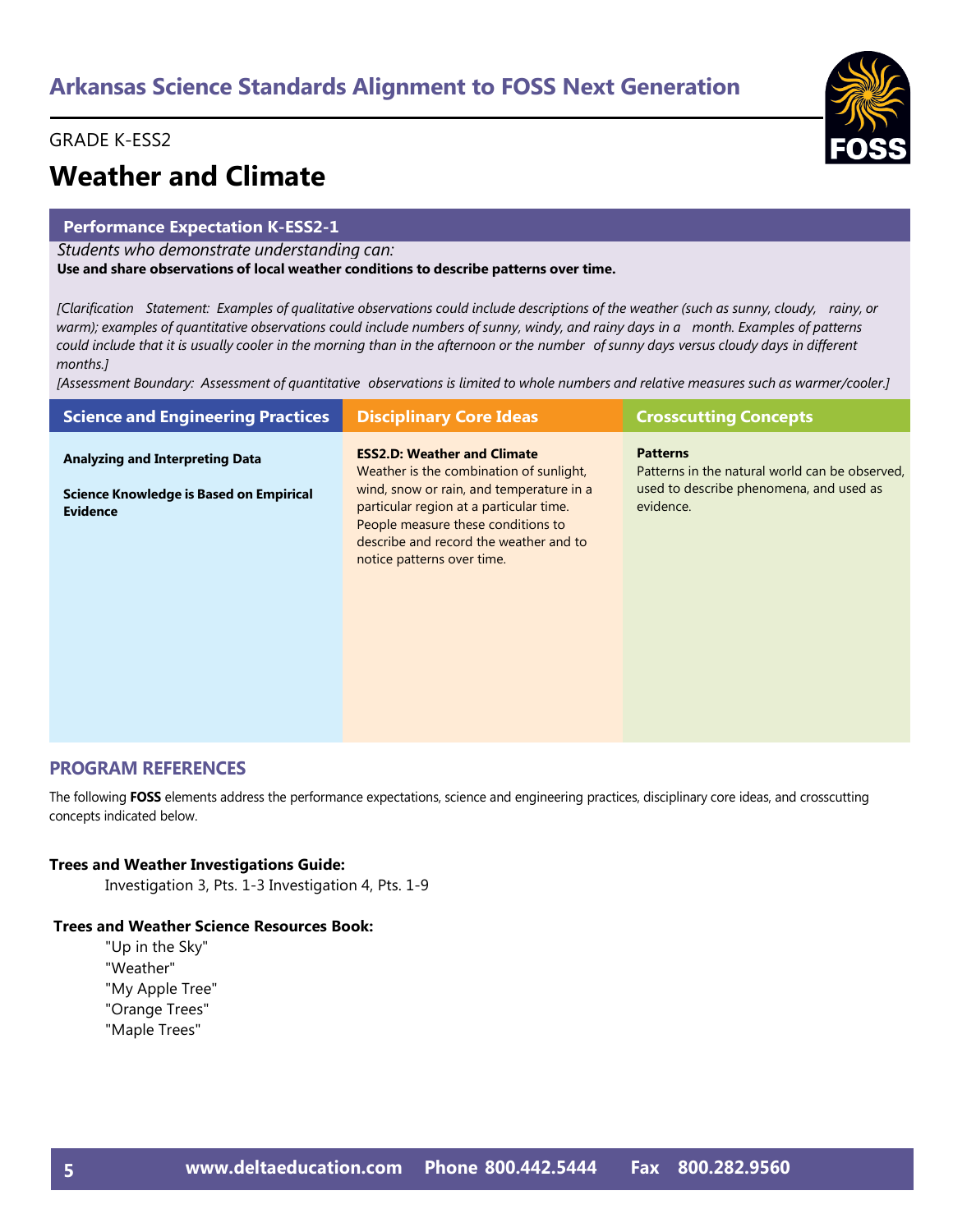#### GRADE K-ESS3

### **Weather and Climate**

#### **Performance Expectation K-ESS3-2**

#### *Students who demonstrate understanding can:*

Ask questions to obtain information about the purpose of weather forecasting to prepare for, and respond to, severe weather.\*

*[Clarification Statement: Emphasis is on local forms of severe weather.]*

| <b>Science and Engineering Practices</b>                                                                               | <b>Disciplinary Core Ideas</b>                                                                                                                                                                                                                                                                                                                                                                                                         | <b>Crosscutting Concepts</b>                                                                                                                                                                                                                                                                                                                                                                                                                |
|------------------------------------------------------------------------------------------------------------------------|----------------------------------------------------------------------------------------------------------------------------------------------------------------------------------------------------------------------------------------------------------------------------------------------------------------------------------------------------------------------------------------------------------------------------------------|---------------------------------------------------------------------------------------------------------------------------------------------------------------------------------------------------------------------------------------------------------------------------------------------------------------------------------------------------------------------------------------------------------------------------------------------|
| <b>Asking Questions and Defining Problems</b><br><b>Obtaining, Evaluating, and Communicating</b><br><b>Information</b> | <b>ESS3.B: Natural Hazards</b><br>Some kinds of severe weather are more<br>likely than others in a given region.<br>Weather scientists forecast severe<br>weather so that the communities can<br>prepare for and respond to these events.<br><b>ETS1.A: Defining and Delimiting an</b><br><b>Engineering Problem</b><br>Asking questions, making observations,<br>and gathering information are helpful in<br>thinking about problems. | <b>Cause and Effect</b><br>Events have causes that generate observable<br>patterns.<br>Interdependence of Science, Engineering,<br>and Technology<br>People encounter questions about the natural<br>world every day.<br>Influence of Engineering, Technology, and<br><b>Science on Society and the Natural World</b><br>People depend on various technologies in<br>their lives; human life would be very different<br>without technology. |

#### **PROGRAM REFERENCES**

The following **FOSS** elements address the performance expectations, science and engineering practices, disciplinary core ideas, and crosscutting concepts indicated below.

#### **Trees and Weather Investigations Guide:**

Investigation 3, Parts 1-3

#### **Trees and Weather Science Resources Book:**

"Up in the Sky" "Weather"

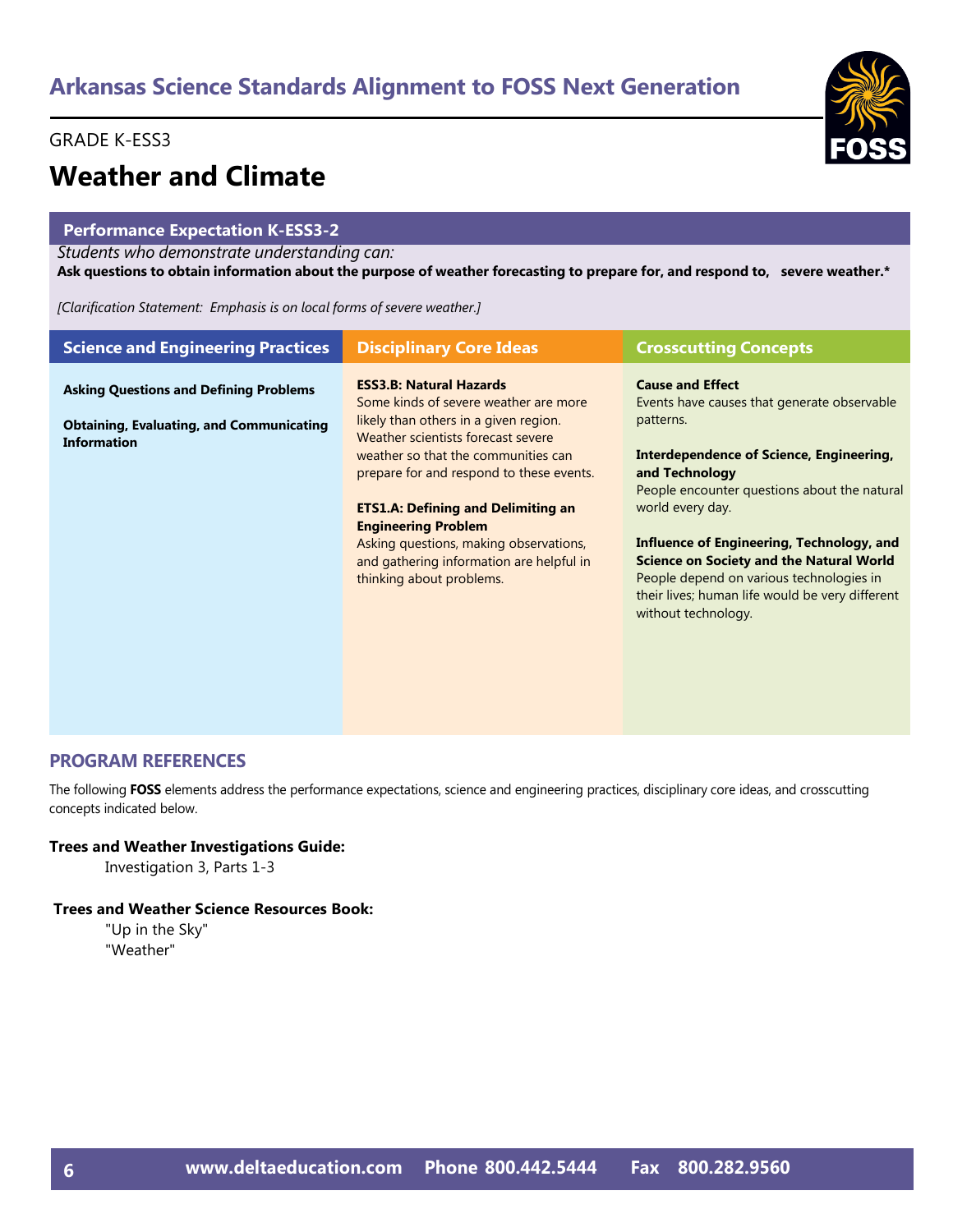#### GRADE K-LS1

### **Interdependent Relationships in Ecosystems: Animals, Plants, and Their Environment**

#### **Performance Expectation K-LS1-1**

*Students who demonstrate understanding can:*

**Use observations to describe patterns of what plants and animals (including humans) need to survive.**

[Clarification Statement: Examples of patterns could include that animals need to take in food but plants do not; the different kinds of food needed by different types of animals; the requirement of plants to have light; and that all living things need water.]

| <b>Science and Engineering Practices</b>                                                                                                                                                              | <b>Disciplinary Core Ideas</b>                                                                                                                                                                                                                    | <b>Crosscutting Concepts</b>                                                                                 |
|-------------------------------------------------------------------------------------------------------------------------------------------------------------------------------------------------------|---------------------------------------------------------------------------------------------------------------------------------------------------------------------------------------------------------------------------------------------------|--------------------------------------------------------------------------------------------------------------|
| <b>Analyzing and Interpreting Data</b><br><b>Scientific Knowledge is Based on Empirical</b><br><b>Evidence</b><br>Scientists look for patterns and order when<br>making observations about the world. | <b>LS1.C: Organization for Matter and</b><br><b>Energy Flow in Organisms</b><br>All animals need food in order to live and<br>grow. They obtain their food from plants<br>or from other animals. Plants need water<br>and light to live and grow. | <b>Patterns</b><br>Patterns in the natural and human designed<br>world can be observed and used as evidence. |

#### **PROGRAM REFERENCES**

The following **FOSS** elements address the performance expectations, science and engineering practices, disciplinary core ideas, and crosscutting concepts indicated below.

#### **Animals Two by Two Investigations Guide:**

Investigation 1, Pts. 1-5 Investigation 2, Pts. 1-3 Investigation 3, Pts. 1-3 Investigation 4, Pts. 1-4

#### **Animals Two by Two Science Resources Book:**

"Fish Same and Different" "Fish Live in Many Places" "Birds Outdoors" "Water and Land Snails" "Worms in Soil" "Isopods" "Animals All around Us" "Living and Nonliving"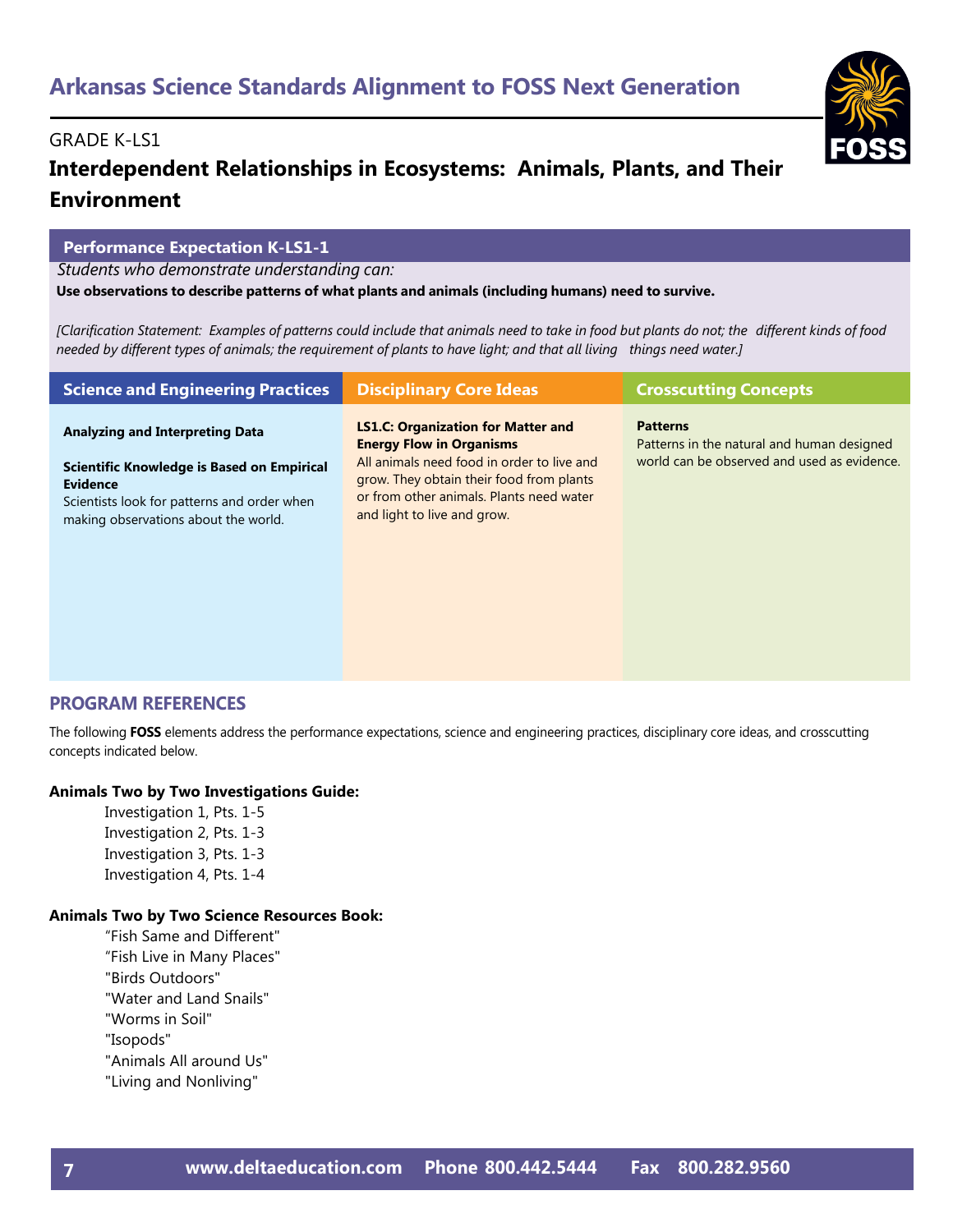### **Interdependent Relationships in Ecosystems: Animals, Plants, and Their Environment**

#### **Performance Expectation K-ESS2-2**

*Students who demonstrate understanding can:*

Construct an argument supported by evidence for how plants and animals (including humans) can change the environment to **meet their needs.**

[Clarification Statement: Examples of plants and animals changing their environment could include squirrels digging in the ground to hide *food and tree roots breaking concrete.]*

| <b>Science and Engineering Practices</b>  | <b>Disciplinary Core Ideas</b>                                                                                                                                                                                                                           | <b>Crosscutting Concepts</b>                                                                                    |
|-------------------------------------------|----------------------------------------------------------------------------------------------------------------------------------------------------------------------------------------------------------------------------------------------------------|-----------------------------------------------------------------------------------------------------------------|
| <b>Engaging in Argument from Evidence</b> | <b>ESS2.E: Biogeology</b><br>Plants and animals can change their<br>environment.                                                                                                                                                                         | <b>Systems and System Models</b><br>Systems in the natural and designed world<br>have parts that work together. |
|                                           | <b>ESS3.C: Human Impacts on Earth</b><br><b>Systems</b><br>Things that people do to live comfortably<br>can affect the world around them. But<br>they can make choices that reduce their<br>impacts on the land, water, air, and other<br>living things. |                                                                                                                 |

#### **PROGRAM REFERENCES**

The following **FOSS** elements address the performance expectations, science and engineering practices, disciplinary core ideas, and crosscutting concepts indicated below.

#### **Animals Two by Two Investigations Guide:**

Investigation 1, Pts. 1-5 Investigation 2, Pts. 1-3 Investigation 3, Pts. 1-3 Investigation 4, Pts. 1-4

#### **Animals Two by Two Science Resources Book:**

- "Fish Same and Different" "Fish Live in Many Places" "Birds Outdoors" "Water and Land Snails" "Worms in Soil"
- "Isopods"
- "Animals All around Us"
- "Living and Nonliving"

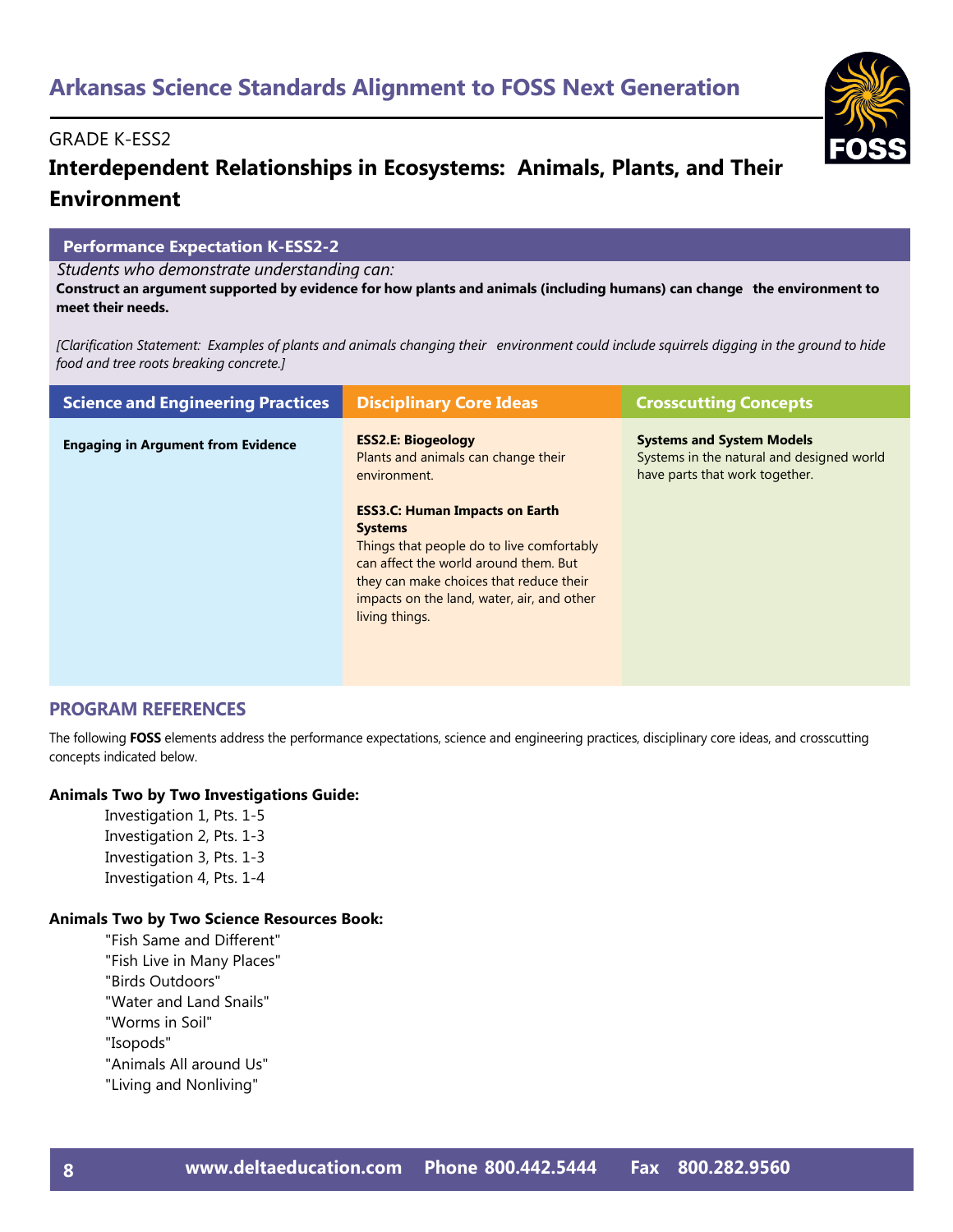### **Interdependent Relationships in Ecosystems: Animals, Plants, and Their Environment**

#### **Performance Expectation K-ESS3-1**

*Students who demonstrate understanding can:*

Use a model to represent the relationship between the needs of different plants or animals (including humans) and the **places they live.**

[Clarification Statement: Examples of relationships could include that deer eat buds and leaves, therefore, they usually live in forested areas; and grasses need sunlight so they often grow in meadows. Plants, animals, and their surroundings make up a system.]

| <b>Science and Engineering Practices</b> | <b>Disciplinary Core Ideas</b>                                                                                                                                                                                           | <b>Crosscutting Concepts</b>                                                                                    |
|------------------------------------------|--------------------------------------------------------------------------------------------------------------------------------------------------------------------------------------------------------------------------|-----------------------------------------------------------------------------------------------------------------|
| <b>Developing and Using Models</b>       | <b>ESS3.A: Natural Resources</b><br>Living things need water, air, and<br>resources from the land, and they live in<br>places that have the things they need.<br>Humans use natural resources for<br>everything they do. | <b>Systems and System Models</b><br>Systems in the natural and designed world<br>have parts that work together. |

#### **PROGRAM REFERENCES**

The following **FOSS** elements address the performance expectations, science and engineering practices, disciplinary core ideas, and crosscutting concepts indicated below.

#### **Animals Two by Two Investigations Guide:**

Investigation 1, Pts. 1-5 Investigation 2, Pts. 1-3 Investigation 3, Pts. 1-3 Investigation 4, Pts. 1-4

#### **Animals Two by Two Science Resources Book:**

"Fish Same and Different" "Fish Live in Many Places" "Birds Outdoors" "Water and Land Snails" "Worms in Soil" "Isopods" "Animals All around Us" "Living and Nonliving"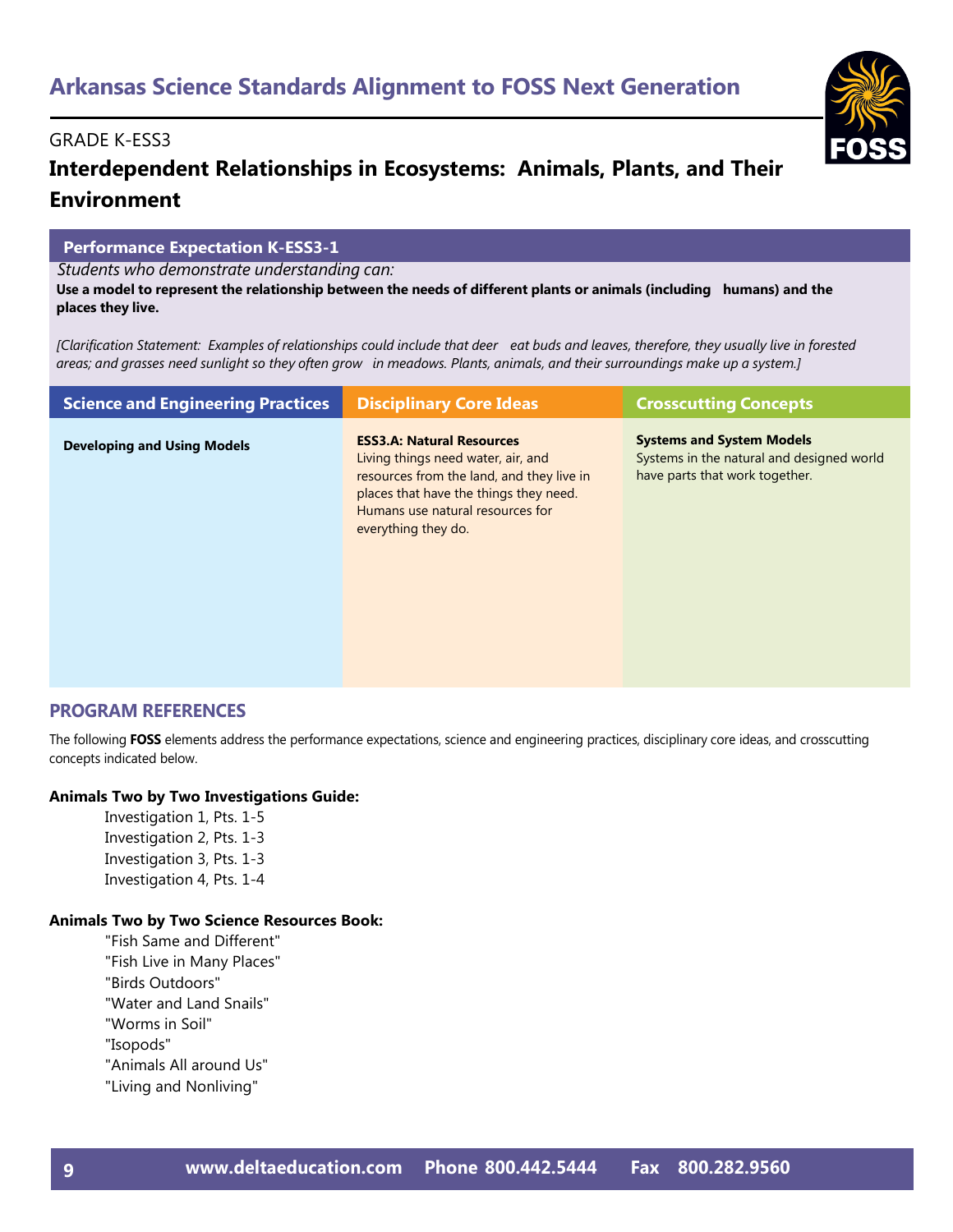### **Interdependent Relationships in Ecosystems: Animals, Plants, and Their Environment**

#### **Performance Expectation K-ESS3-3**

Students who demonstrate understanding can:

Communicate solutions that will reduce the impact of humans on the land, water, air, and/or other living things in the local **environment.\***

[Clarification Statement: Examples of human impact on the land could include cutting trees to produce paper and using resources to *produce bottles. Examples of solutions could include reusing paper and recycling cans and bottles.]*

| <b>Science and Engineering Practices</b>                              | <b>Disciplinary Core Ideas</b>                                                                                                                                                                                                                           | <b>Crosscutting Concepts</b>                                                        |
|-----------------------------------------------------------------------|----------------------------------------------------------------------------------------------------------------------------------------------------------------------------------------------------------------------------------------------------------|-------------------------------------------------------------------------------------|
| <b>Obtaining, Evaluating, and</b><br><b>Communicating Information</b> | <b>ESS3.C: Human Impacts on Earth</b><br><b>Systems</b><br>Things that people do to live comfortably<br>can affect the world around them. But they<br>can make choices that reduce their impacts<br>on the land, water, air, and other living<br>things. | <b>Cause and Effect</b><br>Events have causes that generate observable<br>patterns. |
|                                                                       | <b>ETS1.B: Developing Possible Solutions</b><br>Designs can be conveyed through<br>sketches, drawings, or physical models.<br>These representations are useful in<br>communicating ideas for a problem's<br>solutions to other people.                   |                                                                                     |

#### **PROGRAM REFERENCES**

The following **FOSS** elements address the performance expectations, science and engineering practices, disciplinary core ideas, and crosscutting concepts indicated below.

#### **Animals Two by Two Investigations Guide:**

Investigation 1, Pts. 1-5 Investigation 2, Pts. 1-3 Investigation 3, Pts. 1-3 Investigation 4, Pts. 1-4

#### **Animals Two by Two Science Resources Book:**

"Fish Same and Different" "Fish Live in Many Places" "Birds Outdoors" "Water and Land Snails" "Worms in Soil" "Isopods" "Animals All around Us" "Living and Nonliving"

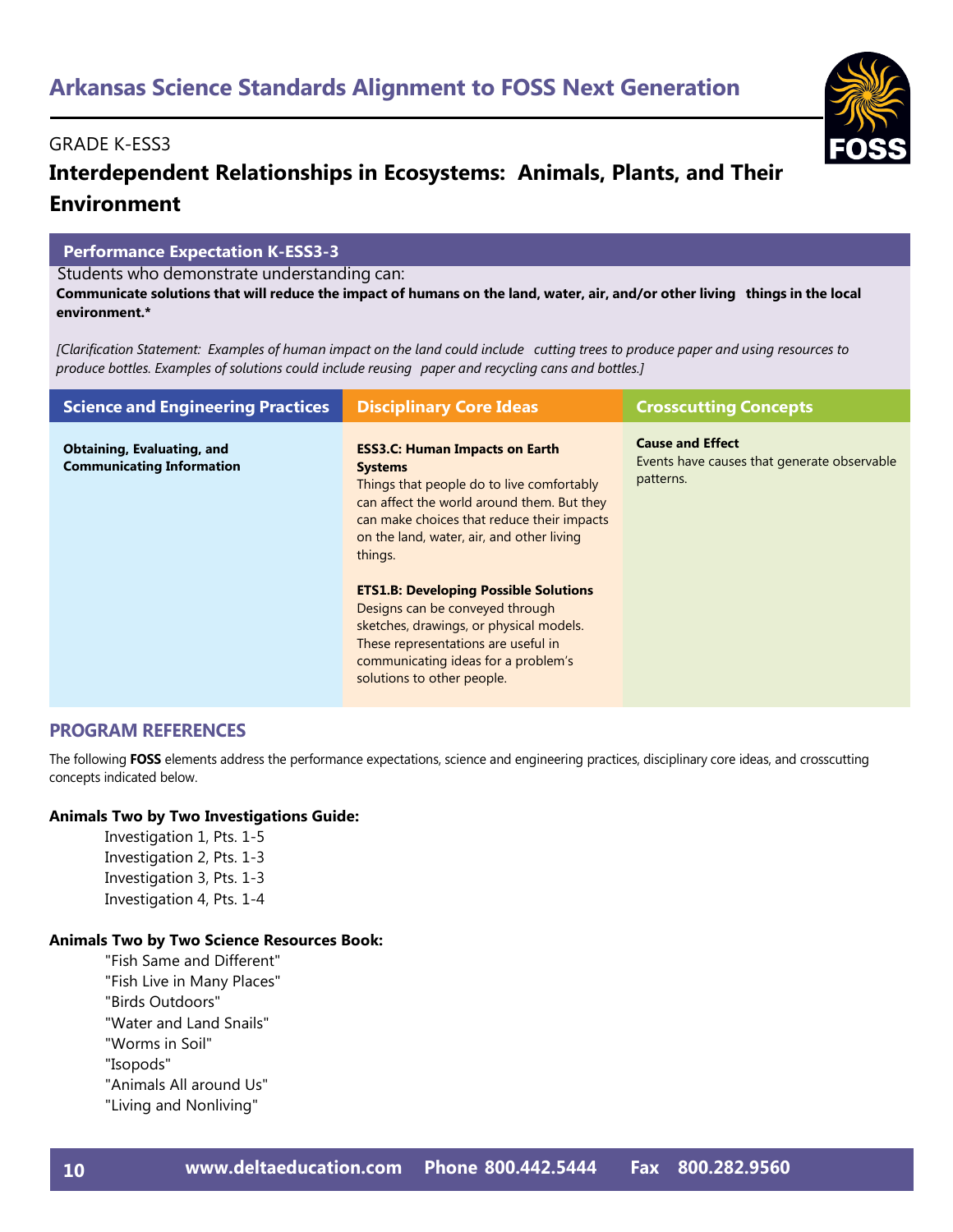#### GRADE K-ETS1

## **Science Technology and Application of Science**

#### **Performance Expectation K-ETS1-1**

*Students who demonstrate understanding can:*

Ask questions, make observations, and gather information about a situation people want to change to define a simple **problem that can be solved through the development of a new or improved object or tool.**

| <b>Science and Engineering Practices</b>      | <b>Disciplinary Core Ideas</b>                                                                                                                                                                                                                                                                                                                                                                                        | <b>Crosscutting Concepts</b> |
|-----------------------------------------------|-----------------------------------------------------------------------------------------------------------------------------------------------------------------------------------------------------------------------------------------------------------------------------------------------------------------------------------------------------------------------------------------------------------------------|------------------------------|
| <b>Asking Questions and Defining Problems</b> | <b>ETS1.A: Defining and Delimiting</b><br><b>Engineering Problems</b><br>A situation that people want to change or<br>create can be approached as a problem<br>to be solved through engineering.<br>Asking questions, making observations,<br>and gathering information are helpful in<br>thinking about problems.<br>Before beginning to design a solution, it<br>is important to clearly understand the<br>problem. |                              |
|                                               |                                                                                                                                                                                                                                                                                                                                                                                                                       |                              |

#### **PROGRAM REFERENCES**

The following **FOSS** elements address the performance expectations, science and engineering practices, disciplinary core ideas, and crosscutting concepts indicated below.

#### **Materials and Motion Investigations Guide:**

Investigation 1, Pt. 3 Investigation 2, Pts. 4-5 Investigation 3, Pt. 6 Investigation 4, Pts. 2-3

#### **Materials and Motion Science Resources Book:**

"Are You an Engineer?" "Collisions"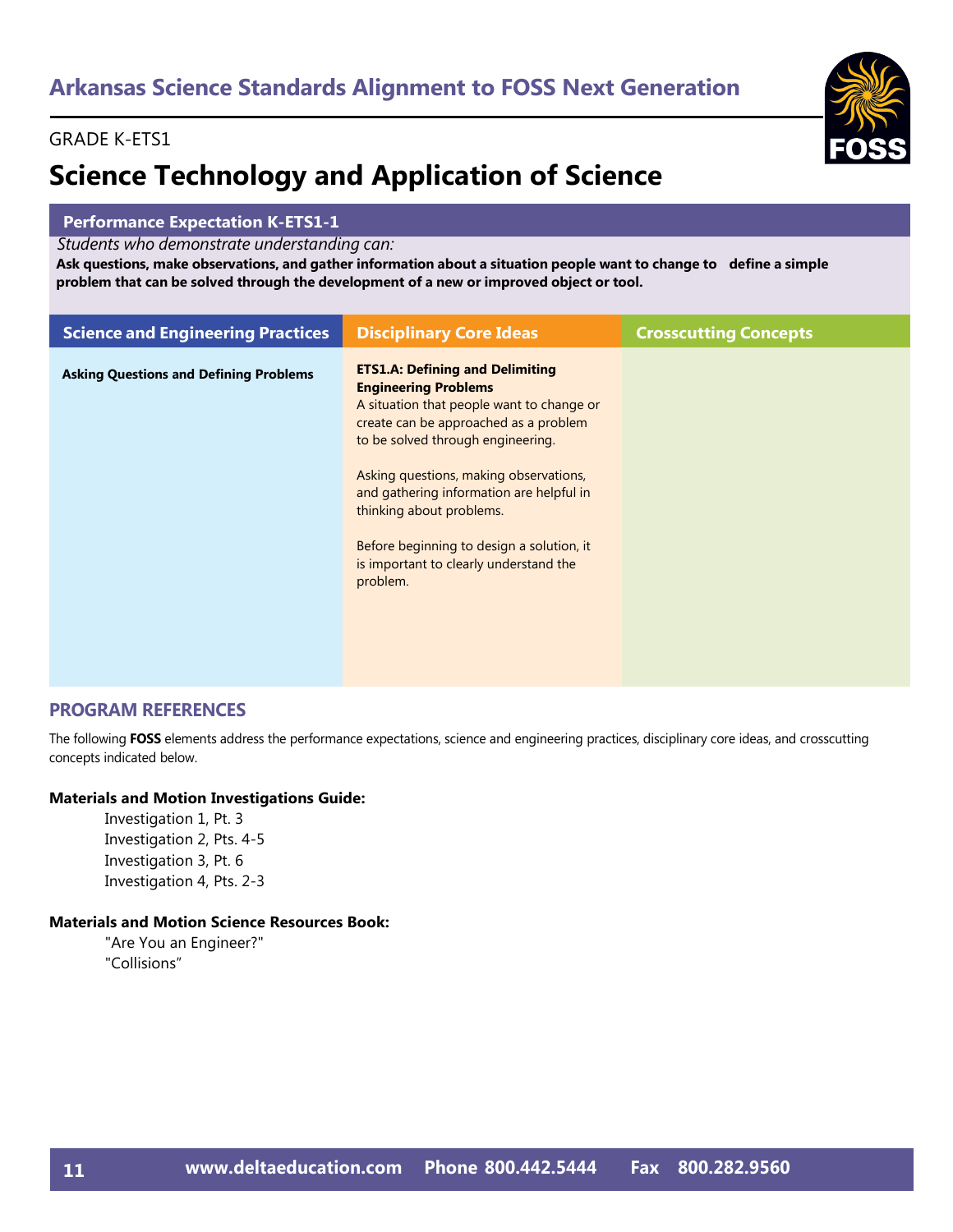#### GRADE K-ETS1

## **Science Technology and Application of Science**

#### **Performance Expectation K-ETS1-2**

*Students who demonstrate understanding can:*

Develop a simple sketch, drawing, or physical model to illustrate how the shape of an object helps it function as needed **to solve a given problem.**

| <b>Science and Engineering Practices</b> | <b>Disciplinary Core Ideas</b>                                                                                                                                                                                                         | <b>Crosscutting Concepts</b>                                                                                                                   |
|------------------------------------------|----------------------------------------------------------------------------------------------------------------------------------------------------------------------------------------------------------------------------------------|------------------------------------------------------------------------------------------------------------------------------------------------|
| <b>Developing and Using Models</b>       | <b>ETS1.B: Developing Possible Solutions</b><br>Designs can be conveyed through<br>sketches, drawings, or physical models.<br>These representations are useful in<br>communicating ideas for a problem's<br>solutions to other people. | <b>Structure and Function</b><br>The shape and stability of structures of natural<br>and designed objects are related to their<br>function(s). |

#### **PROGRAM REFERENCES**

The following **FOSS** elements address the performance expectations, science and engineering practices, disciplinary core ideas, and crosscutting concepts indicated below.

#### **Materials and Motion Investigations Guide:**

Investigation 1, Pt. 3 Investigation 2, Pts. 4-5 Investigation 3, Pt. 6 Investigation 4, Pts. 2-3

#### **Materials and Motion Science Resources Book:**

"Collisions" "Are You an Engineer?"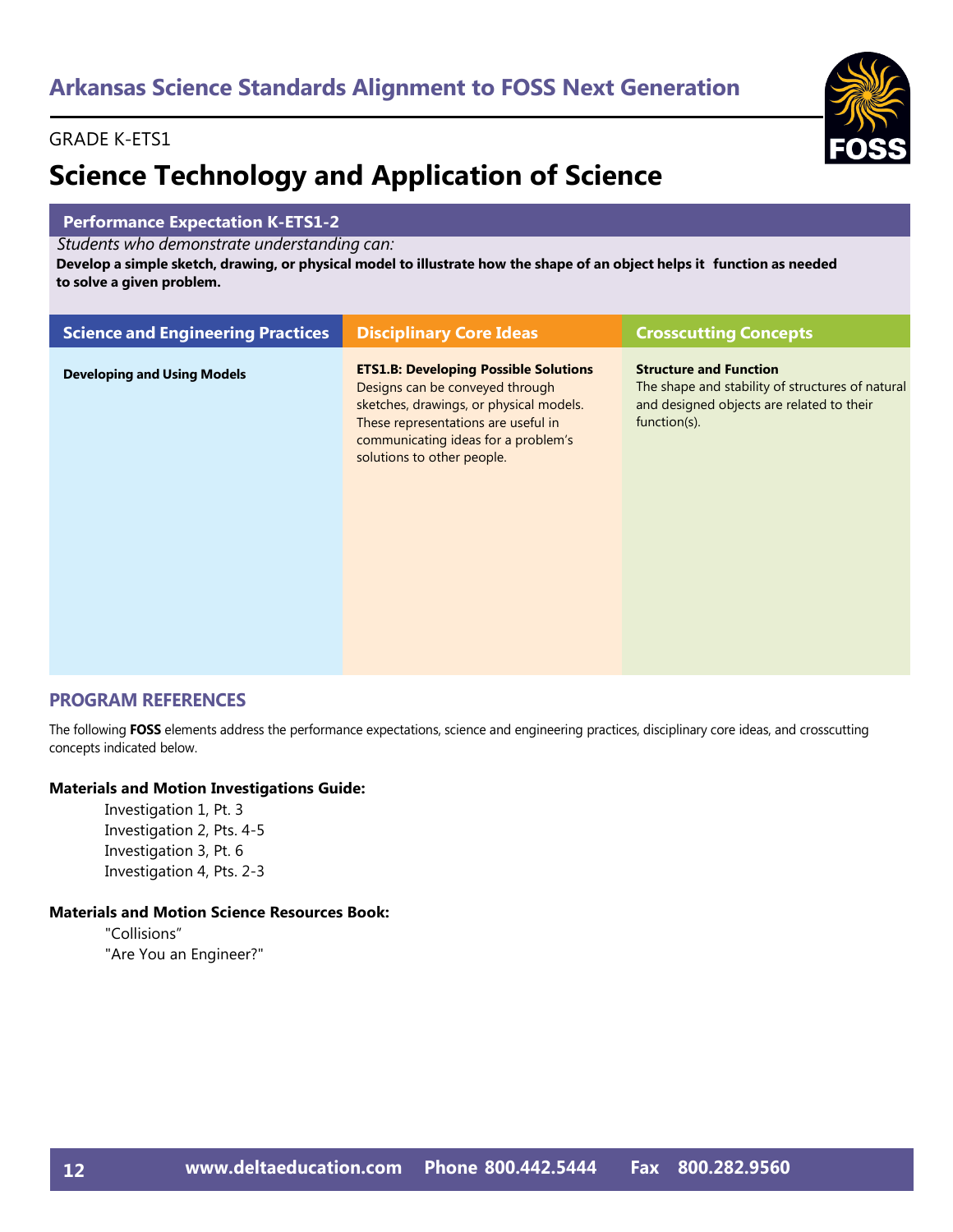

#### GRADE K-ETS1

## **Science Technology and Application of Science**

#### **Performance Expectation K-ETS1-3**

*Students who demonstrate understanding can:*

Analyze data from tests of two objects designed to solve the same problem to compare the strengths and weaknesses of how **each performs.**

| <b>Science and Engineering Practices</b> | <b>Disciplinary Core Ideas</b>                                                                                                                                                   | <b>Crosscutting Concepts</b> |
|------------------------------------------|----------------------------------------------------------------------------------------------------------------------------------------------------------------------------------|------------------------------|
| <b>Analyzing and Interpreting Data</b>   | <b>ETS1.C: Optimizing the Design</b><br><b>Solution</b><br>Because there is always more than one<br>possible solution to a problem, it is useful<br>to compare and test designs. |                              |
|                                          |                                                                                                                                                                                  |                              |

#### **PROGRAM REFERENCES**

The following **FOSS** elements address the performance expectations, science and engineering practices, disciplinary core ideas, and crosscutting concepts indicated below.

#### **Materials and Motion Investigations Guide:**

Investigation 1, Pt. 3 Investigation 2, Pts. 4-5 Investigation 3, Pt. 6 Investigation 4, Pts. 2-3

#### **Materials and Motion Science Resources Book:**

"Are You an Engineer?" "Collisions"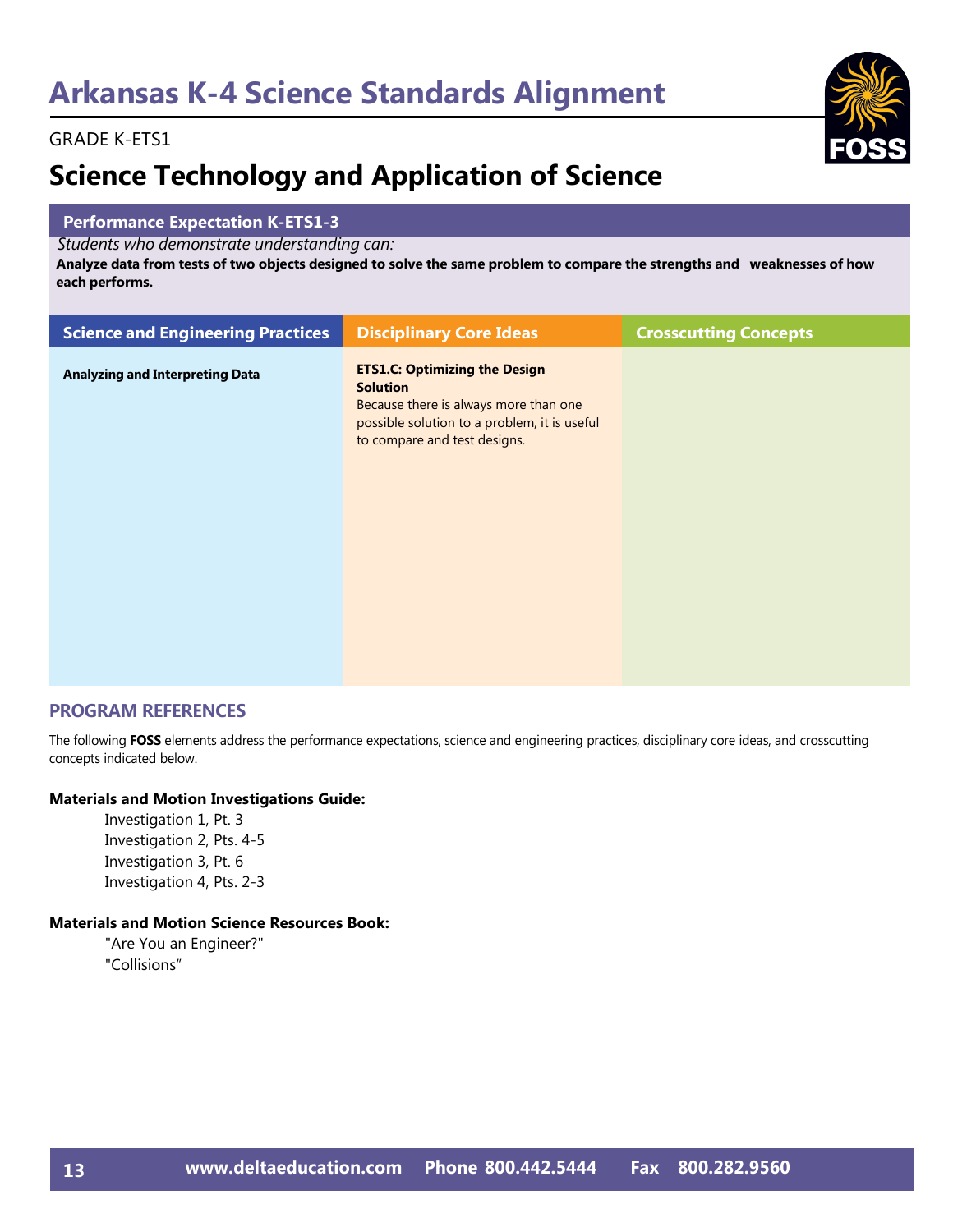#### GRADE 1-PS4



# **Waves: Light and Sound**

#### **Performance Expectation 1-PS4-1**

*Students who demonstrate understanding can:*

Plan and conduct investigations to provide evidence that vibrating materials can make sound and that sound can make **materials vibrate.**

[Clarification Statement: Examples of vibrating materials that make sound could include striking a tuning fork and plucking a stretched string. Examples of how sound can make matter vibrate could include holding a piece of paper near a speaker making sound and holding an *object near a vibrating tuning fork.]*

| <b>Science and Engineering Practices</b>                                                             | <b>Disciplinary Core Ideas</b>                                                                          | <b>Crosscutting Concepts</b>                                                                                     |
|------------------------------------------------------------------------------------------------------|---------------------------------------------------------------------------------------------------------|------------------------------------------------------------------------------------------------------------------|
| <b>Planning and Carrying Out Investigations</b><br><b>Scientific Investigations Use a Variety of</b> | <b>PS4.A: Wave Properties</b><br>Sound can make matter vibrate, and<br>vibrating matter can make sound. | <b>Cause and Effect</b><br>Simple tests can be designed to gather<br>evidence to support or refute student ideas |
| <b>Methods</b><br>Science investigations begin with a<br>question.                                   |                                                                                                         | about causes.                                                                                                    |
| Scientists use different ways to study the<br>world.                                                 |                                                                                                         |                                                                                                                  |
|                                                                                                      |                                                                                                         |                                                                                                                  |

#### **PROGRAM REFERENCES**

The following **FOSS** elements address the performance expectations, science and engineering practices, disciplinary core ideas, and crosscutting concepts indicated below.

#### **Sound and Light Investigations Guide:**

Investigation 1, Parts 1-3 Investigation 2, Parts 1-4

#### **Sound and Light Science Resources Book:**

- "Vibrations and Sound"
- "Listen to This"
- "Animal Ears and Hearing"
- "Strings in Motion"
- "More Musical Instruments"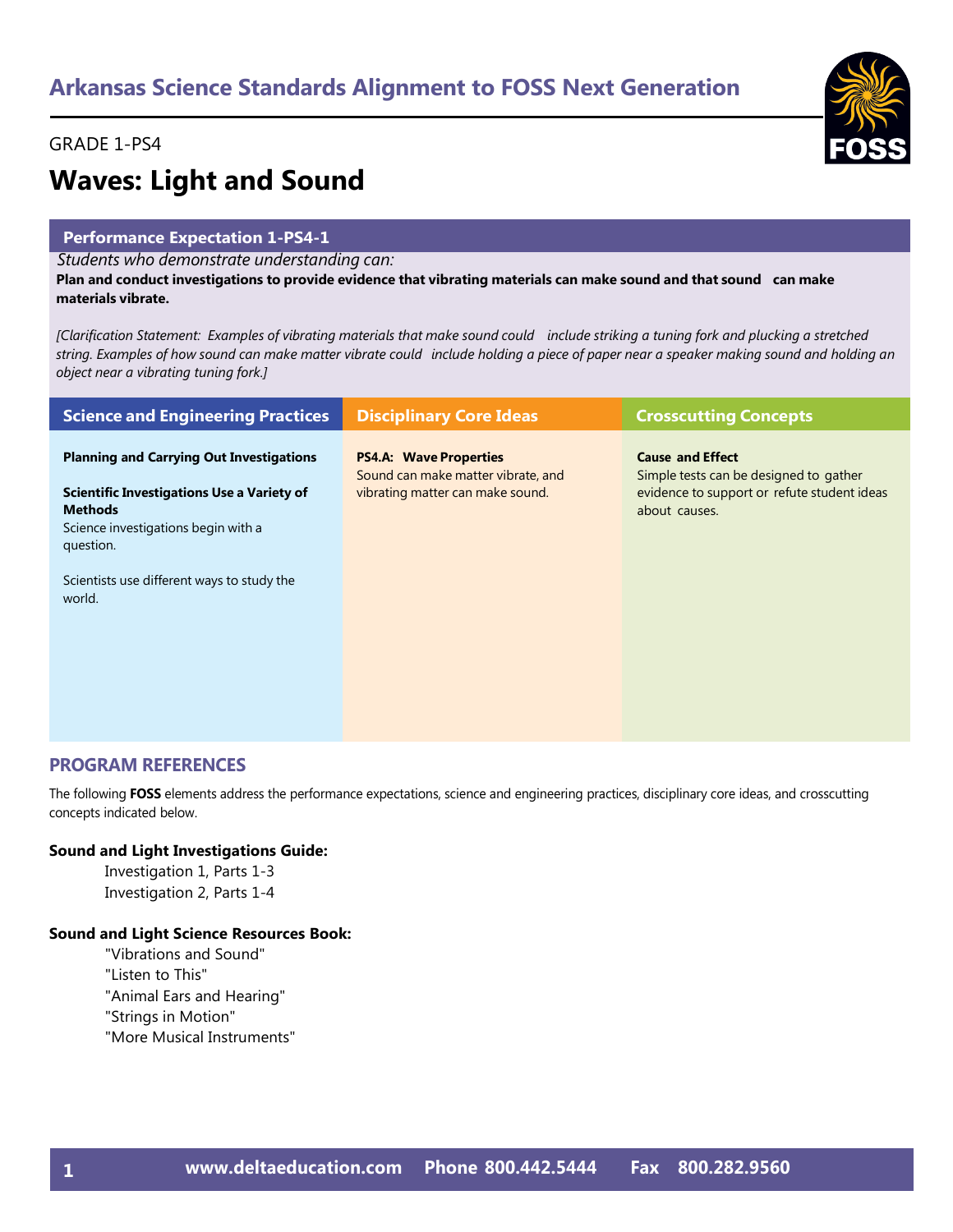#### GRADE 1-PS4



## **Waves: Light and Sound**

#### **Performance Expectation 1-PS4-2**

*Students who demonstrate understanding can:*

**Make observations to construct an evidence-based account that objects can be seen only when illuminated.**

[Clarification Statement: Examples of observations could include those made in a completely dark room, a pinhole box, and a video of a cave explorer with a flashlight. Illumination could be from an external light source or by an object giving off its own light.]

| <b>Science and Engineering Practices</b>                           | <b>Disciplinary Core Ideas</b>                                                                                                                     | <b>Crosscutting Concepts</b>                                                                                                      |
|--------------------------------------------------------------------|----------------------------------------------------------------------------------------------------------------------------------------------------|-----------------------------------------------------------------------------------------------------------------------------------|
| <b>Constructing Explanations and Designing</b><br><b>Solutions</b> | <b>PS4.B: Electromagnetic Radiation</b><br>Objects can be seen if light is available to<br>illuminate them or if they give off their own<br>light. | <b>Cause and Effect</b><br>Simple tests can be designed to gather<br>evidence to support or refute student ideas<br>about causes. |
|                                                                    |                                                                                                                                                    |                                                                                                                                   |

#### **PROGRAM REFERENCES**

The following **FOSS** elements address the performance expectations, science and engineering practices, disciplinary core ideas, and crosscutting concepts indicated below.

#### **Sound and Light Investigations Guide:**

Investigation 3, Parts 1-3 Investigation 4, Parts 1-4

#### **Sound and Light Science Resources Book:**

"Playing in the Light" "Reflections" "Seeing the Light" "Communicating with Light"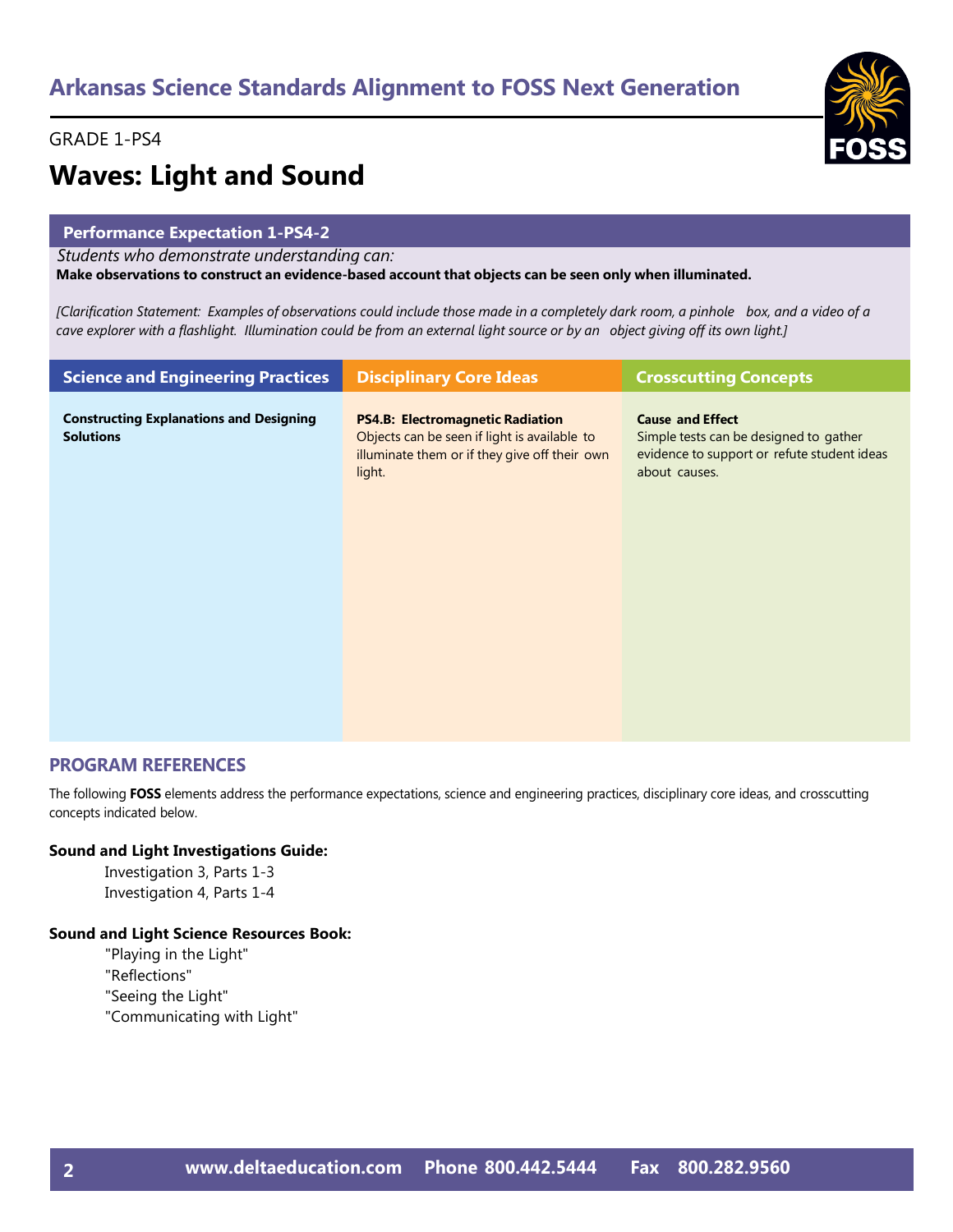#### GRADE 1-PS4

## **Waves: Light and Sound**

#### **Performance Expectation 1-PS4-3**

*Students who demonstrate understanding can:*

Plan and conduct an investigation to determine the effect of placing objects made with different materials in the path of a beam **of light.**

[Clarification Statement: Examples of materials could include those that are transparent ((such as clear plastic), translucent (such as wax *paper), opaque (such as cardboard), or reflective (such as a mirror).] [Assessment Boundary: Assessment does not include the speed of light.]*

| <b>Science and Engineering Practices</b>        | <b>Disciplinary Core Ideas</b>                                                                                                                                                                                                                                                                                                                                                                                                                                                                                              | <b>Crosscutting Concepts</b>                                                                                                      |
|-------------------------------------------------|-----------------------------------------------------------------------------------------------------------------------------------------------------------------------------------------------------------------------------------------------------------------------------------------------------------------------------------------------------------------------------------------------------------------------------------------------------------------------------------------------------------------------------|-----------------------------------------------------------------------------------------------------------------------------------|
| <b>Planning and Carrying Out Investigations</b> | <b>PS4.B: Electromagnetic Radiation</b><br>Some materials allow light to pass through<br>them, others allow only some light through<br>and others block all the light and create a<br>dark shadow on any surface beyond them,<br>where the light cannot reach. Mirrors can be<br>used to redirect a light beam. (Boundary:<br>The idea that light travels from place to<br>place is developed through experiences<br>with light sources, mirrors, and shadows, but<br>no attempt is made to discuss the speed of<br>light.) | <b>Cause and Effect</b><br>Simple tests can be designed to gather<br>evidence to support or refute student ideas<br>about causes. |

#### **PROGRAM REFERENCES**

The following **FOSS** elements address the performance expectations, science and engineering practices, disciplinary core ideas, and crosscutting concepts indicated below.

#### **Sound and Light Investigations Guide:**

Investigation 3, Parts 1-3 Investigation 4, Parts 1-4

#### **Sound and Light Science Resources Book:**

"Playing in the Light" "Reflections" "Seeing the Light" "Communicating with Light"

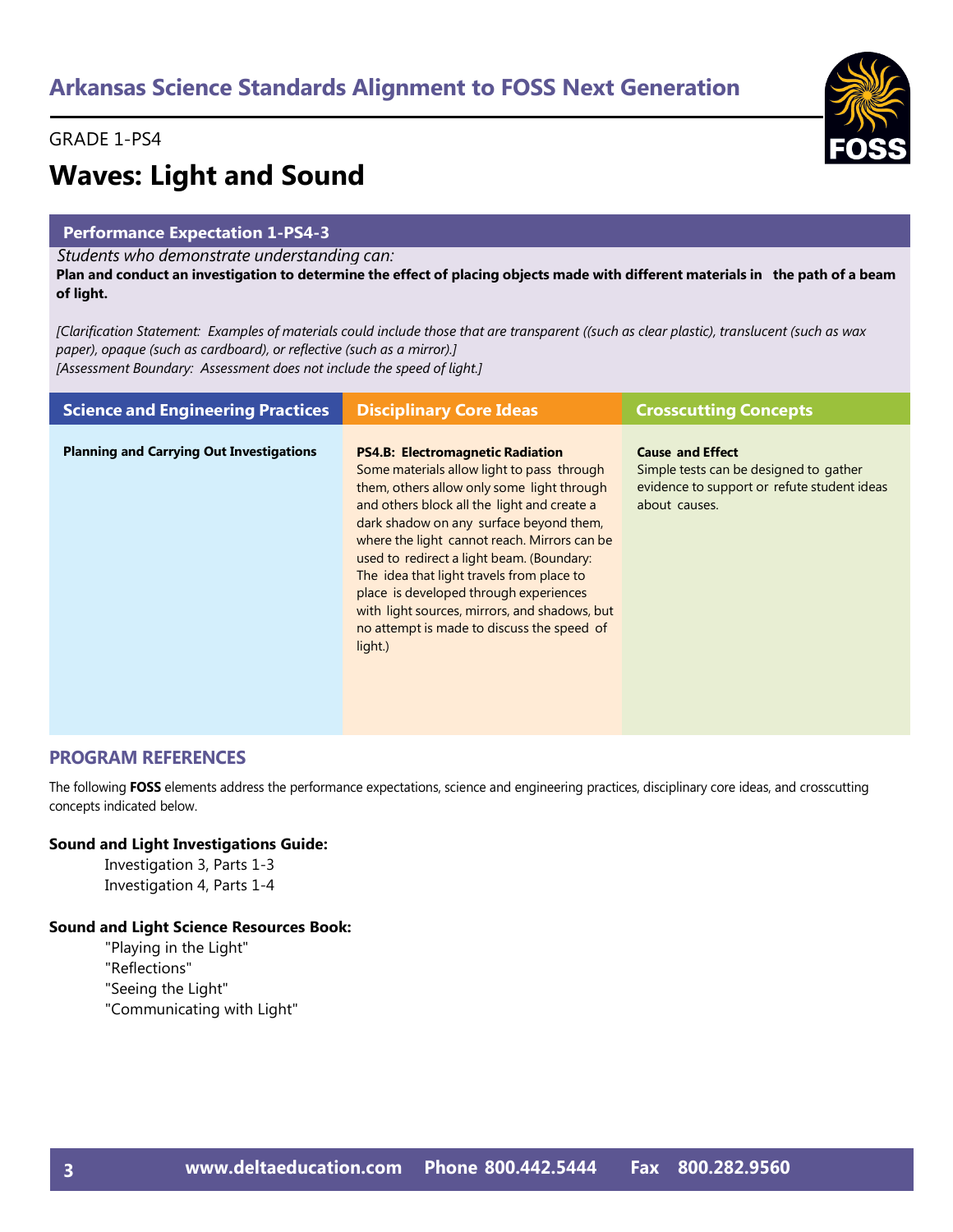#### GRADE 1-PS4



## **Waves: Light and Sound**

#### **Performance Expectation 1-PS4-4**

*Students who demonstrate understanding can:*

Use tools and materials to design and build a device that uses light or sound to solve the problem of communicating over a **distance.\*** 

[Clarification Statement: Examples of devices could include a light source to send signals, paper cup and string "telephones", and a pattern of *drum beats.]*

*[Assessment Boundary: Assessment does not include technological details for how communication devices work.]*

| <b>Science and Engineering Practices</b>                           | <b>Disciplinary Core Ideas</b>                                                                                                                                                        | <b>Crosscutting Concepts</b>                                                                                                                                                                                           |
|--------------------------------------------------------------------|---------------------------------------------------------------------------------------------------------------------------------------------------------------------------------------|------------------------------------------------------------------------------------------------------------------------------------------------------------------------------------------------------------------------|
| <b>Constructing Explanations and Designing</b><br><b>Solutions</b> | <b>PS4.C: Information Technologies and</b><br><b>Instrumentation</b><br>People also use a variety of devices to<br>communicate (send and receive<br>information) over long distances. | Influence of Engineering, Technology,<br>and Science, on Society and the<br><b>Natural World</b><br>People depend on various technologies in their<br>lives; human life would be very different<br>without technology. |

#### **PROGRAM REFERENCES**

The following **FOSS** elements address the performance expectations, science and engineering practices, disciplinary core ideas, and crosscutting concepts indicated below.

#### **Sound and Light Investigations Guide:**

Investigation 3, Parts 1-3 Investigation 4, Parts 1-4

#### **Sound and Light Science Resources Book:**

"Playing in the Light" "Reflections" "Seeing the Light" "Communicating with Light"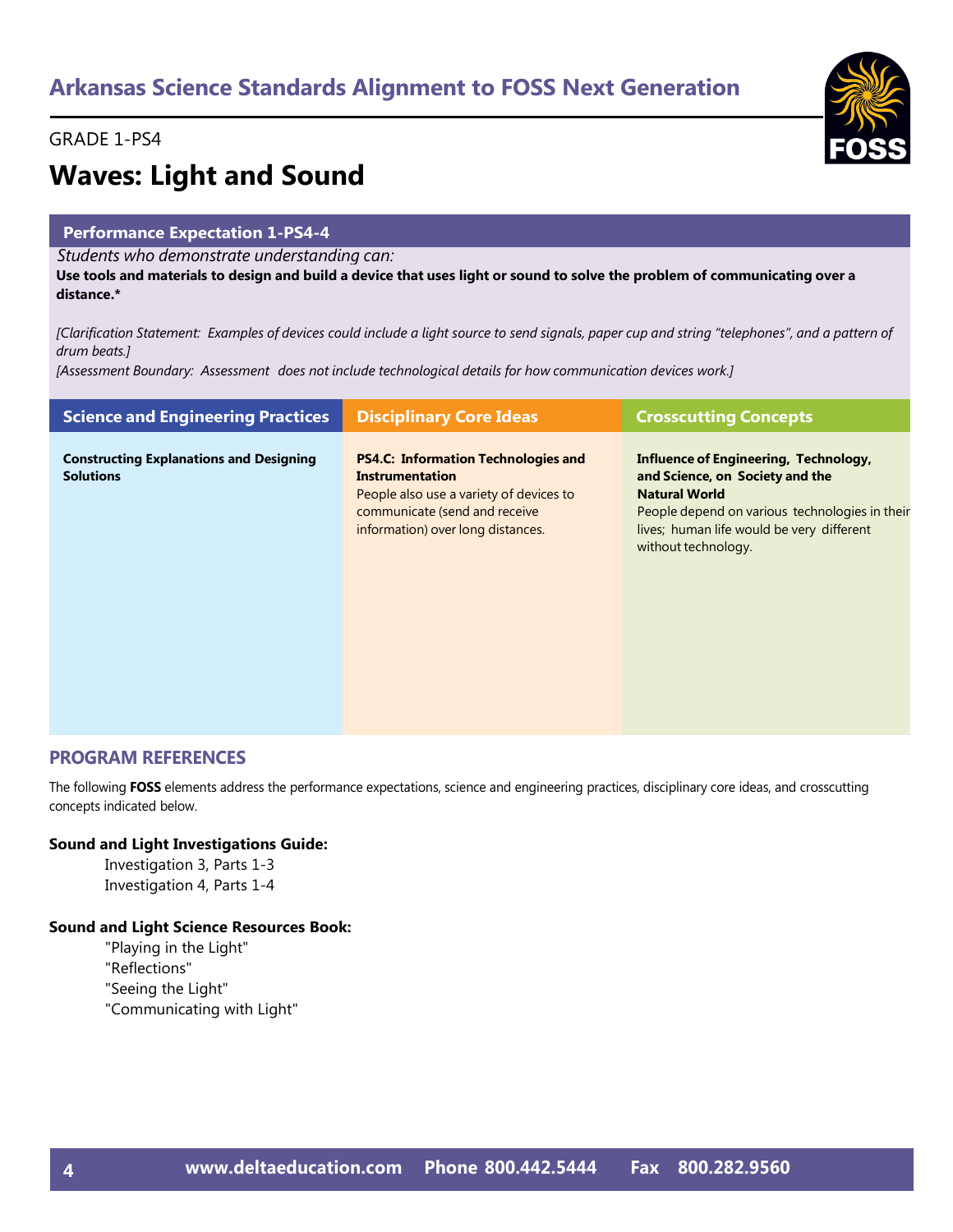#### GRADE 1-LS1

## **Structure, Function and Information Processing**

#### **Performance Expectation 1-LS1-1**

*Students who demonstrate understanding can:*

Use materials to design a solution to a human problem by mimicking how plants and/or animals use their external parts to help **them survive, grow, and meet their needs.\***

[Clarification Statement: Examples of human problems that can be solved by mimicking plant or animal solutions could include designing clothing or equipment to protect bicyclists by mimicking turtle shells, acorn shells, and animal scales; stabilizing structures by mimicking animal tails and roots on plants; keeping out intruders by mimicking thorns on branches and animal quills; and detecting intruders by *mimicking eyes or ears.]*

| <b>Science and Engineering Practices</b>                           | <b>Disciplinary Core Ideas</b>                                                                                                                                                                                                                                                                                                                                                                                                                                                                                                                                                                                                                                                              | <b>Crosscutting Concepts</b>                                                                                                                                                                                                                                                                                                                                                                                                   |
|--------------------------------------------------------------------|---------------------------------------------------------------------------------------------------------------------------------------------------------------------------------------------------------------------------------------------------------------------------------------------------------------------------------------------------------------------------------------------------------------------------------------------------------------------------------------------------------------------------------------------------------------------------------------------------------------------------------------------------------------------------------------------|--------------------------------------------------------------------------------------------------------------------------------------------------------------------------------------------------------------------------------------------------------------------------------------------------------------------------------------------------------------------------------------------------------------------------------|
| <b>Constructing Explanations and Designing</b><br><b>Solutions</b> | <b>LS1.A: Structure and Function</b><br>All organisms have external parts. Different<br>animals use their body parts in different<br>ways to see, hear, grasp objects, protect<br>themselves, move from place to place, and<br>seek, find, and take in food, water and air.<br>Plants also have different parts (roots,<br>stems, leaves, flowers, fruits) that help<br>them survive and grow.<br><b>LS1.D: Information Processing</b><br>Animals have body parts that capture and<br>convey different kinds of information<br>needed for growth and survival. Animals<br>respond to these inputs with behaviors<br>that help them survive. Plants also respond<br>to some external inputs. | <b>Structure and Function</b><br>The shape and stability of structures of<br>natural and designed objects are related to<br>their function(s).<br><b>Influence of Engineering, Technology,</b><br>and Science on Society and the Natural<br><b>World</b><br>Every human-made product is designed by<br>applying some knowledge of the natural world<br>and is built by built using materials derived<br>from the natural world |

#### **PROGRAM REFERENCES**

The following **FOSS** elements address the performance expectations, science and engineering practices, disciplinary core ideas, and crosscutting concepts indicated below.

#### **Plants and Animals Investigations Guide:**

Investigation 1, Parts 1-4 Investigation 2, Parts 1-4 Investigation 4, Parts 1-3

#### **Plants and Animals Science Resources Book:**

"What Do Plants Need?" "The Story of Wheat" "Variation" "What Do Animals Need?" "Plants and Animals around the World" "Learning from Nature"

"Animals and Their Young"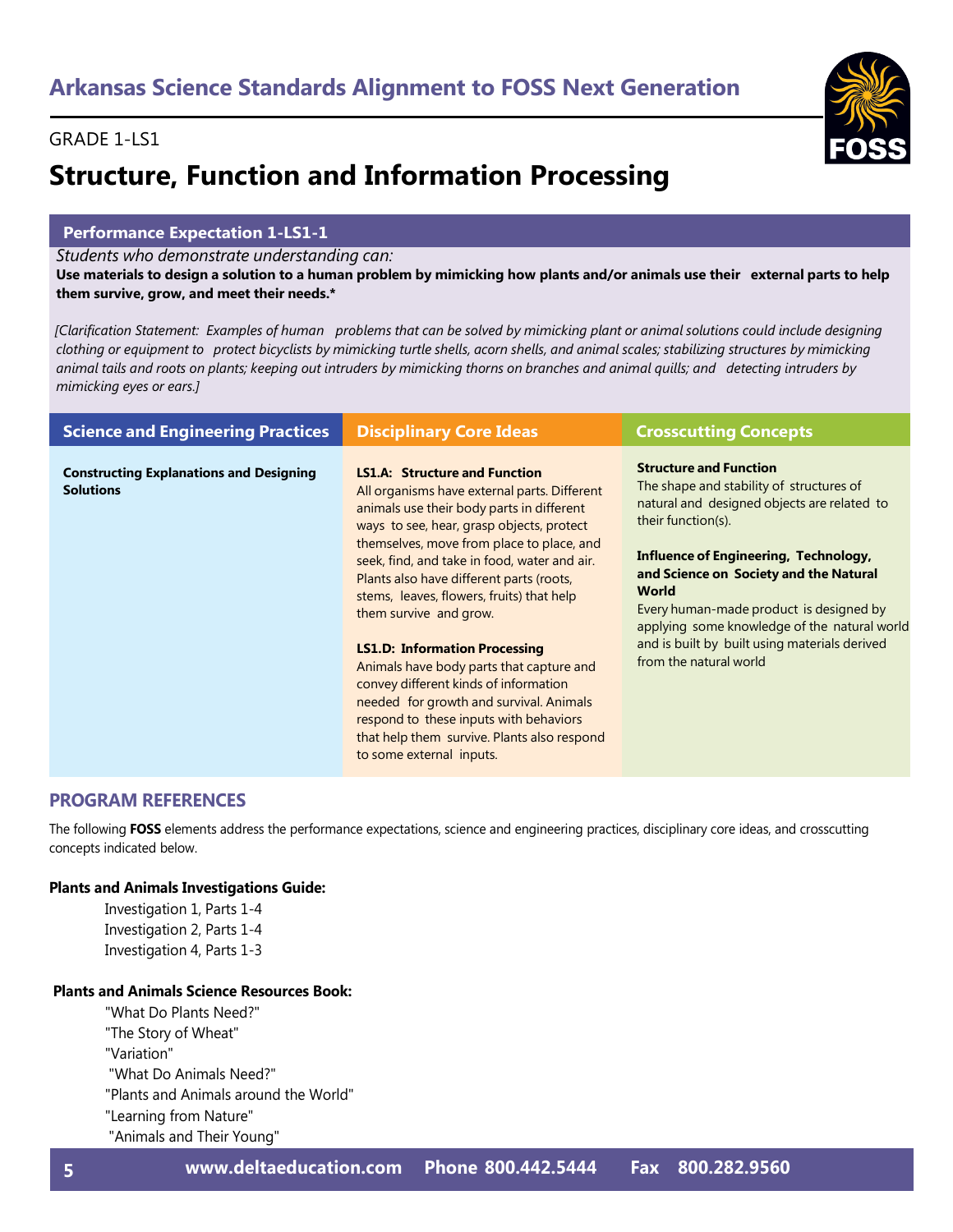#### GRADE 1-LS1

## **Structure, Function and Information Processing**

#### **Performance Expectation 1-LS1-2**

*Students who demonstrate understanding can:*

Read texts and use media to determine patterns in behavior of parents and offspring that help offspring survive.

[Clarification Statement: Examples of patterns of behaviors could include the signals that offspring make (such as crying, cheeping, and other vocalizations) or the responses of the parents (such as feeding, comforting, and protecting the offspring).]

| <b>Science and Engineering Practices</b>                                                                                                             | <b>Disciplinary Core Ideas</b>                                                                                            | <b>Crosscutting Concepts</b>                                                                         |
|------------------------------------------------------------------------------------------------------------------------------------------------------|---------------------------------------------------------------------------------------------------------------------------|------------------------------------------------------------------------------------------------------|
| <b>Obtaining, Evaluating, and Communicating</b><br><b>Information</b>                                                                                | LS1.B: Growth and<br><b>Development of Organisms</b><br>Adult plants and animals can have young. In                       | <b>Patterns</b><br>Patterns in the natural world can be<br>observed, used to describe phenomena, and |
| Scientific Knowledge is Based on<br><b>Empirical Evidence</b><br>Scientists look for patterns and order when<br>making observations about the world. | many kinds of animals, parents and the<br>offspring themselves engage in behaviors<br>that help the offspring to survive. | used as evidence.                                                                                    |

#### **PROGRAM REFERENCES**

The following **FOSS** elements address the performance expectations, science and engineering practices, disciplinary core ideas, and crosscutting concepts indicated below.

#### **Plants and Animals Investigations Guide:**

Investigation 1, Parts 1-4 Investigation 2, Parts 1-4 Investigation 4, Parts 1-3

#### **Plants and Animals Science Resources Book:**

"What Do Plants Need?" "The Story of Wheat" "Variation" "What Do Animals Need?" "Plants and Animals around the World" "Learning from Nature" "Animals and Their Young"

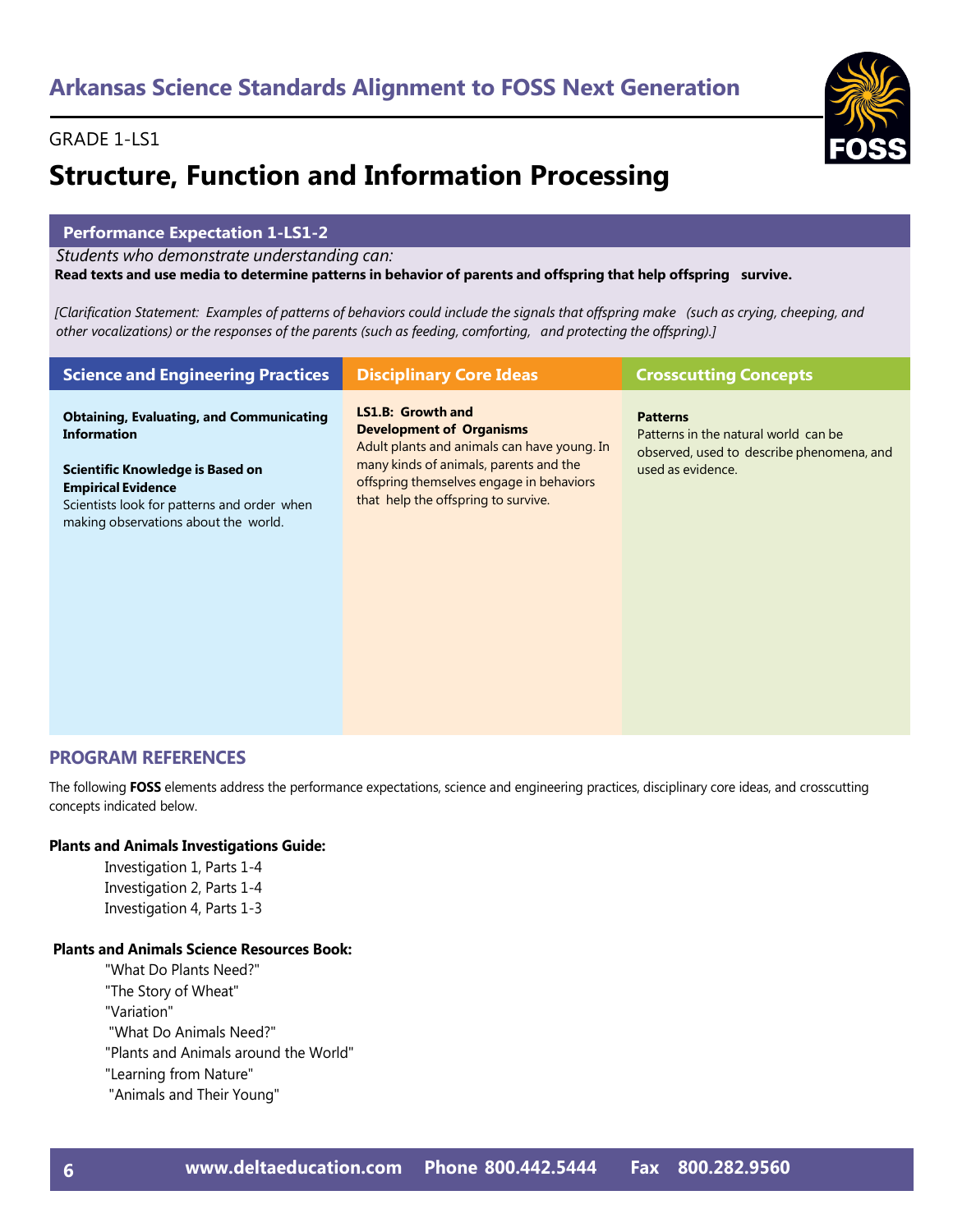#### GRADE 1-LS3

## **Structure, Function and Information Processing**

#### **Performance Expectation 1-LS3-1**

*Students who demonstrate understanding can:*

Make observations to construct an evidence-based account that young plants and animals are like, but not exactly like, their **parents.**

[Clarification Statement: Examples of patterns could include features plants or animals share. Examples of observations could include leaves from the same kind of plant are the same shape but can differ in size; and, a particular breed of dog looks like its parents but is not exactly the *same.]*

*[Assessment Boundary: Assessment does not include inheritance, animals that undergo metamorphosis or hybrids.]*

| <b>Science and Engineering Practices</b>                           | <b>Disciplinary Core Ideas</b>                                                                                                                                                    | <b>Crosscutting Concepts</b>                                                                                              |
|--------------------------------------------------------------------|-----------------------------------------------------------------------------------------------------------------------------------------------------------------------------------|---------------------------------------------------------------------------------------------------------------------------|
| <b>Constructing Explanations and Designing</b><br><b>Solutions</b> | <b>LS3.A: Inheritance of Traits</b><br>Young animals are very much, but not<br>exactly, like their parents. Plants also are<br>very much, but not exactly, like their<br>parents. | <b>Patterns</b><br>Patterns in the natural world can be<br>observed, used to describe phenomena, and<br>used as evidence. |
|                                                                    | <b>LS3.B: Variation of Traits</b><br>Individuals of the same kind of plant or<br>animal are recognizable as similar but can<br>also vary in many ways.                            |                                                                                                                           |

#### **PROGRAM REFERENCES**

The following **FOSS** elements address the performance expectations, science and engineering practices, disciplinary core ideas, and crosscutting concepts indicated below.

#### **Plants and Animals Investigations Guide:**

Investigation 1, Part 4 Investigation 3, Parts 1-4 Investigation 4, Parts 1-3

#### **Plants and Animals Science Resources Book:**

"Variation" "What Do Animals Need?" "Plants and Animals around the World"

"Learning from Nature"

"Animals and Their Young**"**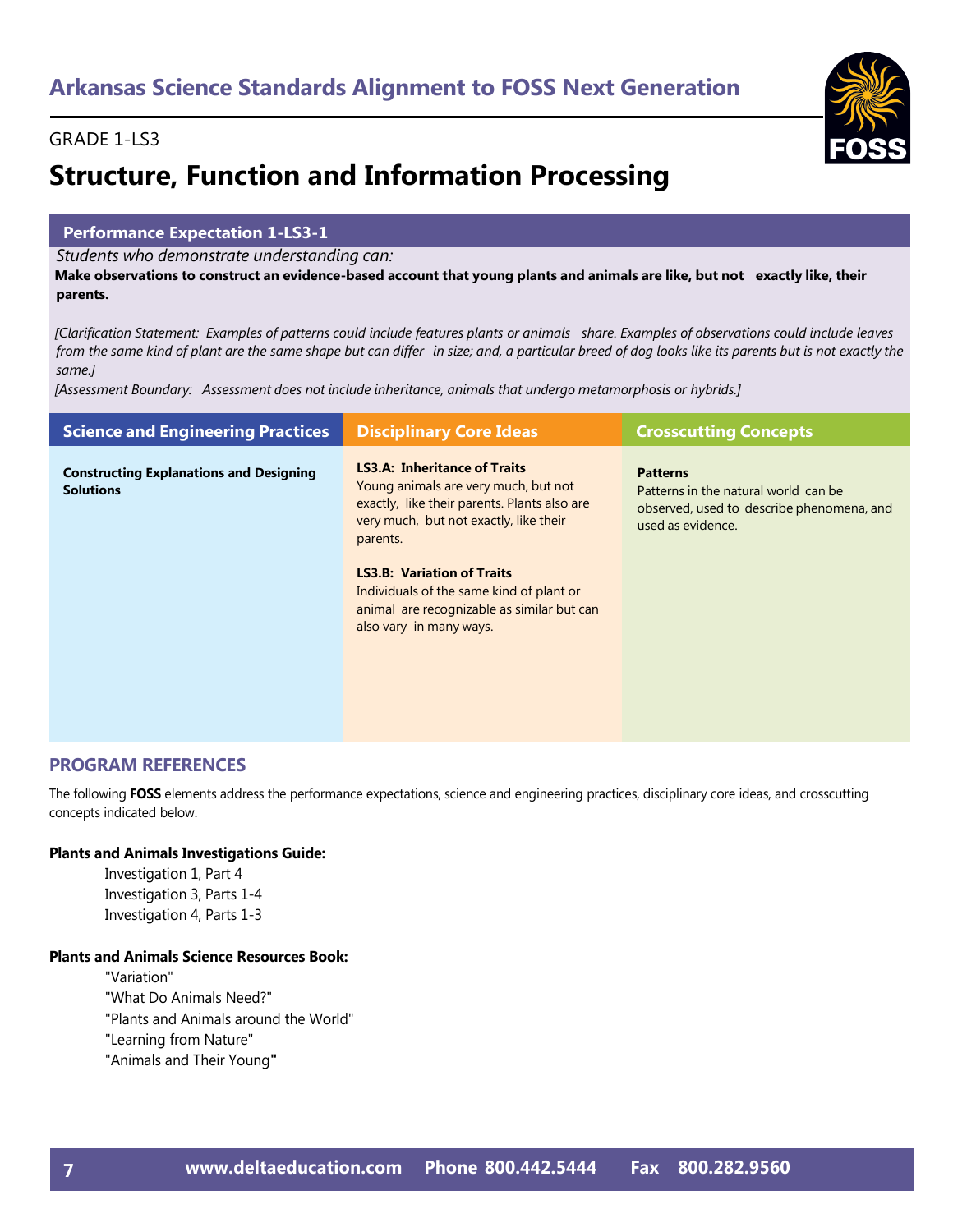## **Space Systems: Patterns and Cycles**

#### **Performance Expectation 1-ESS1-1**

*Students who demonstrate understanding can:*

**Use observations of the sun, moon, and stars to describe patterns that can be predicted.**

[Clarification Statement: Examples of patterns could include that the sun and moon appear to rise in one part of the sky, move across the sky, and set; and stars, other than our sun, are visible at night but not during the day.] [Assessment Boundary: Assessment of star patterns is limited to stars being seen at night and not during the day.]

| <b>Science and Engineering Practices</b> | <b>Disciplinary Core Ideas</b>                                                                                                                              | <b>Crosscutting Concepts</b>                                                                                                                                                                                                                                                                                          |
|------------------------------------------|-------------------------------------------------------------------------------------------------------------------------------------------------------------|-----------------------------------------------------------------------------------------------------------------------------------------------------------------------------------------------------------------------------------------------------------------------------------------------------------------------|
| <b>Analyzing and Interpreting Data</b>   | <b>ESS1.A: The Universe and its Stars</b><br>Patterns of the motion of the sun, moon,<br>and stars in the sky can be observed,<br>described, and predicted. | <b>Patterns</b><br>Patterns in the natural world can be<br>observed, used to describe phenomena,<br>and used as evidence.<br>Scientific Knowledge Assumes an Order<br>and Consistency in Natural Systems<br>Science assumes natural events happen<br>today as they happened in the past.<br>Many events are repeated. |

#### **PROGRAM REFERENCES**

The following **FOSS** elements address the performance expectations, science and engineering practices, disciplinary core ideas, and crosscutting concepts indicated below.

#### **Air and Weather Investigations Guide:**

Investigation 2, Parts 1-4 Investigation 4, Parts 1-3

#### **Air and Weather Science Resources Book:**

- "What Is the Weather Today?" "Clouds"
- "Water in the Air"
- "Changes in the Sky"
- "What's the Weather?"
- "Changes in the Sky"
- "Seasons"
- "Getting through the Winter"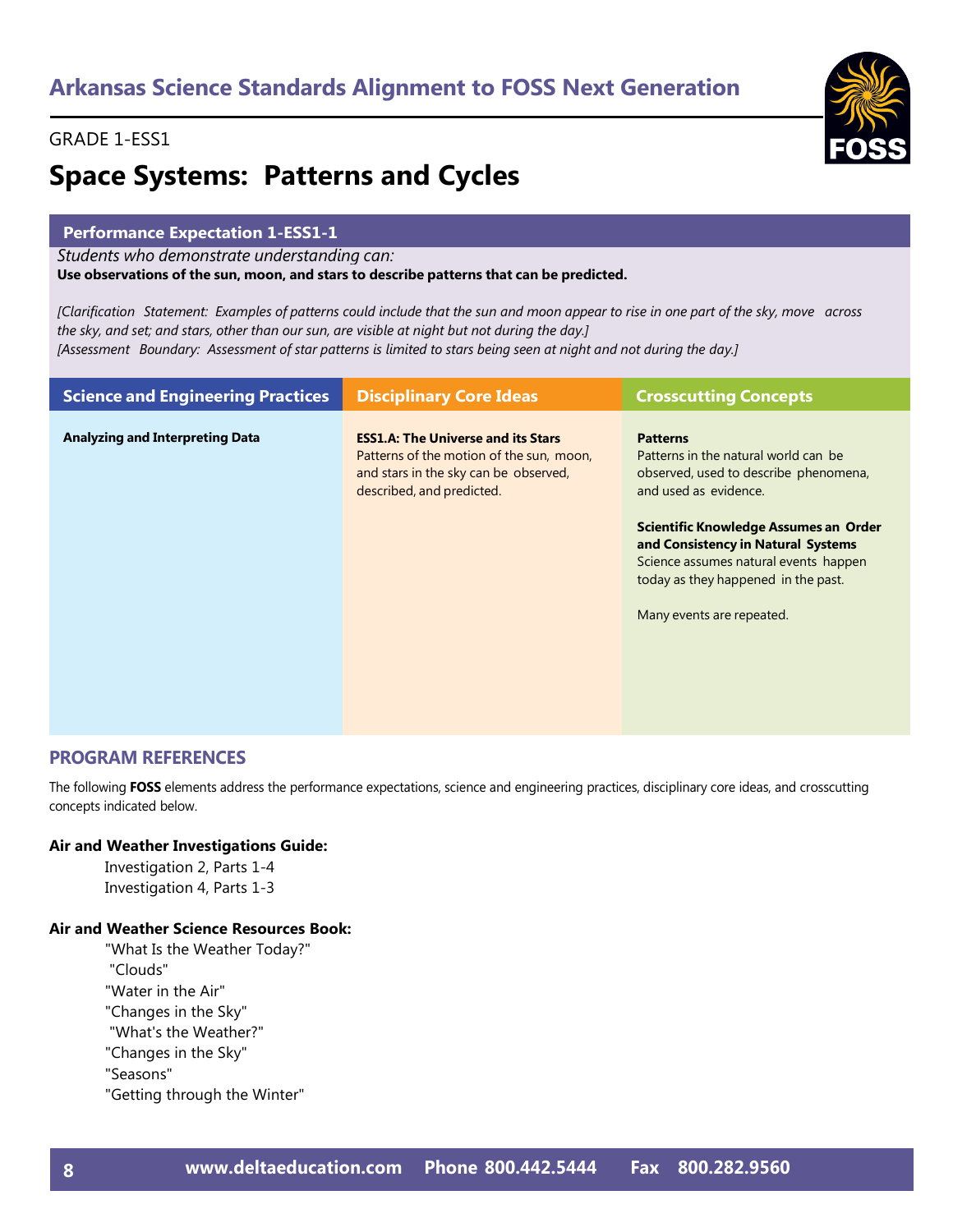## **Space Systems: Patterns and Cycles**

#### **Performance Expectation 1-ESS1-2**

*Students who demonstrate understanding can:*

**Make observations at different times of year to relate the amount of daylight to the time of year.**

[Clarification Statement: Emphasis is on relative comparisons of the amount of daylight in the winter to the amount in the spring or fall.] [Assessment Boundary: Assessment is limited to relative amounts of daylight, not quantifying the hours or time of daylight.]

| <b>Science and Engineering Practices</b>        | <b>Disciplinary Core Ideas</b>                                                                                                        | <b>Crosscutting Concepts</b>                                                                                              |
|-------------------------------------------------|---------------------------------------------------------------------------------------------------------------------------------------|---------------------------------------------------------------------------------------------------------------------------|
| <b>Planning and Carrying Out Investigations</b> | <b>ESS1.B: Earth and the Solar System</b><br>Seasonal patterns of sunrise and sunset<br>can be observed, described, and<br>predicted. | <b>Patterns</b><br>Patterns in the natural world can be<br>observed, used to describe phenomena,<br>and used as evidence. |

#### **PROGRAM REFERENCES**

The following **FOSS** elements address the performance expectations, science and engineering practices, disciplinary core ideas, and crosscutting concepts indicated below.

#### **Air and Weather Investigations Guide:**

Investigation 2, Parts 1-4 Investigation 4, Parts 1-3

#### **Air and Weather Science Resources Book:**

- "What Is the Weather Today?" "Clouds"
- "Water in the Air"
- "Changes in the Sky"
- "What's the Weather?"
- "Changes in the Sky"
- "Seasons"
- "Getting through the Winter"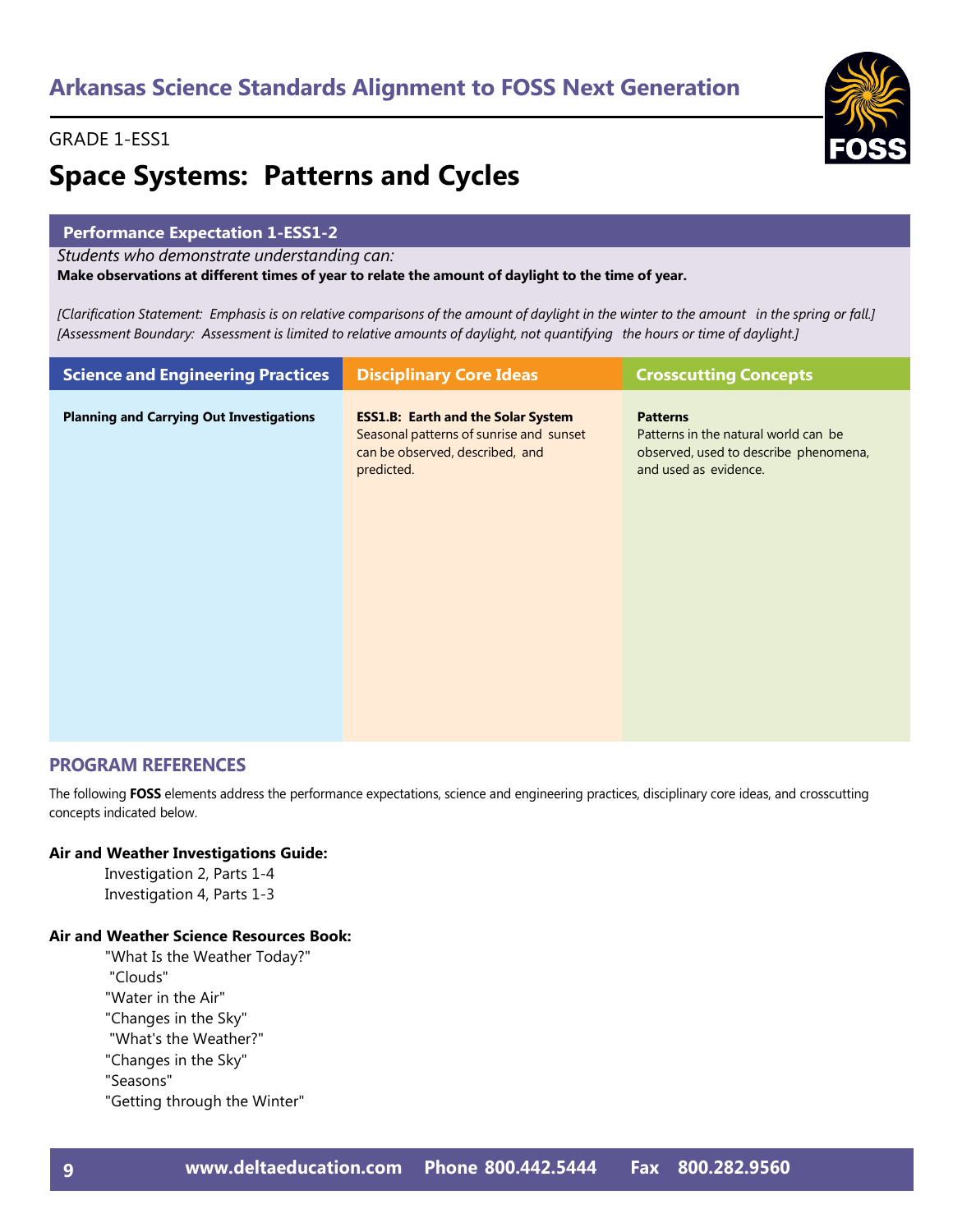#### GRADE 1-ETS1

## **Engineering, Technology and Applications of Science**



#### **Performance Expectation 1-ETS1-1**

*Students who demonstrate understanding can:*

Ask questions, make observations, and gather information about a situation people want to change to define a simple **problem that can be solved through the development of a new or improved object or tool.**

| <b>Science and Engineering Practices</b>      | <b>Disciplinary Core Ideas</b>                                                                                                                                                                                                                                                                                                                                                                                        | <b>Crosscutting Concepts</b> |
|-----------------------------------------------|-----------------------------------------------------------------------------------------------------------------------------------------------------------------------------------------------------------------------------------------------------------------------------------------------------------------------------------------------------------------------------------------------------------------------|------------------------------|
| <b>Asking Questions and Defining Problems</b> | <b>ETS1.A: Defining and Delimiting</b><br><b>Engineering Problems</b><br>A situation that people want to change or<br>create can be approached as a problem to<br>be solved through engineering.<br>Asking questions, making observations,<br>and gathering information are helpful in<br>thinking about problems.<br>Before beginning to design a solution, it<br>is important to clearly understand the<br>problem. |                              |

#### **PROGRAM REFERENCES**

The following **FOSS** elements address the performance expectations, science and engineering practices, disciplinary core ideas, and crosscutting concepts indicated below.

#### **Sound and Light Investigations Guide:**

Investigation 2, Part 4 Investigation 4, Part 4

#### **Sound and Light Science Resources Book:**

"Communicating with Light"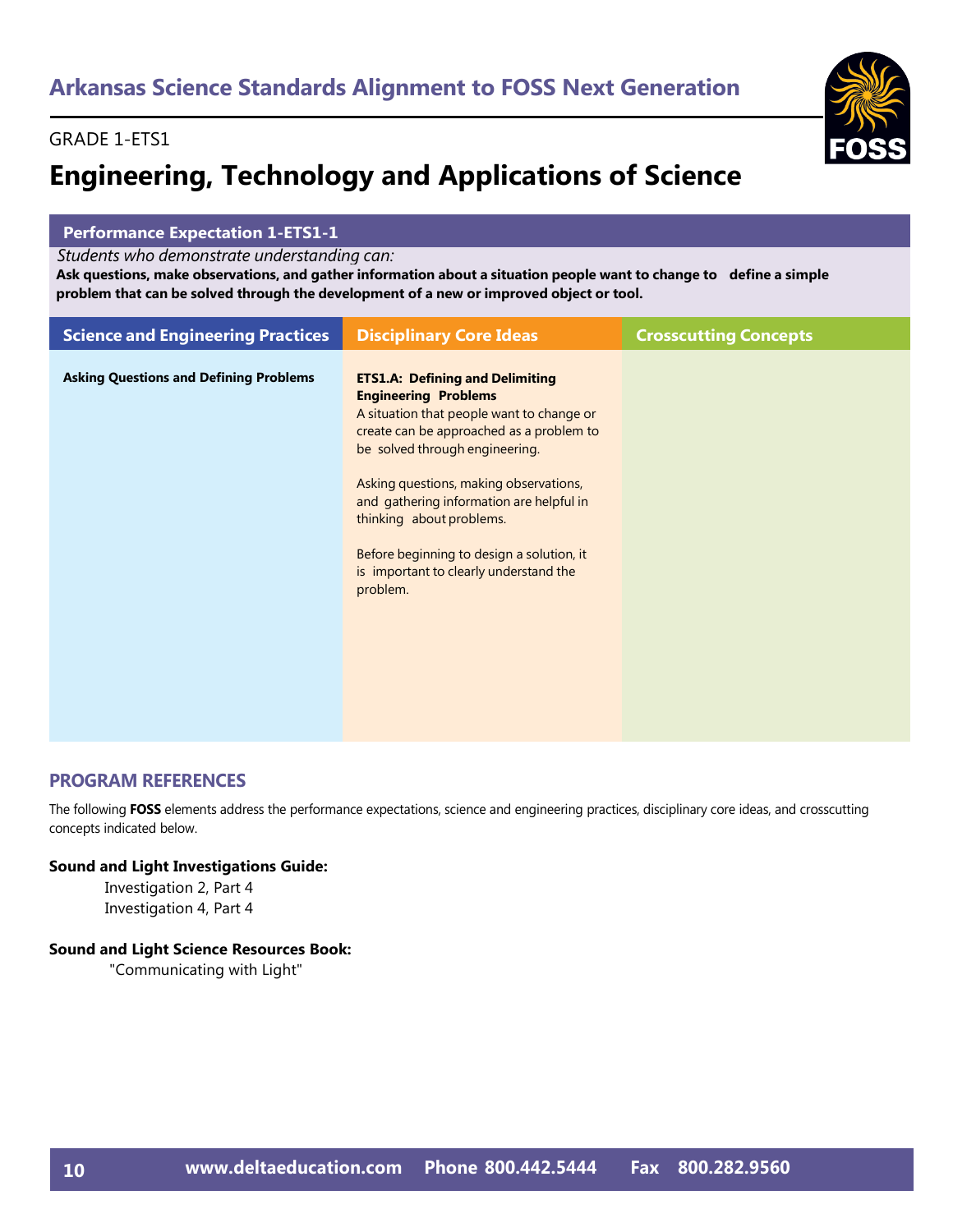#### GRADE 1-ETS1

## **Engineering, Technology and Applications of Science**



#### **Performance Expectation 1-ETS1-2**

*Students who demonstrate understanding can:*

Develop a simple sketch, drawing, or physical model to illustrate how the shape of an object helps it function as needed **to solve a given problem.**

| <b>Science and Engineering Practices</b> | <b>Disciplinary Core Ideas</b>                                                                                                                                                                                                         | <b>Crosscutting Concepts</b>                                                                                                                   |
|------------------------------------------|----------------------------------------------------------------------------------------------------------------------------------------------------------------------------------------------------------------------------------------|------------------------------------------------------------------------------------------------------------------------------------------------|
| <b>Developing and Using Models</b>       | <b>ETS1.B: Developing Possible Solutions</b><br>Designs can be conveyed through sketches,<br>drawings, or physical models. These<br>representations are useful in communicating<br>ideas for a problem's solutions to other<br>people. | <b>Structure and Function</b><br>The shape and stability of structures of natural<br>and designed objects are related to their<br>function(s). |

#### **PROGRAM REFERENCES**

The following **FOSS** elements address the performance expectations, science and engineering practices, disciplinary core ideas, and crosscutting concepts indicated below.

#### **Sound and Light Investigations Guide:**

Investigation 2, Part 4 Investigation 4, Part 4

#### **Sound and Light Science Resources Book:**

"Communicating with Light"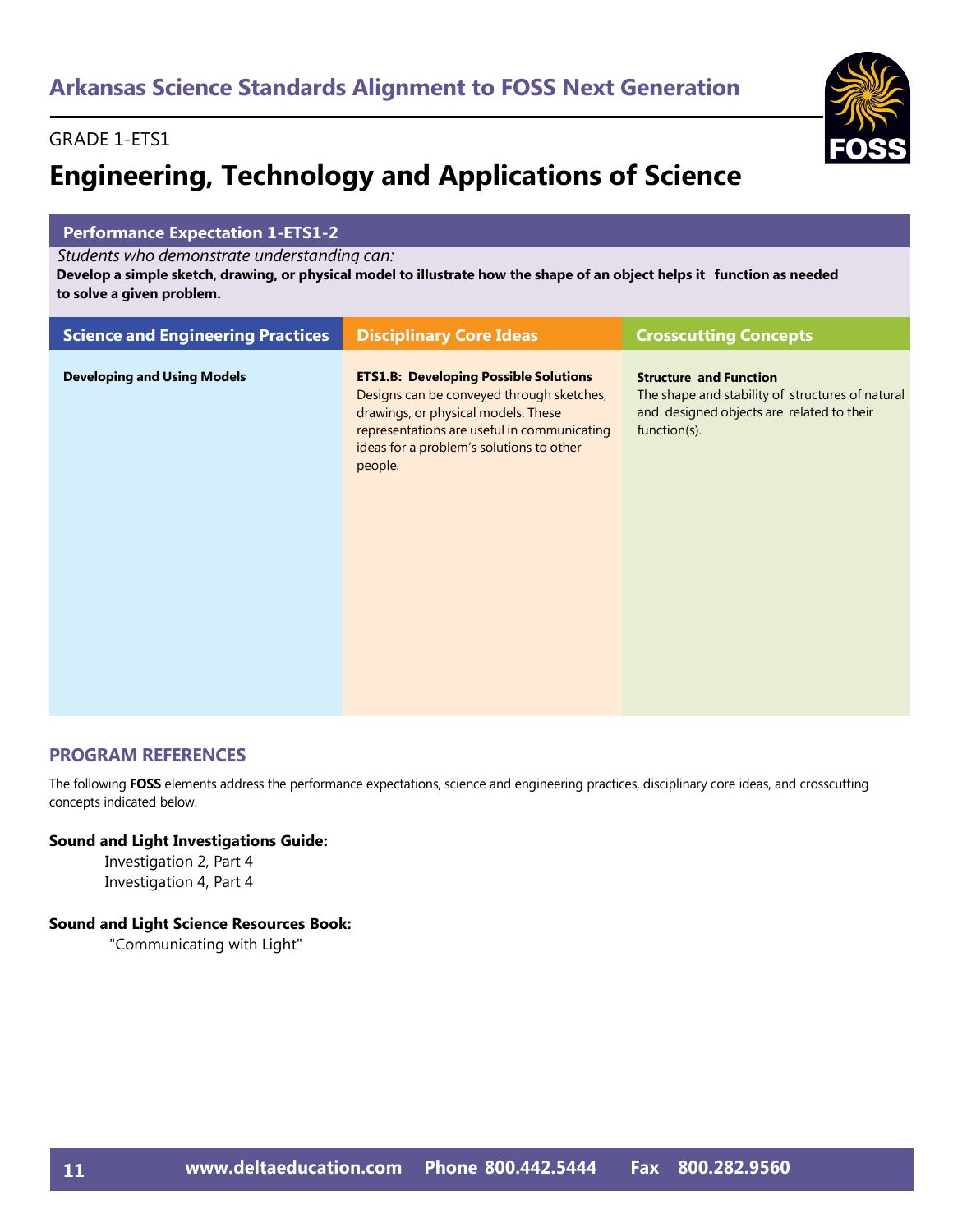#### GRADE 1-ETS1

## **Engineering, Technology and Applications of Science**

#### **Performance Expectation 1-ETS1-3**

*Students who demonstrate understanding can:*

Analyze data from tests of two objects designed to solve the same problem to compare the strengths and weaknesses of how each **performs.**

| <b>Science and Engineering Practices</b> | <b>Disciplinary Core Ideas</b>                                                                                                                                         | <b>Crosscutting Concepts</b> |
|------------------------------------------|------------------------------------------------------------------------------------------------------------------------------------------------------------------------|------------------------------|
| <b>Analyzing and Interpreting Data</b>   | <b>ETS1.C: Optimizing the Design Solution</b><br>Because there is always more than one<br>possible solution to a problem, it is useful to<br>compare and test designs. |                              |
|                                          |                                                                                                                                                                        |                              |

#### **PROGRAM REFERENCES**

The following **FOSS** elements address the performance expectations, science and engineering practices, disciplinary core ideas, and crosscutting concepts indicated below.

#### **Sound and Light Investigations Guide:**

Investigation 2, Part 4 Investigation 4, Part 4

#### **Sound and Light Science Resources Book:**

"Communicating with Light"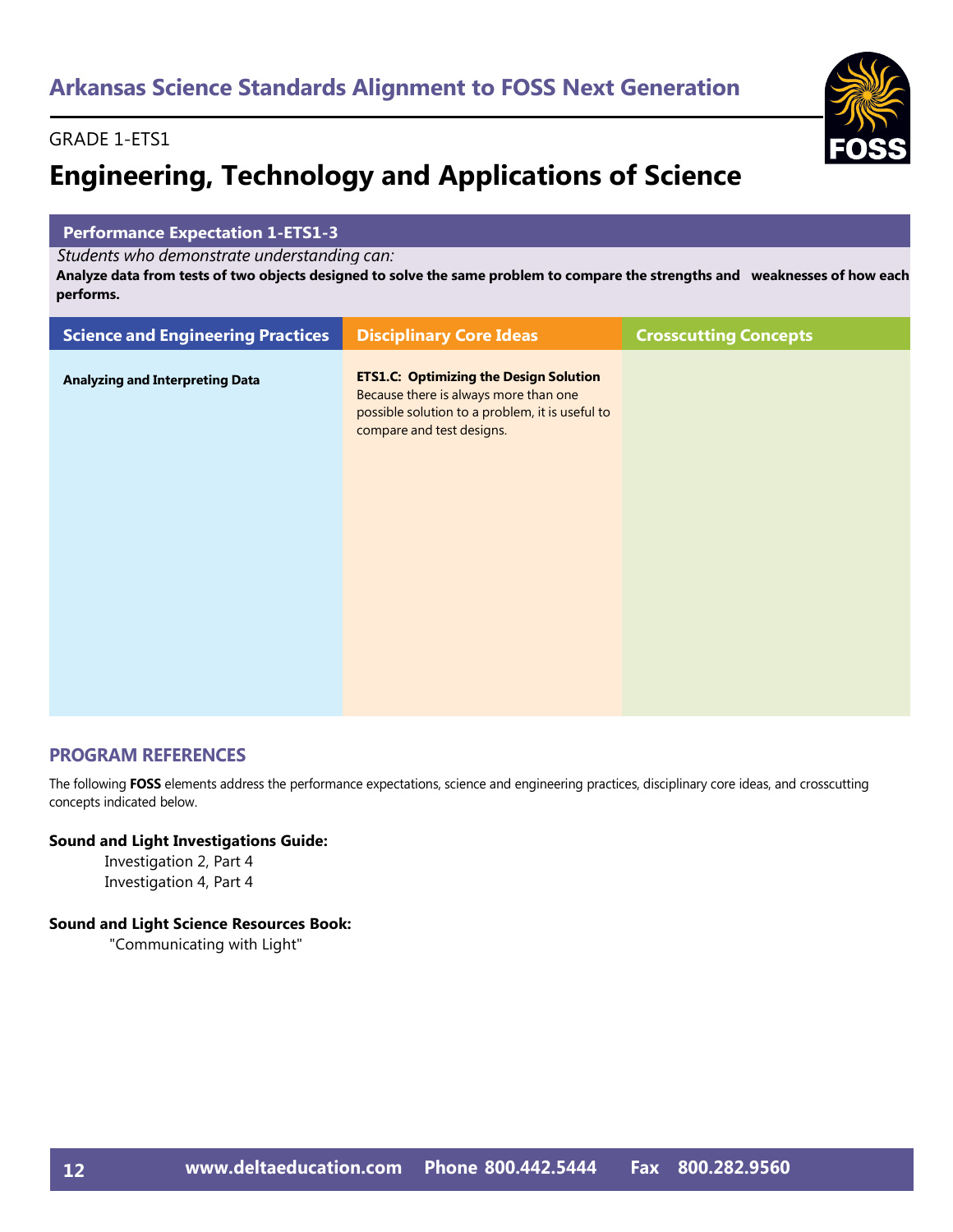

### **Structures and Properties of Matter**

#### **Performance Expectation 2-PS1-1**

*Students who demonstrate understanding can:*

Plan and conduct an investigation to describe and classify different kinds of materials by their observable properties.

[Clarification Statement: Observations could include color, texture, hardness, and flexibility. Patterns could include the similar properties *that different materials share.]*

| <b>Science and Engineering Practices</b>        | <b>Disciplinary Core Ideas</b>                                                                                                                                                                                                                           | <b>Crosscutting Concepts</b>                                                            |
|-------------------------------------------------|----------------------------------------------------------------------------------------------------------------------------------------------------------------------------------------------------------------------------------------------------------|-----------------------------------------------------------------------------------------|
| <b>Planning and Carrying Out Investigations</b> | <b>PS1.A: Structure and Properties of</b><br><b>Matter</b><br>Different kinds of matter exist and many of<br>them can be either solid or liquid,<br>depending on temperature. Matter can be<br>described and classified by its observable<br>properties. | <b>Patterns</b><br>Patterns in the natural and human designed<br>world can be observed. |

#### **PROGRAM REFERENCES**

The following **FOSS** elements address the performance expectations, science and engineering practices, disciplinary core ideas, and crosscutting concepts indicated below.

#### **Solids and Liquids Investigations Guide:**

Investigation 1, Parts 1-5 Investigation 2, Parts 1-4 Investigation 3, Parts 1-5 Investigation 4, Parts 1-5

#### **Solids and Liquids Science Resources Book:**

"Everything Matters" "Solid Objects and Materials" "Towers" "Bridges" "Liquids" "Pouring" "Comparing Solids and Liquids" "Mix It Up!" "Heating and Cooling" "Is Change Reversible?"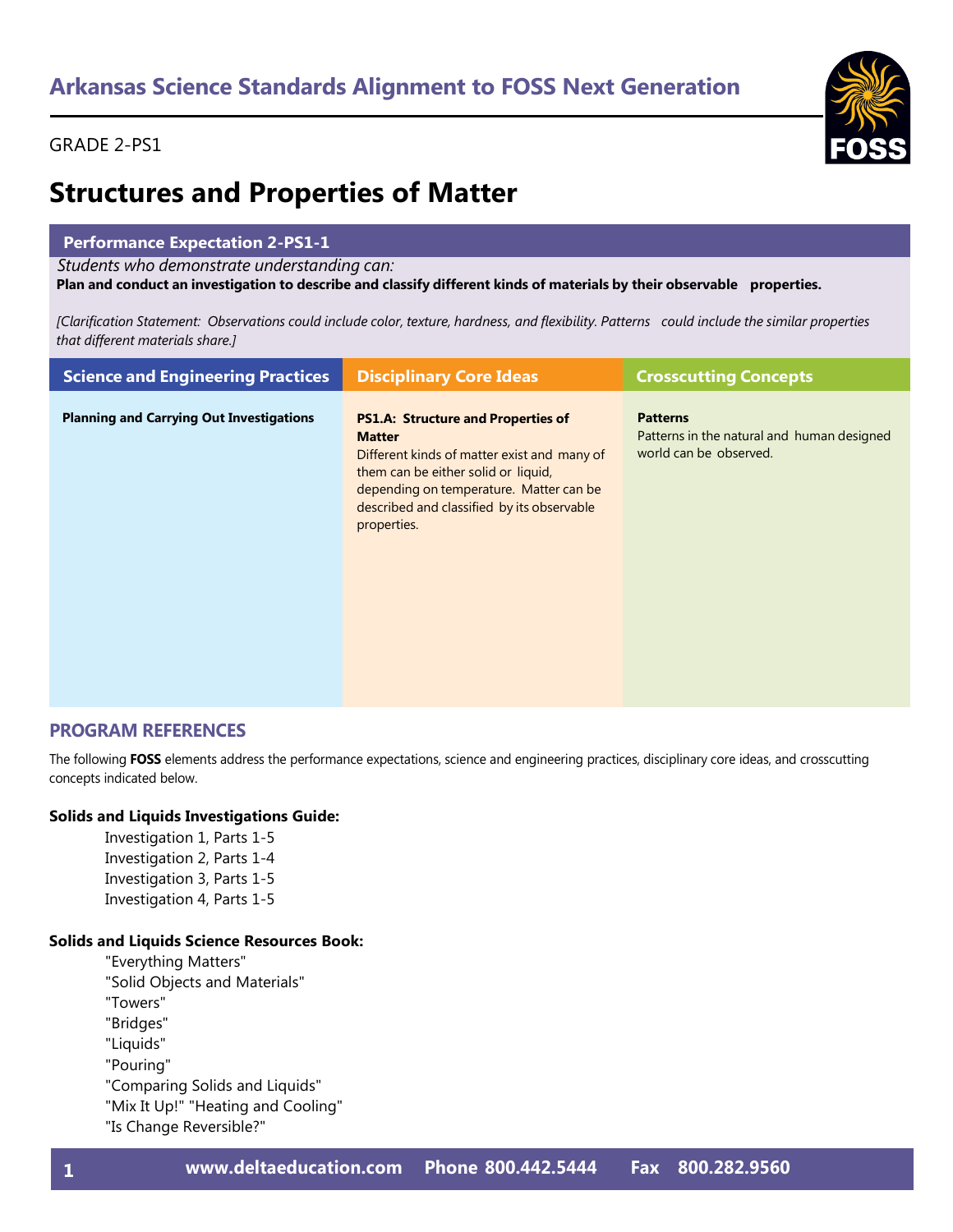

### **Structures and Properties of Matter**

#### **Performance Expectation 2-PS1-2**

*Students who demonstrate understanding can:*

Analyze data obtained from testing different materials to determine which materials have the properties that are best suited for **an intended purpose.\***

*[Clarification Statement: Examples of properties could include, strength, flexibility, hardness, texture, and absorbency.] [Assessment Boundary: Assessment of quantitative measurements is limited to length.]*

| <b>Science and Engineering Practices</b> | <b>Disciplinary Core Ideas</b>                                                                                          | <b>Crosscutting Concepts</b>                                                                                                                                                                                                                                         |
|------------------------------------------|-------------------------------------------------------------------------------------------------------------------------|----------------------------------------------------------------------------------------------------------------------------------------------------------------------------------------------------------------------------------------------------------------------|
| <b>Analyzing and Interpreting Data</b>   | <b>PS1.A: Structure and Properties of</b><br><b>Matter</b><br>Different properties are suited to different<br>purposes. | <b>Cause and Effect</b><br>Simple tests can be designed to gather<br>evidence to support or refute student ideas<br>about causes.                                                                                                                                    |
|                                          |                                                                                                                         | <b>Influence of Engineering, Technology,</b><br>and Science on Society and the Natural<br><b>World</b><br>Every human-made product is designed by<br>applying some knowledge of the natural world<br>and is built using materials derived from the<br>natural world. |

#### **PROGRAM REFERENCES**

The following **FOSS** elements address the performance expectations, science and engineering practices, disciplinary core ideas, and crosscutting concepts indicated below.

#### **Solids and Liquids Investigations Guide:**

Investigation 4, Parts 1-5

#### **Solids and Liquids Science Resources Book:**

"Mix It Up!" "Heating and Cooling" "Is Change Reversible?"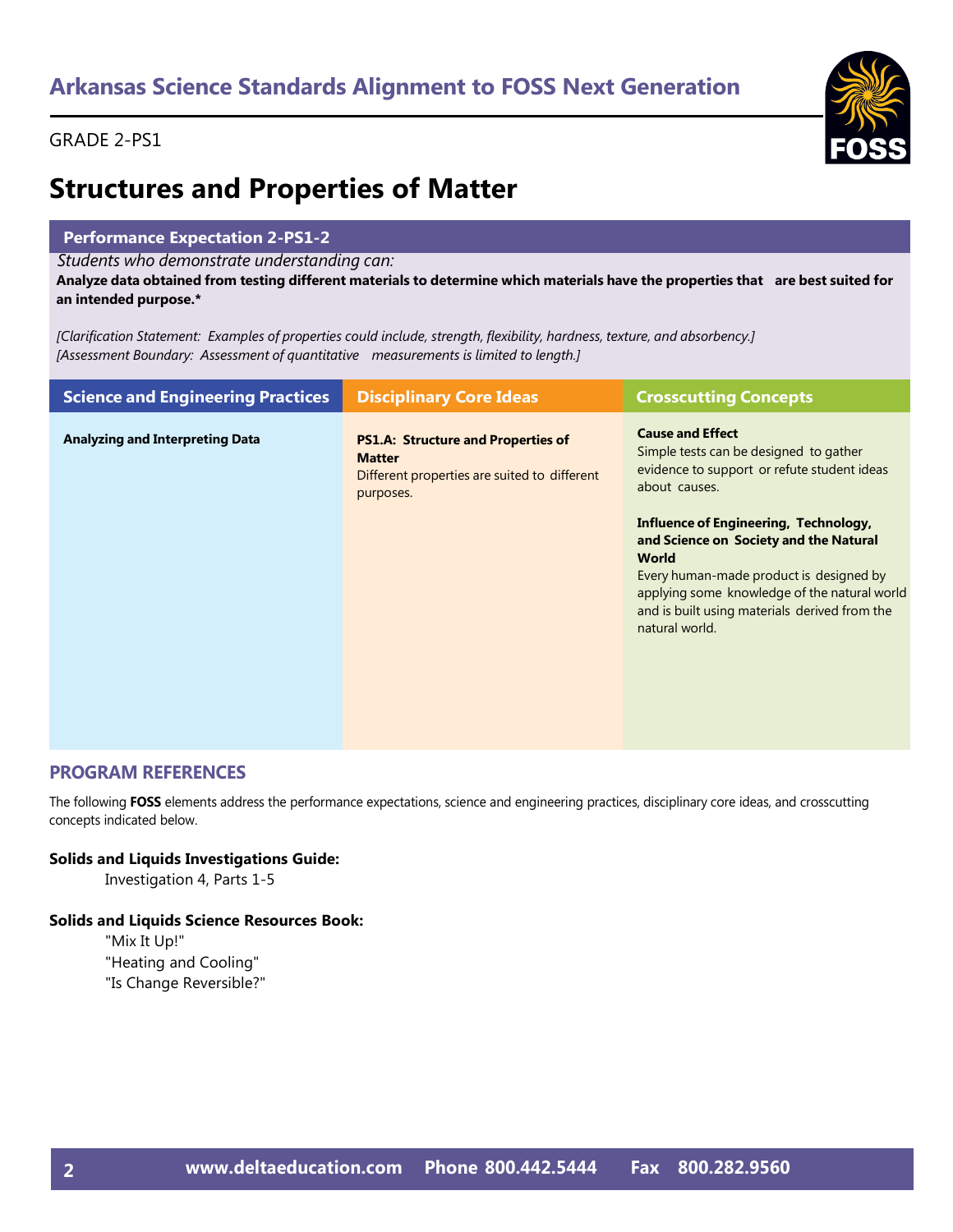

### **Structures and Properties of Matter**

#### **Performance Expectation 2-PS1-3**

*Students who demonstrate understanding can:*

Make observations to construct an evidence-based account of how an object made of a small set of pieces can be disassembled **and made into a new object.**

*[Clarification Statement: Examples of pieces could include blocks, building bricks, or other assorted small objects.]*

| <b>Science and Engineering Practices</b>                           | <b>Disciplinary Core Ideas</b>                                                                                                                                                                       | <b>Crosscutting Concepts</b>                                                                                                      |
|--------------------------------------------------------------------|------------------------------------------------------------------------------------------------------------------------------------------------------------------------------------------------------|-----------------------------------------------------------------------------------------------------------------------------------|
| <b>Constructing Explanations and Designing</b><br><b>Solutions</b> | <b>PS1.A: Structure and Properties of</b><br><b>Matter</b><br>Different properties are suited to different<br>purposes.<br>A great variety of objects can be built up<br>from a small set of pieces. | <b>Energy and Matter</b><br>Objects may break into smaller pieces and be<br>put together into larger pieces, or change<br>shapes. |

#### **PROGRAM REFERENCES**

The following **FOSS** elements address the performance expectations, science and engineering practices, disciplinary core ideas, and crosscutting concepts indicated below.

#### **Solids and Liquids Investigations Guide:**

Investigation 4, Parts 1-5

#### **Solids and Liquids Science Resources Book:**

"Mix It Up!" "Heating and Cooling" "Is Change Reversible?"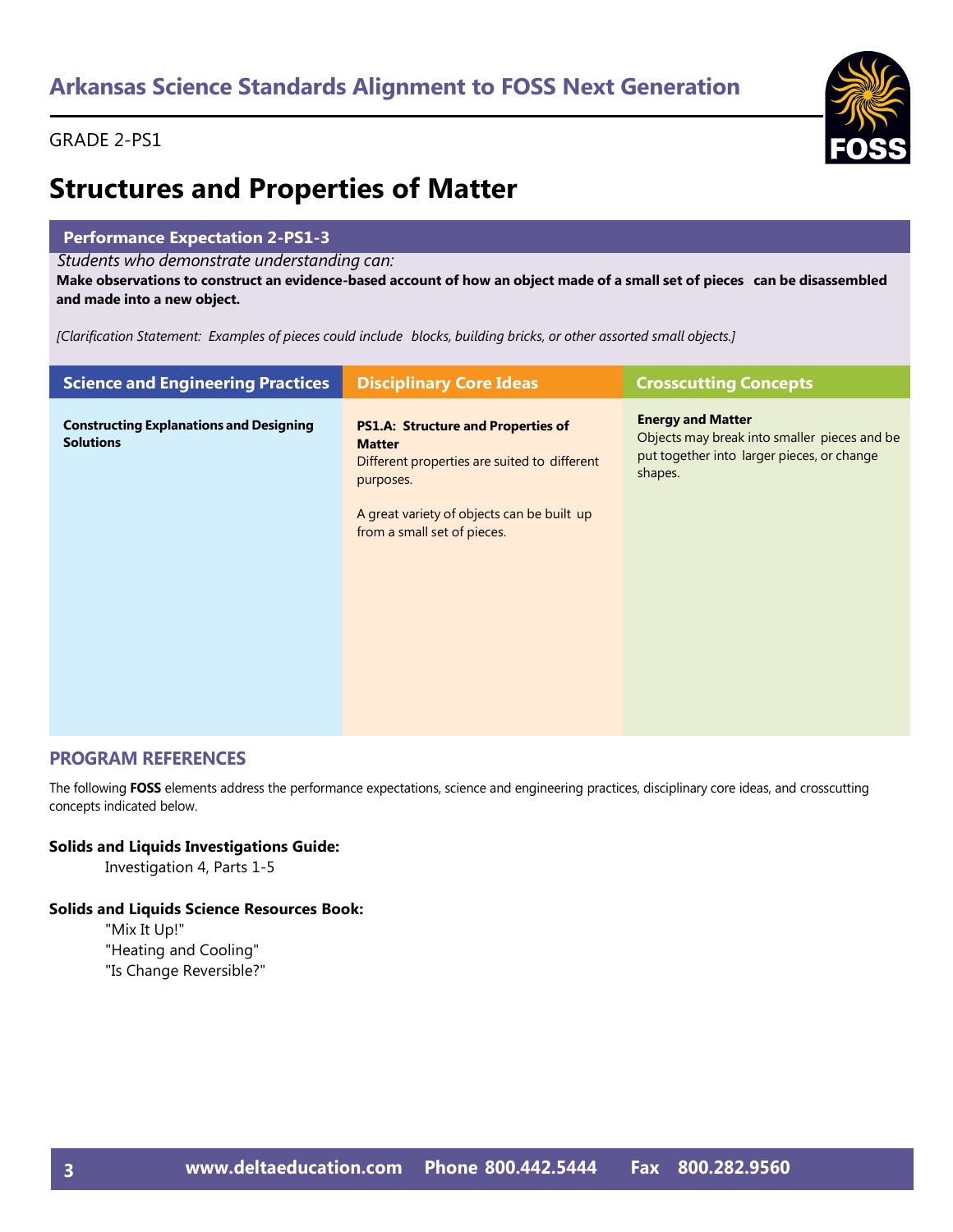

### **Structures and Properties of Matter**

#### **Performance Expectation 2-PS1-4**

*Students who demonstrate understanding can:*

Construct an argument with evidence that some changes caused by heating or cooling can be reversed and some cannot.

[Clarification Statement: Examples of reversible changes could include materials such as water or butter at different temperatures. Examples of *irreversible changes could include cooking an egg, freezing a plant leaf, and heating paper.]*

| <b>Science and Engineering Practices</b>                                                                                                                                                                              | <b>Disciplinary Core Ideas</b>                                                                                                                                                          | <b>Crosscutting Concepts</b>                                                        |
|-----------------------------------------------------------------------------------------------------------------------------------------------------------------------------------------------------------------------|-----------------------------------------------------------------------------------------------------------------------------------------------------------------------------------------|-------------------------------------------------------------------------------------|
| <b>Engaging in Argument from Evidence</b><br>Science Models, Laws, Mechanisms, and<br><b>Theories Explain Natural Phenomena</b><br>Scientists search for cause and effect<br>relationships to explain natural events. | <b>PS1.B: Chemical Reactions</b><br>Heating or cooling a substance may<br>cause changes that can be observed.<br>Sometimes these changes are reversible,<br>and sometimes they are not. | <b>Cause and Effect</b><br>Events have causes that generate<br>observable patterns. |

#### **PROGRAM REFERENCES**

The following **FOSS** elements address the performance expectations, science and engineering practices, disciplinary core ideas, and crosscutting concepts indicated below.

#### **Solids and Liquids Investigations Guide:**

Investigation 4, Part 4

#### **Solids and Liquids Science Resources Book:**

"Mix It Up!" "Heating and Cooling" "Is Change Reversible?"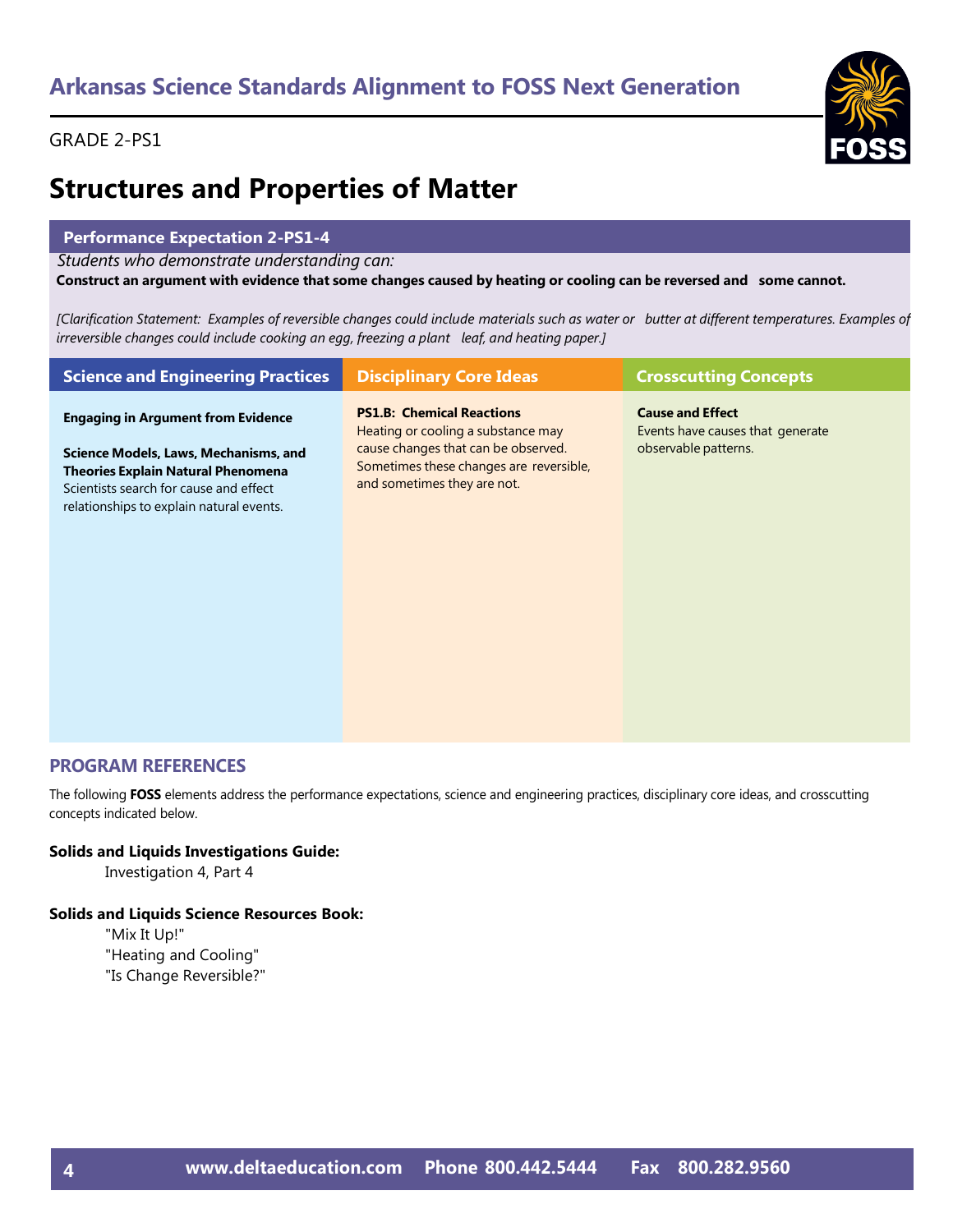#### GRADE 2-LS2

### **Interdependent Relationships in Ecosystems**



#### **PROGRAM REFERENCES**

The following **FOSS** elements address the performance expectations, science and engineering practices, disciplinary core ideas, and crosscutting concepts indicated below.

#### **Insects and Plants Investigations Guide:**

Investigation 2, Parts 1-4

#### **Insects and Plants Science Resources Book:**

"How Seeds Travel"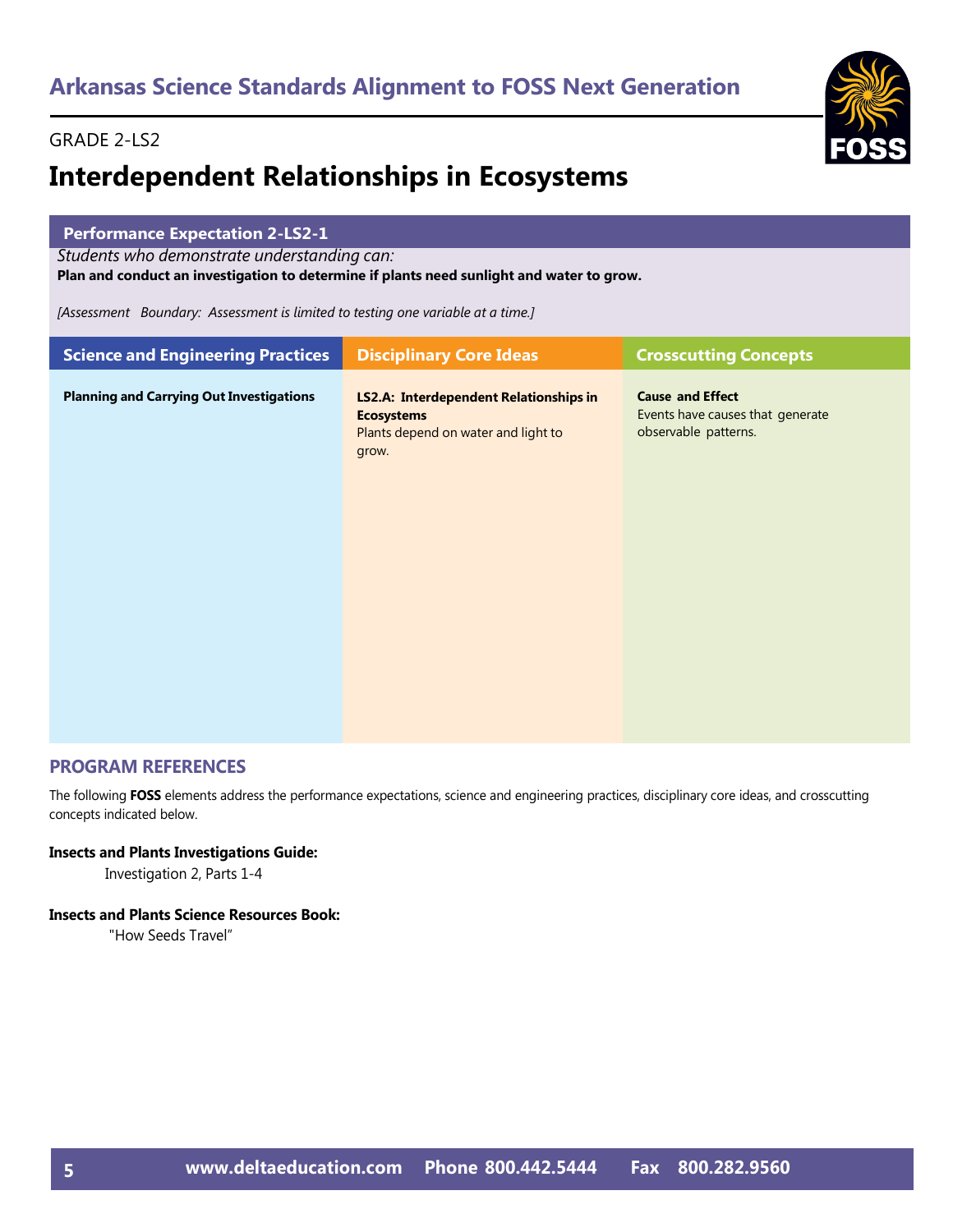#### GRADE 2-LS2

### **Interdependent Relationships in Ecosystems**



#### **Performance Expectation 2-LS2-2**

*Students who demonstrate understanding can:*

**Develop a simple model that mimics the function of an animal in dispersing seeds or pollinating plants.\***

| <b>Science and Engineering Practices</b> | <b>Disciplinary Core Ideas</b>                                                                                                                                                                                                                                                                                                                                                            | <b>Crosscutting Concepts</b>                                                                                                                   |
|------------------------------------------|-------------------------------------------------------------------------------------------------------------------------------------------------------------------------------------------------------------------------------------------------------------------------------------------------------------------------------------------------------------------------------------------|------------------------------------------------------------------------------------------------------------------------------------------------|
| <b>Developing and Using Models</b>       | <b>LS2.A: Interdependent Relationships in</b><br><b>Ecosystems</b><br>Plants depend on animals for pollination or<br>to move their seeds around<br><b>ETS1.B: Developing Possible Solutions</b><br>Designs can be conveyed through sketches,<br>drawings, or physical models. These<br>representations are useful in<br>communicating ideas for a problem's<br>solutions to other people. | <b>Structure and Function</b><br>The shape and stability of structures of natural<br>and designed objects are related to their<br>function(s). |
|                                          |                                                                                                                                                                                                                                                                                                                                                                                           |                                                                                                                                                |

#### **PROGRAM REFERENCES**

The following **FOSS** elements address the performance expectations, science and engineering practices, disciplinary core ideas, and crosscutting concepts indicated below.

#### **Insects and Plants Investigations Guide:**

Investigation 2, Parts 1-4

#### **Insects and Plants Science Resources Book:**

"How Seeds Travel"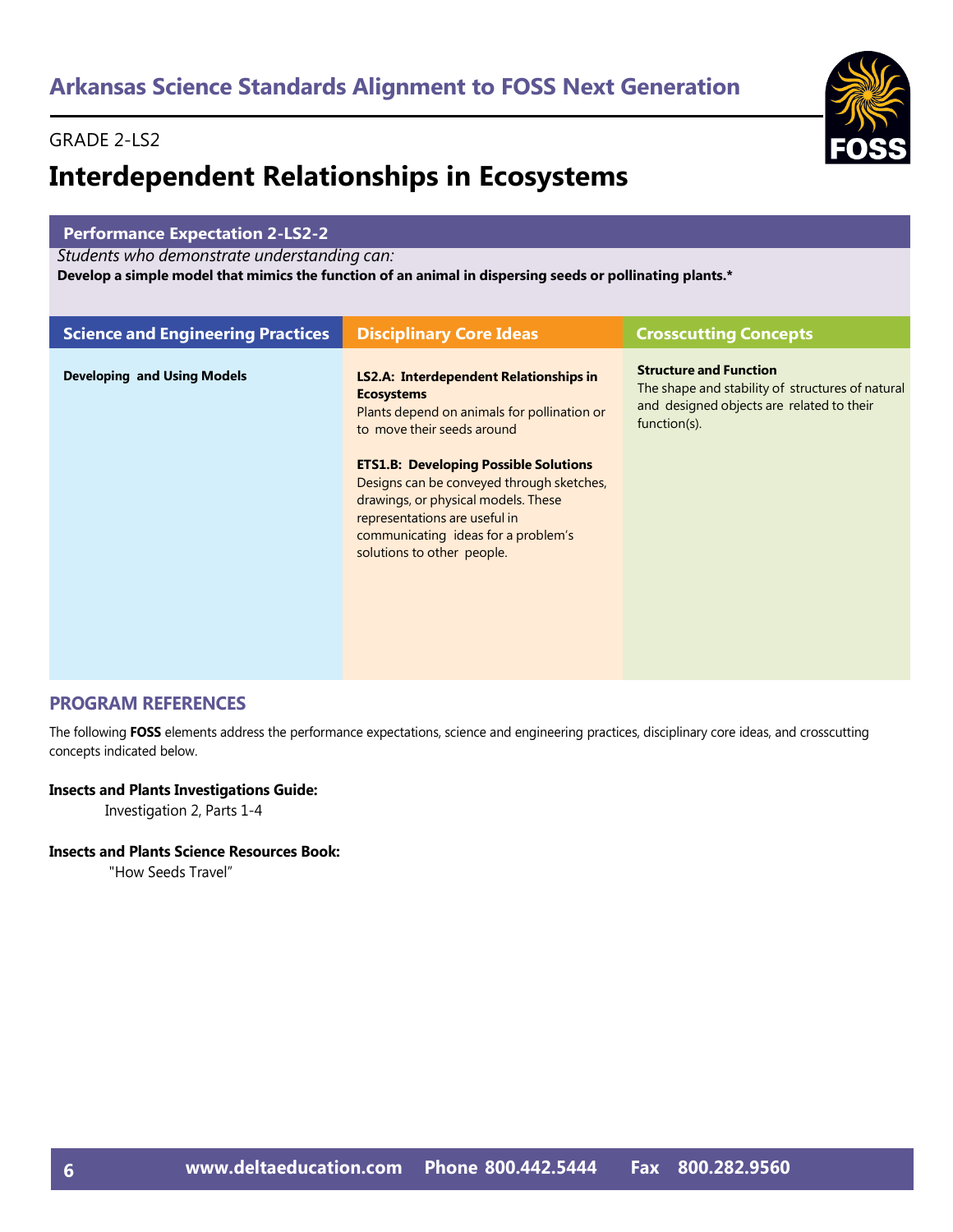### GRADE 2-LS4

## **Interdependent Relationships in Ecosystems**

#### **Performance Expectation 2-LS4-1**

*Students who demonstrate understanding can:*

#### **Make observations of plants and animals to compare the diversity of life in different habitats.**

*[Clarification Statement: Emphasis is on the diversity of living things in a variety of habitats.] [Assessment Boundary: Assessment does not include specific animal and plant names in specific habitats.]*

| <b>Science and Engineering Practices</b>                                                                                                                                                                | <b>Disciplinary Core Ideas</b>                                                                                                                                       | <b>Crosscutting Concepts</b> |
|---------------------------------------------------------------------------------------------------------------------------------------------------------------------------------------------------------|----------------------------------------------------------------------------------------------------------------------------------------------------------------------|------------------------------|
| <b>Planning and Carrying Out Investigations</b><br>Scientific Knowledge is Based on<br><b>Empirical Evidence</b><br>Scientists look for patterns and order when<br>making observations about the world. | <b>LS4.D: Biodiversity and Humans</b><br>There are many different kinds of living<br>things in any area, and they exist in<br>different places on land and in water. |                              |

#### **PROGRAM REFERENCES**

The following **FOSS** elements address the performance expectations, science and engineering practices, disciplinary core ideas, and crosscutting concepts indicated below.

#### **Insects and Plants Investigations Guide:**

Investigation 1, Parts 1-3 Investigation 2, Parts 1-4 Investigation 3, Parts 1-4 Investigation 4, Parts 1-4 Investigation 5, Parts 1-4

#### **Insects and Plants Science Resources Book:**

"Animals and Plants in Their Habitats" "Flowers and Seeds" "How Seeds Travel" "So Many Kinds, So Many Places" "Insect Shapes and Colors" "Insect Life Cycles" "Life Goes Around"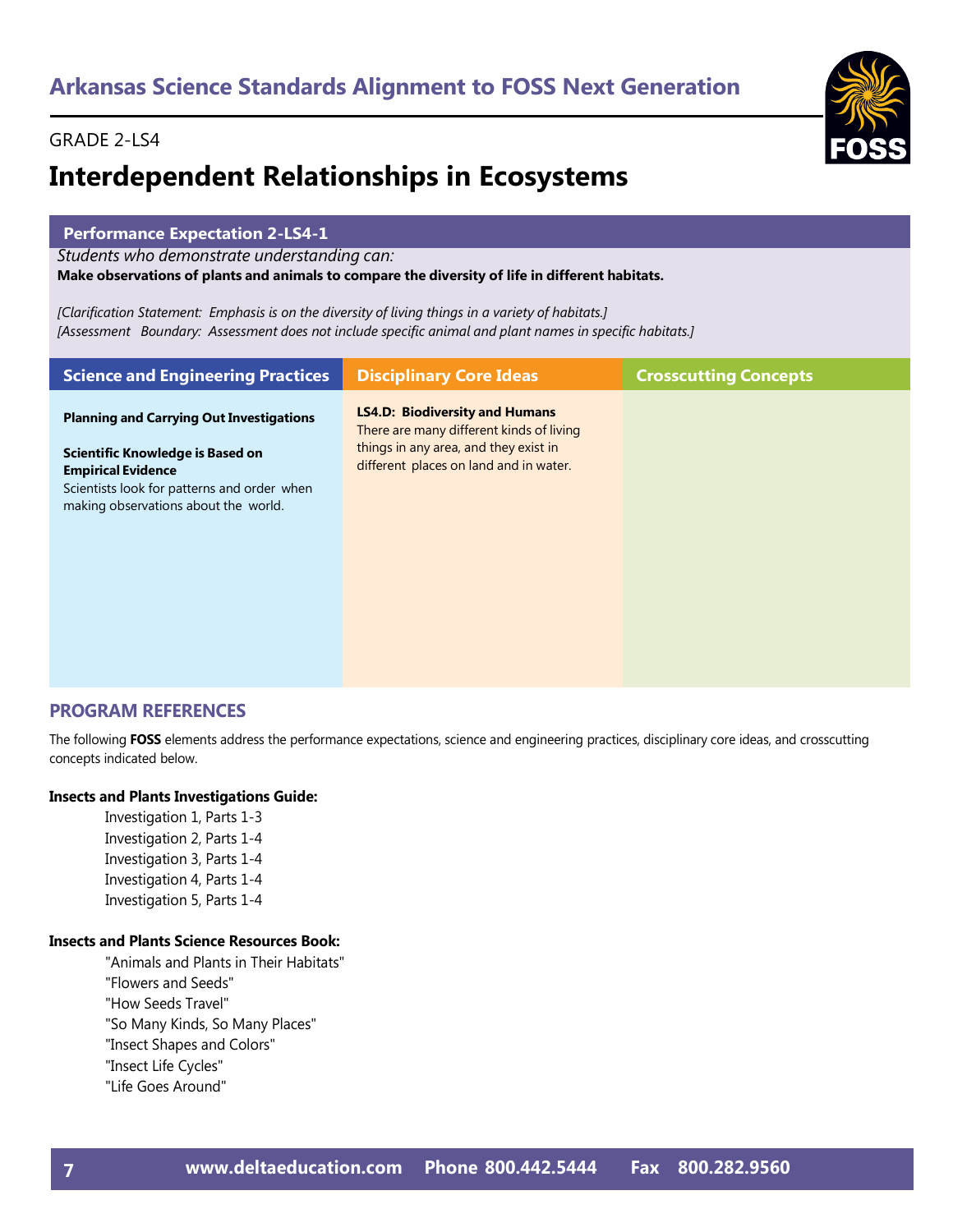## **Earth's Systems: Processes that Shape the Earth**

#### **Performance Expectation 2-ESS1-1**

*Students who demonstrate understanding can:*

#### **Use information from several sources to provide evidence that Earth events can occur quickly or slowly.**

[Clarification Statement: Examples of events and timescales could include volcanic explosions and earthquakes, which happen quickly *and erosion of rocks, which occurs slowly.]*

*[Assessment Boundary: Assessment does not include quantitative measurements of timescales.]*

| <b>Science and Engineering Practices</b>                           | <b>Disciplinary Core Ideas</b>                                                                                                                                      | <b>Crosscutting Concepts</b>                                        |
|--------------------------------------------------------------------|---------------------------------------------------------------------------------------------------------------------------------------------------------------------|---------------------------------------------------------------------|
| <b>Constructing Explanations and Designing</b><br><b>Solutions</b> | <b>ESS1.C: The History of Planet Earth</b><br>Some events happen very quickly; others<br>occur very slowly, over a time period<br>much longer than one can observe. | <b>Stability and Change</b><br>Things may change slowly or rapidly. |

#### **PROGRAM REFERENCES**

The following **FOSS** elements address the performance expectations, science and engineering practices, disciplinary core ideas, and crosscutting concepts indicated below.

#### **Pebbles, Sand, and Silt Investigations Guide:**

Investigation 1, Parts 1-2 Investigation 2, Parts 3-4 Investigation 4, Part 4

#### **Pebbles, Sand, and Silt Science Resources Book:**

"Rocks Move"

"Landforms"

"Preventing Erosion"

"Land and Water on Earth"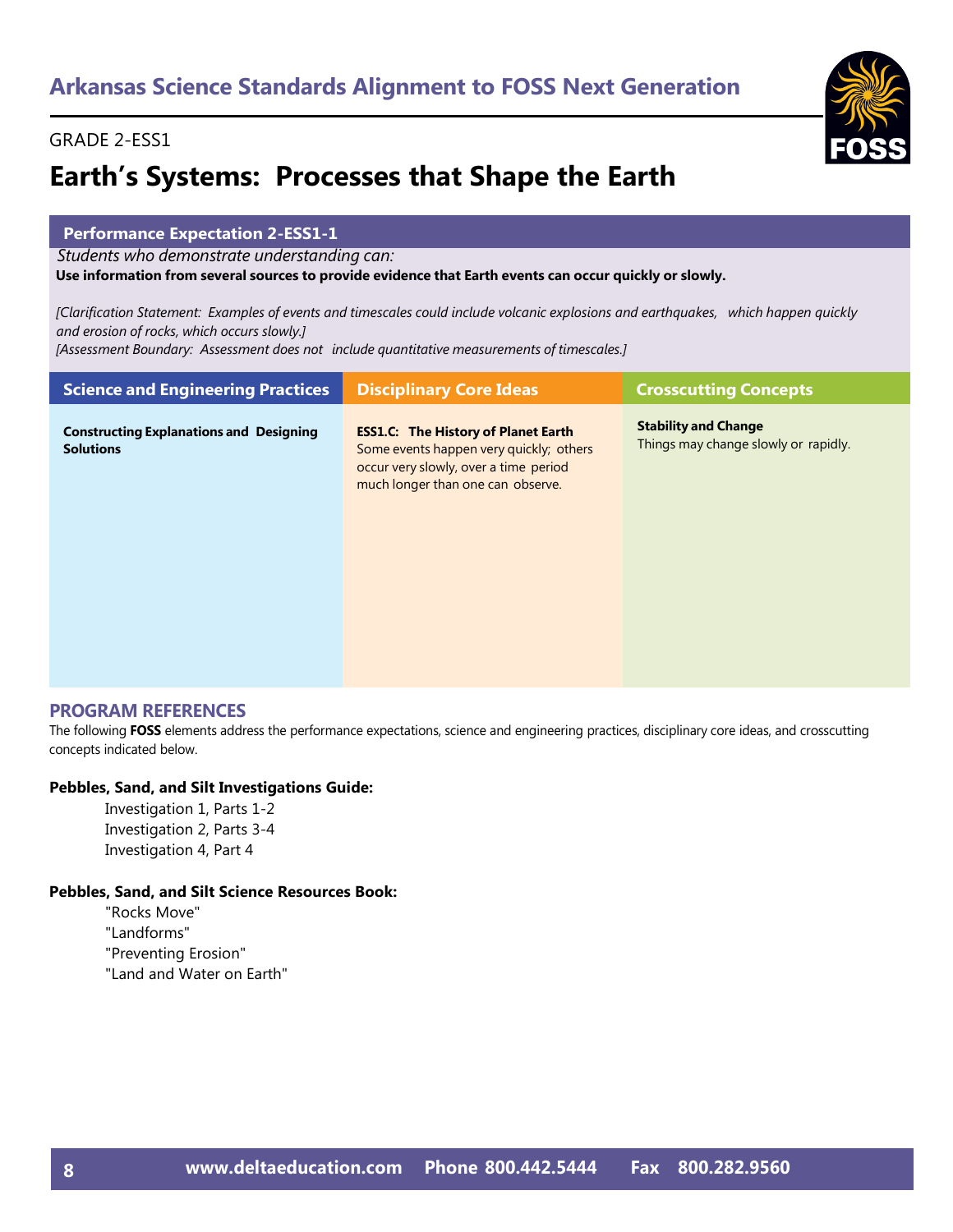## **Earth's Systems: Processes that Shape the Earth**

#### **Performance Expectation 2-ESS2-1**

*Students who demonstrate understanding can:*

Compare multiple solutions designed to slow or prevent wind or water from changing the shape of the land.\*

[Clarification Statement: Examples of solutions could include different designs of dikes and windbreaks to hold back wind and water, and *different designs for using shrubs, grass, and trees to hold back the land.]*

| <b>Science and Engineering Practices</b>                           | <b>Disciplinary Core Ideas</b>                                                                                                                                                                                                                                                        | <b>Crosscutting Concepts</b>                                                                                                                                                                                                                                                                                                                                                  |
|--------------------------------------------------------------------|---------------------------------------------------------------------------------------------------------------------------------------------------------------------------------------------------------------------------------------------------------------------------------------|-------------------------------------------------------------------------------------------------------------------------------------------------------------------------------------------------------------------------------------------------------------------------------------------------------------------------------------------------------------------------------|
| <b>Constructing Explanations and Designing</b><br><b>Solutions</b> | <b>ESS2.A: Earth Materials and Systems</b><br>Wind and water can change the shape of<br>the land.<br><b>ETS1.C: Optimizing the Design</b><br><b>Solution</b><br>Because there is always more than one<br>possible solution to a problem, it is useful<br>to compare and test designs. | <b>Stability and Change</b><br>Things may change slowly or rapidly.<br>Influence of Engineering, Technology, and<br><b>Science on Society and the Natural World</b><br>Developing and using technology has<br>impacts on the natural world.<br><b>Science Addresses Questions About</b><br>the Natural and Material World<br>Scientists study the natural and material world. |
|                                                                    |                                                                                                                                                                                                                                                                                       |                                                                                                                                                                                                                                                                                                                                                                               |

#### **PROGRAM REFERENCES**

The following **FOSS** elements address the performance expectations, science and engineering practices, disciplinary core ideas, and crosscutting concepts indicated below.

#### **Pebbles, Sand, and Silt Investigations Guide:**

Investigation 2, Part 4 Investigation 3, Parts 1-5 Investigation 4, Parts 1-4

#### **Pebbles, Sand, and Silt Science Resources Book:**

"Landforms" "Making Things with Rocks" "What Are Natural Resources?" "Where Is Water Found?" "States of Water" "Preventing Erosion" "Land and Water on Earth"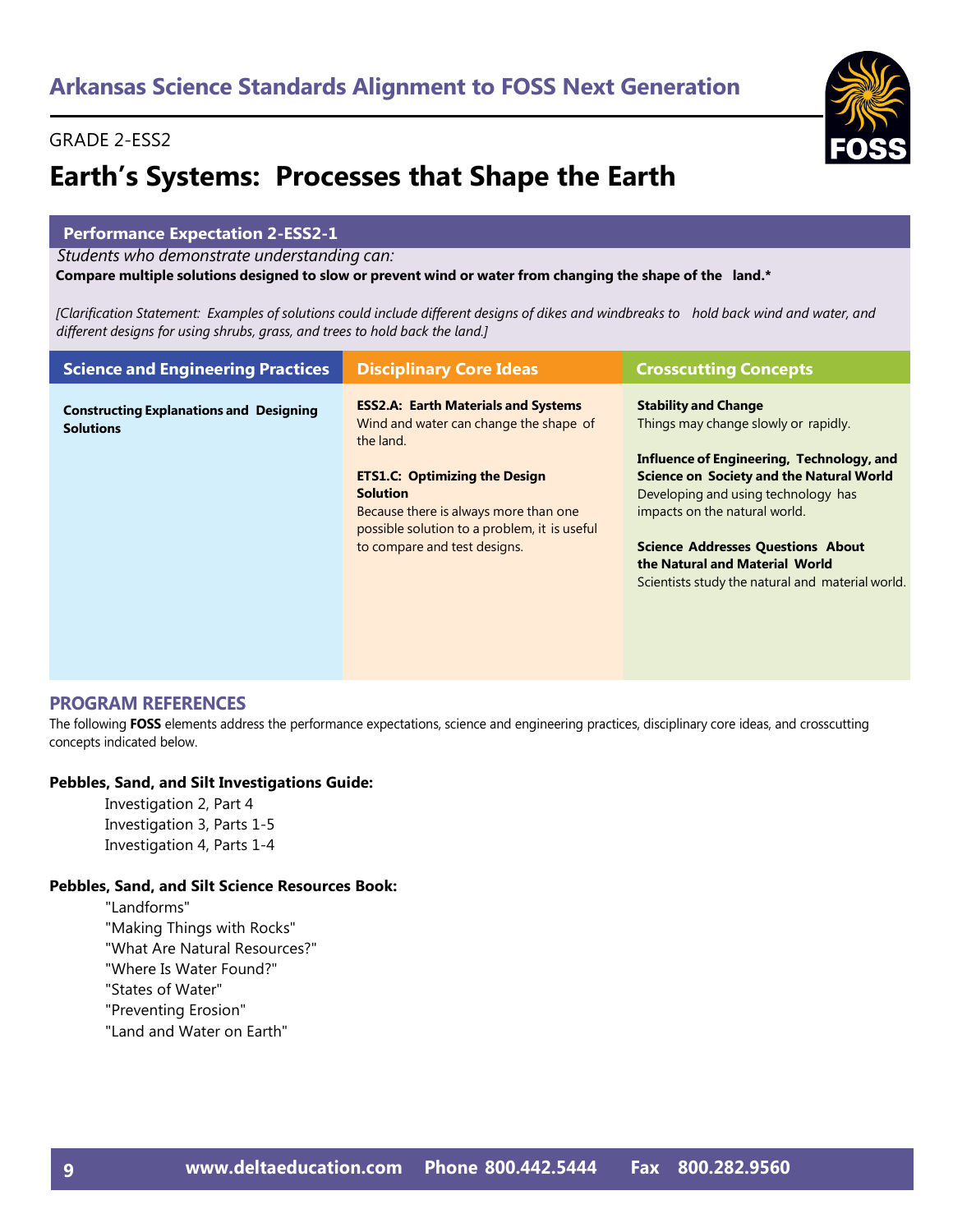### **Earth's Systems: Processes that Shape the Earth**

| <b>Performance Expectation 2-ESS2-2</b><br>Students who demonstrate understanding can:<br>Develop a model to represent the shapes and kinds of land and bodies of water in an area.<br>[Assessment Boundary: Assessment does not include quantitative scaling in models.] |                                                                                                                                                                                            |                                                                   |
|---------------------------------------------------------------------------------------------------------------------------------------------------------------------------------------------------------------------------------------------------------------------------|--------------------------------------------------------------------------------------------------------------------------------------------------------------------------------------------|-------------------------------------------------------------------|
| <b>Science and Engineering Practices</b><br><b>Disciplinary Core Ideas</b><br><b>Crosscutting Concepts</b>                                                                                                                                                                |                                                                                                                                                                                            |                                                                   |
| <b>Developing and Using Models</b>                                                                                                                                                                                                                                        | <b>ESS2.B: Plate Tectonics and Large- Scale</b><br><b>System Interactions</b><br>Maps show where things are located. One<br>can map the shapes and kinds of land and<br>water in any area. | <b>Patterns</b><br>Patterns in the natural world can be observed. |

#### **PROGRAM REFERENCES**

The following **FOSS** elements address the performance expectations, science and engineering practices, disciplinary core ideas, and crosscutting concepts indicated below.

#### **Pebbles, Sand, and Silt Investigations Guide:**

Investigation 4, Part 4

#### **Pebbles, Sand, and Silt Science Resources Book:**

"Preventing Erosion" "Land and Water on Earth"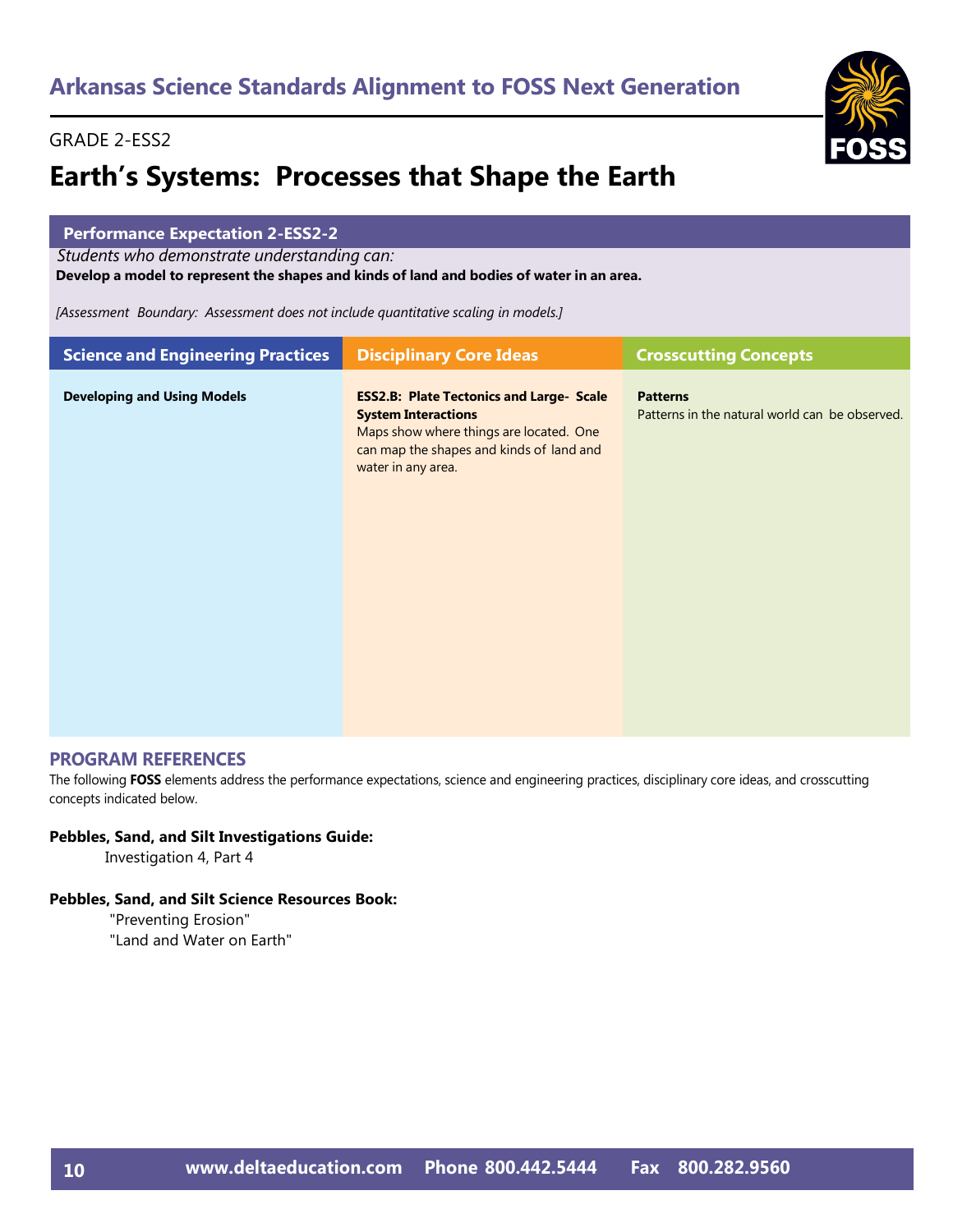## **Earth's Systems: Processes that Shape the Earth**

#### **Performance Expectation 2-ESS2-3**

*Students who demonstrate understanding can:*

**Obtain information to identify where water is found on Earth and that it can be solid or liquid.**

| <b>Science and Engineering Practices</b>                              | <b>Disciplinary Core Ideas</b>                                                                                                                                                         | <b>Crosscutting Concepts</b>                                         |
|-----------------------------------------------------------------------|----------------------------------------------------------------------------------------------------------------------------------------------------------------------------------------|----------------------------------------------------------------------|
| <b>Obtaining, Evaluating, and Communicating</b><br><b>Information</b> | <b>ESS2.C: The Roles of Water in Earth's</b><br><b>Surface Processes</b><br>Water is found in the ocean, rivers, lakes,<br>and ponds. Water exists as solid ice and in<br>liquid form. | <b>Patterns</b><br>Patterns in the natural world can be<br>observed. |
|                                                                       |                                                                                                                                                                                        |                                                                      |

#### **PROGRAM REFERENCES**

The following **FOSS** elements address the performance expectations, science and engineering practices, disciplinary core ideas, and crosscutting concepts indicated below.

#### **Pebbles, Sand, and Silt Investigations Guide:**

Investigation 2, Parts 3-4 Investigation 4, Parts 3-4

#### **Pebbles, Sand, and Silt Science Resources Book:**

"Rocks Move"

"Landforms"

"Preventing Erosion"

"Land and Water on Earth"

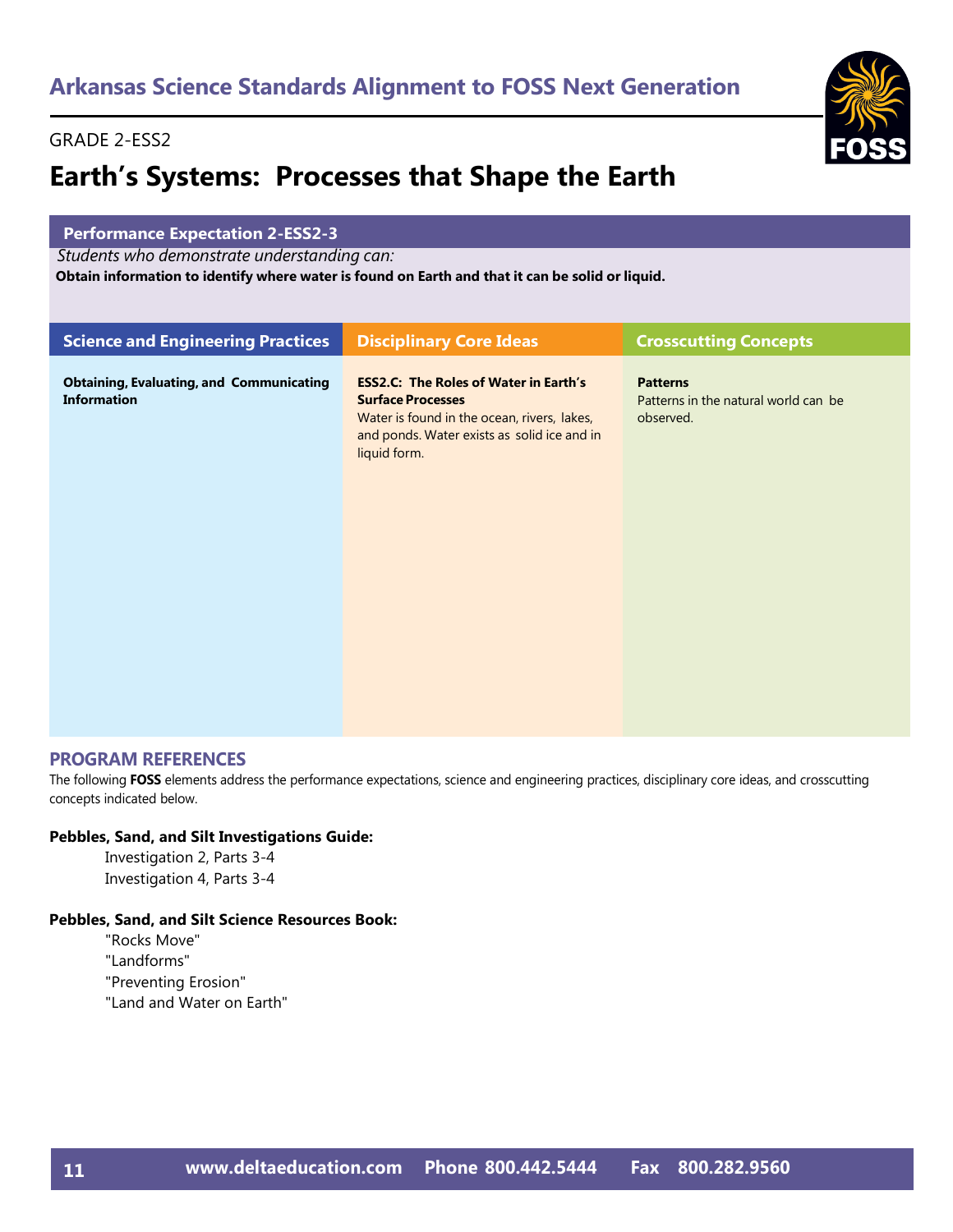## GRADE 2-ETS1

# **Engineering, Technology and Application of Science**



## **Performance Expectation 2-ETS1-1**

*Students who demonstrate understanding can:*

Ask questions, make observations, and gather information about a situation people want to change to define a simple **problem that can be solved through the development of a new or improved object or tool.**

| <b>Science and Engineering Practices</b>      | <b>Disciplinary Core Ideas</b>                                                                                                                                                                                                                                                                                                                                                                                        | <b>Crosscutting Concepts</b> |
|-----------------------------------------------|-----------------------------------------------------------------------------------------------------------------------------------------------------------------------------------------------------------------------------------------------------------------------------------------------------------------------------------------------------------------------------------------------------------------------|------------------------------|
| <b>Asking Questions and Defining Problems</b> | <b>ETS1.A: Defining and Delimiting</b><br><b>Engineering Problems</b><br>A situation that people want to change or<br>create can be approached as a problem to<br>be solved through engineering.<br>Asking questions, making observations,<br>and gathering information are helpful in<br>thinking about problems.<br>Before beginning to design a solution, it<br>is important to clearly understand the<br>problem. |                              |

## **PROGRAM REFERENCES**

The following **FOSS** elements address the performance expectations, science and engineering practices, disciplinary core ideas, and crosscutting concepts indicated below.

| <b>Solids and Liquids Investigations Guide:</b><br>Investigation 1, Part 4 | <b>Insects and Plants Investigations Guide:</b><br>Investigation 3, Part 4<br>Investigation 5, Part 2 | Pebbles, Sand, and Silt Investigations Guide:<br>Investigation 3, Parts 2-5<br>Investigation 4, Part 2 |
|----------------------------------------------------------------------------|-------------------------------------------------------------------------------------------------------|--------------------------------------------------------------------------------------------------------|
| <b>Solids and Liquids Science Resources</b>                                |                                                                                                       |                                                                                                        |
| Book:                                                                      |                                                                                                       | Pebbles, Sand, and Silt Science Resources                                                              |
| "Towers"                                                                   |                                                                                                       | <b>Book:</b>                                                                                           |
| "Bridges"                                                                  |                                                                                                       | "What Are Natural Resources?"                                                                          |
|                                                                            |                                                                                                       | "What Is in Soil?"                                                                                     |
|                                                                            |                                                                                                       | "Testing Soil"                                                                                         |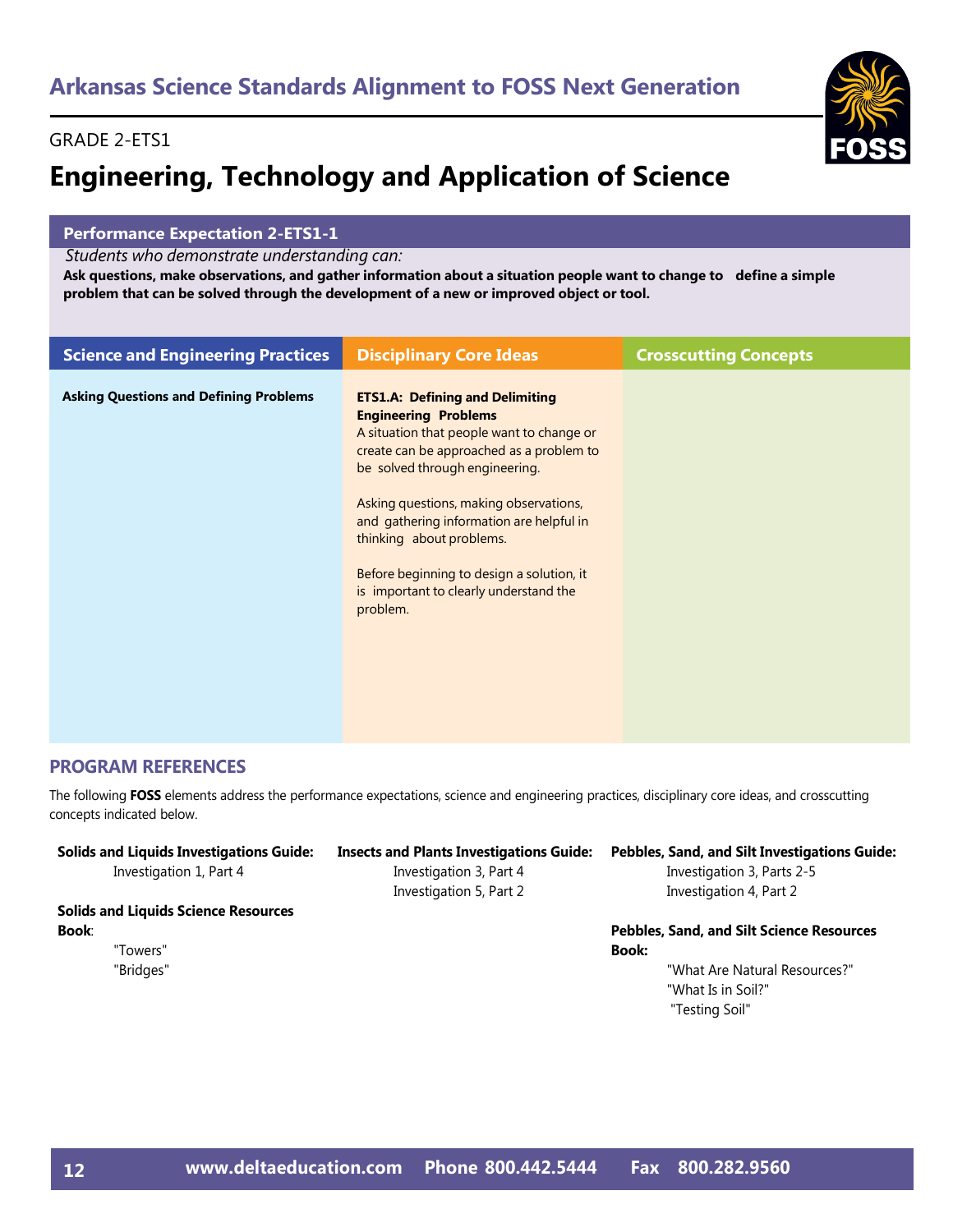## GRADE 2-ETS1

# **Engineering, Technology and Application of Science**



## **Performance Expectation 2-ETS1-2**

*Students who demonstrate understanding can:*

Develop a simple sketch, drawing, or physical model to illustrate how the shape of an object helps it function as **needed to solve a given problem.**

| <b>Science and Engineering Practices</b> | <b>Disciplinary Core Ideas</b>                                                                                                                                                                                                         | <b>Crosscutting Concepts</b>                                                                                                                   |
|------------------------------------------|----------------------------------------------------------------------------------------------------------------------------------------------------------------------------------------------------------------------------------------|------------------------------------------------------------------------------------------------------------------------------------------------|
| <b>Developing and Using Models</b>       | <b>ETS1.B: Developing Possible Solutions</b><br>Designs can be conveyed through sketches,<br>drawings, or physical models. These<br>representations are useful in<br>communicating ideas for a problem's<br>solutions to other people. | <b>Structure and Function</b><br>The shape and stability of structures of natural<br>and designed objects are related to their<br>function(s). |
|                                          |                                                                                                                                                                                                                                        |                                                                                                                                                |
|                                          |                                                                                                                                                                                                                                        |                                                                                                                                                |

## **PROGRAM REFERENCES**

The following **FOSS** elements address the performance expectations, science and engineering practices, disciplinary core ideas, and crosscutting concepts indicated below.

| <b>Solids and Liquids Investigations Guide:</b> | <b>Insects and Plants Investigations Guide:</b> | Pebbles, Sand, and Silt Investigations Guide:    |
|-------------------------------------------------|-------------------------------------------------|--------------------------------------------------|
| Investigation 1, Part 4                         | Investigation 2, Part 4                         | Investigation 3, Parts 2-5                       |
|                                                 | Investigation 3, Part 4                         | Investigation 4, Part 2                          |
| <b>Solids and Liquids Science Resources</b>     | Investigation 5, Part 2                         |                                                  |
| <b>Book:</b>                                    |                                                 | <b>Pebbles, Sand, and Silt Science Resources</b> |
| "Towers"                                        | <b>Insects and Plants Science Resources</b>     | Book:                                            |
| "Bridges"                                       | <b>Book:</b>                                    | "What Are Natural Resources?"                    |
|                                                 | "How Seeds Travel"                              | "What Is in Soil?"                               |
|                                                 |                                                 | "Testing Soil"                                   |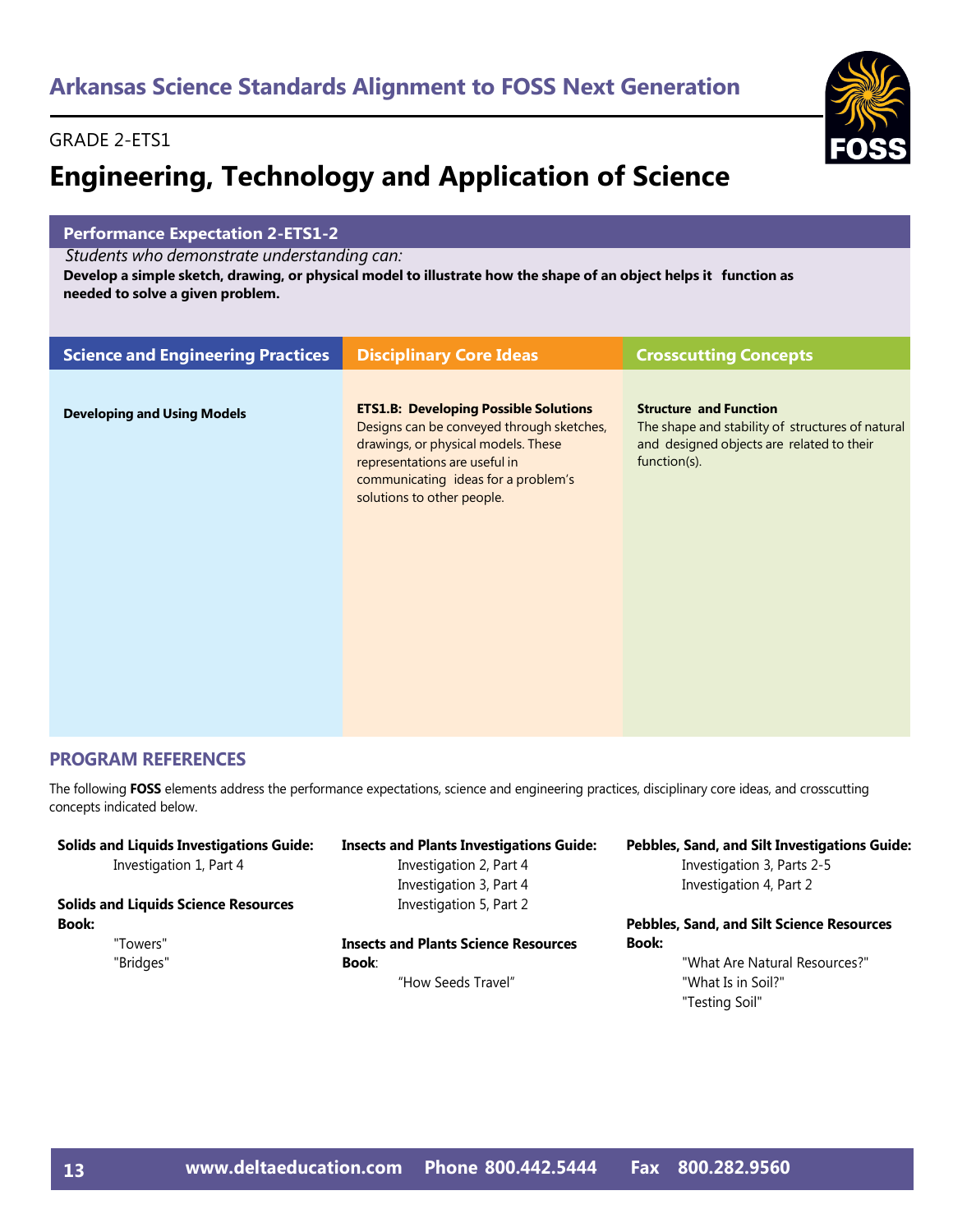## GRADE 2-ETS1

# **Engineering, Technology and Application of Science**

## **Performance Expectation 2-ETS1-3**

*Students who demonstrate understanding can:*

Analyze data from tests of two objects designed to solve the same problem to compare the strengths and weaknesses of how each **performs.**

| <b>Science and Engineering Practices</b> | <b>Disciplinary Core Ideas</b>                                                                                                                                         | <b>Crosscutting Concepts</b> |
|------------------------------------------|------------------------------------------------------------------------------------------------------------------------------------------------------------------------|------------------------------|
| <b>Analyzing and Interpreting Data</b>   | <b>ETS1.C: Optimizing the Design Solution</b><br>Because there is always more than one<br>possible solution to a problem, it is useful<br>to compare and test designs. |                              |
|                                          |                                                                                                                                                                        |                              |

## **PROGRAM REFERENCES**

The following **FOSS** elements address the performance expectations, science and engineering practices, disciplinary core ideas, and crosscutting concepts indicated below.

| <b>Solids and Liquids Investigations Guide:</b> | <b>Insects and Plants Investigations Guide:</b> | Pebbles, Sand, and Silt Investigations Guide:    |
|-------------------------------------------------|-------------------------------------------------|--------------------------------------------------|
| Investigation 1, Part 4                         | Investigation 3, Part 4                         | Investigation 3, Parts 2-5                       |
|                                                 |                                                 | Investigation 4, Part 2                          |
| <b>Solids and Liquids Science Resources</b>     |                                                 |                                                  |
| <b>Book:</b>                                    |                                                 | <b>Pebbles, Sand, and Silt Science Resources</b> |
| "Towers"                                        |                                                 | Book:                                            |
| "Bridges"                                       |                                                 | "What Are Natural Resources?"                    |
|                                                 |                                                 | "What Is in Soil?"                               |

"Testing Soil"

**[www.deltaeducation.com](http://www.deltaeducation.com/) Phone 800.442.5444 Fax 800.282.9560**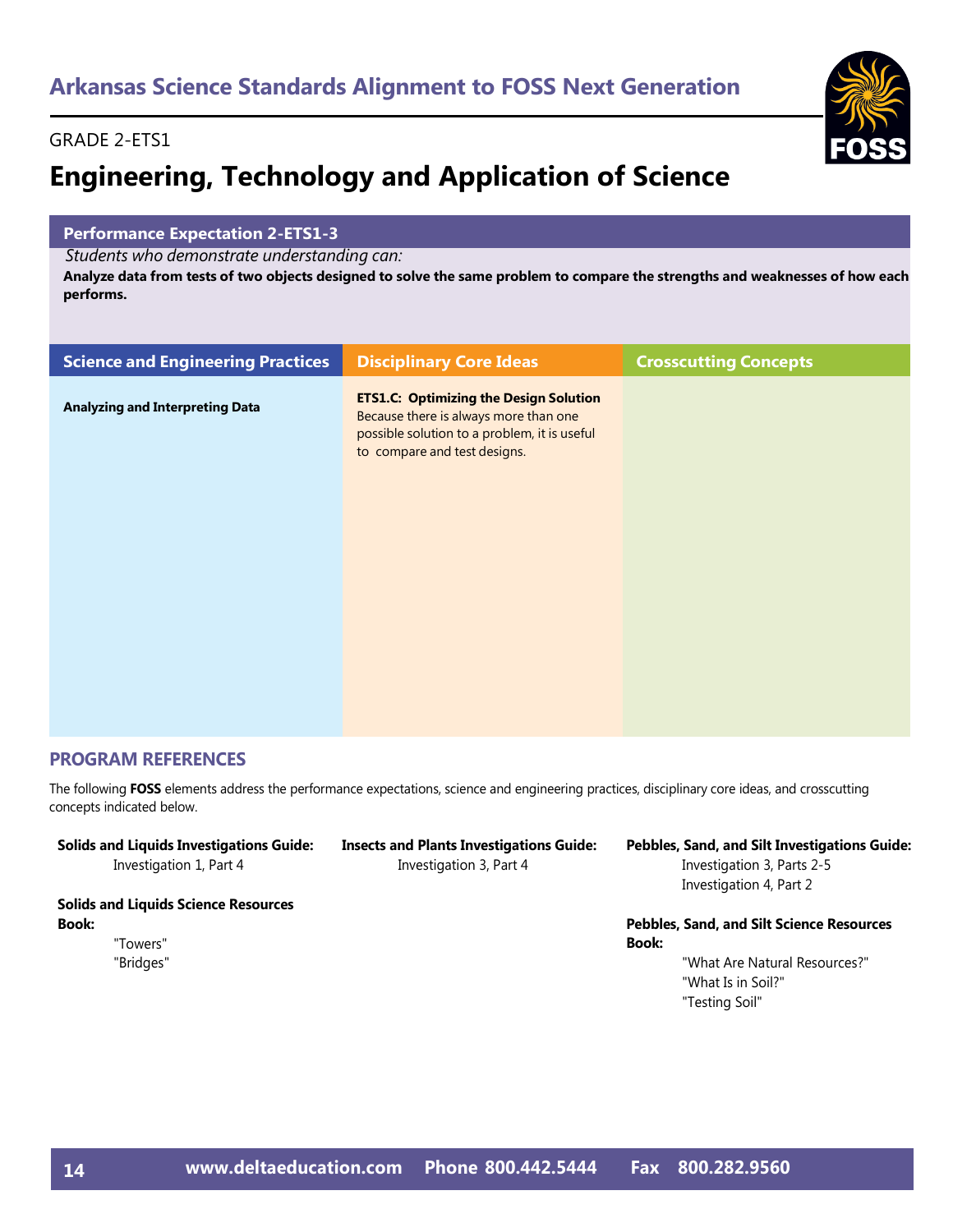## GRADE 3-PS2



## **Forces and Interactions**

## **Performance Expectation 3-PS2-1**

*Students who demonstrate understanding can:*

Plan and conduct an investigation to provide evidence of the effects of balanced and unbalanced forces on the motion of an **object.**

[AR Clarification Statement: Examples could include an unbalanced force on one side of a box can make it start moving or balanced forces *pushing on a box from both sides will not produce any motion at all.]*

[Assessment Boundary: Assessment is limited to one variable at a time: number, size, or direction of forces. Assessment does not include quantitative force size, only qualitative and relative. Assessment is limited to gravity being addressed as a force that pulls objects down.]

| <b>Science and Engineering Practices</b>                                                                                                                                                             | <b>Disciplinary Core Ideas</b>                                                                                                                                                                                                                                                                                                                                                                                                                                                                                                                                    | <b>Crosscutting Concepts</b>                                                           |
|------------------------------------------------------------------------------------------------------------------------------------------------------------------------------------------------------|-------------------------------------------------------------------------------------------------------------------------------------------------------------------------------------------------------------------------------------------------------------------------------------------------------------------------------------------------------------------------------------------------------------------------------------------------------------------------------------------------------------------------------------------------------------------|----------------------------------------------------------------------------------------|
| <b>Planning and Carrying Out Investigations</b><br><b>Scientific Investigations Use a Variety of</b><br><b>Methods</b><br>Science investigations use a variety of<br>methods, tools, and techniques. | <b>PS2.A: Forces and Motion</b><br>Each force acts on one particular object and<br>has both strength and a direction. An<br>object at rest typically has multiple forces<br>acting on it, but they add to give zero net<br>force on the object. Forces that do not sum<br>to zero can cause changes in the object's<br>speed or direction of motion. (Boundary:<br>Qualitative and conceptual, but not<br>quantitative addition of forces are used at<br>this level.)<br><b>PS2.B: Types of Interactions</b><br>Objects in contact exert forces on each<br>other. | <b>Cause and Effect</b><br>Cause and effect relationships are routinely<br>identified. |

## **PROGRAM REFERENCES**

The following **FOSS** elements address the performance expectations, science and engineering practices, disciplinary core ideas, and crosscutting concepts indicated below.

### **Motion and Matter Investigations Guide:**

Investigation 1, Parts 1-3 Investigation 2, Parts 1-4

## **Motion and Matter Science Resources Book:**

"Magnetism and Gravity" "What Scientists Do" "Change of Motion" "Patterns of Motion" "What Goes Around"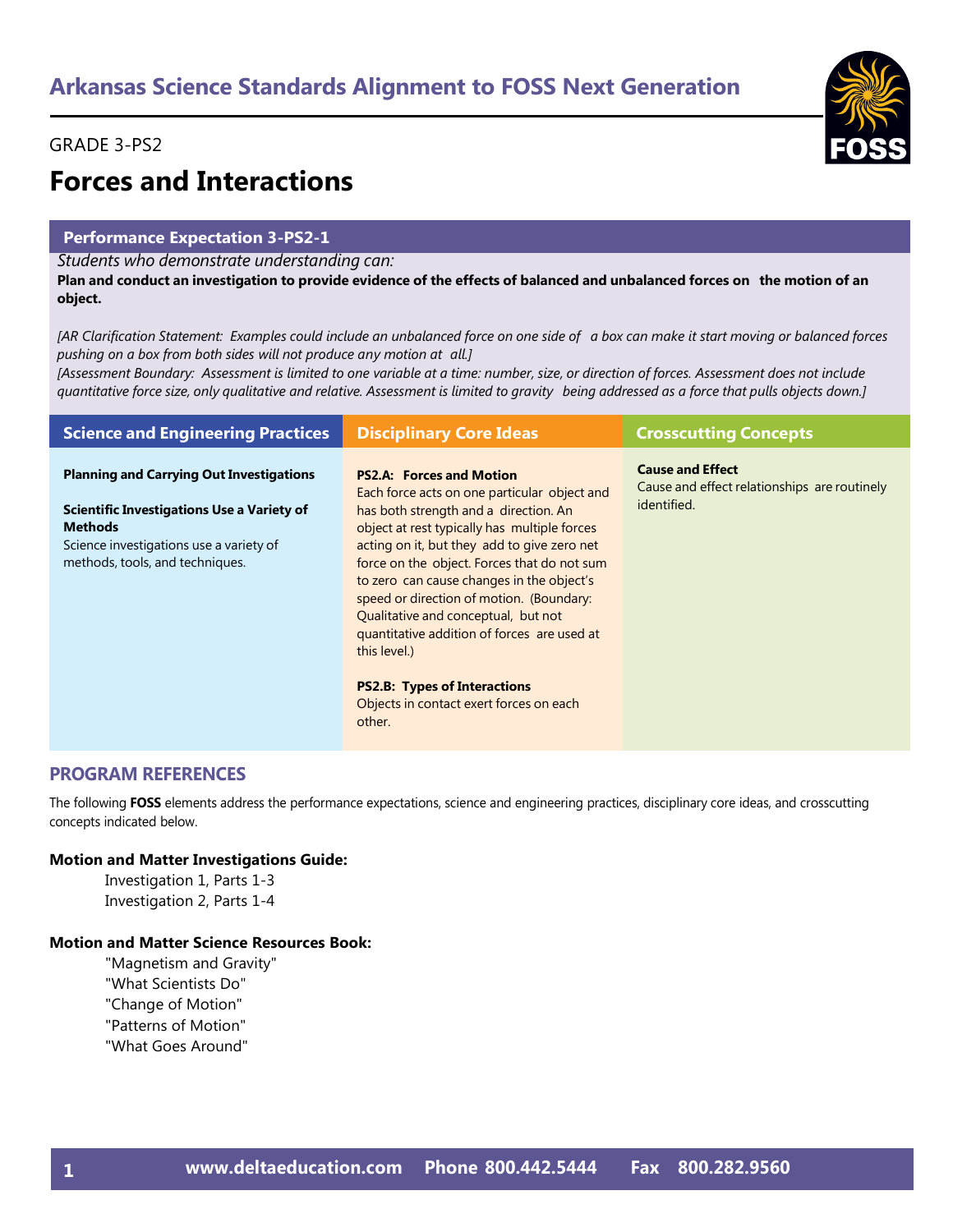## GRADE 3-PS2



# **Forces and Interactions**

## **Performance Expectation 3-PS2-2**

*Students who demonstrate understanding can:*

Make observations and/or measurements of an object's motion to provide evidence that a pattern can be used to predict **future motion.**

[Clarification Statement: Examples of motion with a predictable pattern could include a child swinging in a swing, a ball rolling back and *forth in a bowl, and two children on a see-saw.]*

*[Assessment Boundary: Assessment does not include technical terms such as period and frequency.]*

| <b>Science and Engineering Practices</b>                                                                                                                                       | <b>Disciplinary Core Ideas</b>                                                                                                                                                                                                                                                                                                                                                                                                | <b>Crosscutting Concepts</b>                                              |
|--------------------------------------------------------------------------------------------------------------------------------------------------------------------------------|-------------------------------------------------------------------------------------------------------------------------------------------------------------------------------------------------------------------------------------------------------------------------------------------------------------------------------------------------------------------------------------------------------------------------------|---------------------------------------------------------------------------|
| <b>Planning and Carrying Out Investigations</b><br><b>Science Knowledge is Based on Empirical</b><br><b>Evidence</b><br>Science findings are based on recognizing<br>patterns. | <b>PS2.A: Forces and Motion</b><br>The patterns of an object's motion in<br>various situations can be observed and<br>measured; when that past motion exhibits a<br>regular pattern, future motion can be<br>predicted from it. (Boundary: Technical<br>terms, such as magnitude, velocity,<br>momentum, and vector quantity, are not<br>introduced at this level, but the concept<br>that some quantities need both size and | <b>Patterns</b><br>Patterns of change can be used to make<br>predictions. |
|                                                                                                                                                                                | direction to be described is developed.)                                                                                                                                                                                                                                                                                                                                                                                      |                                                                           |

## **PROGRAM REFERENCES**

The following **FOSS** elements address the performance expectations, science and engineering practices, disciplinary core ideas, and crosscutting concepts indicated below.

## **Motion and Matter Investigations Guide:**

Investigation 1, Parts 1-3 Investigation 2, Parts 1-4

## **Motion and Matter Science Resources Book:**

"Magnetism and Gravity" "What Scientists Do" "Change of Motion" "Patterns of Motion" "What Goes Around"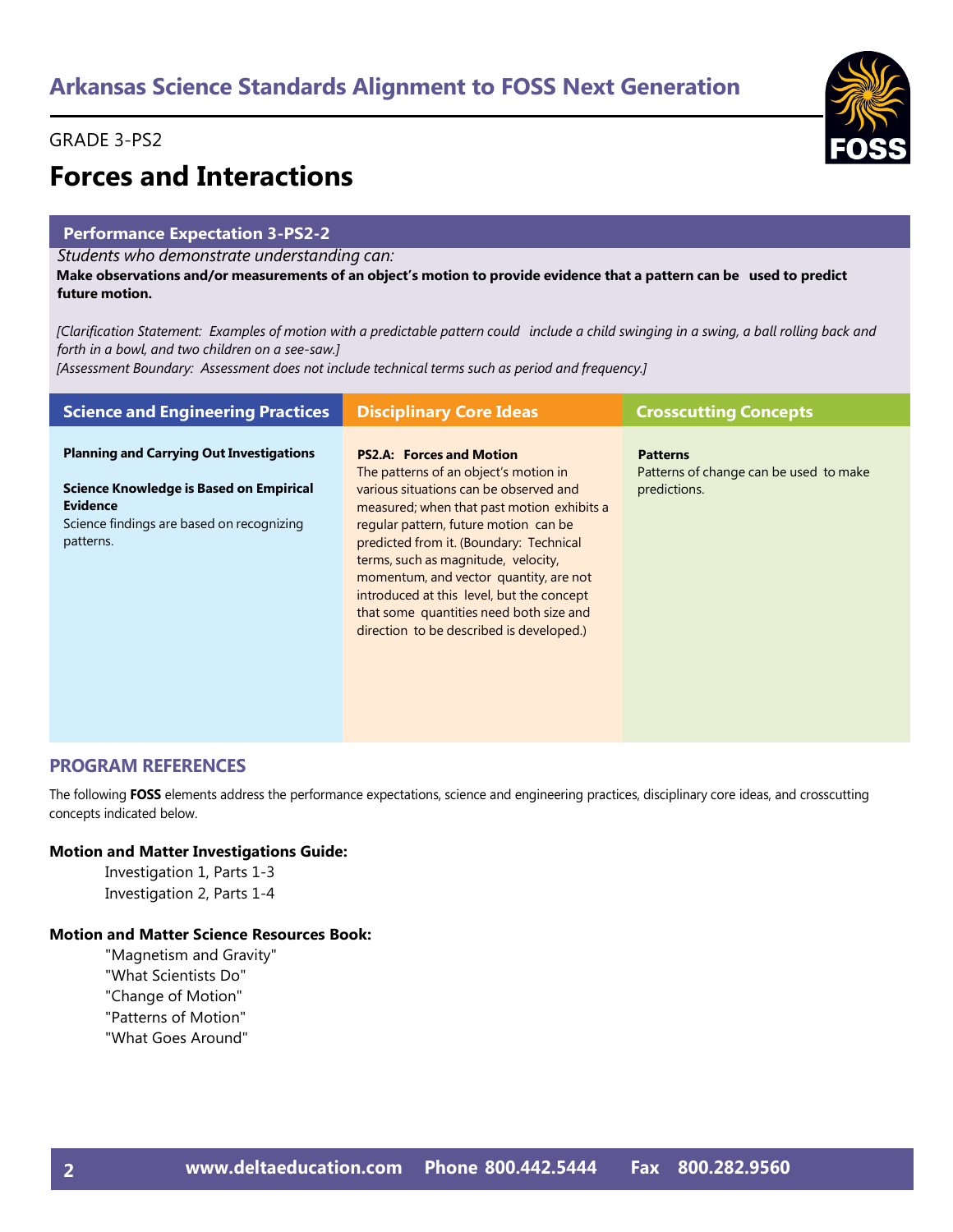## GRADE 3-PS2



# **Forces and Interactions**

## **Performance Expectation 3-PS2-3**

*Students who demonstrate understanding can:*

Ask questions to determine cause and effect relationships of electric or magnetic interactions between two objects not in **contact with each other.**

[Clarification Statement: Examples of an electric force could include the force on hair from an electrically charged balloon or the electrical forces between a charged rod and pieces of paper; examples of a magnetic force could include the force between two permanent magnets, the force between an electromagnet and steel paperclips, and the force exerted by one magnet versus the force exerted by two magnets. Examples of cause and effect relationships could include how the distance between objects affects strength of the force or how the *orientation of magnets affects the direction of the magnetic force.]*

[Assessment Boundary: Assessment is limited to forces produced by objects that can be manipulated by students, and electrical *interactions are limited to static electricity.]*

| <b>Science and Engineering Practices</b>      | <b>Disciplinary Core Ideas</b>                                                                                                                                                                                                                                                                                                                               | <b>Crosscutting Concepts</b>                                                                                               |
|-----------------------------------------------|--------------------------------------------------------------------------------------------------------------------------------------------------------------------------------------------------------------------------------------------------------------------------------------------------------------------------------------------------------------|----------------------------------------------------------------------------------------------------------------------------|
| <b>Asking Questions and Defining Problems</b> | <b>PS2.B: Types of Interactions</b><br>Electric and magnetic forces between a pair<br>of objects do not require that the objects be<br>in contact. The sizes of the forces in each<br>situation depend on the properties of the<br>objects and their distances apart and, for<br>forces between two magnets, on their<br>orientation relative to each other. | <b>Cause and Effect</b><br>Cause and effect relationships are routinely<br>identified, tested, and used to explain change. |

## **PROGRAM REFERENCES**

The following **FOSS** elements address the performance expectations, science and engineering practices, disciplinary core ideas, and crosscutting concepts indicated below.

## **Motion and Matter Investigations Guide**:

Investigation 1, Parts 1-3

## **Motion and Matter Science Resources Book:**

"Magnetism and Gravity" "What Scientists Do" "Change of Motion"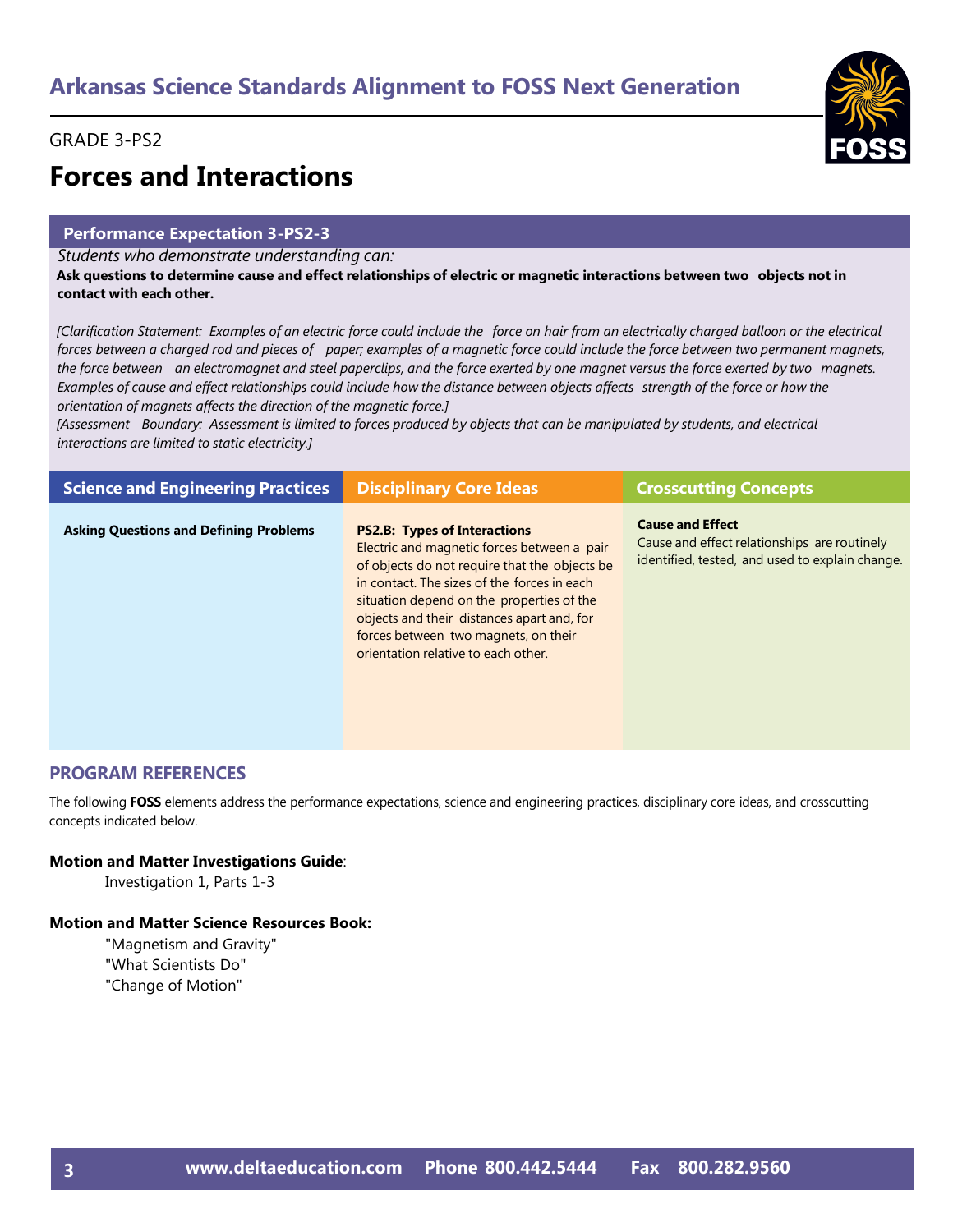## GRADE 3-PS2



# **Forces and Interactions**

## **Performance Expectation 3-PS2-4**

*Students who demonstrate understanding can:*

**Define a simple design problem that can be solved by applying scientific ideas about magnets.\***

[Clarification Statement: Examples of problems could include constructing a latch to keep a door shut and creating a device to keep two *moving objects from touching each other.]*

| <b>Science and Engineering Practices</b>      | <b>Disciplinary Core Ideas</b>                                                                                                                                                                                                                                                                                                                               | <b>Crosscutting Concepts</b>                                                                                                                                                                                                                     |
|-----------------------------------------------|--------------------------------------------------------------------------------------------------------------------------------------------------------------------------------------------------------------------------------------------------------------------------------------------------------------------------------------------------------------|--------------------------------------------------------------------------------------------------------------------------------------------------------------------------------------------------------------------------------------------------|
| <b>Asking Questions and Defining Problems</b> | <b>PS2.B: Types of Interactions</b><br>Electric and magnetic forces between a pair<br>of objects do not require that the objects be<br>in contact. The sizes of the forces in each<br>situation depend on the properties of the<br>objects and their distances apart and, for<br>forces between two magnets, on their<br>orientation relative to each other. | <b>Interdependence of Science,</b><br><b>Engineering, and Technology</b><br>Scientific discoveries about the natural<br>world can often lead to new and improved<br>technologies, which are developed through<br>the engineering design process. |

## **PROGRAM REFERENCES**

The following **FOSS** elements address the performance expectations, science and engineering practices, disciplinary core ideas, and crosscutting concepts indicated below.

## **Motion and Matter Investigations Guide**:

Investigation 1, Parts 1-3

## **Motion and Matter Science Resources Book:**

"Magnetism and Gravity" "What Scientists Do" "Change of Motion"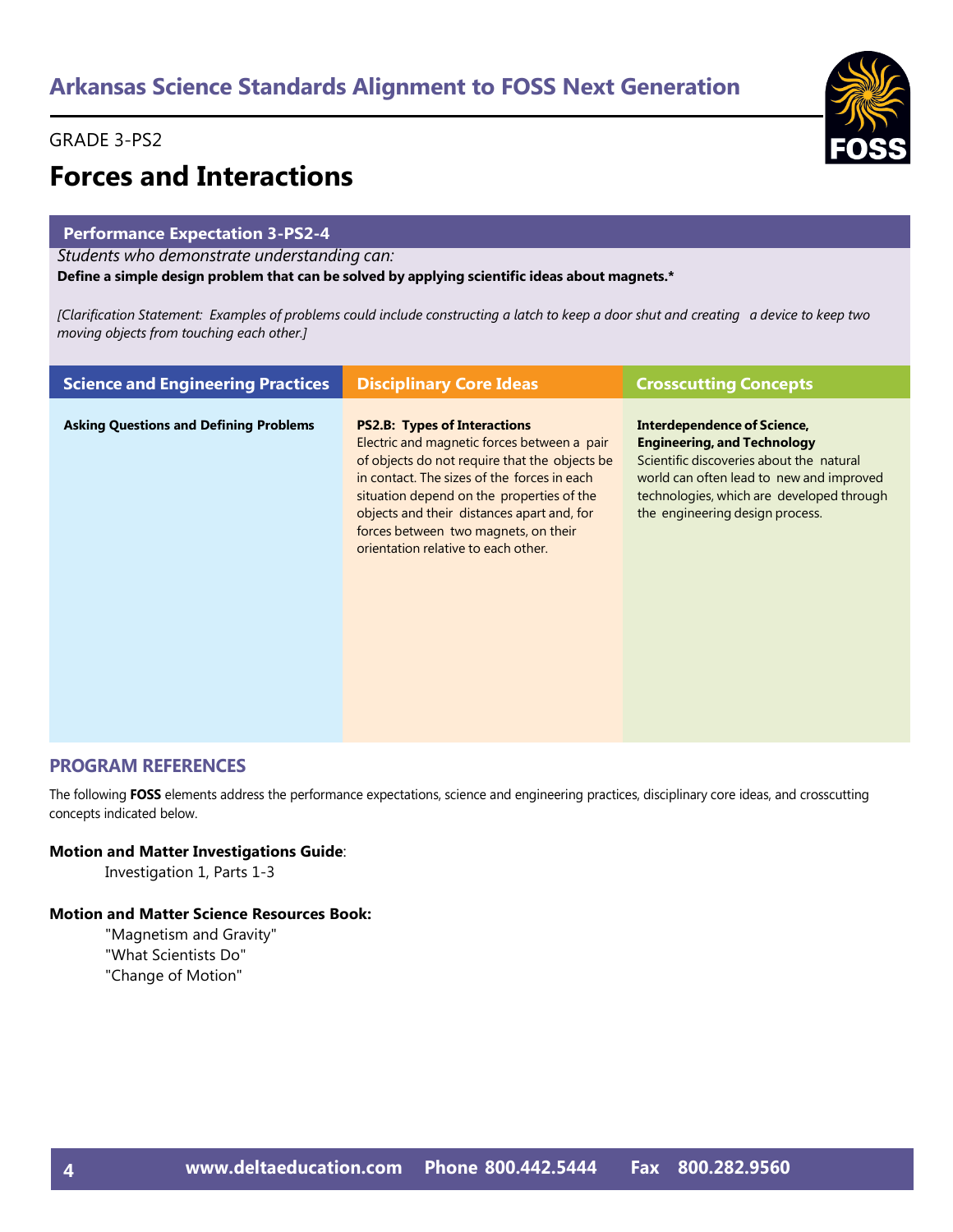## GRADE 3-LS2

# **Interdependent Relationships in Ecosystems**

|  | <b>Performance Expectation 3-LS2-1</b><br>Students who demonstrate understanding can:                |  |
|--|------------------------------------------------------------------------------------------------------|--|
|  |                                                                                                      |  |
|  | Construct an argument that some animals form groups that help members survive.                       |  |
|  | [AR Clarification Statement: Examples could include ant colonies, herds of bison, or hives of bees.] |  |
|  |                                                                                                      |  |

| <b>Science and Engineering Practices</b>  | <b>Disciplinary Core Ideas</b>                                                                                                                                                                                                            | <b>Crosscutting Concepts</b>                                                                                      |
|-------------------------------------------|-------------------------------------------------------------------------------------------------------------------------------------------------------------------------------------------------------------------------------------------|-------------------------------------------------------------------------------------------------------------------|
| <b>Engaging in Argument from Evidence</b> | <b>LS2.D: Social Interactions and Group</b><br><b>Behavior</b><br>Being part of a group helps animals obtain<br>food, defend themselves, and cope with<br>changes. Groups may serve different<br>functions and vary dramatically in size. | <b>Cause and Effect</b><br>Cause and effect relationships are routinely<br>identified and used to explain change. |

## **PROGRAM REFERENCES**

The following **FOSS** elements address the performance expectations, science and engineering practices, disciplinary core ideas, and crosscutting concepts indicated below.

## **Structures of Life Investigations Guide:**

Investigation 3, Parts 3 and 5

## **Structures of Life Science Resources Book:**

"Life on Earth" "Food Chains"

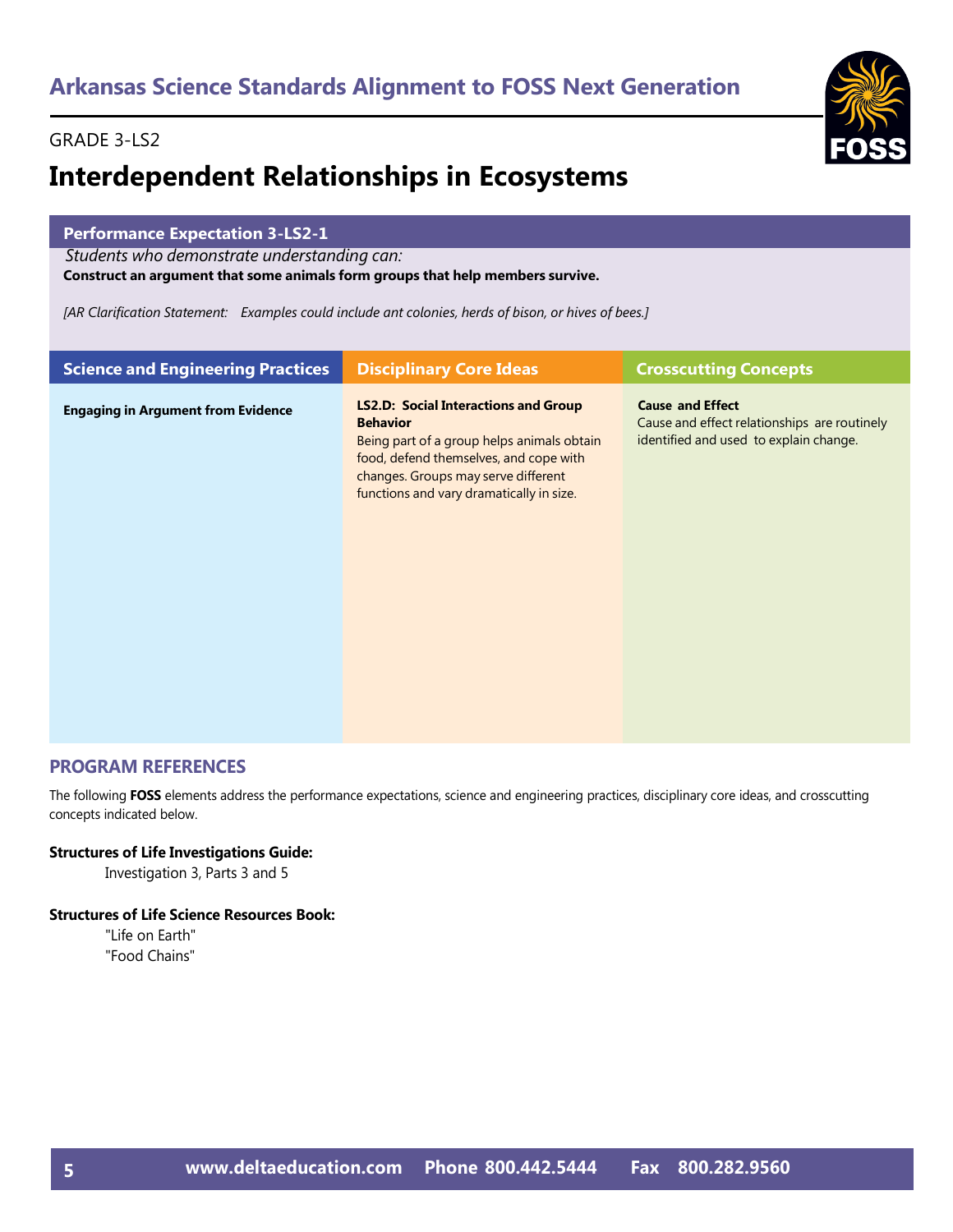# **Interdependent Relationships in Ecosystems**

## **Performance Expectation 3-LS4-1**

*Students who demonstrate understanding can:*

Analyze and interpret data from fossils to provide evidence of the organisms and the environments in which they lived long **ago.**

[Clarification Statement: Examples of data could include type, size, and distributions of fossilized organisms. Examples of fossils and environments could include marine fossils found on dry land, tropical plant fossils found in Arctic areas, and fossils of extinct organisms.] [Assessment Boundary: Assessment does not include identification of specific fossils or living plants and animals. Assessment is limited to *major fossil types and relative ages.]*

| <b>Science and Engineering Practices</b> | <b>Disciplinary Core Ideas</b>                                                                                                                 | <b>Crosscutting Concepts</b>                                                                                                              |
|------------------------------------------|------------------------------------------------------------------------------------------------------------------------------------------------|-------------------------------------------------------------------------------------------------------------------------------------------|
| <b>Analyzing and Interpreting Data</b>   | <b>LS4.A: Evidence of Common Ancestry</b><br>and Diversity<br>Some kinds of plants and animals that once<br>lived on Earth are no longer found | <b>Scale, Proportion, and Quantity</b><br>Observable phenomena exist from very short<br>to very long time periods.                        |
|                                          | anywhere.<br>Fossils provide evidence about the types of<br>organisms that lived long ago and also<br>about the nature of their environments.  | Scientific Knowledge Assumes an Order<br>and Consistency in Natural Systems<br>Science assumes consistent patterns in natural<br>systems. |

## **PROGRAM REFERENCES**

The following **FOSS** elements address the performance expectations, science and engineering practices, disciplinary core ideas, and crosscutting concepts indicated below.

## **Structures of Life Investigations Guide:**

Investigation 4, Part 2

## **Structures of Life Science Resources Book:**

- "Barn Owls"
- "Fossils"
- "Skeletons on the Outside"
- "Crayfish, Snails, and Humans"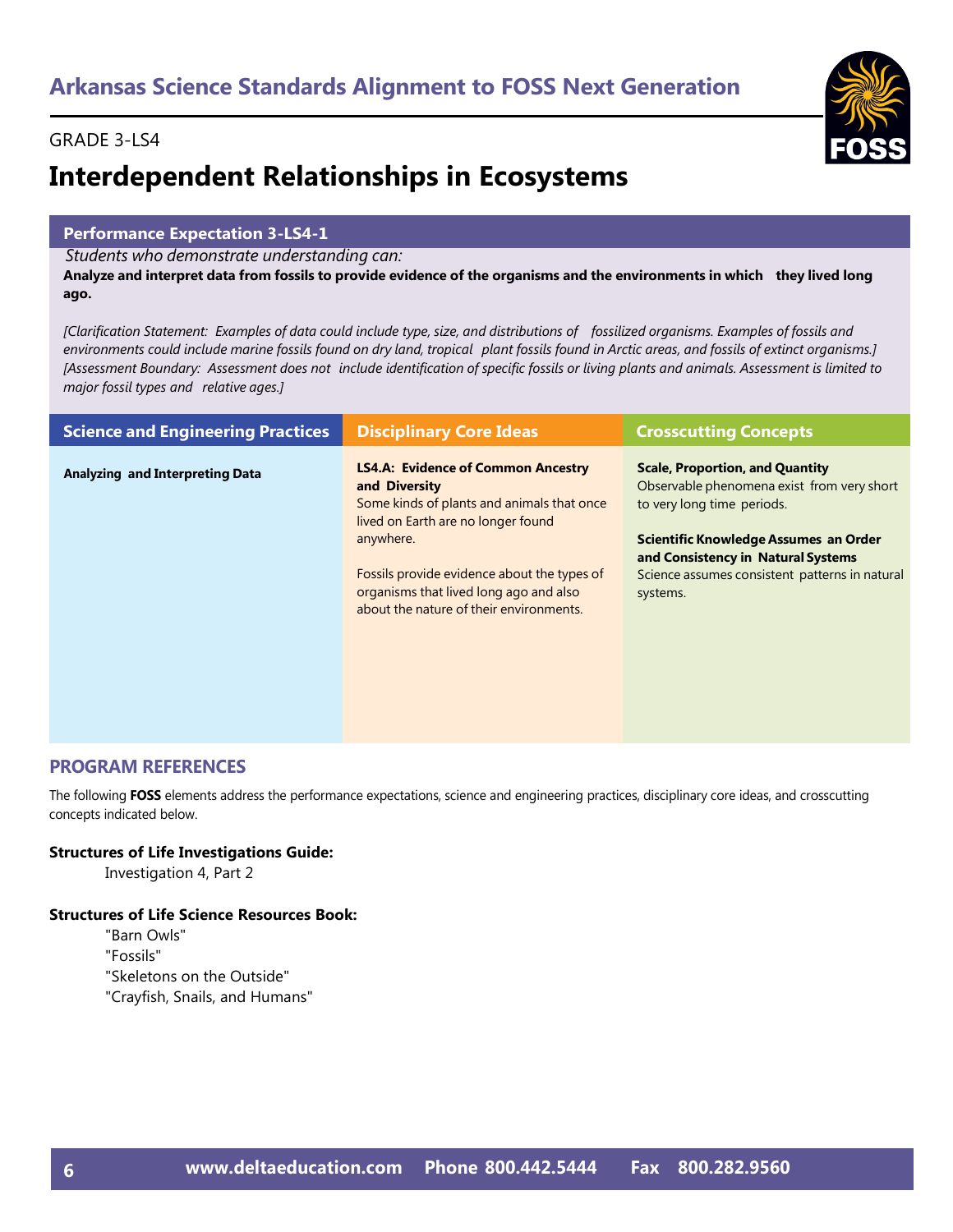# **Interdependent Relationships in Ecosystems**

## **Performance Expectation 3-LS4-3**

*Students who demonstrate understanding can:*

Construct an argument with evidence that in a particular habitat some organisms can survive well, some survive less well, and **some cannot survive at all.**

[AR Clarification Statement: Examples of evidence could include needs and characteristics of the organisms and habitats involved. The *organisms and their habitat make up a system in which the parts depend on each other for survival.]*

| <b>Science and Engineering Practices</b>  | <b>Disciplinary Core Ideas</b>                                                                                                                                     | <b>Crosscutting Concepts</b>                                                                                      |
|-------------------------------------------|--------------------------------------------------------------------------------------------------------------------------------------------------------------------|-------------------------------------------------------------------------------------------------------------------|
| <b>Engaging in Argument from Evidence</b> | <b>LS4.C: Adaptation</b><br>For any particular environment, some<br>kinds of organisms survive well, some<br>survive less well, and some cannot survive<br>at all. | <b>Cause and Effect</b><br>Cause and effect relationships are routinely<br>identified and used to explain change. |

## **PROGRAM REFERENCES**

The following **FOSS** elements address the performance expectations, science and engineering practices, disciplinary core ideas, and crosscutting concepts indicated below.

## **Structures of Life Investigations Guide:**

Investigation 3, Parts 2, 4-5

## **Structures of Life Science Resources Book:**

"Adaptations" "Inside a Snail's Shell" "A Change in the Environment" "Food Chains"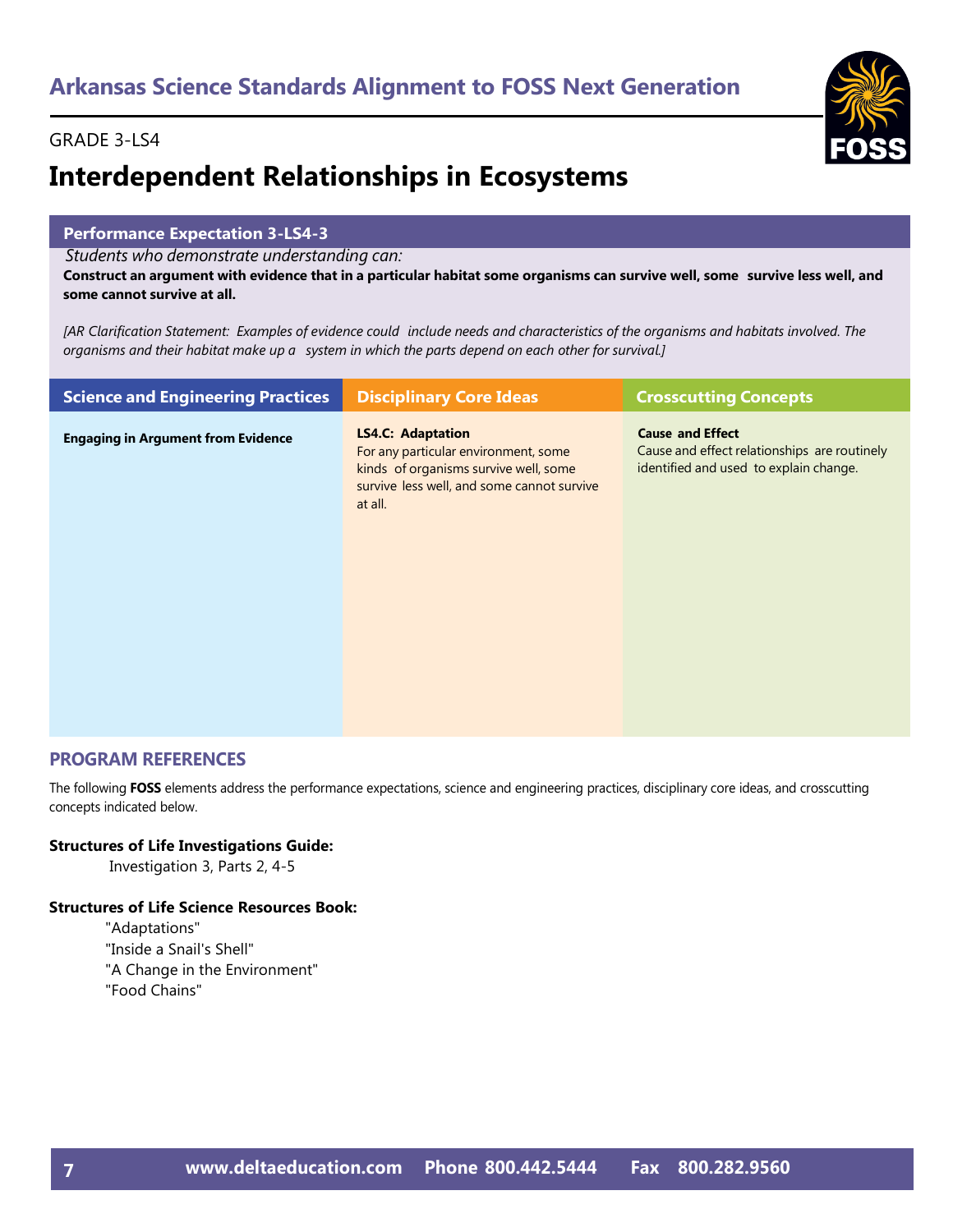## GRADE 3-LS4

# **Interdependent Relationships in Ecosystems**

## **Performance Expectation 3-LS4-4**

*Students who demonstrate understanding can:*

Make a claim about the merit of a solution to a problem caused when the environment changes and the types of plants and **animals that live there may change.\***

[Clarification Statement: Examples of environmental changes could include changes in land characteristics, water distribution, temperature, *food, and other organisms.]*

[Assessment Boundary: Assessment is limited to a single environmental change. Assessment does not include the greenhouse effect or *climate change.]*

| <b>Science and Engineering Practices</b>  | <b>Disciplinary Core Ideas</b>                                                                                                                                                                                                                                                                                                                                                                                                                                                                                                 | <b>Crosscutting Concepts</b>                                                                                                                                                                                                                                                                   |
|-------------------------------------------|--------------------------------------------------------------------------------------------------------------------------------------------------------------------------------------------------------------------------------------------------------------------------------------------------------------------------------------------------------------------------------------------------------------------------------------------------------------------------------------------------------------------------------|------------------------------------------------------------------------------------------------------------------------------------------------------------------------------------------------------------------------------------------------------------------------------------------------|
| <b>Engaging in Argument from Evidence</b> | <b>LS2.C: Ecosystem Dynamics,</b><br><b>Functioning, and Resilience</b><br>When the environment changes in ways<br>that affect a place's physical characteristics,<br>temperature, or availability of resources,<br>some organisms survive and reproduce,<br>others move to new locations, yet others<br>move into the transformed environment,<br>and some die.<br><b>LS4.D: Biodiversity and Humans</b><br>Populations live in a variety of habitats,<br>and change in those habitats affects the<br>organisms living there. | <b>Systems and System Models</b><br>A system can be described in terms of its<br>components and their interactions.<br>Interdependence of Science,<br><b>Engineering, and Technology</b><br>Knowledge of relevant scientific concepts<br>and research findings is important in<br>engineering. |

## **PROGRAM REFERENCES**

The following **FOSS** elements address the performance expectations, science and engineering practices, disciplinary core ideas, and crosscutting concepts indicated below.

## **Structures of Life Investigations Guide:**

Investigation 3, Parts 2, 4-5

## **Structures of Life Science Resources Book:**

"Adaptations" "Inside a Snail's Shell" "A Change in the Environment" "Food Chains"

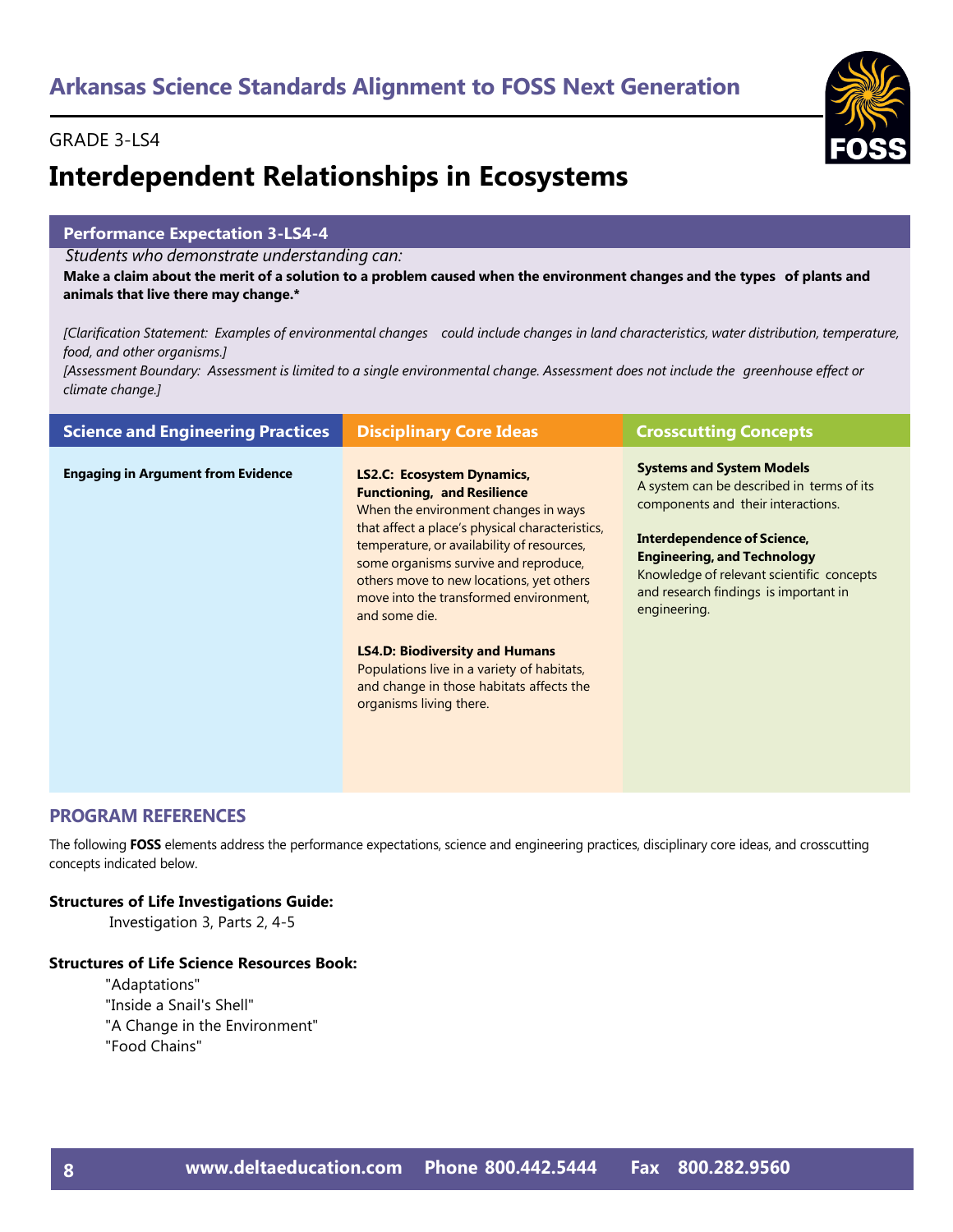# **Inheritance and Variation of Traits: Life Cycle and Traits**

## **Performance Expectation 3-LS1-1**

*Students who demonstrate understanding can:*

Develop models to describe that organisms have unique and diverse life cycles but all have in common birth, growth, **reproduction, and death.**

*[Clarification Statement: Changes organisms go through during their life form a pattern.]* [Assessment Boundary: Assessment of plant life cycles is limited to those of flowering plants. Assessment does not include details of human *reproduction.]*

| <b>Science and Engineering Practices</b>                                                                                                                      | <b>Disciplinary Core Ideas</b>                                                                                                                                                                           | <b>Crosscutting Concepts</b>                                              |
|---------------------------------------------------------------------------------------------------------------------------------------------------------------|----------------------------------------------------------------------------------------------------------------------------------------------------------------------------------------------------------|---------------------------------------------------------------------------|
| <b>Developing and Using Models</b><br>Scientific Knowledge is Based on<br><b>Empirical Evidence</b><br>Science findings are based on recognizing<br>patterns. | <b>LS1.B: Growth and Development</b><br>of Organisms<br>Reproduction is essential to the continued<br>existence of every kind of organism. Plants<br>and animals have unique and diverse life<br>cycles. | <b>Patterns</b><br>Patterns of change can be used to make<br>predictions. |
|                                                                                                                                                               | <b>LS4.B: Natural Selection</b><br>Sometimes the differences in<br>characteristics between individuals of the<br>same species provide advantages in<br>surviving, finding mates, and reproducing.        |                                                                           |

## **PROGRAM REFERENCES**

The following **FOSS** elements address the performance expectations, science and engineering practices, disciplinary core ideas, and crosscutting concepts indicated below.

## **Structures of Life Investigations Guide:**

Investigation 1, Parts 1-3 Investigation 2, Parts 1-3

## **Structures of Life Science Resources Book:**

- "The Reason for Fruit"
- "The Most Important Seed"
- "Barbara McClintock"
- "Nature Journal"
- "How Seeds Travel"
- "Germination"
- "Life Cycles"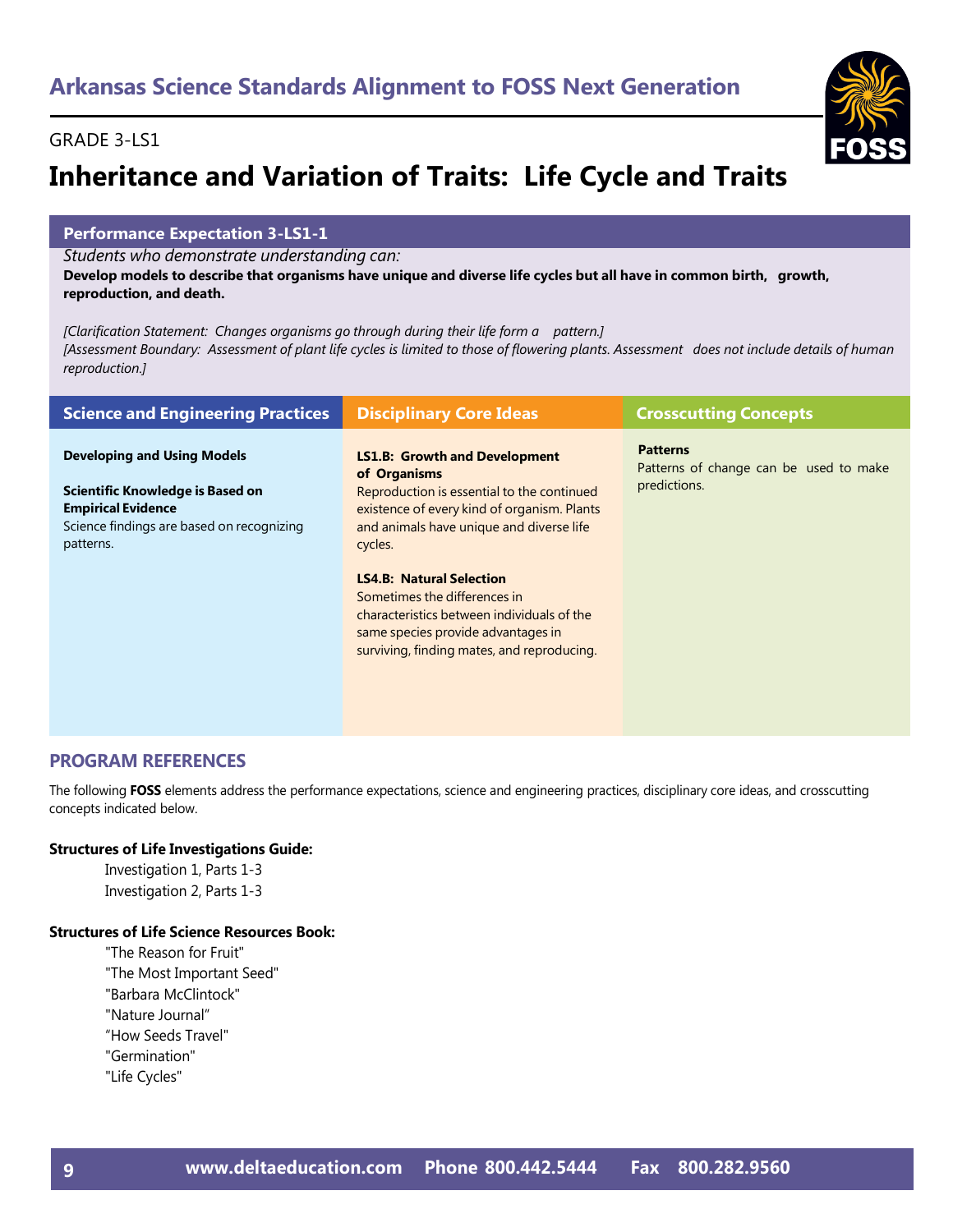# **Inheritance and Variation of Traits: Life Cycle and Traits**

## **Performance Expectation 3-LS3-1**

*Students who demonstrate understanding can:*

Analyze and interpret data to provide evidence that plants and animals have traits inherited from parents and that variation of **these traits exists in a group of similar organisms.**

[Clarification Statement: Patterns are the similarities and differences in traits shared between offspring and their parents, or among *siblings. Emphasis is on organisms other than humans.]*

[Assessment Boundary: Assessment does not include genetic mechanisms of inheritance and prediction of traits. Assessment is limited to *non-human examples.]*

| <b>Science and Engineering Practices</b> | <b>Disciplinary Core Ideas</b>                                                                                                                                                                                                                                        | <b>Crosscutting Concepts</b>                                                                                          |
|------------------------------------------|-----------------------------------------------------------------------------------------------------------------------------------------------------------------------------------------------------------------------------------------------------------------------|-----------------------------------------------------------------------------------------------------------------------|
| <b>Analyzing and Interpreting Data</b>   | <b>LS3.A: Inheritance of Traits</b><br>Many characteristics of organisms are<br>inherited from their parents.<br><b>LS3.B: Variation of Traits</b><br>Different organisms vary in how they look<br>and function because they have different<br>inherited information. | <b>Patterns</b><br>Similarities and differences in patterns can<br>be used to sort and classify natural<br>phenomena. |

## **PROGRAM REFERENCES**

The following **FOSS** elements address the performance expectations, science and engineering practices, disciplinary core ideas, and crosscutting concepts indicated below.

## **Structures of Life Investigations Guide:**

Investigation 1, Part 3 Investigation 2, Parts 2-3 Investigation 3, Part 2 Investigation 4, Parts 1-2

## **Structures of Life Science Resources Book:**

"Barbara McClintock" "Life Cycles" "Adaptations" "The Human Skeleton" "Barn Owls" "Fossils" "Skeletons on the Outside" "Crayfish, Snails, and Humans"

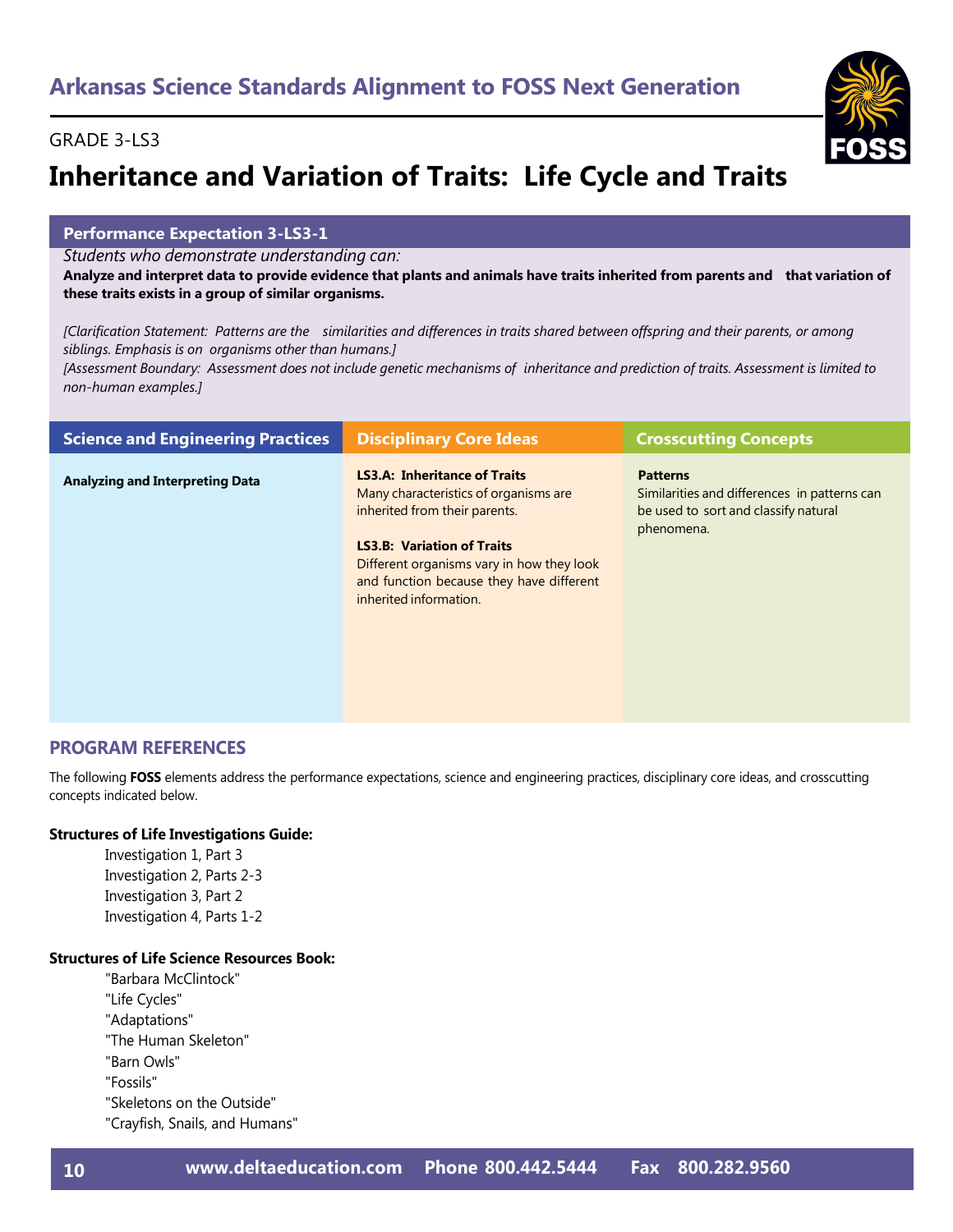# **Inheritance and Variation of Traits: Life Cycle and Traits**

## **Performance Expectation 3-LS3-2**

*Students who demonstrate understanding can:*

## **Use evidence to support the explanation that traits can be influenced by the environment.**

[Clarification Statement: Examples of the environment affecting a trait could include insufficient water stunting normally tall plants; and, *a pet dog becoming overweight that is given too much food and too little exercise.]*

| <b>Science and Engineering Practices</b>                           | <b>Disciplinary Core Ideas</b>                                                                                                                                                                                                                                                                                                                           | <b>Crosscutting Concepts</b>                                                                                      |
|--------------------------------------------------------------------|----------------------------------------------------------------------------------------------------------------------------------------------------------------------------------------------------------------------------------------------------------------------------------------------------------------------------------------------------------|-------------------------------------------------------------------------------------------------------------------|
| <b>Constructing Explanations and Designing</b><br><b>Solutions</b> | <b>LS3.A: Inheritance of Traits</b><br>Other characteristics result from individuals'<br>interactions with the environment, which can<br>range from diet to learning. Many<br>characteristics involve both inheritance and<br>environment.<br><b>LS3.B: Variation of Traits</b><br>The environment also affects the traits that<br>an organism develops. | <b>Cause and Effect</b><br>Cause and effect relationships are routinely<br>identified and used to explain change. |

## **PROGRAM REFERENCES**

The following **FOSS** elements address the performance expectations, science and engineering practices, disciplinary core ideas, and crosscutting concepts indicated below.

## **Structures of Life Investigations Guide:**

Investigation 1, Part 3 Investigation 2, Parts 2-3 Investigation 3, Part 2 Investigation 4, Parts 1-2

## **Structures of Life Science Resources Book:**

"Barbara McClintock" "Life Cycles" "Adaptations" "The Human Skeleton" "Barn Owls" "Fossils" "Skeletons on the Outside" "Crayfish, Snails, and Humans"

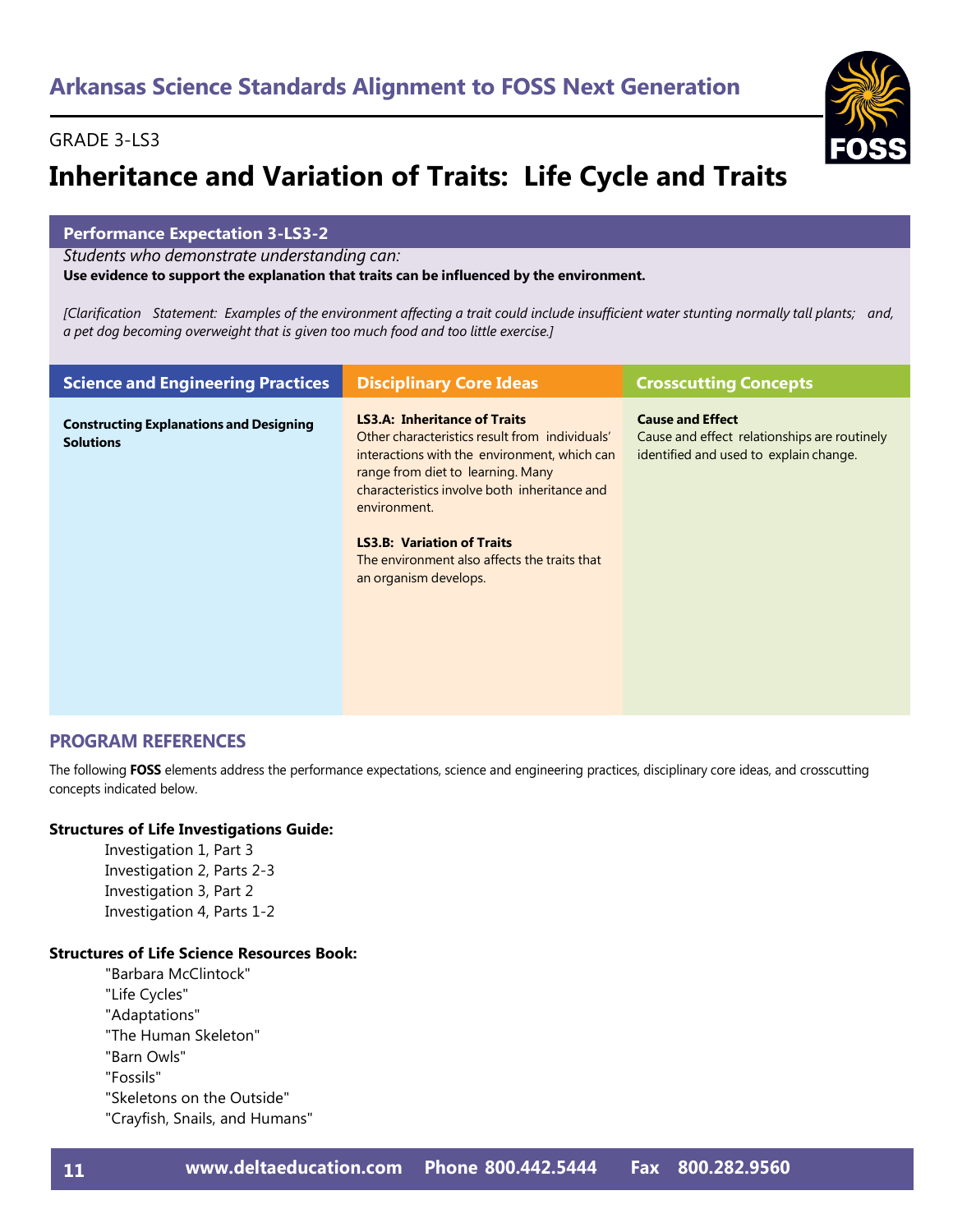# **Inheritance and Variation of Traits: Life Cycle and Traits**

## **Performance Expectation 3-LS4-2**

*Students who demonstrate understanding can:*

Use evidence to construct an explanation for how the variations in characteristics among individuals of the same species may **provide advantages in surviving, finding mates, and reproducing.**

[AR Clarification Statement: Examples of cause and effect relationships could be plants of the same species with larger thorns may be less likely to be eaten; and, animals of the same species with more effective camouflage or coloration may be more likely to survive and *produce offspring.]*

| <b>Science and Engineering Practices</b>                           | <b>Disciplinary Core Ideas</b>                                                                                                                                                                    | <b>Crosscutting Concepts</b>                                                                                         |
|--------------------------------------------------------------------|---------------------------------------------------------------------------------------------------------------------------------------------------------------------------------------------------|----------------------------------------------------------------------------------------------------------------------|
| <b>Constructing Explanations and Designing</b><br><b>Solutions</b> | <b>LS4.B: Natural Selection</b><br>Sometimes the differences in<br>characteristics between individuals of the<br>same species provide advantages in<br>surviving, finding mates, and reproducing. | <b>Cause and Effect</b><br>Cause and effect relationships are<br>routinely identified and used to explain<br>change. |

## **PROGRAM REFERENCES**

The following **FOSS** elements address the performance expectations, science and engineering practices, disciplinary core ideas, and crosscutting concepts indicated below.

## **Structures of Life Investigations Guide:**

Investigation 3, Parts 2 and 5

## **Structures of Life Science Resources Book:**

"Adaptations" "Food Chains"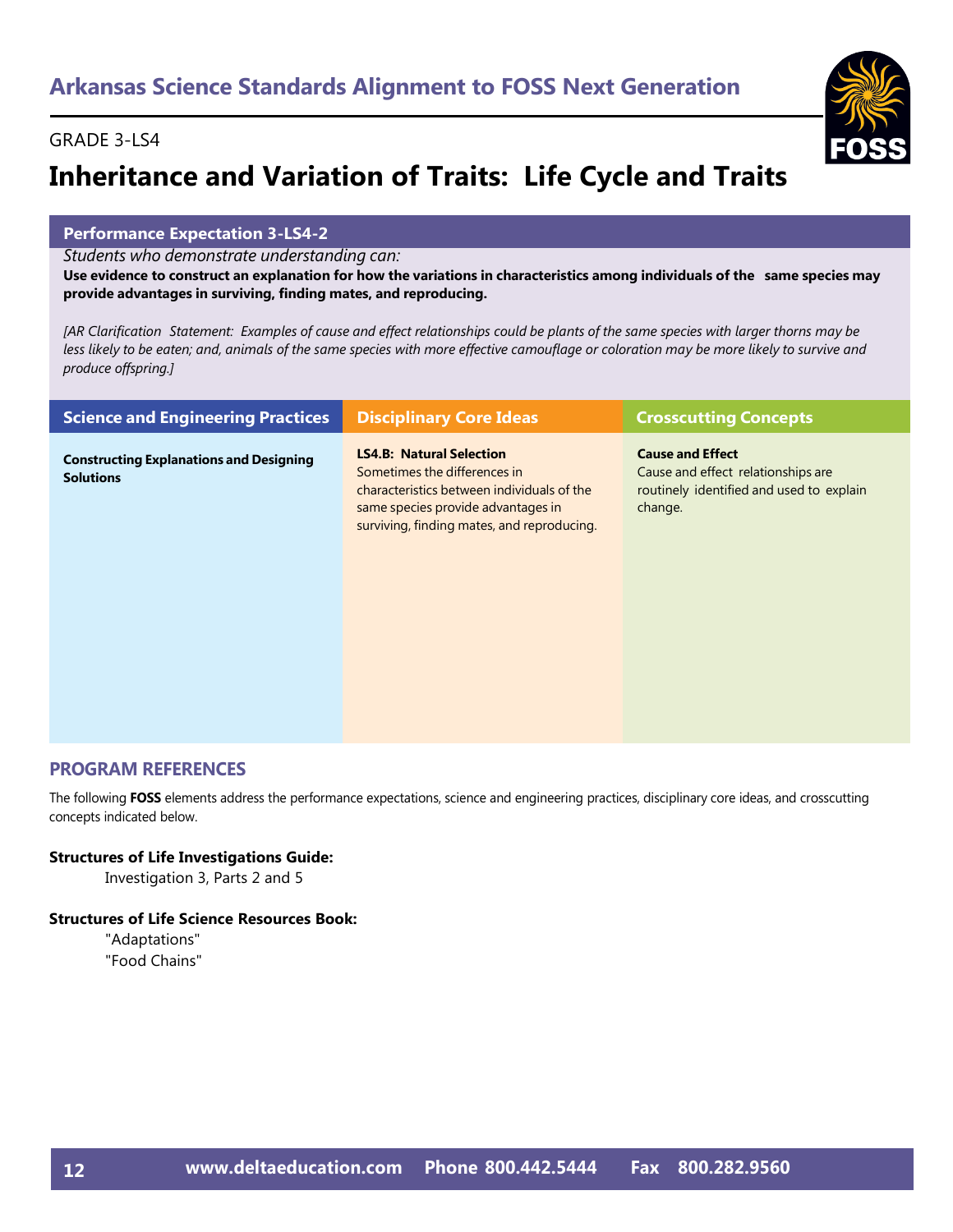## GRADE 3-ESS2



# **Weather and Climate**

## **Performance Expectation 3-ESS2-1**

*Students who demonstrate understanding can:*

Represent data in tables and graphical displays to describe typical weather conditions expected during a particular season.

*[Clarification Statement: Examples of data could include average temperature, precipitation, and wind direction.]* [Assessment Boundary: Assessment of graphical displays is limited to pictographs and bar graphs. Assessment does not include climate *change.]*

| <b>Science and Engineering Practices</b> | <b>Disciplinary Core Ideas</b>                                                                                                                                                                            | <b>Crosscutting Concepts</b>                                              |
|------------------------------------------|-----------------------------------------------------------------------------------------------------------------------------------------------------------------------------------------------------------|---------------------------------------------------------------------------|
| <b>Analyzing and Interpreting Data</b>   | <b>ESS2.D: Weather and Climate</b><br>Scientists record patterns of the weather<br>across different times and areas so that<br>they can make predictions about what kind<br>of weather might happen next. | <b>Patterns</b><br>Patterns of change can be used to make<br>predictions. |
|                                          |                                                                                                                                                                                                           |                                                                           |

## **PROGRAM REFERENCES**

The following **FOSS** elements address the performance expectations, science and engineering practices, disciplinary core ideas, and crosscutting concepts indicated below.

## **Water and Climate Investigations Guide:**

Investigation 4, Parts 1-3

## **Water and Climate Science Resources Book:**

"Climate Regions"

- "Wetlands for Flood Control"
- "Conserving Water during Droughts"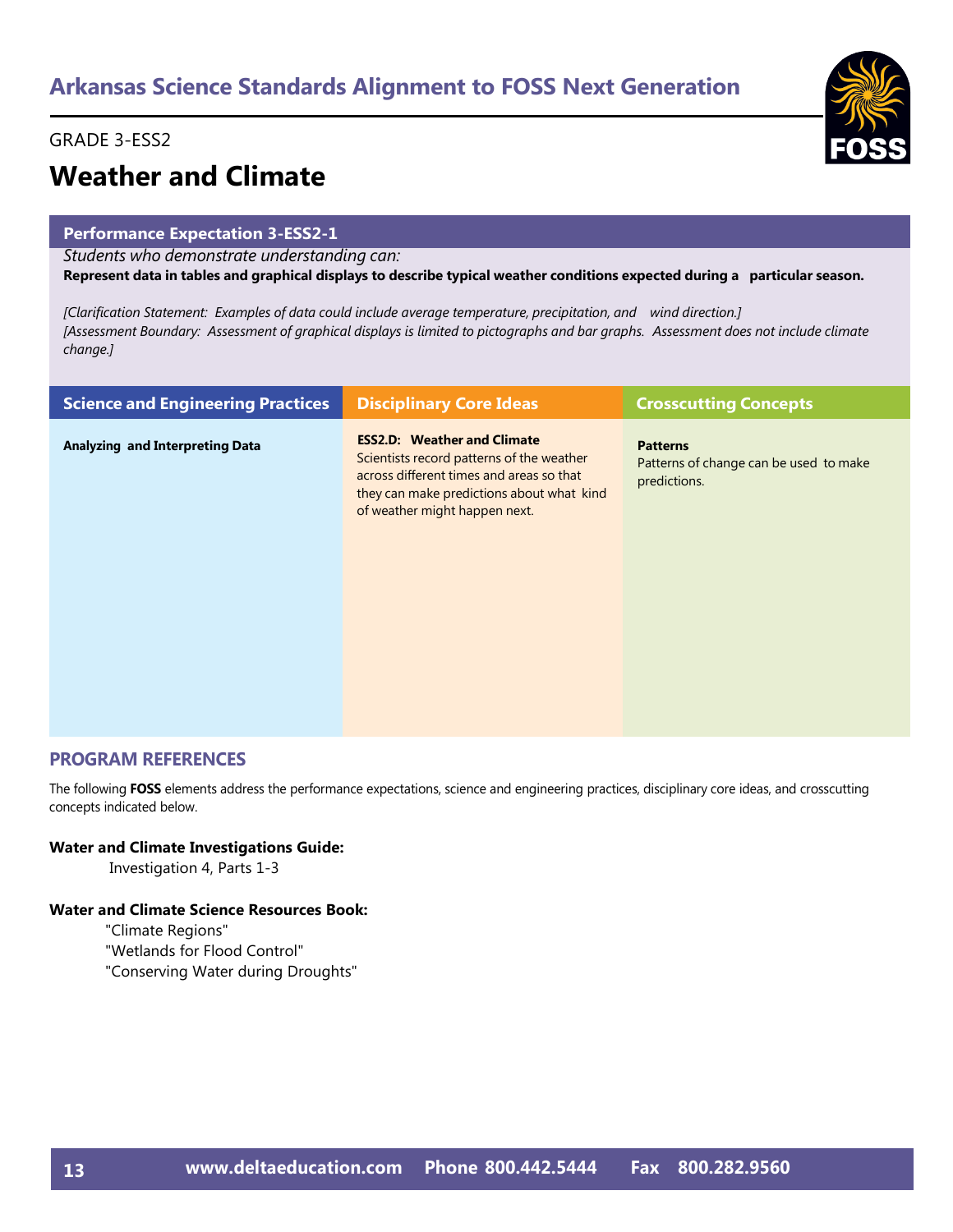## GRADE 3-ESS2

## **Weather and Climate**

## **Performance Expectation 3-ESS2-2**

*Students who demonstrate understanding can:*

**Obtain and combine information to describe climates in different regions of the world.**

| <b>Science and Engineering Practices</b>                              | <b>Disciplinary Core Ideas</b>                                                                                                                                          | <b>Crosscutting Concepts</b>                                              |
|-----------------------------------------------------------------------|-------------------------------------------------------------------------------------------------------------------------------------------------------------------------|---------------------------------------------------------------------------|
| <b>Obtaining, Evaluating, and Communicating</b><br><b>Information</b> | <b>ESS2.D: Weather and Climate</b><br>Climate describes a range of an area's<br>typical weather conditions and the extent<br>to which those conditions vary over years. | <b>Patterns</b><br>Patterns of change can be used to make<br>predictions. |

## **PROGRAM REFERENCES**

The following **FOSS** elements address the performance expectations, science and engineering practices, disciplinary core ideas, and crosscutting concepts indicated below.

## **Water and Climate Investigations Guide:**

Investigation 2, Parts 1-5 Investigation 3, Parts 1-5 Investigation 4, Parts 1-3

## **Water and Climate Science Resources Book:**

"Vacation Aggravation" "Celsius and Fahrenheit" "Water: Hot and Cold" "Studying Weather" "Drying Up" "Surface-Area Experiment" "Climate Regions" "Wetlands for Flood Control" "Conserving Water during Droughts"

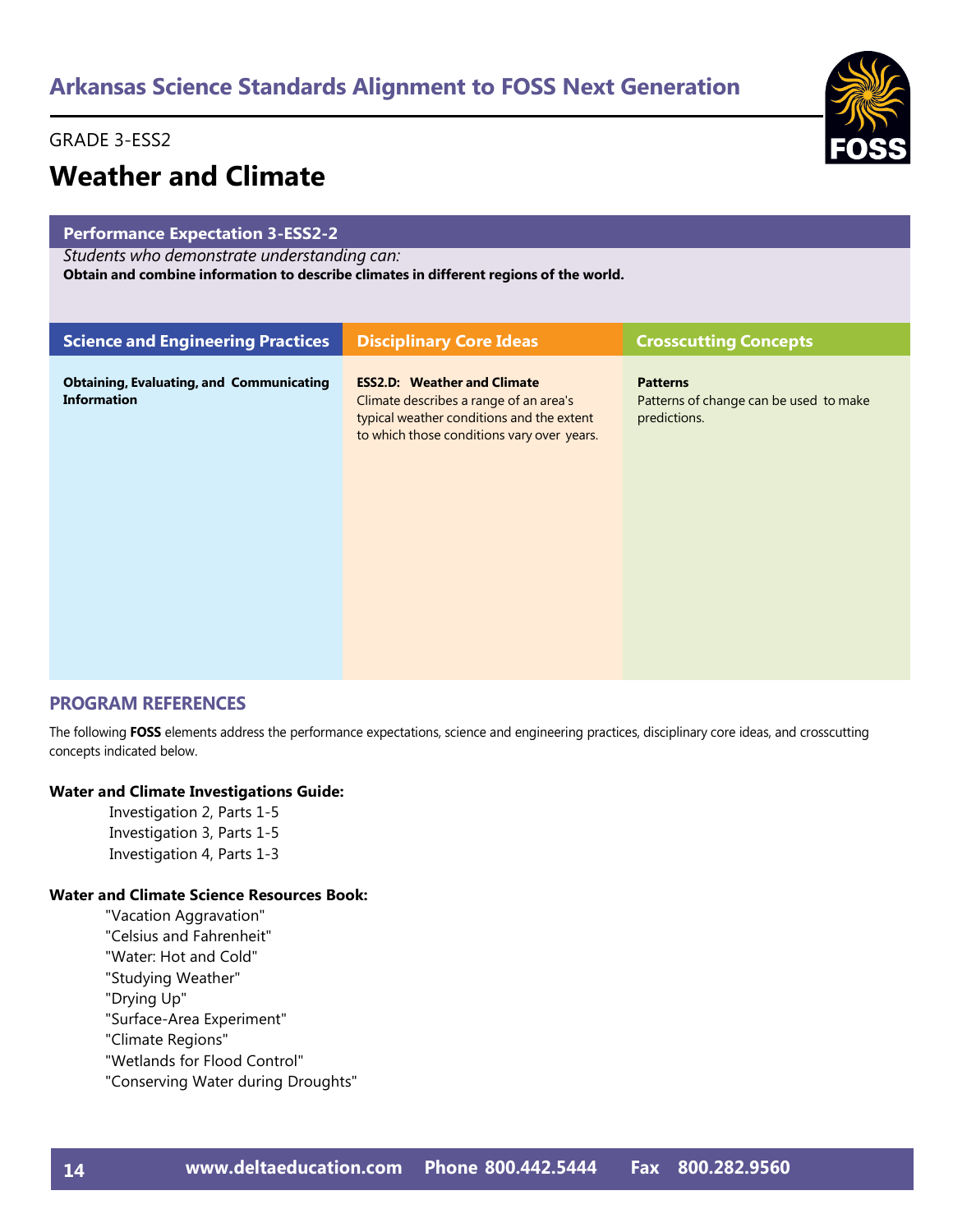## GRADE 3-ESS3



# **Weather and Climate**

## **Performance Expectation 3-ESS3-1**

*Students who demonstrate understanding can:*

Make a claim about the merit of a design solution that reduces the impacts of a weather-related hazard.\*

[Clarification Statement: Examples of design solutions to weather-related hazards could include barriers to prevent flooding, wind resistant *roofs, and lightning rods.]*

| <b>Science and Engineering Practices</b>  | <b>Disciplinary Core Ideas</b>                                                                                                                                                             | <b>Crosscutting Concepts</b>                                                                                                                                                                                                                                                                                                                                                                                                                                                                                                            |
|-------------------------------------------|--------------------------------------------------------------------------------------------------------------------------------------------------------------------------------------------|-----------------------------------------------------------------------------------------------------------------------------------------------------------------------------------------------------------------------------------------------------------------------------------------------------------------------------------------------------------------------------------------------------------------------------------------------------------------------------------------------------------------------------------------|
| <b>Engaging in Argument from Evidence</b> | <b>ESS3.B: Natural Hazards</b><br>A variety of natural hazards result from<br>natural processes. Humans cannot<br>eliminate natural hazards but can take<br>steps to reduce their impacts. | <b>Cause and Effect</b><br>Cause and effect relationships are routinely<br>identified, tested, and used to explain<br>change.<br>Influence of Engineering, Technology, and<br><b>Science on Society and the Natural World</b><br>Engineers improve existing technologies<br>or develop new ones to increase their<br>benefits (e.g., better artificial limbs),<br>decrease known risks (e.g., seatbelts in<br>cars), and meet societal demands (e.g.,<br>cell phones).<br>Science is a Human Endeavor<br>Science affects everyday life. |

## **PROGRAM REFERENCES**

The following **FOSS** elements address the performance expectations, science and engineering practices, disciplinary core ideas, and crosscutting concepts indicated below.

## **Water and Climate Investigations Guide:**

Investigation 4, Parts 1-3 Investigation 5, Parts 1-3

## **Water and Climate Science Resources Book:**

"Climate Regions"

- "Wetlands for Flood Control"
- "Conserving Water during Droughts"
- "Water: A Vital Resource"
- "Natural Resources"
- "Ellen Swallow Richards: An Early Ecologist"
- "Making Drinking Water Safe"
- "Using the Energy of Water"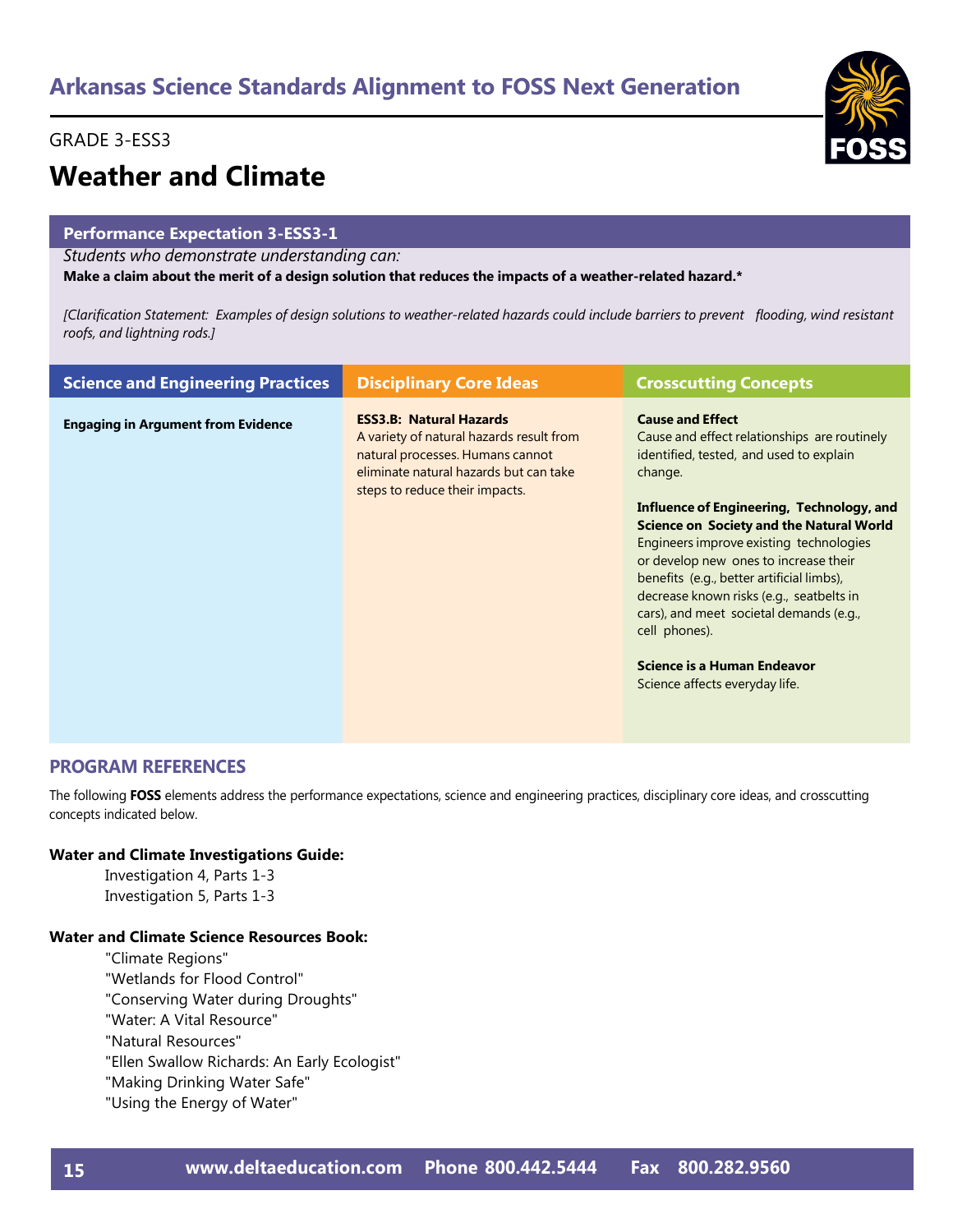## GRADE 3-ETS1

# **Engineering, Technology and Applications of Science**

## **Performance Expectation 3-ETS1-1**

*Students who demonstrate understanding can:*

Define a simple design problem reflecting a need or a want that includes specified criteria for success and constraints on **materials, time, or cost.**

| <b>Science and Engineering Practices</b>      | <b>Disciplinary Core Ideas</b>                                                                                                                                                                                                                                                                                                                                                                                                                                                                       | <b>Crosscutting Concepts</b>                                                                                                                                                                                      |
|-----------------------------------------------|------------------------------------------------------------------------------------------------------------------------------------------------------------------------------------------------------------------------------------------------------------------------------------------------------------------------------------------------------------------------------------------------------------------------------------------------------------------------------------------------------|-------------------------------------------------------------------------------------------------------------------------------------------------------------------------------------------------------------------|
| <b>Asking Questions and Defining Problems</b> | <b>ETS1.A: Defining and Delimiting</b><br><b>Engineering Problems</b><br>Possible solutions to a problem are limited<br>by available materials and resources<br>(constraints). The success of a designed<br>solution is determined by considering the<br>desired features of a solution (criteria).<br>Different proposals for solutions can be<br>compared on the basis of how well each<br>one meets the specified criteria for success<br>or how well each takes the constraints into<br>account. | Influence of Science, Engineering, and<br><b>Technology on Society and the</b><br><b>Natural World</b><br>People's needs and wants change over time,<br>as do their demands for new and improved<br>technologies. |

## **PROGRAM REFERENCES**

The following **FOSS** elements address the performance expectations, science and engineering practices, disciplinary core ideas, and crosscutting concepts indicated below.

## **Motion and Matter Investigations Guide**:

Investigation 3, Parts 1-4

## **Motion and Matter Science Resources Book**:

- "What Engineers Do"
- "Science Practices"
- "Engineering Practices"
- "Soap Box Derby"
- "The Metric System"
- "How Engineers and Scientists Work Together"
- "Magnets at Work"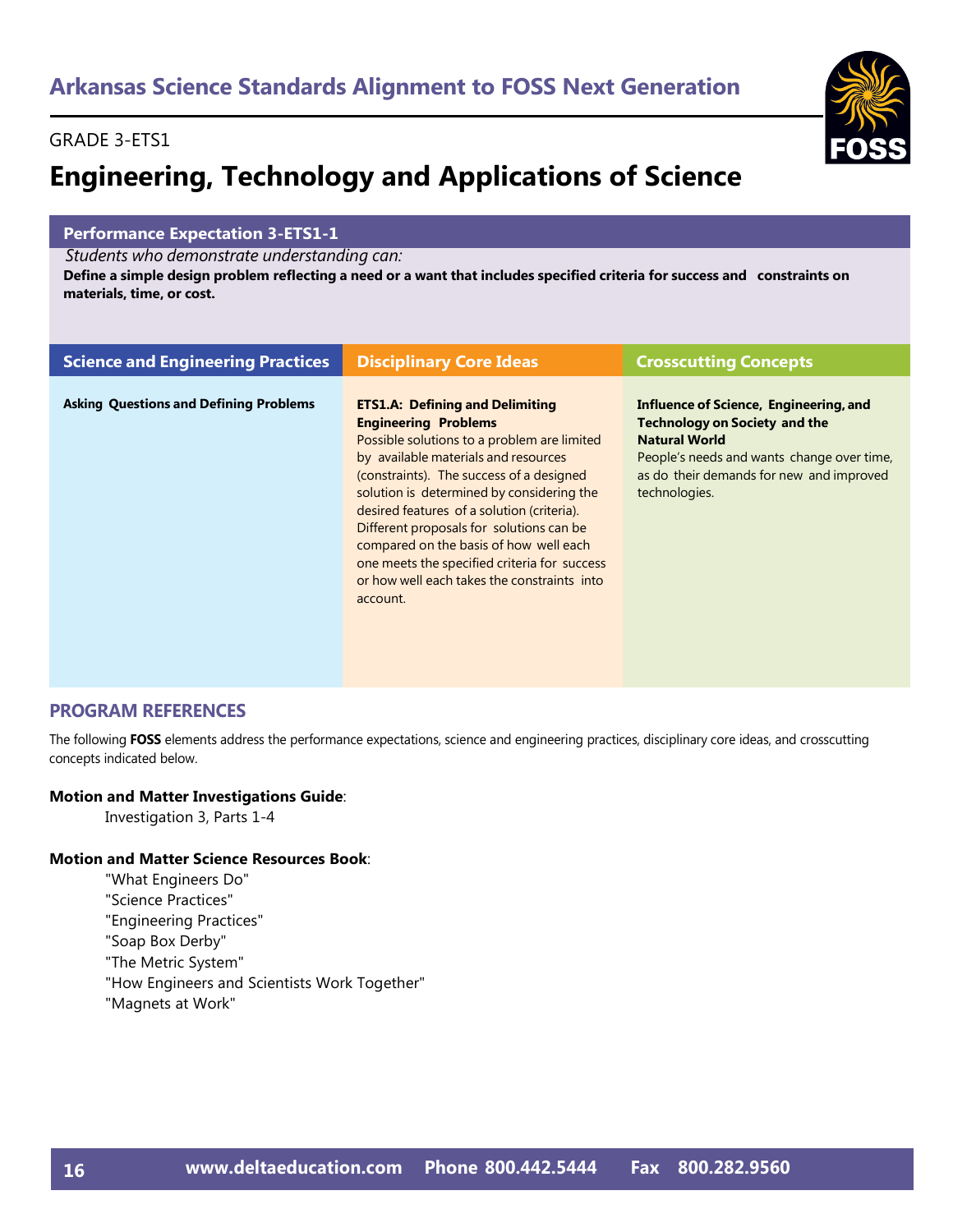## GRADE 3-ETS1

# **Engineering, Technology and Applications of Science**

## **Performance Expectation 3-ETS1-2**

*Students who demonstrate understanding can:*

Generate and compare multiple possible solutions to a problem based on how well each is likely to meet the criteria and **constraints of the problem.**

| <b>Science and Engineering Practices</b>                           | <b>Disciplinary Core Ideas</b>                                                                                                                                                                                                                                                                                                                                                                                                   | <b>Crosscutting Concepts</b>                                                                                                                                                                                                                                |
|--------------------------------------------------------------------|----------------------------------------------------------------------------------------------------------------------------------------------------------------------------------------------------------------------------------------------------------------------------------------------------------------------------------------------------------------------------------------------------------------------------------|-------------------------------------------------------------------------------------------------------------------------------------------------------------------------------------------------------------------------------------------------------------|
| <b>Constructing Explanations and Designing</b><br><b>Solutions</b> | <b>ETS1.B: Developing Possible Solutions</b><br>Research on a problem should be carried<br>out before beginning to design a solution.<br>Testing a solution involves investigating<br>how well it performs under a range of<br>likely conditions.<br>At whatever stage, communicating with<br>peers about proposed solutions is an<br>important part of the design process, and<br>shared ideas can lead to improved<br>designs. | Influence of Science, Engineering, and<br><b>Technology on Society and the</b><br><b>Natural World</b><br>Engineers improve existing technologies or<br>develop new ones to increase their benefits,<br>decrease known risks, and meet societal<br>demands. |

## **PROGRAM REFERENCES**

The following **FOSS** elements address the performance expectations, science and engineering practices, disciplinary core ideas, and crosscutting concepts indicated below.

## **Motion and Matter Investigations Guide**:

Investigation 3, Parts 1-4

## **Motion and Matter Science Resources Book**:

- "What Engineers Do"
- "Science Practices"
- "Engineering Practices"
- "Soap Box Derby"
- "The Metric System"
- "How Engineers and Scientists Work Together"
- "Magnets at Work"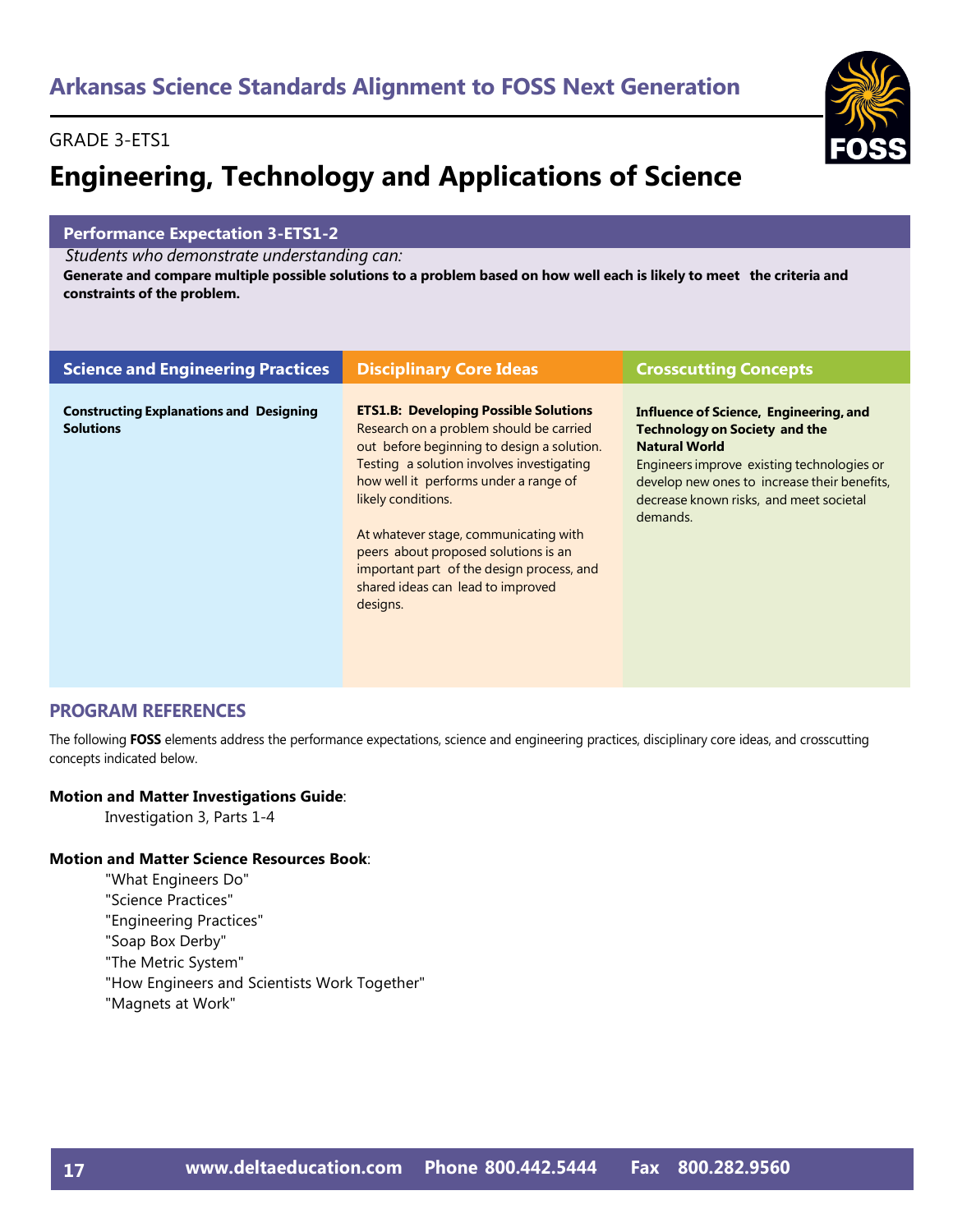## GRADE 3-ETS1

# **Engineering, Technology and Applications of Science**

## **Performance Expectation 3-ETS1-3**

*Students who demonstrate understanding can:*

Plan and carry out fair tests in which variables are controlled and failure points are considered to identify aspects of a model or **prototype that can be improved.**

| <b>Science and Engineering Practices</b>        | <b>Disciplinary Core Ideas</b>                                                                                                                                                                                                                                                                                                                                                                           | <b>Crosscutting Concepts</b> |
|-------------------------------------------------|----------------------------------------------------------------------------------------------------------------------------------------------------------------------------------------------------------------------------------------------------------------------------------------------------------------------------------------------------------------------------------------------------------|------------------------------|
| <b>Planning and Carrying Out Investigations</b> | <b>ETS1.B: Developing Possible Solutions</b><br>Tests are often designed to identify<br>failure points or difficulties, which<br>suggest the elements of the design<br>that need to be improved.<br><b>ETS1.C: Optimizing the Design Solution</b><br>Different solutions need to be tested in<br>order to determine which of them best<br>solves the problem, given the criteria and<br>the constraints. |                              |
|                                                 |                                                                                                                                                                                                                                                                                                                                                                                                          |                              |

## **PROGRAM REFERENCES**

The following **FOSS** elements address the performance expectations, science and engineering practices, disciplinary core ideas, and crosscutting concepts indicated below.

## **Motion and Matter Investigations Guide**:

Investigation 3, Parts 1-4

## **Motion and Matter Science Resources Book**:

- "What Engineers Do"
- "Science Practices"
- "Engineering Practices"
- "Soap Box Derby"
- "The Metric System"
- "How Engineers and Scientists Work Together"
- "Magnets at Work"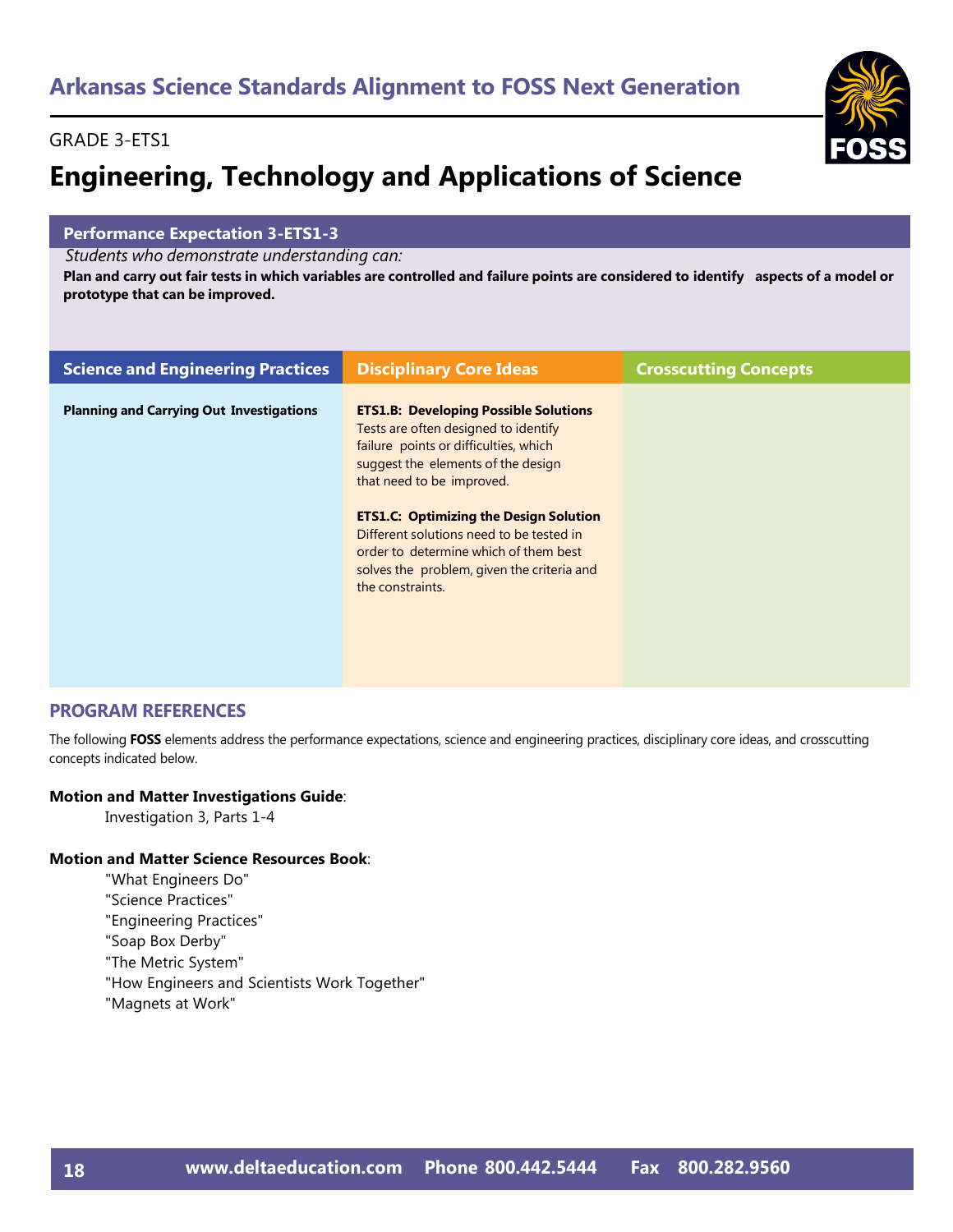## GRADE 4-PS4



# **Structure, Function and Information Processing**

## **Performance Expectation 4-PS4-2**

*Students who demonstrate understanding can:*

Develop a model to describe that light reflecting from objects and entering the eye allows objects to be seen.

[Assessment Boundary: Assessment does not include knowledge of specific colors reflected or seen, the cellular mechanisms of vision, or *how the retina works.]*

| <b>Science and Engineering Practices</b>    | <b>Disciplinary Core Ideas</b>                                                                                             | <b>Crosscutting Concepts</b>                                                           |
|---------------------------------------------|----------------------------------------------------------------------------------------------------------------------------|----------------------------------------------------------------------------------------|
| <b>Developing and Using Models Modeling</b> | <b>PS4.B: Electromagnetic Radiation</b><br>An object can be seen when light<br>reflected from its surface enters the eyes. | <b>Cause and Effect</b><br>Cause and effect relationships are routinely<br>identified. |

## **PROGRAM REFERENCES**

The following **FOSS** elements address the performance expectations, science and engineering practices, disciplinary core ideas, and crosscutting concepts indicated below.

## **Energy Investigations Guide:**

Investigation 5, Parts 1-3

## **Energy Science Resources Book**:

"Waves"

- "More about Sound"
- "Light Interactions"
- "Throw a Little Light on Sight"
- "More about Light on the Subject"
- "Alternative Sources of Electricity"
- "Ms. Osgood's Class Report"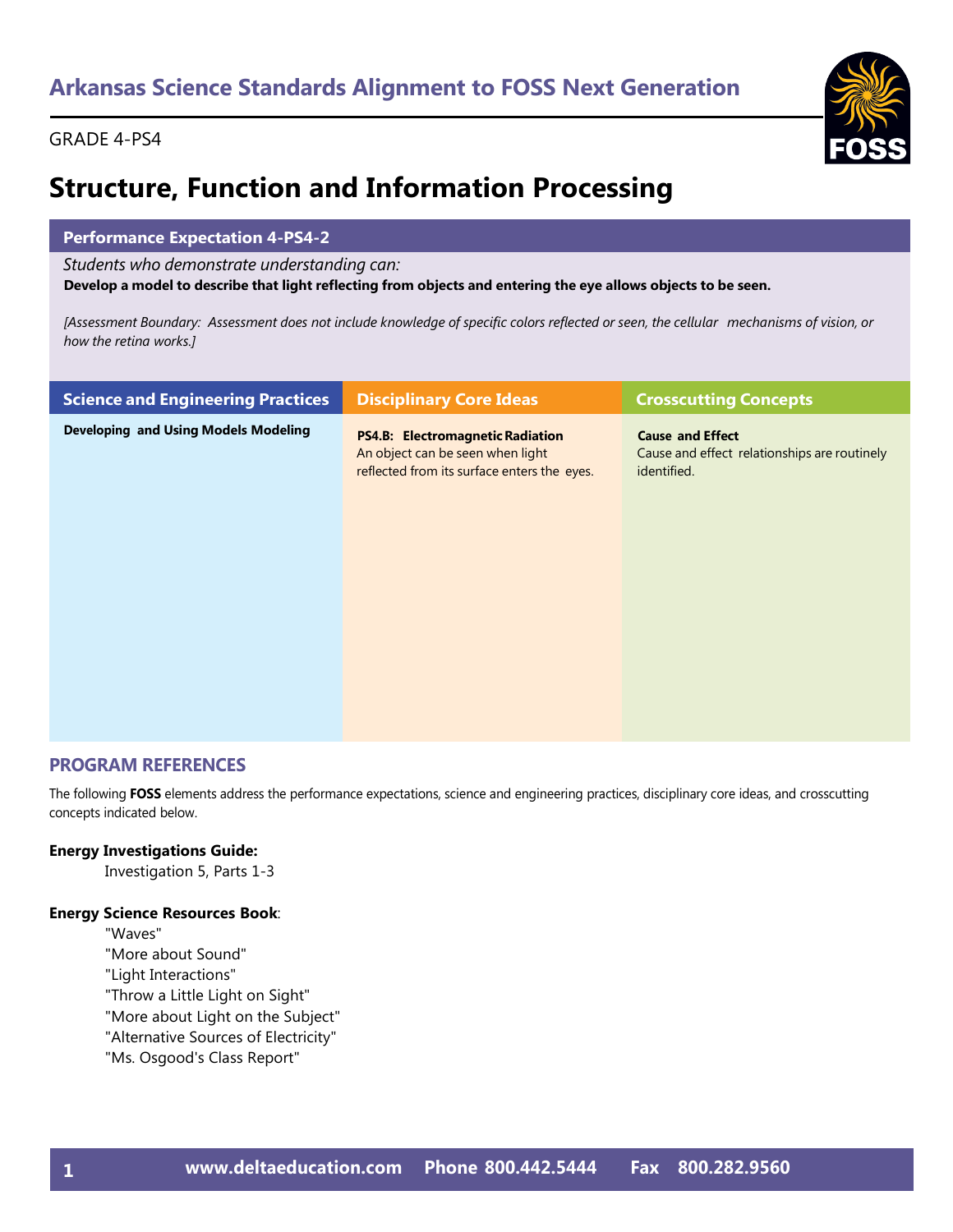## GRADE 4-LS1



# **Structure, Function and Information Processing**

## **Performance Expectation 4-LS1-1**

*Students who demonstrate understanding can:*

Construct an argument that plants and animals have internal and external structures that function to support survival, **growth, behavior, and reproduction.**

[AR Clarification Statement: Examples of structures for survival could include thorns and teeth. Examples of structures for growth could include stems and the skeleton. Examples of structures for behavior could include roots and the brain. Examples of reproduction could *include pistils, stamens, and eggs.]*

*[Assessment Boundary: Assessment is limited to macroscopic structures within plant and animal systems.]*

| <b>Science and Engineering Practices</b>  | <b>Disciplinary Core Ideas</b>                                                                                                                                                               | <b>Crosscutting Concepts</b>                                                                                        |
|-------------------------------------------|----------------------------------------------------------------------------------------------------------------------------------------------------------------------------------------------|---------------------------------------------------------------------------------------------------------------------|
| <b>Engaging in Argument from Evidence</b> | <b>LS1.A: Structure and Function</b><br>Plants and animals have both internal<br>and external structures that serve<br>various functions in growth, survival,<br>behavior, and reproduction. | <b>Systems and System Models</b><br>A system can be described in terms of its<br>components and their interactions. |

## **PROGRAM REFERENCES**

The following **FOSS** elements address the performance expectations, science and engineering practices, disciplinary core ideas, and crosscutting concepts indicated below.

## **Environments Investigations Guide:**

Investigation 1, Parts 1-3 Investigation 2, Parts 1-4

## **Environments Science Resources Book:**

- "Two Terrestrial Environments"
- "Darkling Beetles"
- "Setting Up a Terrarium"
- "Isopods"
- "Amazon Rainforest Journal"
- "Freshwater Environments"
- "What Is an Ecosystem?"
- "Food Chains and Food Webs"
- "Human Activities and Aquatic Environments"
- "Comparing Aquatic and Terrestrial Environments"
- "Animal Sensory Systems"
- "Saving Murrelets through Mimicry"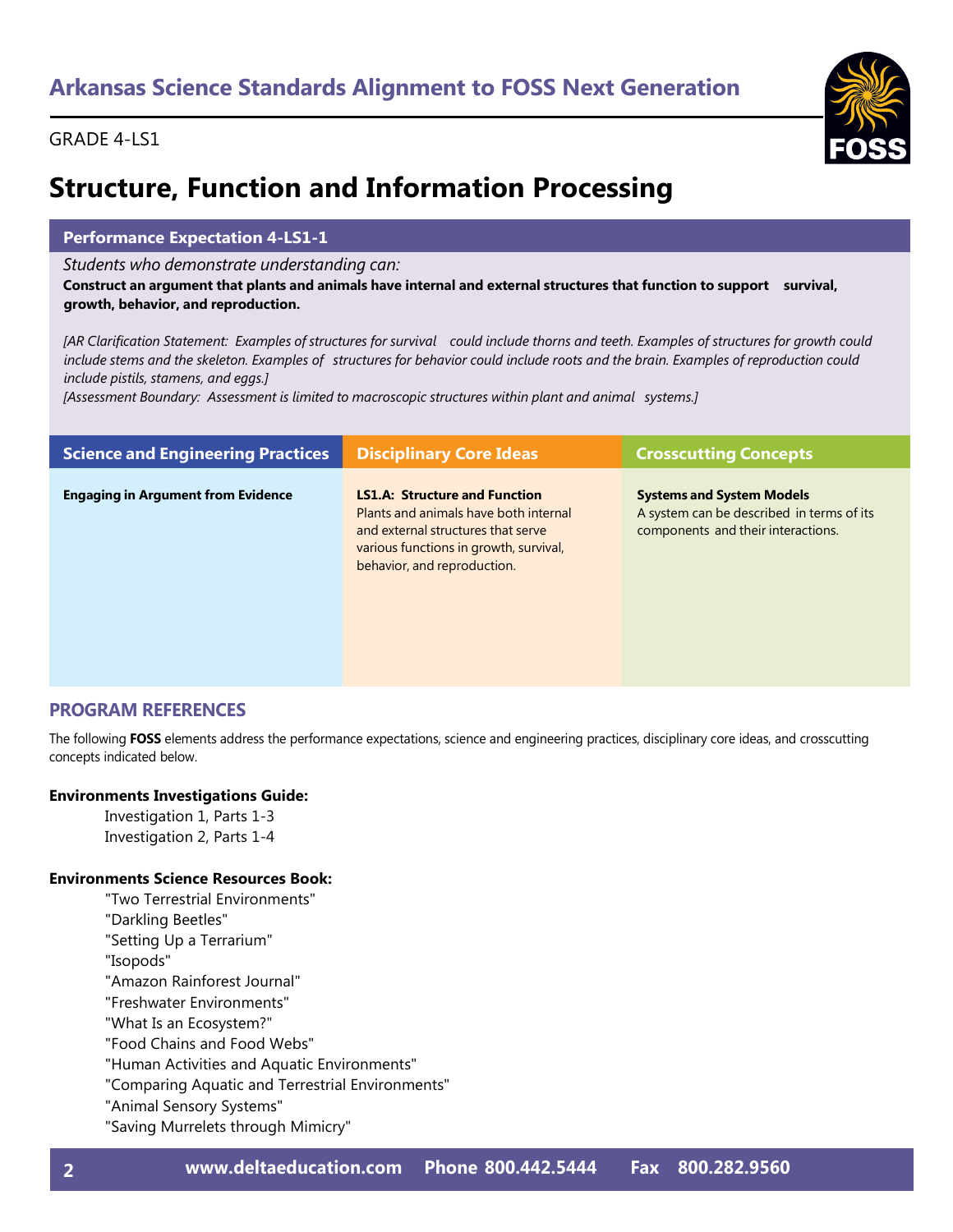## GRADE 4-LS1



# **Structure, Function and Information Processing**

## **Performance Expectation 4-LS1-2**

### *Students who demonstrate understanding can:*

Use a model to describe that animals receive different types of information through their senses, process the information in their **brain, and respond to the information in different ways.**

[Clarification Statement: Emphasis is on systems of information transfer. Use of models could include diagrams, computer simulations, and *physical models.]*

[Assessment Boundary: Assessment does not include the mechanisms by which the brain stores and recalls information or the mechanisms of *how sensory receptors function.]*

| <b>Science and Engineering Practices</b> | <b>Disciplinary Core Ideas</b>                                                                                                                                                                                                                                      | <b>Crosscutting Concepts</b>                                                                                        |
|------------------------------------------|---------------------------------------------------------------------------------------------------------------------------------------------------------------------------------------------------------------------------------------------------------------------|---------------------------------------------------------------------------------------------------------------------|
| Developing and Using Models Modeling     | <b>LS1.D: Information Processing</b><br>Different sense receptors are specialized for<br>particular kinds of information, which may be<br>then processed by the animal's brain. Animals<br>are able to use their perceptions and<br>memories to quide their actions | <b>Systems and System Models</b><br>A system can be described in terms of its<br>components and their interactions. |

## **PROGRAM REFERENCES**

The following **FOSS** elements address the performance expectations, science and engineering practices, disciplinary core ideas, and crosscutting concepts indicated below.

## **Environments Investigations Guide:**

Investigation 1, Parts 1-3 Investigation 2, Parts 1-4

## **Environments Science Resources Book:**

- "Two Terrestrial Environments"
- "Darkling Beetles"
- "Setting Up a Terrarium"
- "Isopods"
- "Amazon Rainforest Journal"
- "Freshwater Environments"
- "What Is an Ecosystem?"
- "Food Chains and Food Webs"
- "Human Activities and Aquatic Environments"
- "Comparing Aquatic and Terrestrial Environments"
- "Animal Sensory Systems"
- "Saving Murrelets through Mimicry"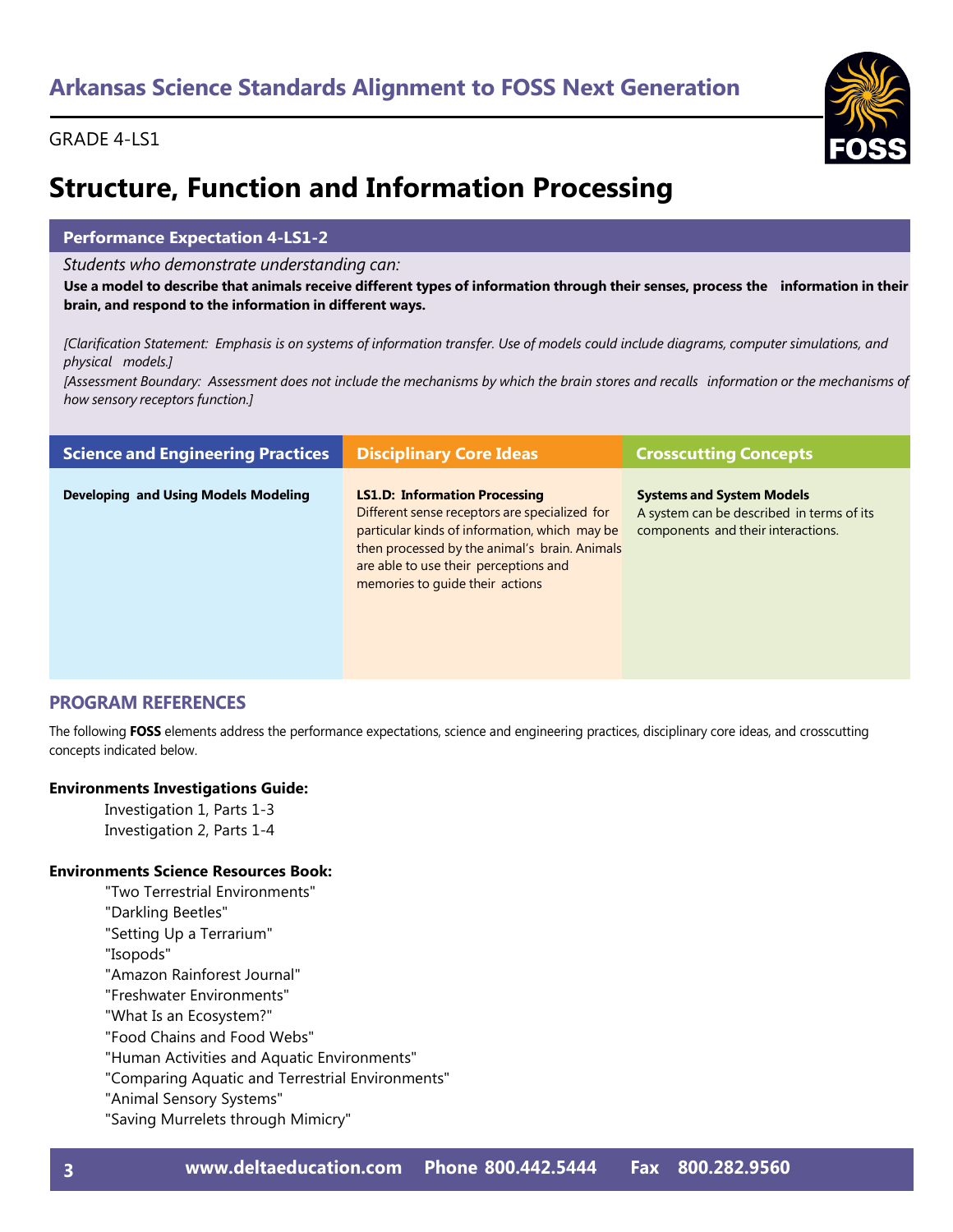## GRADE 4-PS4



# **Waves: Waves and Information**

## **Performance Expectation 4-PS4-1**

*Students who demonstrate understanding can:*

Develop a model of waves to describe patterns in terms of amplitude and wavelength and that waves can cause objects to **move.**

[Clarification Statement: Examples of models could include diagrams, analogies, and physical models using wire to illustrate wavelength *and amplitude of waves.]*

[Assessment Boundary: Assessment does not include interference effects, electromagnetic waves, non-periodic waves, or quantitative *models of amplitude and wavelength.]*

| <b>Science and Engineering Practices</b>                                                                                                                      | <b>Disciplinary Core Ideas</b>                                                                                                                                                                                                                                                                                                                                                                                                                               | <b>Crosscutting Concepts</b>                                                                                          |
|---------------------------------------------------------------------------------------------------------------------------------------------------------------|--------------------------------------------------------------------------------------------------------------------------------------------------------------------------------------------------------------------------------------------------------------------------------------------------------------------------------------------------------------------------------------------------------------------------------------------------------------|-----------------------------------------------------------------------------------------------------------------------|
| <b>Developing and Using Models</b><br>Scientific Knowledge is Based on<br><b>Empirical Evidence</b><br>Science findings are based on recognizing<br>patterns. | <b>PS4.A: Wave Properties</b><br>Waves, which are regular patterns of<br>motion, can be made in water by disturbing<br>the surface. When waves move across the<br>surface of deep water, the water goes up<br>and down in place; there is no net motion<br>in the direction of the wave except when<br>the water meets a beach.<br>Waves of the same type can differ in<br>amplitude (height of the wave) and<br>wavelength (spacing between wave<br>peaks). | <b>Patterns</b><br>Similarities and differences in patterns can<br>be used to sort and classify natural<br>phenomena. |
|                                                                                                                                                               |                                                                                                                                                                                                                                                                                                                                                                                                                                                              |                                                                                                                       |

## **PROGRAM REFERENCES**

The following **FOSS** elements address the performance expectations, science and engineering practices, disciplinary core ideas, and crosscutting concepts indicated below.

## **Energy Investigations Guide:**

Investigation 5, Parts 1-3

## **Energy Science Resources Book:**

"Waves"

- "More about Sound"
- "Light Interactions"
- "Throw a Little Light on Sight"
- "More about Light on the Subject"
- "Alternative Sources of Electricity"
- "Ms. Osgood's Class Report"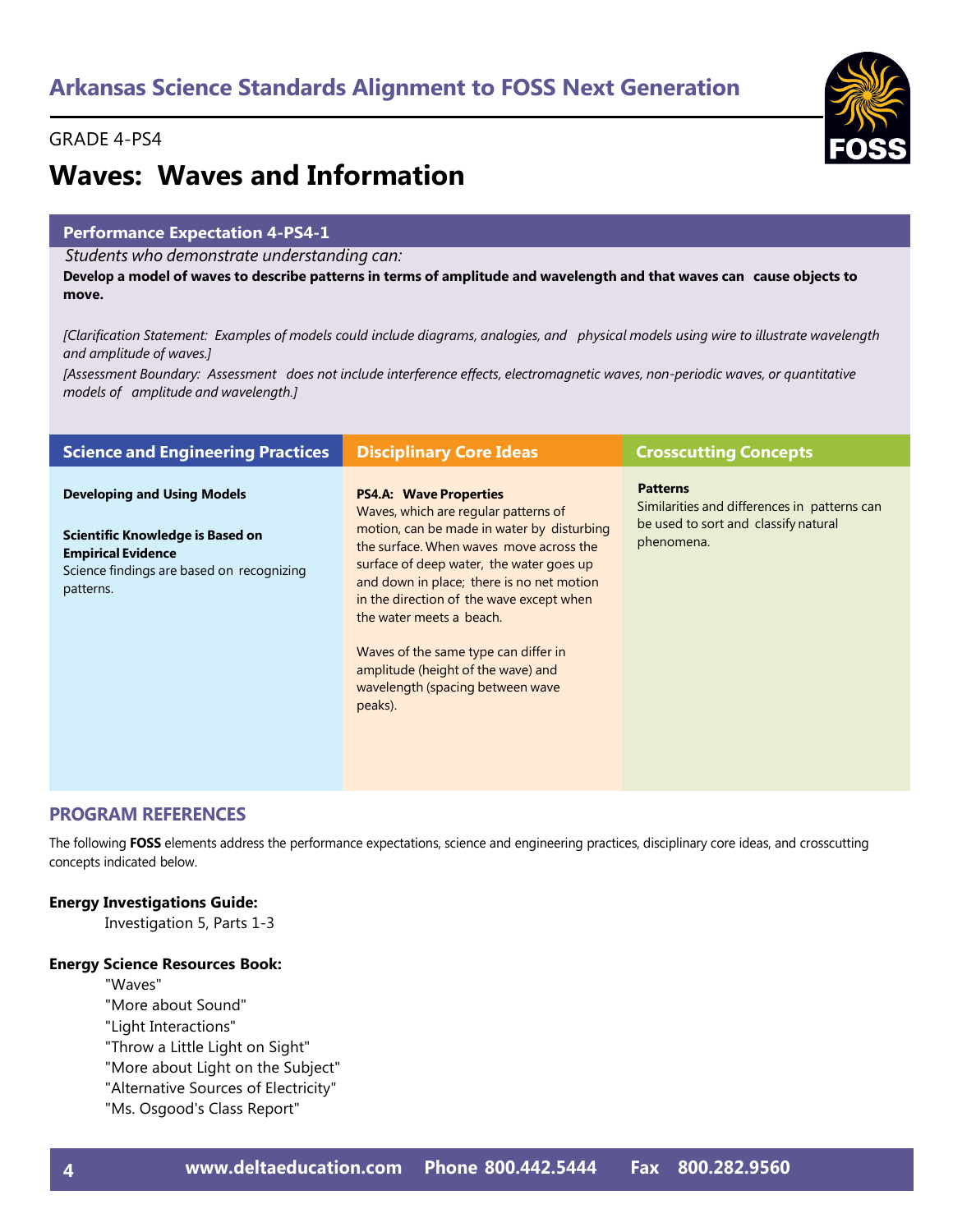## GRADE 4-PS4

# **Waves: Waves and Information**

## **Performance Expectation 4-PS4-3**

*Students who demonstrate understanding can:*

**Generate and compare multiple solutions that use patterns to transfer information.\*** 

[Clarification Statement: Examples of solutions could include drums sending coded information through sound waves, using a grid of 1s and Os representing black and white to send information about a picture, or using Morse code to send text.]

| <b>Science and Engineering Practices</b>                           | <b>Disciplinary Core Ideas</b>                                                                                                                                                                                                                                                                                                                                                                                                                                                                                                        | <b>Crosscutting Concepts</b>                                                                                                                                                                                                                                                                     |
|--------------------------------------------------------------------|---------------------------------------------------------------------------------------------------------------------------------------------------------------------------------------------------------------------------------------------------------------------------------------------------------------------------------------------------------------------------------------------------------------------------------------------------------------------------------------------------------------------------------------|--------------------------------------------------------------------------------------------------------------------------------------------------------------------------------------------------------------------------------------------------------------------------------------------------|
| <b>Constructing Explanations and Designing</b><br><b>Solutions</b> | <b>PS4.C: Information Technologies and</b><br>Instrumentation<br>Digitized information can be transmitted<br>over long distances without significant<br>degradation. High-tech devices, such as<br>computers or cell phones, can receive and<br>decode information—convert it from<br>digitized form to voice—and vice versa.<br><b>ETS1.C: Optimizing The Design Solution</b><br>Different solutions need to be tested in<br>order to determine which of them best<br>solves the problem, given the criteria and<br>the constraints. | <b>Patterns</b><br>Similarities and differences in patterns can<br>be used to sort and classify designed<br>products.<br>Interdependence of Science,<br><b>Engineering, and Technology</b><br>Knowledge of relevant scientific concepts<br>and research findings is important in<br>engineering. |
|                                                                    |                                                                                                                                                                                                                                                                                                                                                                                                                                                                                                                                       |                                                                                                                                                                                                                                                                                                  |

## **PROGRAM REFERENCES**

The following **FOSS** elements address the performance expectations, science and engineering practices, disciplinary core ideas, and crosscutting concepts indicated below.

## **Energy Investigations Guide:**

Investigation 5, Parts 1-3

### **Energy Science Resources Book:**

"Waves"

- "More about Sound"
- "Light Interactions"
- "Throw a Little Light on Sight"
- "More about Light on the Subject"
- "Alternative Sources of Electricity"
- "Ms. Osgood's Class Report"



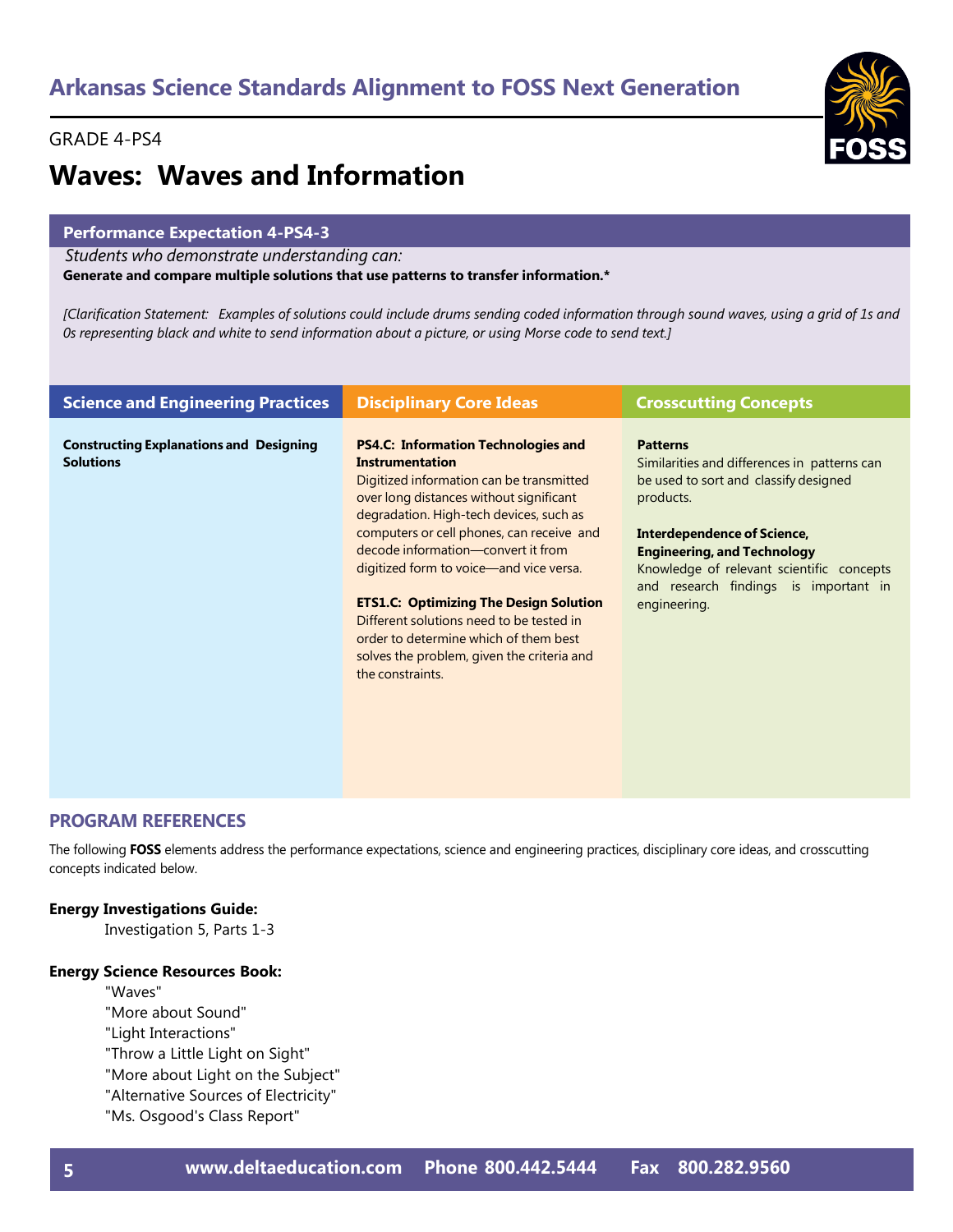## GRADE 4-PS3

## **Energy**

| <b>Performance Expectation 4-PS3-1</b>                                                                                                                                   |                                                                                                              |                                                                                               |
|--------------------------------------------------------------------------------------------------------------------------------------------------------------------------|--------------------------------------------------------------------------------------------------------------|-----------------------------------------------------------------------------------------------|
| Students who demonstrate understanding can:<br>Use evidence to construct an explanation relating the speed of an object to the energy of that object.                    |                                                                                                              |                                                                                               |
| [Assessment Boundary: Assessment does not include quantitative measures of changes in the speed of an object or on any precise or<br>quantitative definition of energy.] |                                                                                                              |                                                                                               |
| <b>Science and Engineering Practices</b><br><b>Disciplinary Core Ideas</b><br><b>Crosscutting Concepts</b>                                                               |                                                                                                              |                                                                                               |
| <b>Constructing Explanations and Designing</b><br><b>Solutions</b>                                                                                                       | <b>PS3.A: Definitions of Energy</b><br>The faster a given object is moving, the<br>more energy it possesses. | <b>Energy and Matter</b><br>Energy can be transferred in various ways and<br>between objects. |

## **PROGRAM REFERENCES**

The following **FOSS** elements address the performance expectations, science and engineering practices, disciplinary core ideas, and crosscutting concepts indicated below.

## **Energy Investigations Guide:**

Investigation 4, Parts 1-3

## **Energy Science Resources Book:**

"Energy" "What Causes Change of Motion?" "Bowling" "Force and Energy" "Potential and Kinetic Energy at Work"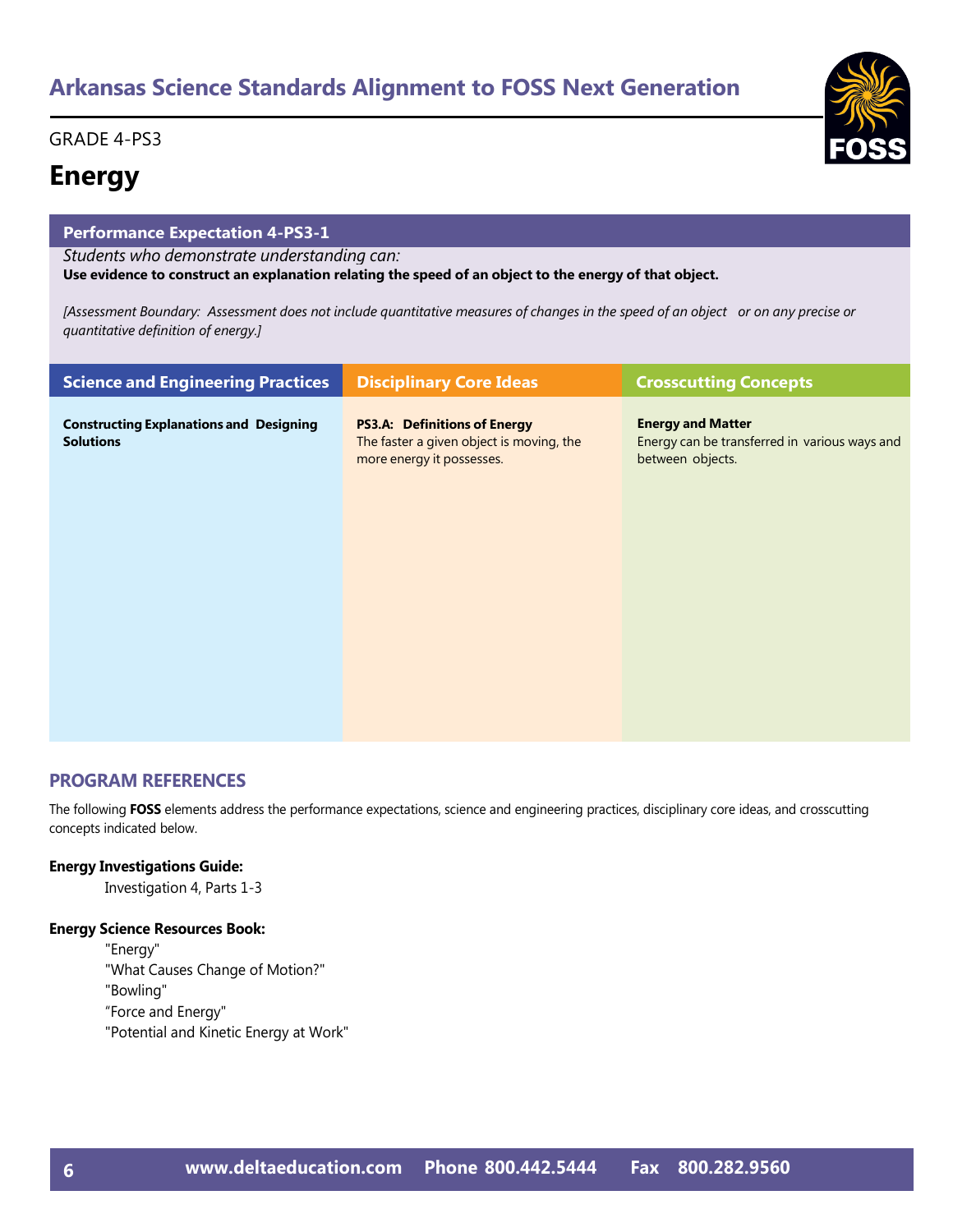GRADE 4-PS3

## **Energy**

## **Performance Expectation 4-PS3-2**

## *Students who demonstrate understanding can:*

Make observations to provide evidence that energy can be transferred from place to place by sound, light, heat, and electric **currents.**

*[Assessment Boundary: Assessment does not include quantitative measurements of energy.]*

| <b>Science and Engineering Practices</b>        | <b>Disciplinary Core Ideas</b>                                                                                                                                                                                                                                                                                                                                                                                                                                                                                                                                                                                                                                                                                                                                                                                                                                                                                                     | <b>Crosscutting Concepts</b>                                                                  |
|-------------------------------------------------|------------------------------------------------------------------------------------------------------------------------------------------------------------------------------------------------------------------------------------------------------------------------------------------------------------------------------------------------------------------------------------------------------------------------------------------------------------------------------------------------------------------------------------------------------------------------------------------------------------------------------------------------------------------------------------------------------------------------------------------------------------------------------------------------------------------------------------------------------------------------------------------------------------------------------------|-----------------------------------------------------------------------------------------------|
| <b>Planning and Carrying Out Investigations</b> | <b>PS3.A: Definitions of Energy</b><br>Energy can be moved from place to place by<br>moving objects or through sound, light, or<br>electric currents.<br><b>PS3.B: Conservation of Energy and Energy</b><br><b>Transfer</b><br>Energy is present whenever there are moving<br>objects, sound, light, or heat. When objects<br>collide, energy can be transferred from one<br>object to another, thereby changing their<br>motion. In such collisions, some energy is<br>typically also transferred to the surrounding<br>air; as a result, the air gets heated and sound<br>is produced.<br>Light also transfers energy from place to<br>place.<br>Energy can also be transferred from place to<br>place by electric currents, which can then be<br>used locally to produce motion, sound, heat,<br>or light. The currents may have been<br>produced to begin with by transforming the<br>energy of motion into electrical energy. | <b>Energy and Matter</b><br>Energy can be transferred in various ways<br>and between objects. |

## **PROGRAM REFERENCES**

The following **FOSS** elements address the performance expectations, science and engineering practices, disciplinary core ideas, and crosscutting concepts indicated below.

## **Energy Investigations Guide:**

Investigation 1, Parts 1-4 Investigation 3, Parts 1-3 Investigation 4, Parts 1-3 Investigation 5, Parts 1-3

## **Energy Science Resources Book:**

"Edison Sees the Light" "Energy Sources" "Science Practices" "Engineering Practices"

- "Thinking Like an Engineer"
- "Engineering a Solar Lighting Solution"
- "Electricity Creates Magnetism"
- "Using Magnetic Fields"
- "Electromagnets Everywhere"
- "Morse Gets Clicking"
- "Energy"
- "What Causes Change of Motion?"
- "Bowling"
- "Force and Energy"
- "Potential and Kinetic Energy at Work"

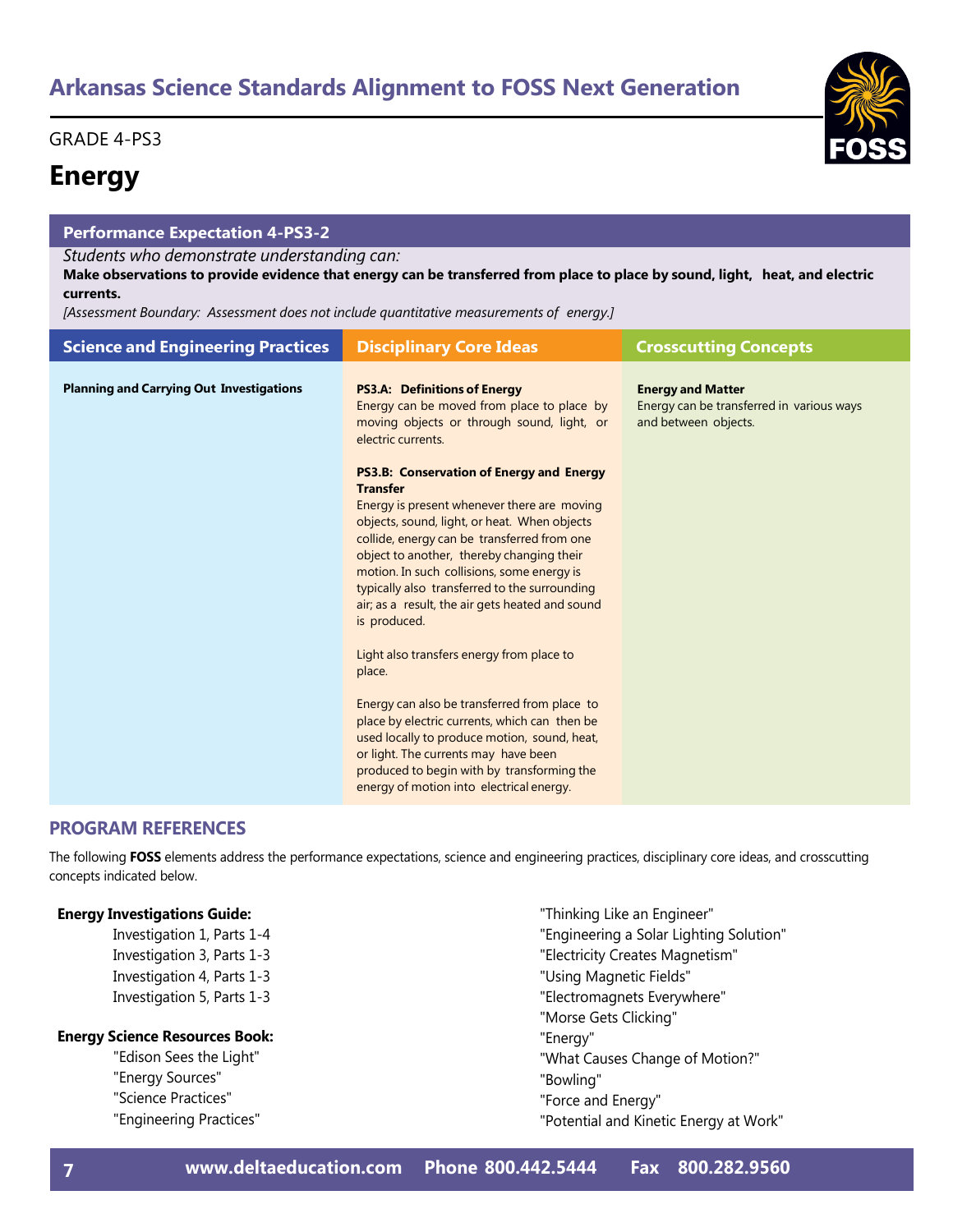## GRADE 4-PS3

## **Energy**

## **Performance Expectation 4-PS3-3**

*Students who demonstrate understanding can:*

**Ask questions and predict outcomes about the changes in energy that occur when objects collide.**

[Clarification Statement: Emphasis is on the change in the energy due to the change in speed, not on the forces, as objects interact.] *[Assessment Boundary: Assessment does not include quantitative measurements of energy.]*

| <b>Science and Engineering Practices</b>      | <b>Disciplinary Core Ideas</b>                                                                                                                                                                                                                                                                                                                                                                                                                                                                                                                                                                     | <b>Crosscutting Concepts</b>                                                                  |
|-----------------------------------------------|----------------------------------------------------------------------------------------------------------------------------------------------------------------------------------------------------------------------------------------------------------------------------------------------------------------------------------------------------------------------------------------------------------------------------------------------------------------------------------------------------------------------------------------------------------------------------------------------------|-----------------------------------------------------------------------------------------------|
| <b>Asking Questions and Defining Problems</b> | <b>PS3.A: Definitions of Energy</b><br>Energy can be moved from place to place<br>by moving objects or through sound, light,<br>or electric currents.                                                                                                                                                                                                                                                                                                                                                                                                                                              | <b>Energy and Matter</b><br>Energy can be transferred in various<br>ways and between objects. |
|                                               | <b>PS3.B: Conservation of Energy</b><br>and Energy Transfer<br>Energy is present whenever there are<br>moving objects, sound, light, or heat. When<br>objects collide, energy can be transferred<br>from one object to another, thereby<br>changing their motion. In such collisions,<br>some energy is typically also transferred to<br>the surrounding air; as a result, the air gets<br>heated and sound is produced.<br><b>PS3.C: Relationship Between Energy and</b><br><b>Forces</b><br>When objects collide, the contact forces<br>transfer energy so as to change the objects'<br>motions. |                                                                                               |

## **PROGRAM REFERENCES**

The following **FOSS** elements address the performance expectations, science and engineering practices, disciplinary core ideas, and crosscutting concepts indicated below.

## **Energy Investigations Guide:**

Investigation 4, Parts 1-3

## **Energy Science Resources Book:**

"Energy" "What Causes Change of Motion?" "Bowling" "Force and Energy" "Potential and Kinetic Energy at Work"

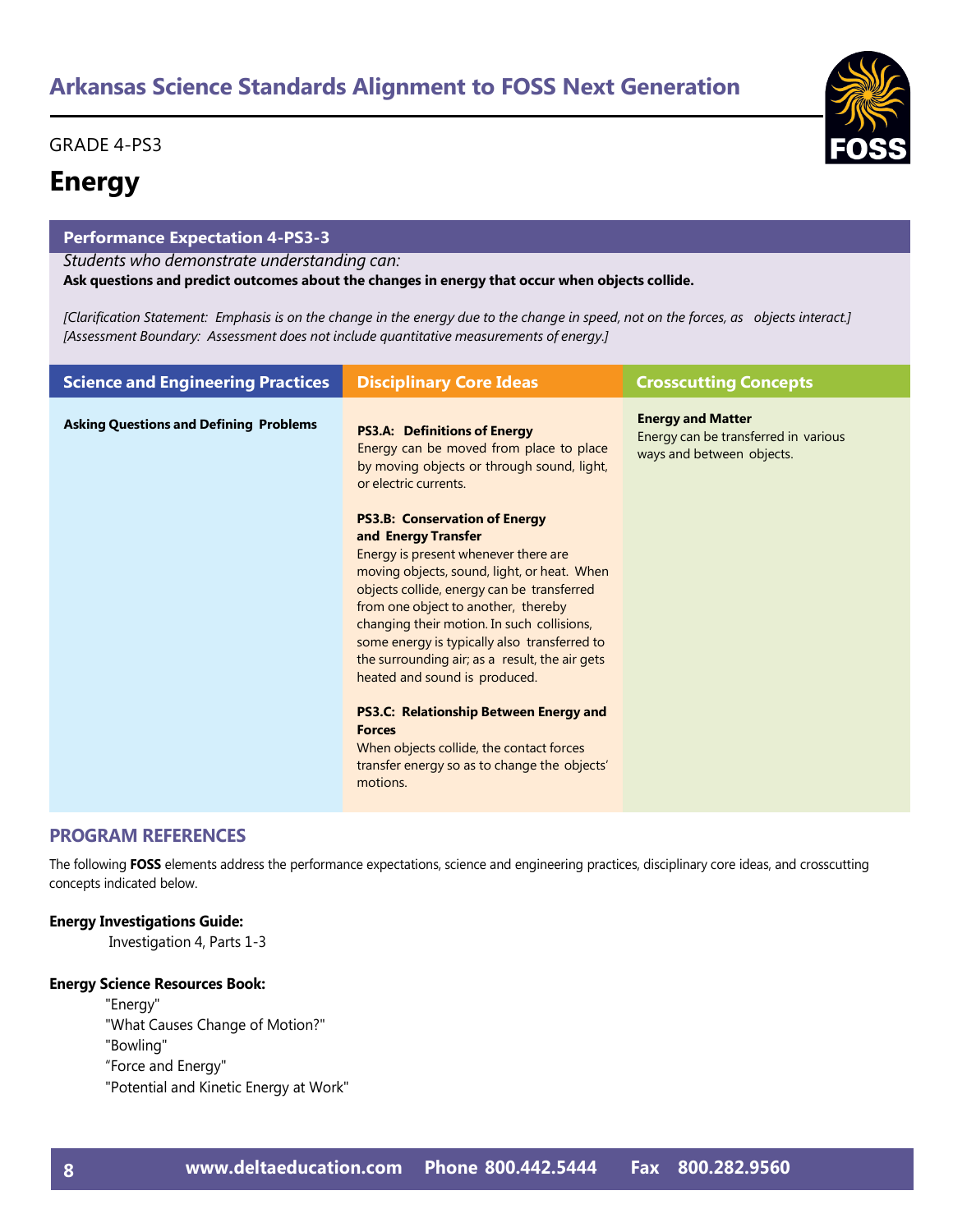## GRADE 4-PS3

## **Energy**

## **Performance Expectation 4-PS3-4**

*Students who demonstrate understanding can:*

Apply scientific ideas to design, test, and refine a device that converts energy from one form to another.\*

[Clarification Statement: Examples of devices could include electric circuits that convert electrical energy into motion, light, or sound energy; or, *a passive solar heater that converts light into heat. Examples of*

*constraints could include the materials, cost, and time to design the device.]*

[Assessment Boundary: Devices should be limited to those that convert motion energy to electric energy or use stored energy to cause motion *or produce light or sound.]*

| <b>Science and Engineering Practices</b>                           | <b>Disciplinary Core Ideas</b>                                                                                                                                                                                                                                                                                                                                                                                                                                                                                                                               | <b>Crosscutting Concepts</b>                                                                                                                                                                                                                                                                                                                                                                         |
|--------------------------------------------------------------------|--------------------------------------------------------------------------------------------------------------------------------------------------------------------------------------------------------------------------------------------------------------------------------------------------------------------------------------------------------------------------------------------------------------------------------------------------------------------------------------------------------------------------------------------------------------|------------------------------------------------------------------------------------------------------------------------------------------------------------------------------------------------------------------------------------------------------------------------------------------------------------------------------------------------------------------------------------------------------|
| <b>Constructing Explanations and Designing</b><br><b>Solutions</b> | PS3.B: Conservation of Energy and Energy<br><b>Transfer</b><br>Energy can also be transferred from place to<br>place by electric currents, which can then be<br>used locally to produce motion, sound, heat, or<br>light. The currents may have been produced to<br>begin with by transforming the energy of<br>motion into electrical energy.<br><b>PS3.D: Energy in Chemical Processes and</b><br><b>Everyday Life</b><br>The expression "produce energy" typically<br>refers to the conversion of stored energy into a<br>desired form for practical use. | <b>Energy and Matter</b><br>Energy can be transferred in various ways and<br>between objects.<br><b>Influence of Engineering, Technology,</b><br>and Science on Society and the Natural<br><b>World</b><br>Engineers improve existing technologies or<br>develop new ones.<br><b>Connections to Nature of Science</b><br>Science is a Human Endeavor<br>Most scientists and engineers work in teams. |
|                                                                    | <b>ETS1.A: Defining Engineering Problems</b><br>Possible solutions to a problem are limited by<br>available materials and resources (constraints).<br>The success of a designed solution is<br>determined by considering the desired features<br>of a solution (criteria). Different proposals for<br>solutions can be compared on the basis of how<br>well each one meets the specified criteria for<br>success or how well each takes the constraints<br>into account.                                                                                     | Science affects everyday life.                                                                                                                                                                                                                                                                                                                                                                       |

## **PROGRAM REFERENCES**

The following **FOSS** elements address the performance expectations, science and engineering practices, disciplinary core ideas, and crosscutting concepts indicated below.

| <b>Energy Investigations Guide:</b> |  |
|-------------------------------------|--|
|-------------------------------------|--|

Investigation 1, Parts 1-4 Investigation 2, Parts 1-3 Investigation 3, Parts 1-3 Investigation 5, Parts 1-3

## **Energy Science Resources Book**:

- "Edison Sees the Light" "Energy Sources" "Series and Parallel Circuits"
- "Science Practices"
- "Engineering Practices"
- "Thinking Like an Engineer"
- "Engineering a Solar Lighting Solution"

"Magnificent Magnetic Models" "Make a Magnetic Compass" "Electricity Creates Magnetism" "Using Magnetic Fields" "Electromagnets Everywhere" "Morse Gets Clicking" "Waves" "More about Sound" "Light Interactions" "Throw a Little Light on Sight" "More Light on the Subject" "Alternative Sources of Energy" "Ms. Osgood's Class Report"

"When Magnet Meets Magnet"

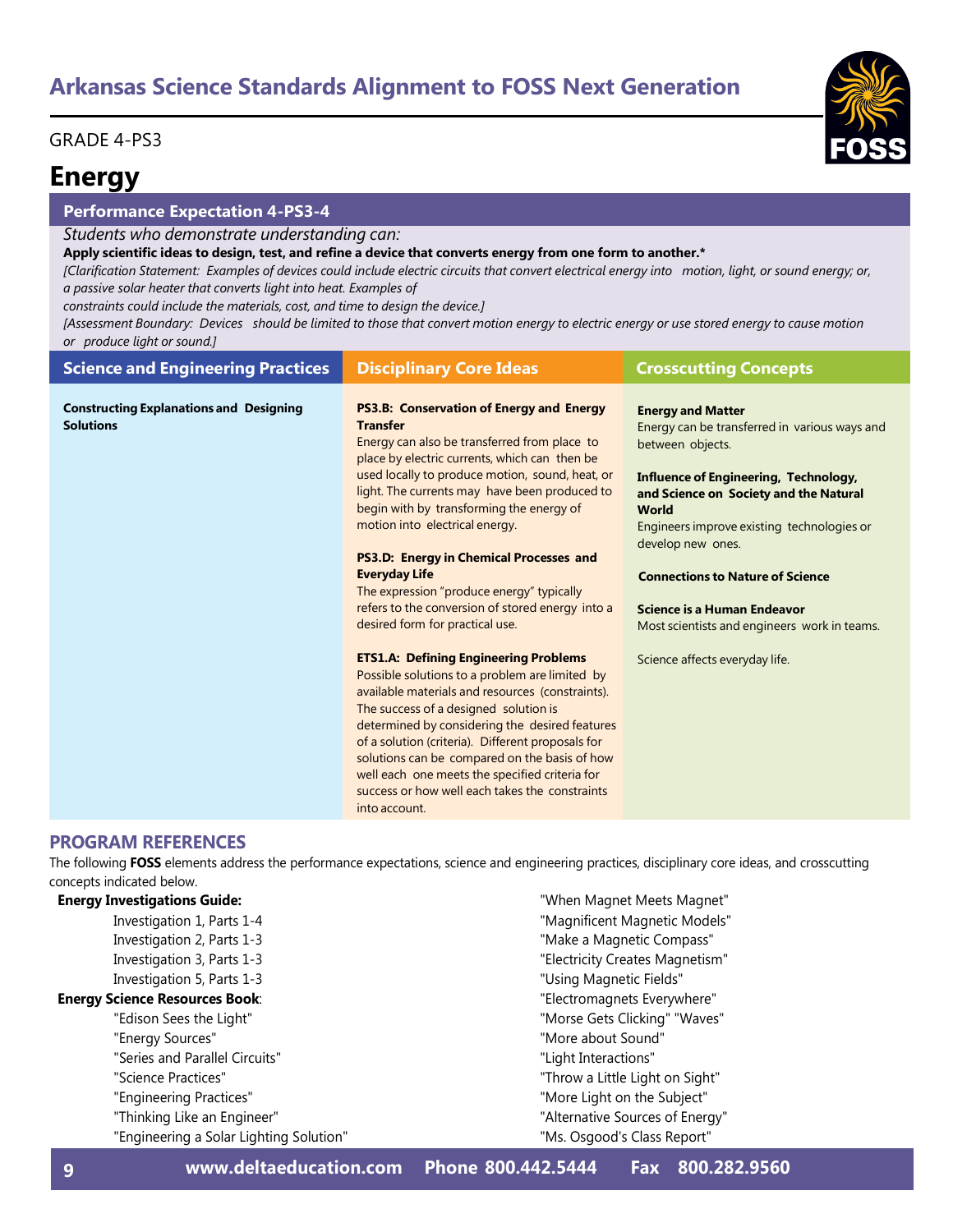## GRADE 4-ESS3

## **Energy**

## **Performance Expectation 4-ESS3-1**

## *Students who demonstrate understanding can:*

Obtain and combine information to describe that energy and fuels are derived from natural resources and their uses affect the **environment.**

[Clarification Statement: Examples of renewable energy resources could include wind energy, water behind dams, or sunlight; non-renewable energy resources are fossil fuels or fissile materials. Examples of environmental effects could include loss of habitat due to dams, loss of habitat *due to surface mining, and air pollution from the burning of fossil fuels.]*

| <b>Science and Engineering Practices</b>                              | <b>Disciplinary Core Ideas</b>                                                                                                                                                                                                         | <b>Crosscutting Concepts</b>                                                                                                                                                                                                                                                              |
|-----------------------------------------------------------------------|----------------------------------------------------------------------------------------------------------------------------------------------------------------------------------------------------------------------------------------|-------------------------------------------------------------------------------------------------------------------------------------------------------------------------------------------------------------------------------------------------------------------------------------------|
| <b>Obtaining, Evaluating, and Communicating</b><br><b>Information</b> | <b>ESS3.A: Natural Resources</b><br>Energy and fuels that humans use are<br>derived from natural sources, and their use<br>affects the environment in multiple ways.<br>Some resources are renewable over time,<br>and others are not. | <b>Cause and Effect</b><br>Cause and effect relationships are routinely<br>identified and used to explain change.<br>Interdependence of Science,<br><b>Engineering, and Technology</b><br>Knowledge of relevant scientific concepts and<br>research findings is important in engineering. |

## **PROGRAM REFERENCES**

The following **FOSS** elements address the performance expectations, science and engineering practices, disciplinary core ideas, and crosscutting concepts indicated below.

## **Environments Investigations Guide:**

Investigation 3, Parts 1-4

## **Environments Science Resources Book:**

"Brine Shrimp"

"The Mono Lake Story"

"What Happens When Ecosystems Change?"

"The Shrimp Club"

"Variation and Selection"

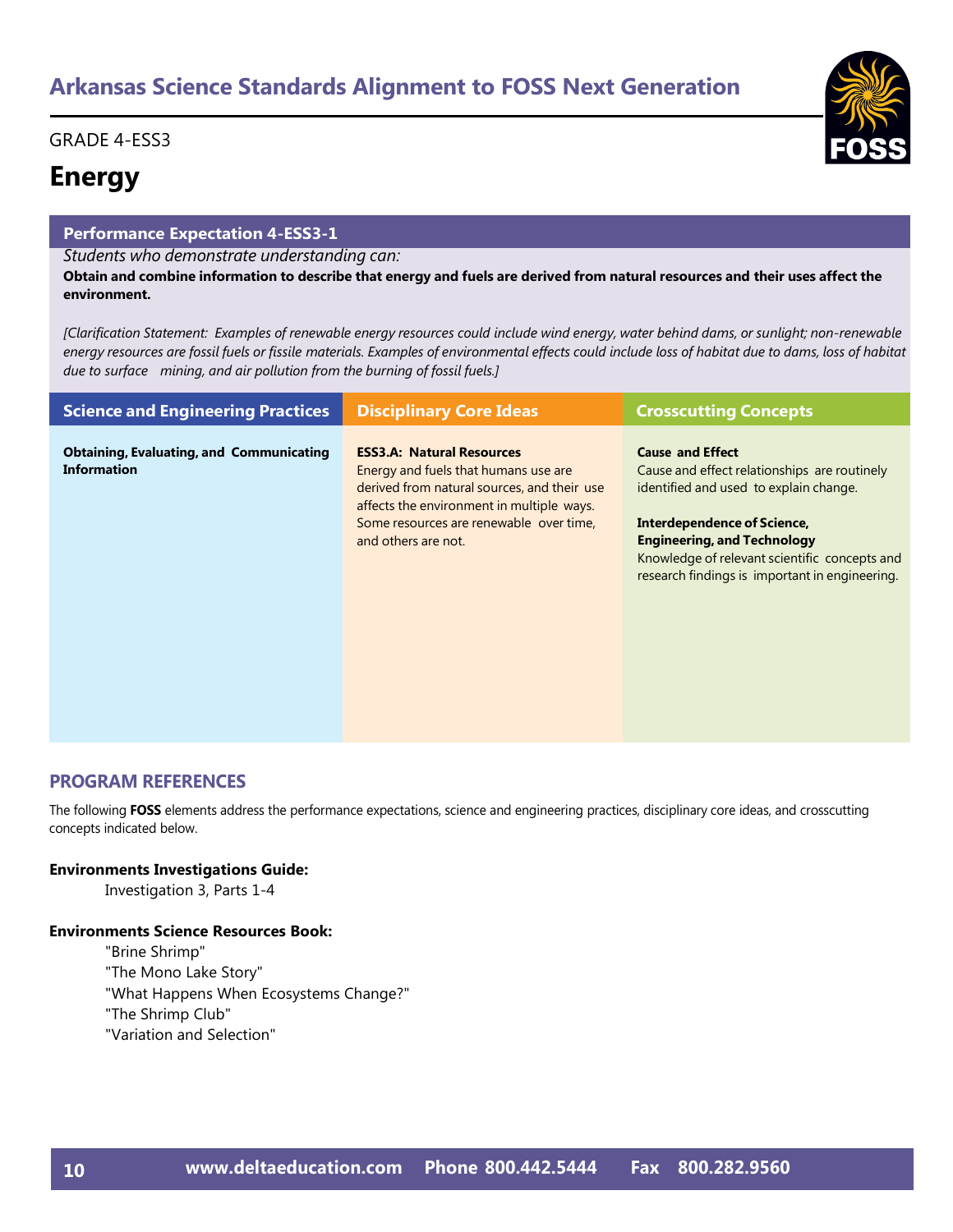# **Earth's Systems: Processes that Shape the Earth**

## **Performance Expectation [4-ESS1-1; 4-ESS2-1; 4-ESS2-2; 4-ESS3-2]**

*Students who demonstrate understanding can:*

Identify evidence from patterns in rock formations and fossils in rock layers to support an explanation for changes in a **landscape over time.**

[Clarification Statement: Examples of evidence from patterns could include rock layers with marine shell fossils above rock layers with plant fossils and no shells, indicating a change from land to water over time; and, a canyon with different rock layers in the walls and a river *in the bottom, indicating that over time a river cut through the rock.]*

[Assessment Boundary: Assessment does not include specific knowledge of the mechanism of rock formation or memorization of specific *rock formations and layers. Assessment is limited to relative time.]*

| <b>Science and Engineering Practices</b>                           | <b>Disciplinary Core Ideas</b>                                                                                                                                                                                                                                                                                                                                                                                                                                                        | <b>Crosscutting Concepts</b>                                                                                                                                                                                                   |
|--------------------------------------------------------------------|---------------------------------------------------------------------------------------------------------------------------------------------------------------------------------------------------------------------------------------------------------------------------------------------------------------------------------------------------------------------------------------------------------------------------------------------------------------------------------------|--------------------------------------------------------------------------------------------------------------------------------------------------------------------------------------------------------------------------------|
| <b>Constructing Explanations and Designing</b><br><b>Solutions</b> | <b>ESS1.C: The History of Planet Earth</b><br>Local, regional, and global patterns of<br>rock formations reveal changes over<br>time due to earth forces, such as<br>earthquakes. The presence and<br>location of certain fossil types indicate<br>the order in which rock layers were<br>formed.<br><b>ETS1.B: Designing Solutions to</b><br><b>Engineering Problems</b><br>Testing a solution involves investigating<br>how well it performs under a range of<br>likely conditions. | <b>Patterns</b><br>Patterns can be used as evidence to<br>support an explanation.<br>Scientific Knowledge Assumes an Order<br>and Consistency in Natural Systems<br>Science assumes consistent patterns in natural<br>systems. |
|                                                                    |                                                                                                                                                                                                                                                                                                                                                                                                                                                                                       |                                                                                                                                                                                                                                |

## **PROGRAM REFERENCES**

The following **FOSS** elements address the performance expectations, science and engineering practices, disciplinary core ideas, and crosscutting concepts indicated below.

## **Soils, Rocks, and Landforms Investigations Guide:**

Investigation 2, Parts 1-4

## **Soils, Rocks, and Landforms Science Resources Book:**

- "Erosion and Deposition"
- "Landforms Photo Album"
- "Fossils Tell a Story"
- "Pieces of a Dinosaur Puzzle"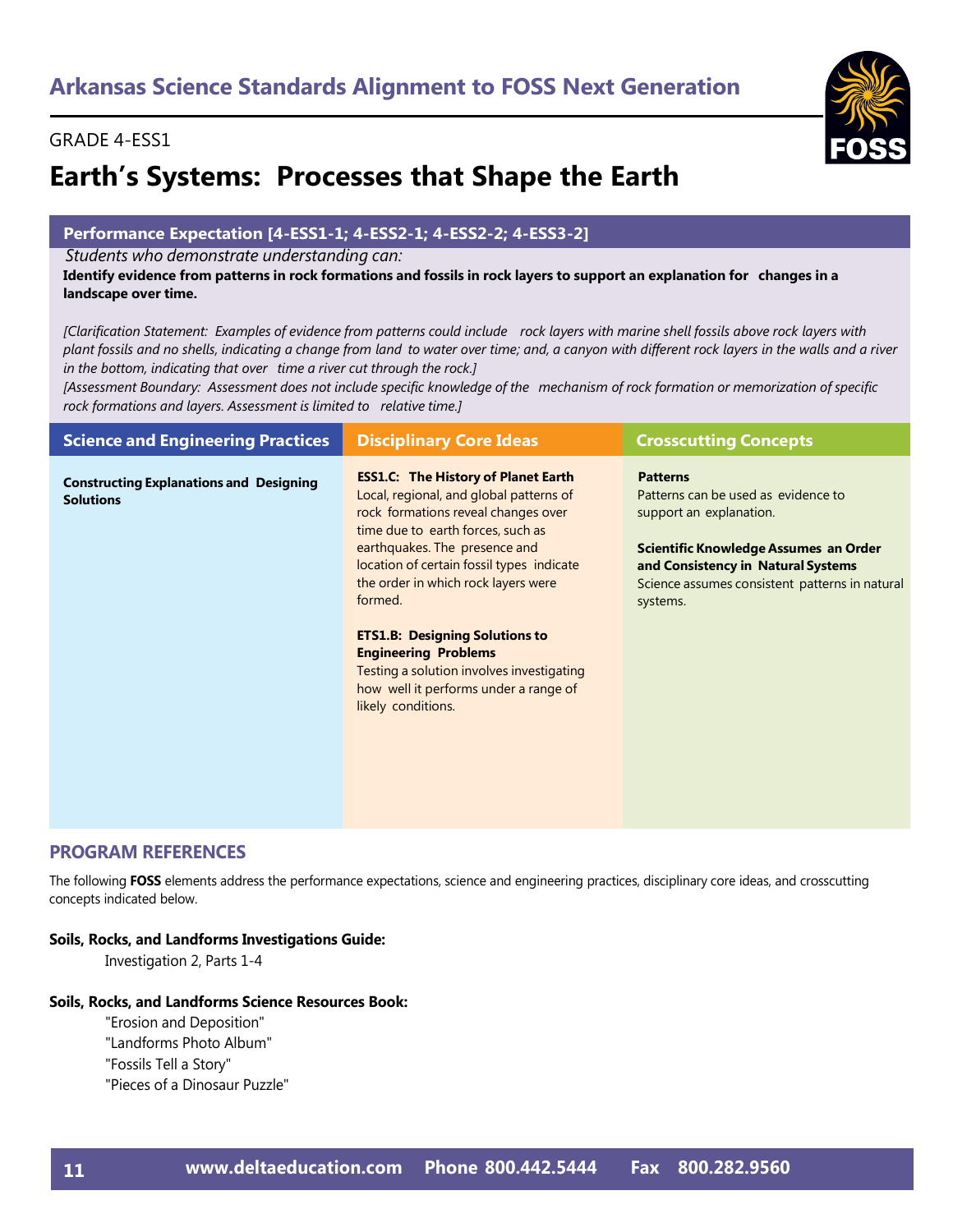# **Earth's Systems: Processes that Shape the Earth**

## **Performance Expectation 4-ESS2-1**

*Students who demonstrate understanding can:*

Make observations and/or measurements to provide evidence of the effects of weathering or the rate of erosion by water, ice, **wind, or vegetation.**

[Clarification Statement: Examples of variables to test could include angle of slope in the downhill movement of water, amount of vegetation, speed of wind, relative rate of deposition, cycles of freezing and thawing of water, cycles of heating and cooling, or volume of *water flow.]*

*[Assessment Boundary: Assessment is limited to a single form of weathering or erosion.]*

| <b>Science and Engineering Practices</b>        | <b>Disciplinary Core Ideas</b>                                                                                                                                                                                                                                                                                                                                                                                                                                                                                                                                                 | <b>Crosscutting Concepts</b>                                                                                                  |
|-------------------------------------------------|--------------------------------------------------------------------------------------------------------------------------------------------------------------------------------------------------------------------------------------------------------------------------------------------------------------------------------------------------------------------------------------------------------------------------------------------------------------------------------------------------------------------------------------------------------------------------------|-------------------------------------------------------------------------------------------------------------------------------|
| <b>Planning and Carrying Out Investigations</b> | <b>ESS2.A: Earth Materials and Systems</b><br>Rainfall helps to shape the land and affects<br>the types of living things found in a region.<br>Water, ice, wind, living organisms, and gravity<br>break rocks, soils, and sediments into smaller<br>particles and move them around.<br><b>ESS2.E: Biogeology</b><br>Living things affect the physical<br>characteristics of their regions.<br><b>ETS1.B: Designing Solutions to</b><br><b>Engineering Problems</b><br>Testing a solution involves investigating<br>how well it performs under a range of<br>likely conditions. | <b>Cause and Effect</b><br>Cause and effect relationships are routinely<br>identified, tested, and used to explain<br>change. |
|                                                 |                                                                                                                                                                                                                                                                                                                                                                                                                                                                                                                                                                                |                                                                                                                               |

## **PROGRAM REFERENCES**

The following **FOSS** elements address the performance expectations, science and engineering practices, disciplinary core ideas, and crosscutting concepts indicated below.

## **Soils, Rocks, and Landforms Investigations Guide:**

Investigation 1, Parts 1-4 Investigation 2, Parts 1-4

## **Soils, Rocks, and Landforms Science Resources Book:**

- "What Is Soil?"
- "Weathering"
- "Erosion and Deposition"
- "Landforms Photo Album"
- "Fossils Tell a Story"
- "Pieces of a Dinosaur Puzzle"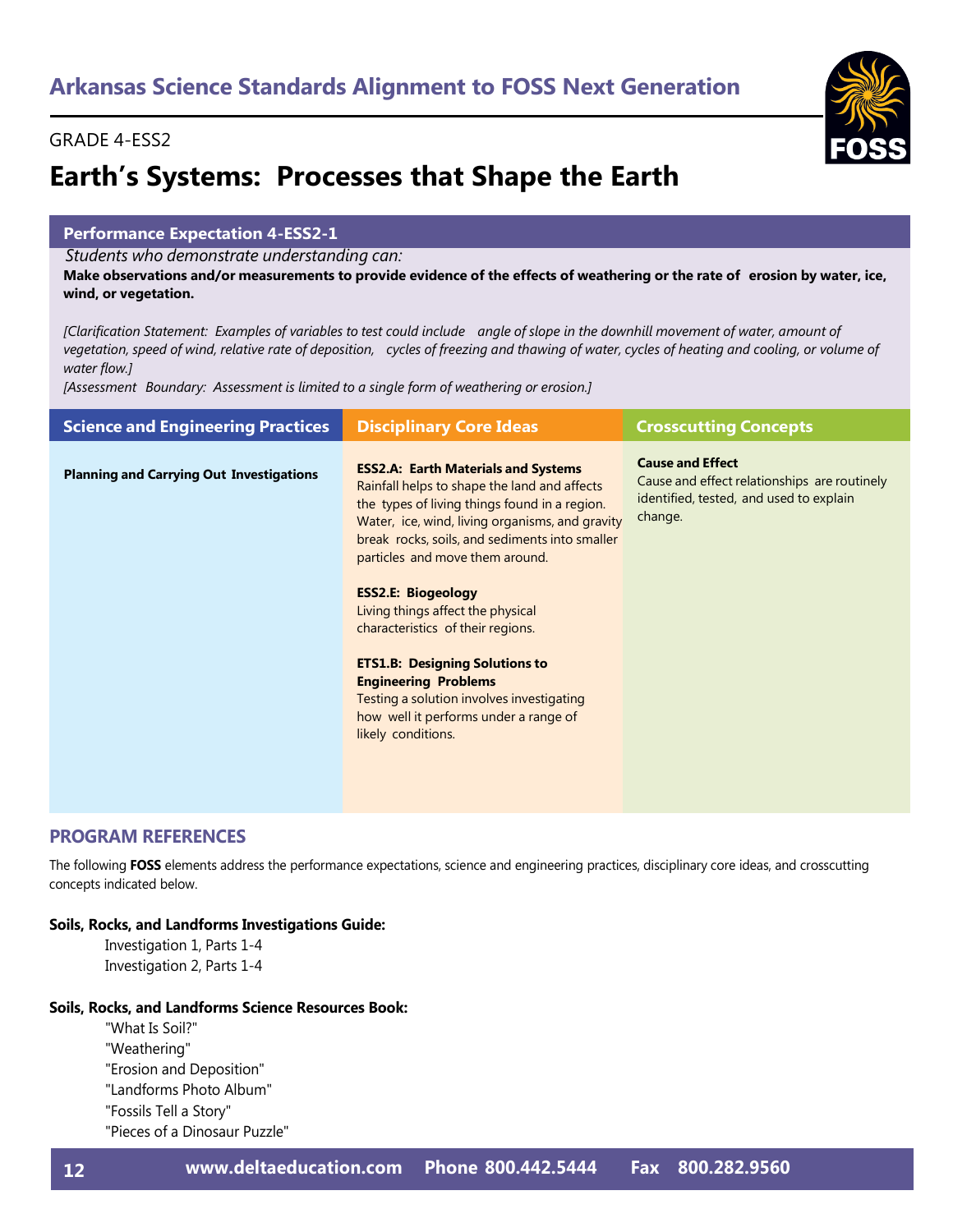# **Earth's Systems: Processes that Shape the Earth**

## **Performance Expectation 4-ESS2-2**

*Students who demonstrate understanding can:*

**Analyze and interpret data from maps to describe patterns of Earth's features.**

[Clarification Statement: Maps can include topographic maps of Earth's land and ocean floor, as well as maps of the locations of *mountains, continental boundaries, volcanoes, and earthquakes.]*

| <b>Science and Engineering Practices</b> | <b>Disciplinary Core Ideas</b>                                                                                                                                                                                                                                                                                                                                                                                                                                                                                                                                                                                                                                                            | <b>Crosscutting Concepts</b>                                                      |
|------------------------------------------|-------------------------------------------------------------------------------------------------------------------------------------------------------------------------------------------------------------------------------------------------------------------------------------------------------------------------------------------------------------------------------------------------------------------------------------------------------------------------------------------------------------------------------------------------------------------------------------------------------------------------------------------------------------------------------------------|-----------------------------------------------------------------------------------|
| <b>Analyzing and Interpreting Data</b>   | <b>ESS2.B: Plate Tectonics and</b><br><b>Large-Scale System Interactions</b><br>The locations of mountain ranges, deep<br>ocean trenches, ocean floor structures,<br>earthquakes, and volcanoes occur in<br>patterns. Most earthquakes and volcanoes<br>occur in bands that are often along the<br>boundaries between continents and oceans.<br>Major mountain chains form inside<br>continents or near their edges. Maps can<br>help locate the different land and water<br>features areas of Earth.<br><b>ETS1.B: Designing Solutions to</b><br><b>Engineering Problems</b><br>Testing a solution involves investigating<br>how well it performs under a range of<br>likely conditions. | <b>Patterns</b><br>Patterns can be used as evidence to<br>support an explanation. |

## **PROGRAM REFERENCES**

The following **FOSS** elements address the performance expectations, science and engineering practices, disciplinary core ideas, and crosscutting concepts indicated below.

## **Soils, Rocks, and Landforms Investigations Guide:**

Investigation 2, Parts 1-4 Investigation 3, Parts 1-4

## **Soils, Rocks, and Landforms Science Resources Book:**

"Erosion and Deposition" "Landforms Photo Album" "Fossils Tell a Story" "Pieces of a Dinosaur Puzzle" "Topographic Maps" "The Story of Mount Shasta" "It Happened So Fast!"

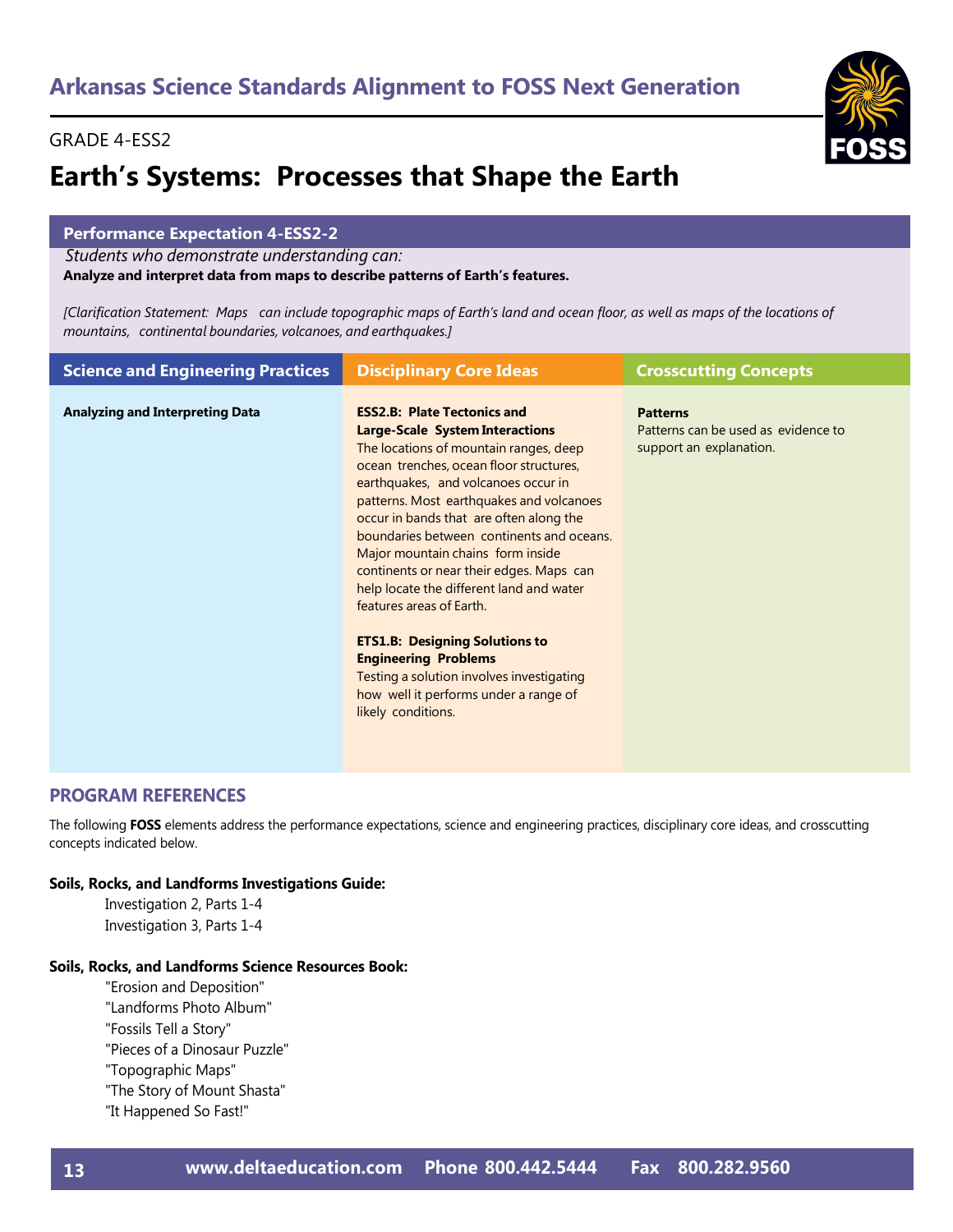# **Earth's Systems: Processes that Shape the Earth**

## **Performance Expectation 4-ESS3-2**

*Students who demonstrate understanding can:*

**Generate and compare multiple solutions to reduce the impacts of natural Earth processes on humans.\***

[Clarification Statement: Examples of solutions could include designing an earthquake resistant building or improving monitoring of volcanic *activity.]*

*[Assessment Boundary: Assessment is limited to earthquakes, floods, tsunamis, and volcanic eruptions.]*

| <b>Science and Engineering Practices</b>                           | <b>Disciplinary Core Ideas</b>                                                                                                                                                                                                                                                                                                                                                                                          | <b>Crosscutting Concepts</b>                                                                                                                                                                                                                                                                                                                                                                |
|--------------------------------------------------------------------|-------------------------------------------------------------------------------------------------------------------------------------------------------------------------------------------------------------------------------------------------------------------------------------------------------------------------------------------------------------------------------------------------------------------------|---------------------------------------------------------------------------------------------------------------------------------------------------------------------------------------------------------------------------------------------------------------------------------------------------------------------------------------------------------------------------------------------|
| <b>Constructing Explanations and Designing</b><br><b>Solutions</b> | <b>ESS3.B: Natural Hazards</b><br>A variety of hazards result from natural<br>processes (e.g., earthquakes, tsunamis,<br>volcanic eruptions). Humans cannot<br>eliminate the hazards but can take steps<br>to reduce their impacts.<br><b>ETS1.B: Designing Solutions to</b><br><b>Engineering Problems</b><br>Testing a solution involves investigating<br>how well it performs under a range of<br>likely conditions. | <b>Cause and Effect</b><br>Cause and effect relationships are routinely<br>identified, tested, and used to explain<br>change.<br><b>Influence of Engineering, Technology,</b><br>and Science on Society and the Natural<br>World<br>Engineers improve existing technologies or<br>develop new ones to increase their benefits,<br>to decrease known risks, and to meet societal<br>demands. |

## **PROGRAM REFERENCES**

The following **FOSS** elements address the performance expectations, science and engineering practices, disciplinary core ideas, and crosscutting concepts indicated below.

## **Soils, Rocks, and Landforms Investigations Guide:**

Investigation 2, Parts 1-4 Investigation 3, Parts 1-4

## **Soils, Rocks, and Landforms Science Resources Book:**

"Erosion and Deposition" "Landforms Photo Album" "Fossils Tell a Story" "Pieces of a Dinosaur Puzzle" "Topographic Maps" "The Story of Mount Shasta" "It Happened So Fast!"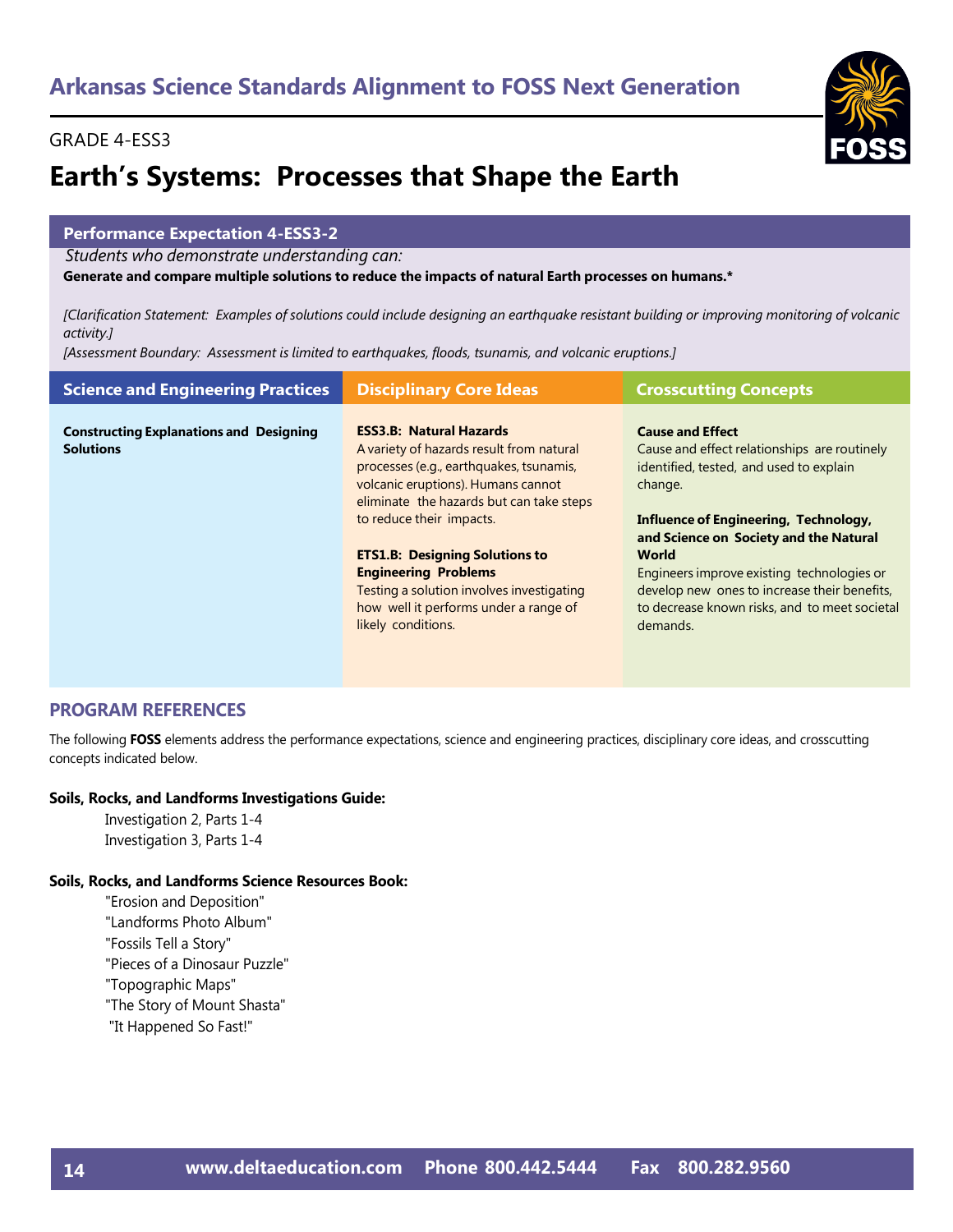# **Engineering, Technology and Applications of Science**

## **Performance Expectation 4-ETS1-1**

*Students who demonstrate understanding can:*

Define a simple design problem reflecting a need or a want that includes specified criteria for success and constraints on **materials, time, or cost.**

| <b>Science and Engineering Practices</b>      | <b>Disciplinary Core Ideas</b>                                                                                                                                                                                                                                                                                                                                                                                                                                                                       | <b>Crosscutting Concepts</b>                                                                                                                                                                                      |
|-----------------------------------------------|------------------------------------------------------------------------------------------------------------------------------------------------------------------------------------------------------------------------------------------------------------------------------------------------------------------------------------------------------------------------------------------------------------------------------------------------------------------------------------------------------|-------------------------------------------------------------------------------------------------------------------------------------------------------------------------------------------------------------------|
| <b>Asking Questions and Defining Problems</b> | <b>ETS1.A: Defining and Delimiting</b><br><b>Engineering Problems</b><br>Possible solutions to a problem are limited<br>by available materials and resources<br>(constraints). The success of a designed<br>solution is determined by considering the<br>desired features of a solution (criteria).<br>Different proposals for solutions can be<br>compared on the basis of how well each<br>one meets the specified criteria for success<br>or how well each takes the constraints into<br>account. | Influence of Science, Engineering, and<br><b>Technology on Society and the</b><br><b>Natural World</b><br>People's needs and wants change over time,<br>as do their demands for new and improved<br>technologies. |

## **PROGRAM REFERENCES**

The following **FOSS** elements address the performance expectations, science and engineering practices, disciplinary core ideas, and crosscutting concepts indicated below.

## **Energy Investigations Guide:**

Investigation 1, Part 4 Investigation 5, Part 3

## **Energy Science Resources Book: "Science Practices"**

"Engineering Practices"

- "Thinking Like an Engineer"
- "Engineering a Solar Lighting Solution"

"Alternative Sources of Electricity"

"Ms. Osgood's Class Report"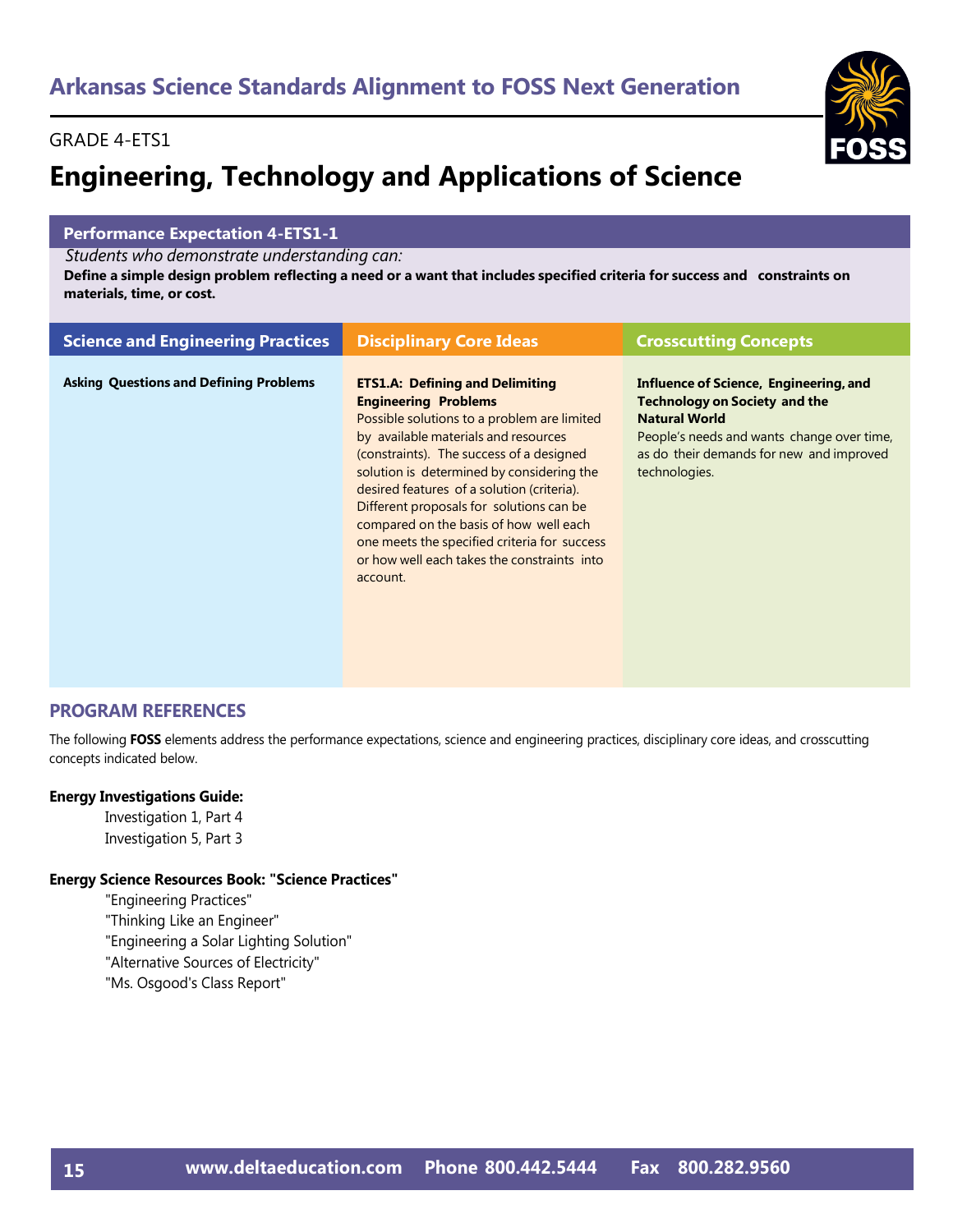# GRADE 4-ETS1

# **Engineering, Technology and Applications of Science**

### **Performance Expectation 4-ETS1-2**

*Students who demonstrate understanding can:*

Generate and compare multiple possible solutions to a problem based on how well each is likely to meet the criteria and **constraints of the problem.**

| <b>Science and Engineering Practices</b>                          | <b>Disciplinary Core Ideas</b>                                                                                                                                                                                                                                                                                                                                                                                                   | <b>Crosscutting Concepts</b>                                                                                                                                                                                                                                       |
|-------------------------------------------------------------------|----------------------------------------------------------------------------------------------------------------------------------------------------------------------------------------------------------------------------------------------------------------------------------------------------------------------------------------------------------------------------------------------------------------------------------|--------------------------------------------------------------------------------------------------------------------------------------------------------------------------------------------------------------------------------------------------------------------|
| <b>Constructing Explanations and Designing</b><br><b>Solution</b> | <b>ETS1.B: Developing Possible Solutions</b><br>Research on a problem should be carried<br>out before beginning to design a solution.<br>Testing a solution involves investigating<br>how well it performs under a range of<br>likely conditions.<br>At whatever stage, communicating with<br>peers about proposed solutions is an<br>important part of the design process, and<br>shared ideas can lead to improved<br>designs. | <b>Influence of Science, Engineering, and</b><br><b>Technology on Society and the</b><br><b>Natural World</b><br>Engineers improve existing technologies or<br>develop new ones to increase their benefits,<br>decrease known risks, and meet societal<br>demands. |

# **PROGRAM REFERENCES**

The following **FOSS** elements address the performance expectations, science and engineering practices, disciplinary core ideas, and crosscutting concepts indicated below.

#### **Energy Investigations Guide:**

Investigation 1, Part 4 Investigation 5, Part 3

### **Energy Science Resources Book:**

"Science Practices" "Engineering Practices" "Thinking Like an Engineer" "Engineering a Solar Lighting Solution" "Alternative Sources of Electricity" "Ms. Osgood's Class Report"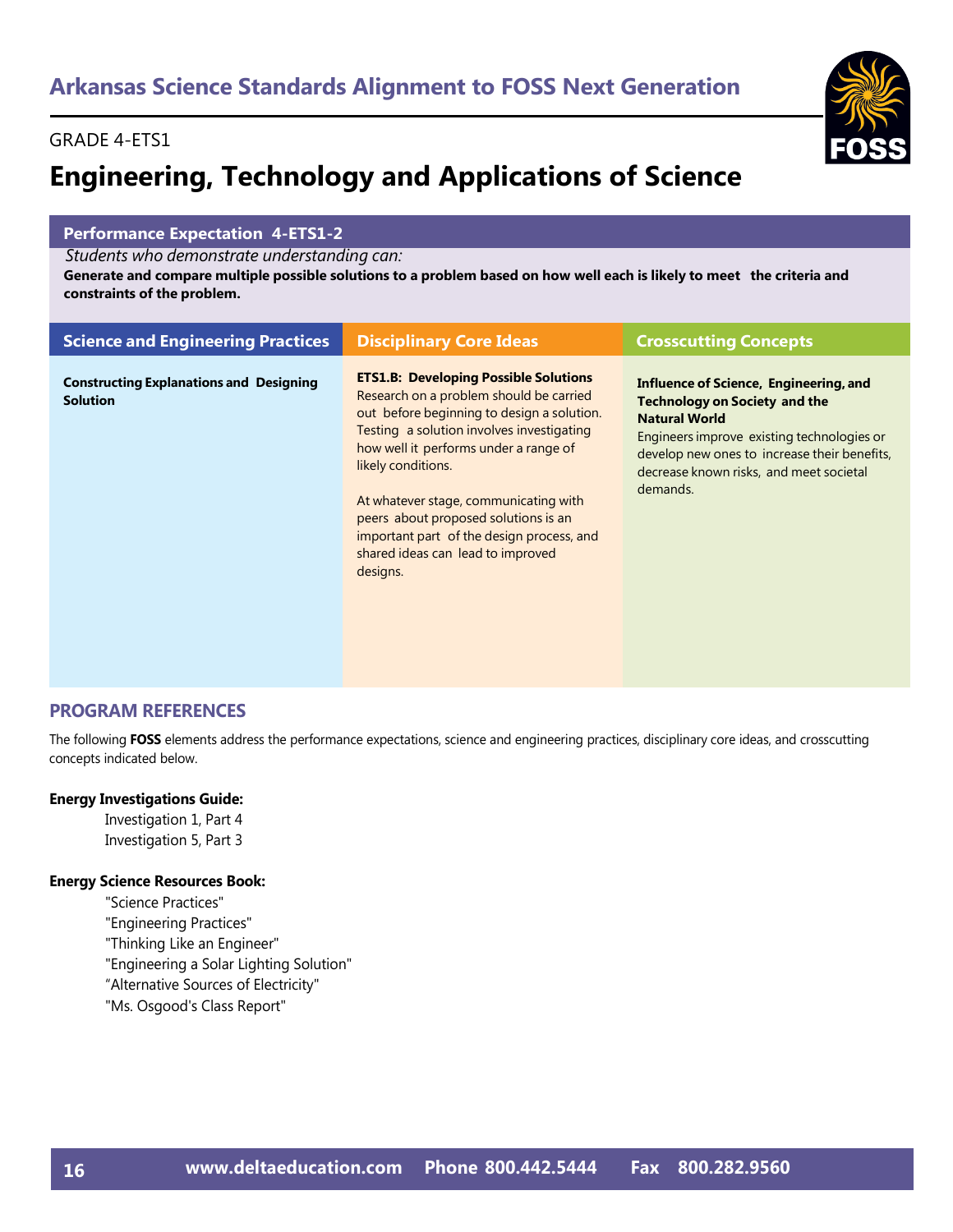# GRADE 4-ETS1

# **Engineering, Technology and Applications of Science**

### **Performance Expectation 4-ETS1-3**

*Students who demonstrate understanding can:*

Plan and carry out fair tests in which variables are controlled and failure points are considered to identify aspects of a model or **prototype that can be improved.**

| <b>Science and Engineering Practices</b>        | <b>Disciplinary Core Ideas</b>                                                                                                                                                                                                                                                                                                                                                                           | <b>Crosscutting Concepts</b> |
|-------------------------------------------------|----------------------------------------------------------------------------------------------------------------------------------------------------------------------------------------------------------------------------------------------------------------------------------------------------------------------------------------------------------------------------------------------------------|------------------------------|
| <b>Planning and Carrying Out Investigations</b> | <b>ETS1.B: Developing Possible Solutions</b><br>Tests are often designed to identify<br>failure points or difficulties, which<br>suggest the elements of the design<br>that need to be improved.<br><b>ETS1.C: Optimizing the Design Solution</b><br>Different solutions need to be tested in order<br>to determine which of them best solves the<br>problem, given the criteria and the<br>constraints. |                              |

# **PROGRAM REFERENCES**

The following **FOSS** elements address the performance expectations, science and engineering practices, disciplinary core ideas, and crosscutting concepts indicated below.

#### **Energy Investigations Guide:**

Investigation 1, Part 4 Investigation 3, Parts 1-3 Investigation 5, Part 3

#### **Energy Science Resources Book:**

- "Science Practices"
- "Engineering Practices"
- "Thinking Like an Engineer"
- "Engineering a Solar Lighting Solution"
- "Electricity Creates Magnetism"
- "Using Magnetic Fields"
- "Electromagnets Everywhere"
- "Morse Gets Clicking"
- "Alternative Sources of Electricity"
- "Ms. Osgood's Class Report"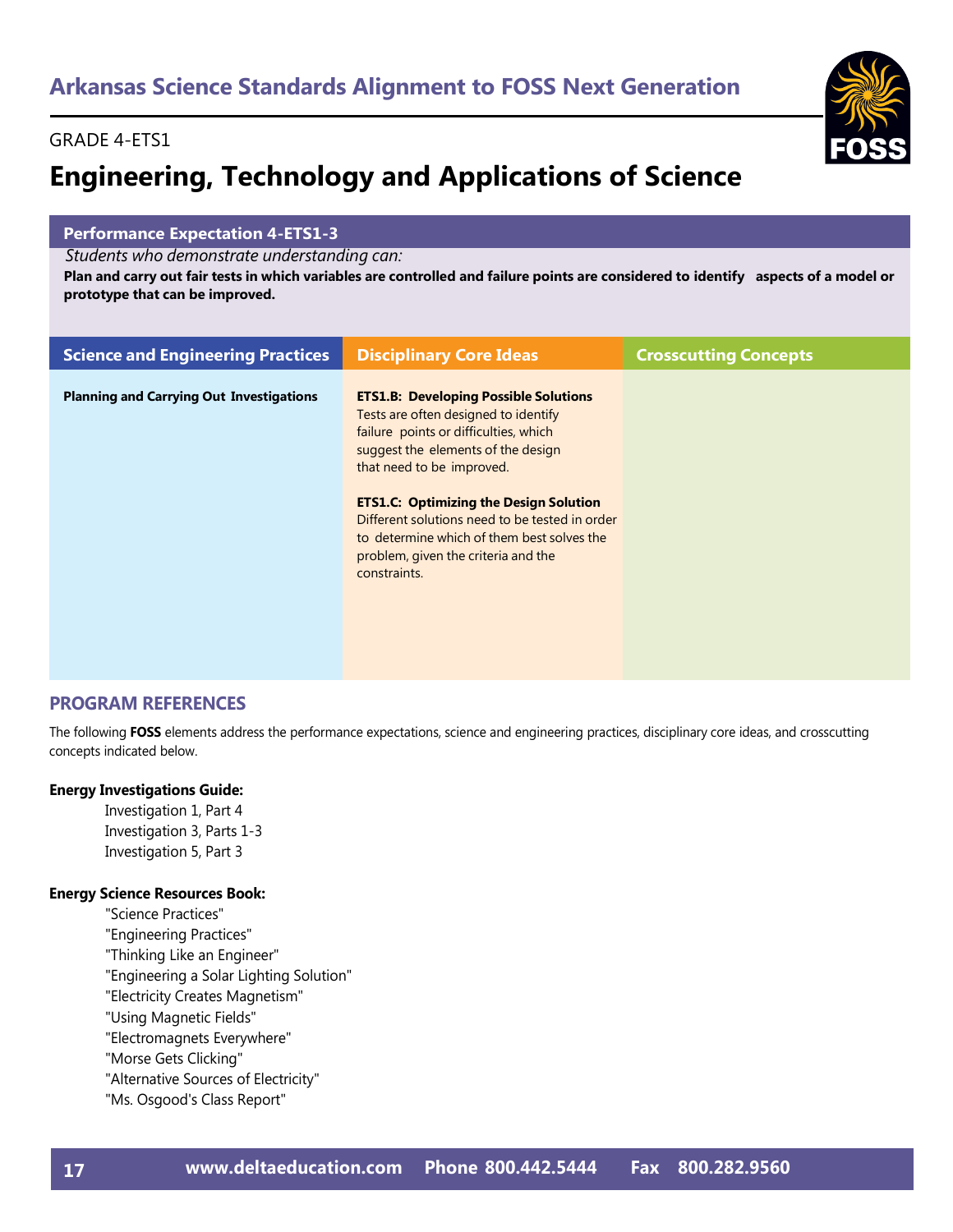# GRADE 5-ESS2

# **Earth's Systems**

#### **Performance Expectation 5-ESS2-1**

*Students who demonstrate understanding can:* **Develop a model using an example to describe ways the geosphere, biosphere, hydrosphere, and/or atmosphere interact.** 

*[Clarification Statement: Examples could include the influence of the ocean on ecosystems, landform shape, and climate; the influence of the atmosphere on landforms and ecosystems through weather and climate; or the influence of mountain ranges on winds and clouds in the atmosphere. The geosphere, hydrosphere, atmosphere, and biosphere are each a system.] [Assessment Boundary: Assessment is limited to the interactions of two systems at a time.]*

| <b>Science and Engineering Practices</b> | <b>Disciplinary Core Ideas</b>                                                                                                                                                                                                                                                                                                                                                                                                                                                                                                                                                   | <b>Crosscutting Concepts</b>                                                                                        |
|------------------------------------------|----------------------------------------------------------------------------------------------------------------------------------------------------------------------------------------------------------------------------------------------------------------------------------------------------------------------------------------------------------------------------------------------------------------------------------------------------------------------------------------------------------------------------------------------------------------------------------|---------------------------------------------------------------------------------------------------------------------|
| <b>Developing and Using Models</b>       | <b>ESS2.A: Earth Materials and Systems</b><br>Earth's major systems are the geosphere<br>(solid and molten rock, soil, and sediments),<br>the hydrosphere (water and ice), the<br>atmosphere (air), and the biosphere (living<br>things, including humans). These systems<br>interact in multiple ways to affect Earth's<br>surface materials and processes. The ocean<br>supports a variety of ecosystems and<br>organisms, shapes landforms, and influences<br>climate. Winds and clouds in the atmosphere<br>interact with the landforms to determine<br>patterns of weather. | <b>Systems and System Models</b><br>A system can be described in terms of its<br>components and their interactions. |

### **PROGRAM REFERENCES**

The following **FOSS** elements address the performance expectations, science and engineering practices, disciplinary core ideas, and crosscutting concepts indicated below.

#### **Earth and Sun Investigations Guide:**

Investigation 3, Parts 1-3 Investigation 4, Parts 1-4

### **Earth and Sun Science Resources Book:**

"What is Air?" "Earth's Atmosphere" "Weather Instruments" "Uneven Heating" "Heating the Air: Radiation and Conduction" "Wind and Convection" "Wind Power" "Wind and Convection" "Solar Technology"

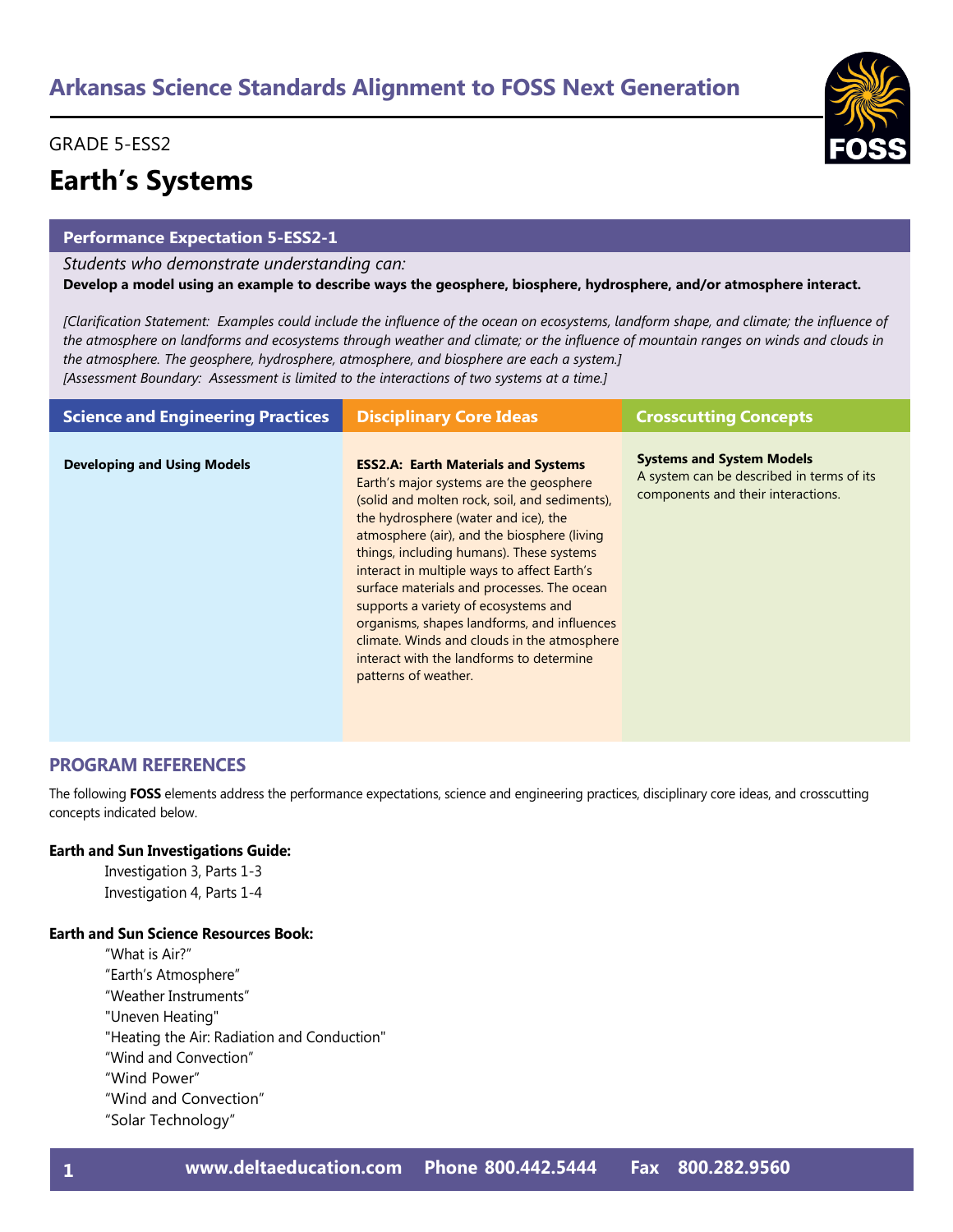# GRADE 5-ESS2

# **Earth's Systems**

### **Performance Expectation 5-ESS2-2**

### *Students who demonstrate understanding can:*

**Describe and graph the amounts of salt water and fresh water in various reservoirs to provide evidence about the distribution of water on Earth.** 

*[Assessment Boundary: Assessment is limited to oceans, lakes, rivers, glaciers, ground water, and polar ice caps, and does not include the atmosphere.]*

| <b>Science and Engineering Practices</b>                      | <b>Disciplinary Core Ideas</b>                                                                                                                                                                                                                                          | <b>Crosscutting Concepts</b>                                                                                                                    |
|---------------------------------------------------------------|-------------------------------------------------------------------------------------------------------------------------------------------------------------------------------------------------------------------------------------------------------------------------|-------------------------------------------------------------------------------------------------------------------------------------------------|
| <b>Using Mathematics and Computational</b><br><b>Thinking</b> | <b>ESS2.C: The Roles of Water in Earth's</b><br><b>Surface Processes</b><br>Nearly all of Earth's available water is in the<br>ocean. Most fresh water is in glaciers or<br>underground; only a tiny fraction is in<br>streams, lakes, wetlands, and the<br>atmosphere. | <b>Scale, Proportion, and Quantity</b><br>Standard units are used to measure and<br>describe physical quantities such as weight,<br>and volume. |

### **PROGRAM REFERENCES**

The following **FOSS** elements address the performance expectations, science and engineering practices, disciplinary core ideas, and crosscutting concepts indicated below.

#### **Earth and Sun Investigations Guide:**

Investigation 5: Parts 1- 3

#### **Earth ad Sun Science Resources Book:**

"Condensation" "Where is Earth's Water?" "The Water Cycle"



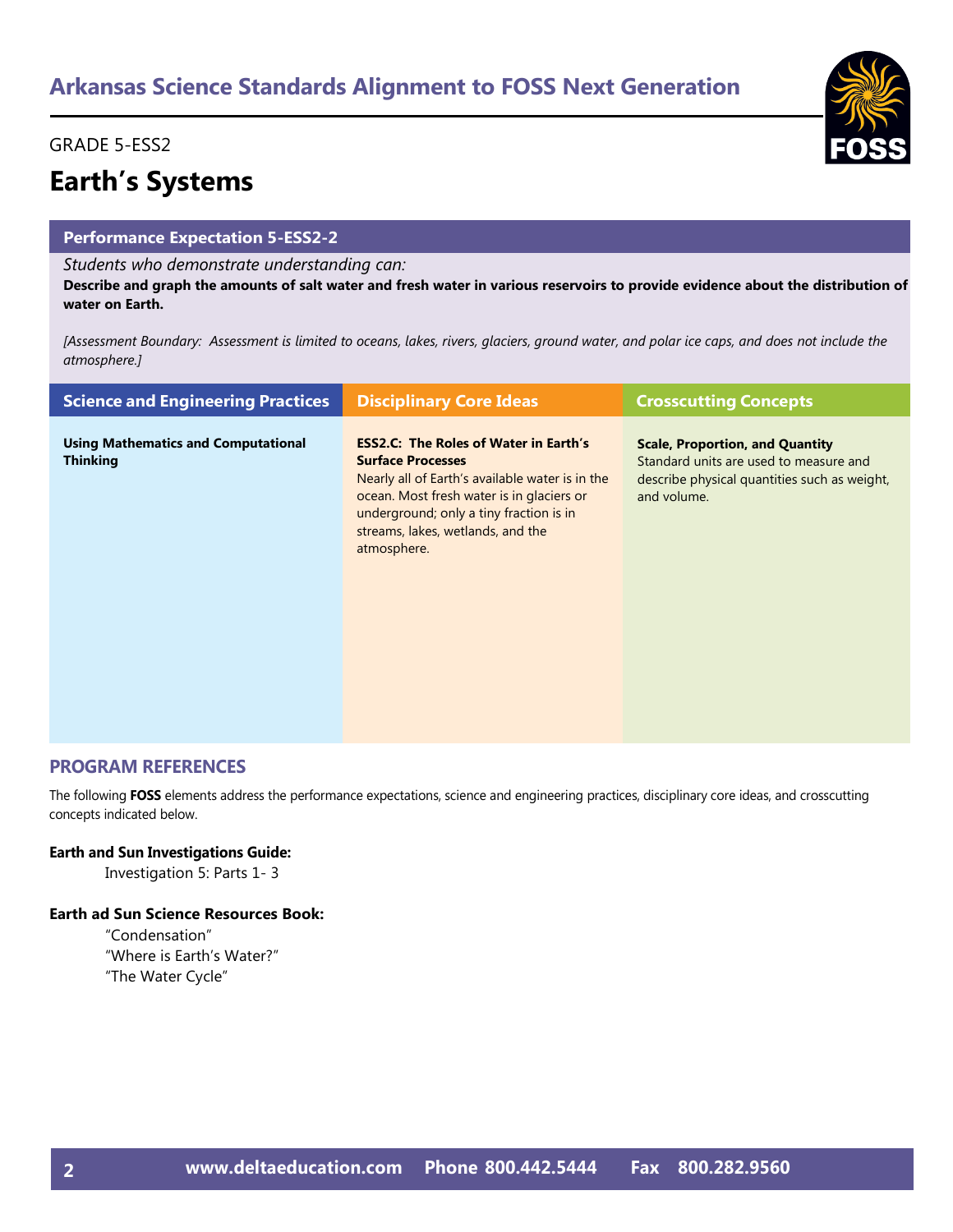# GRADE 5-ESS3

# **Earth's Systems**

### **Performance Expectation 5-ESS3-1**

#### *Students who demonstrate understanding can:*

**Obtain and combine information about ways individual communities use science ideas to protect the Earth's resources and environment.**

| <b>Science and Engineering Practices</b>                              | <b>Disciplinary Core Ideas</b>                                                                                                                                                                                                                                                                                                  | <b>Crosscutting Concepts</b>                                                                                                                                                                                                                                                                           |
|-----------------------------------------------------------------------|---------------------------------------------------------------------------------------------------------------------------------------------------------------------------------------------------------------------------------------------------------------------------------------------------------------------------------|--------------------------------------------------------------------------------------------------------------------------------------------------------------------------------------------------------------------------------------------------------------------------------------------------------|
| <b>Obtaining, Evaluating, and Communicating</b><br><b>Information</b> | <b>ESS3.C: Human Impacts on Earth Systems</b><br>Human activities in agriculture, industry,<br>and everyday life have had major effects<br>on the land, vegetation, streams, ocean,<br>air, and even outer space. But individuals<br>and communities are doing things to<br>help protect Earth's resources and<br>environments. | <b>Systems and System Models</b><br>A system can be described in terms of its<br>components and their interactions.<br><b>Science Addresses Questions About the</b><br><b>Natural and Material World</b><br>Science findings are limited to questions that<br>can be answered with empirical evidence. |

### **PROGRAM REFERENCES**

The following **FOSS** elements address the performance expectations, science and engineering practices, disciplinary core ideas, and crosscutting concepts indicated below.

#### **Earth and Sun Investigations Guide:**

Investigation 4, Parts 1-4 Investigation 5, Parts 1-4

### **Earth and Sun Science Resources Book:**

"Uneven Heating" "Heating the Air: Radiation and Conduction" "Wind and Convection" "Wind Power" "Solar Technology" "Condensation" "Where Is Earth's Water?" "The Water Cycle" "Severe Weather" "Earth's Climates" "Global Climate Change"

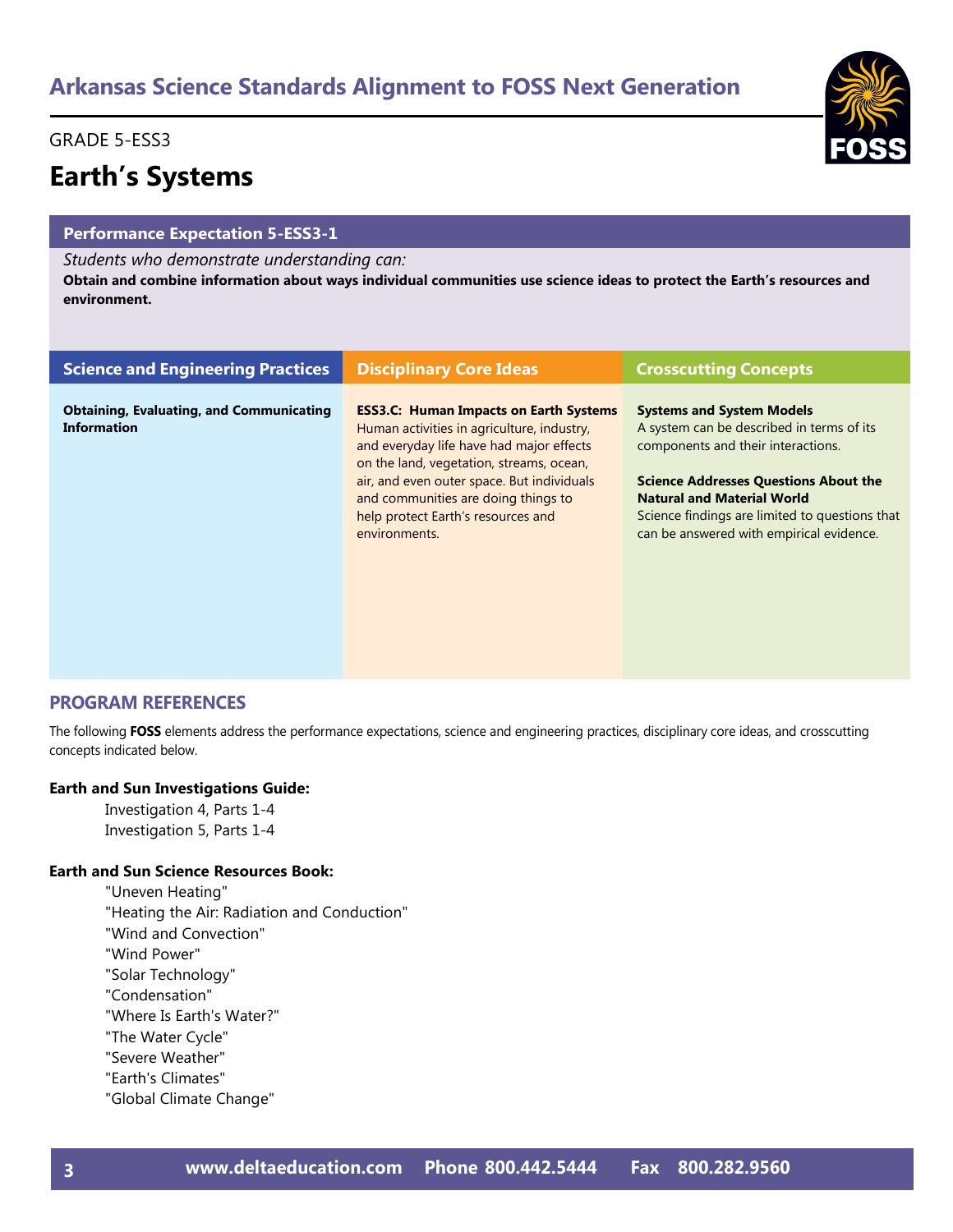# GRADE 5-PS2

# **Space Systems**

### **Performance Expectation 5-PS2-1**

*Students who demonstrate understanding can:*

**Support an argument that the gravitational force exerted by Earth on objects is directed down.** 

*[Clarification Statement: "Down" is a local description of the direction that points toward the center of the spherical Earth.] [Assessment Boundary: Assessment does not include mathematical representation of gravitational force.]*

| <b>Science and Engineering Practices</b>  | <b>Disciplinary Core Ideas</b>                                                                                                                                       | <b>Crosscutting Concepts</b>                                                                                      |
|-------------------------------------------|----------------------------------------------------------------------------------------------------------------------------------------------------------------------|-------------------------------------------------------------------------------------------------------------------|
| <b>Engaging in Argument from Evidence</b> | <b>PS2.B: Types of Interactions</b><br>The gravitational force of Earth acting on<br>an object near Earth's surface pulls that<br>object toward the planet's center. | <b>Cause and Effect</b><br>Cause and effect relationships are routinely<br>identified and used to explain change. |

# **PROGRAM REFERENCES**

The following **FOSS** elements address the performance expectations, science and engineering practices, disciplinary core ideas, and crosscutting concepts indicated below.

#### **Earth and Sun Investigations Guide:**

Investigation 2, Parts 1-5

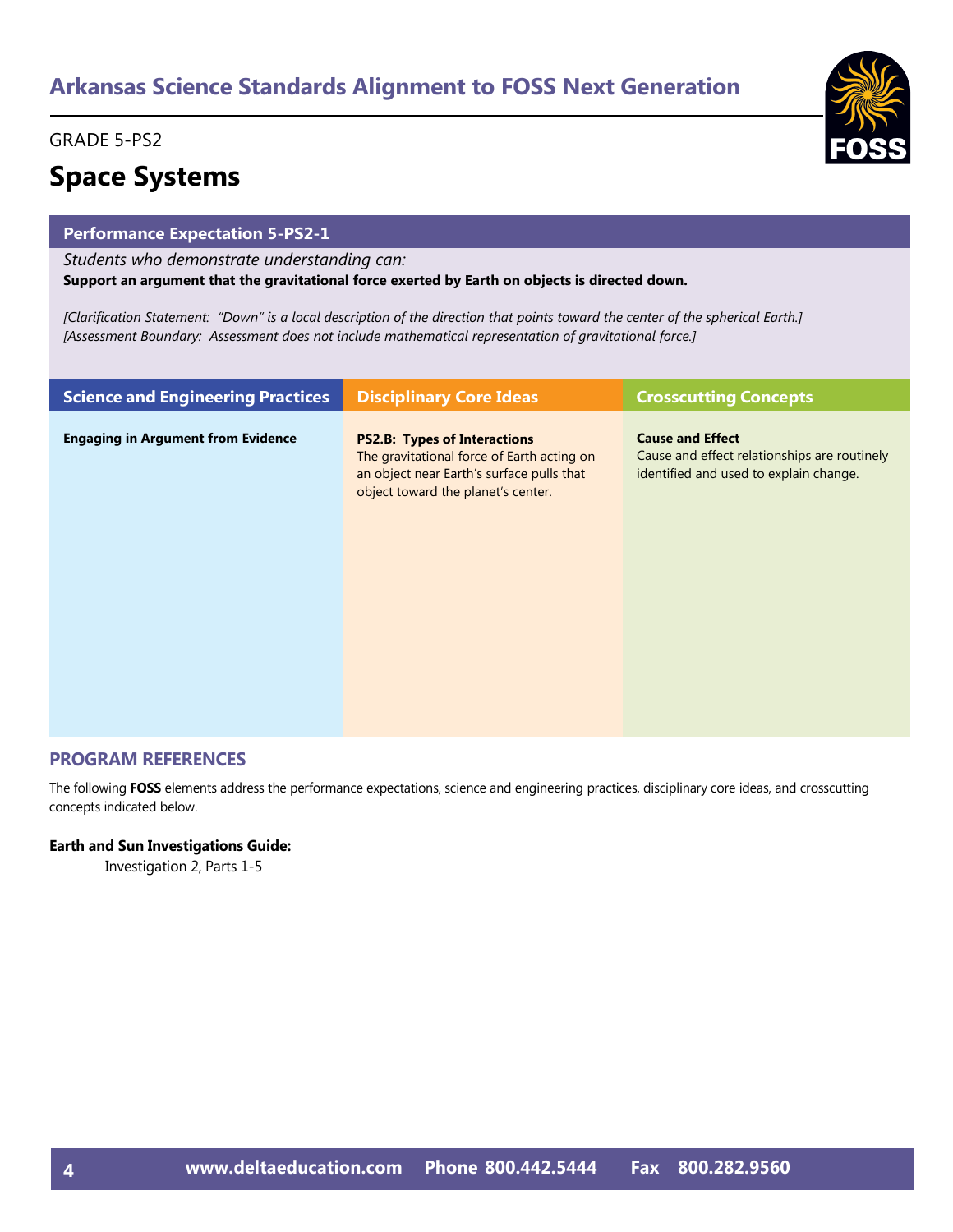# GRADE 5-ESS1

# **Space Systems**

# **Performance Expectation 5-ESS1-1**

#### *Students who demonstrate understanding can:*

**Support an argument that differences in the apparent brightness of the sun compared to other stars is due to their relative distances from Earth.** 

*[Assessment Boundary: Assessment is limited to relative distances rather than sizes of stars. Assessment does not include other factors that affect apparent brightness (such as stellar masses, age, or stage).]*

| <b>Science and Engineering Practices</b>  | <b>Disciplinary Core Ideas</b>                                                                                                                                                                    | <b>Crosscutting Concepts</b>                                                                                   |
|-------------------------------------------|---------------------------------------------------------------------------------------------------------------------------------------------------------------------------------------------------|----------------------------------------------------------------------------------------------------------------|
| <b>Engaging in Argument from Evidence</b> | <b>ESS1.A: The Universe and its Stars</b><br>The sun is a star that appears larger and<br>brighter than other stars because it is<br>closer. Stars range greatly in their<br>distance from Earth. | <b>Scale, Proportion, and Quantity</b><br>Natural objects exist from the very small to the<br>immensely large. |

# **PROGRAM REFERENCES**

The following **FOSS** elements address the performance expectations, science and engineering practices, disciplinary core ideas, and crosscutting concepts indicated below.

#### **Earth and Sun Investigations Guide:**

Investigation 1, Parts 1-3 Investigation 2, Parts 1-5

#### **Earth and Sun Science Resources Book:**

"The Night Sky"

- "Looking through Telescopes"
- "Comparing the Size of Earth and the Moon"
- "Apollo 11 Space Mission"

"How Did Earth's Moon Form?"

- "Changing Moon"
- "Lunar Cycle"

"Eclipse"

- "Exploring the Solar System"
- "Planets of the Solar System"
- "Why Doesn't Earth Fly Off into Space?"
- "Stargazing"
- "Star Scientists"
- "Our Galaxy"
- "Changing Shadows"
- "Sunrise and Sunset"

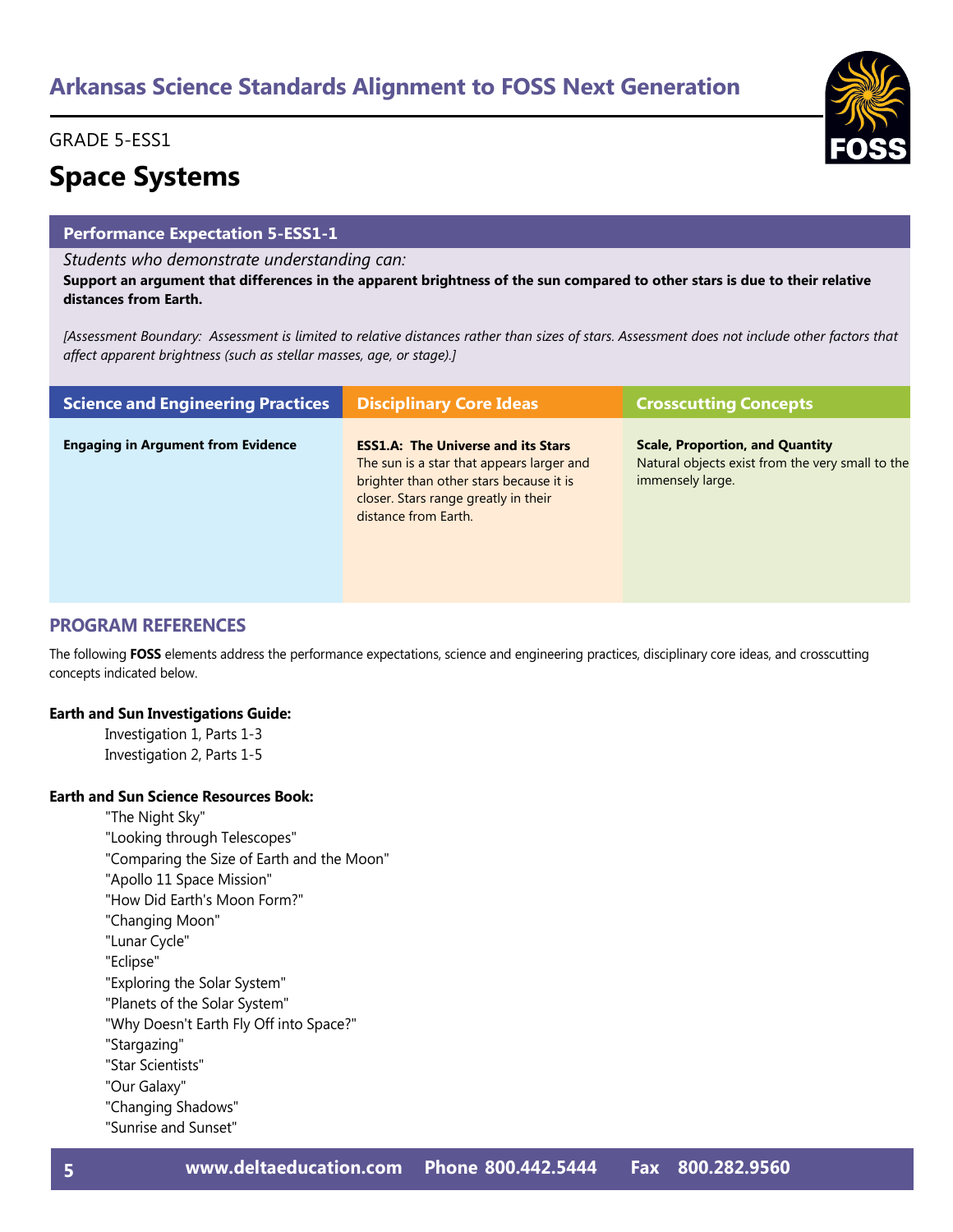# GRADE 5-ESS1

# **Space Systems**

# **Performance Expectation 5-ESS1-2**

#### *Students who demonstrate understanding can:*

**Represent data in graphical displays to reveal patterns of daily changes in length and direction of shadows, day and night, and the seasonal appearance of some stars in the night sky.** 

*[Clarification Statement: Examples of patterns could include the position and motion of Earth with respect to the sun and select stars that are visible only in particular months]*

| <b>Science and Engineering Practices</b> | <b>Disciplinary Core Ideas</b>                                                                                                                                                                                                                                                                                                                                                                                                               | <b>Crosscutting Concepts</b>                                                                                                                                              |
|------------------------------------------|----------------------------------------------------------------------------------------------------------------------------------------------------------------------------------------------------------------------------------------------------------------------------------------------------------------------------------------------------------------------------------------------------------------------------------------------|---------------------------------------------------------------------------------------------------------------------------------------------------------------------------|
| <b>Analyzing and Interpreting Data</b>   | <b>ESS1.B: Earth and the Solar System</b><br>The orbits of Earth around the sun and of<br>the moon around Earth, together with the<br>rotation of Earth about an axis between its<br>North and South poles, cause observable<br>patterns. These include day and night; daily<br>changes in the length and direction of<br>shadows; and different positions of the sun,<br>moon, and stars at different times of the<br>day, month, and year. | <b>Patterns</b><br>Similarities and differences in patterns can be<br>used to sort, classify, communicate and<br>analyze simple rates of change for natural<br>phenomena. |

### **PROGRAM REFERENCES**

The following **FOSS** elements address the performance expectations, science and engineering practices, disciplinary core ideas, and crosscutting concepts indicated below.

#### **Earth and Sun Investigations Guide:**

Investigation 1, Parts 1-3 Investigation 2, Parts 1-5

### **Earth and Sun Science Resources Book:**

- "The Night Sky"
- "Looking through Telescopes"
- "Comparing the Size of Earth and the Moon"
- "Apollo 11 Space Mission"
- "How Did Earth's Moon Form?"
- "Changing Moon"
- "Lunar Cycle"
- "Eclipse"
- "Exploring the Solar System"
- "Planets of the Solar System"
- "Why Doesn't Earth Fly Off into Space?"
- "Stargazing"
- "Star Scientists"
- "Our Galaxy"
- "Changing Shadows"
- "Sunrise and Sunset"

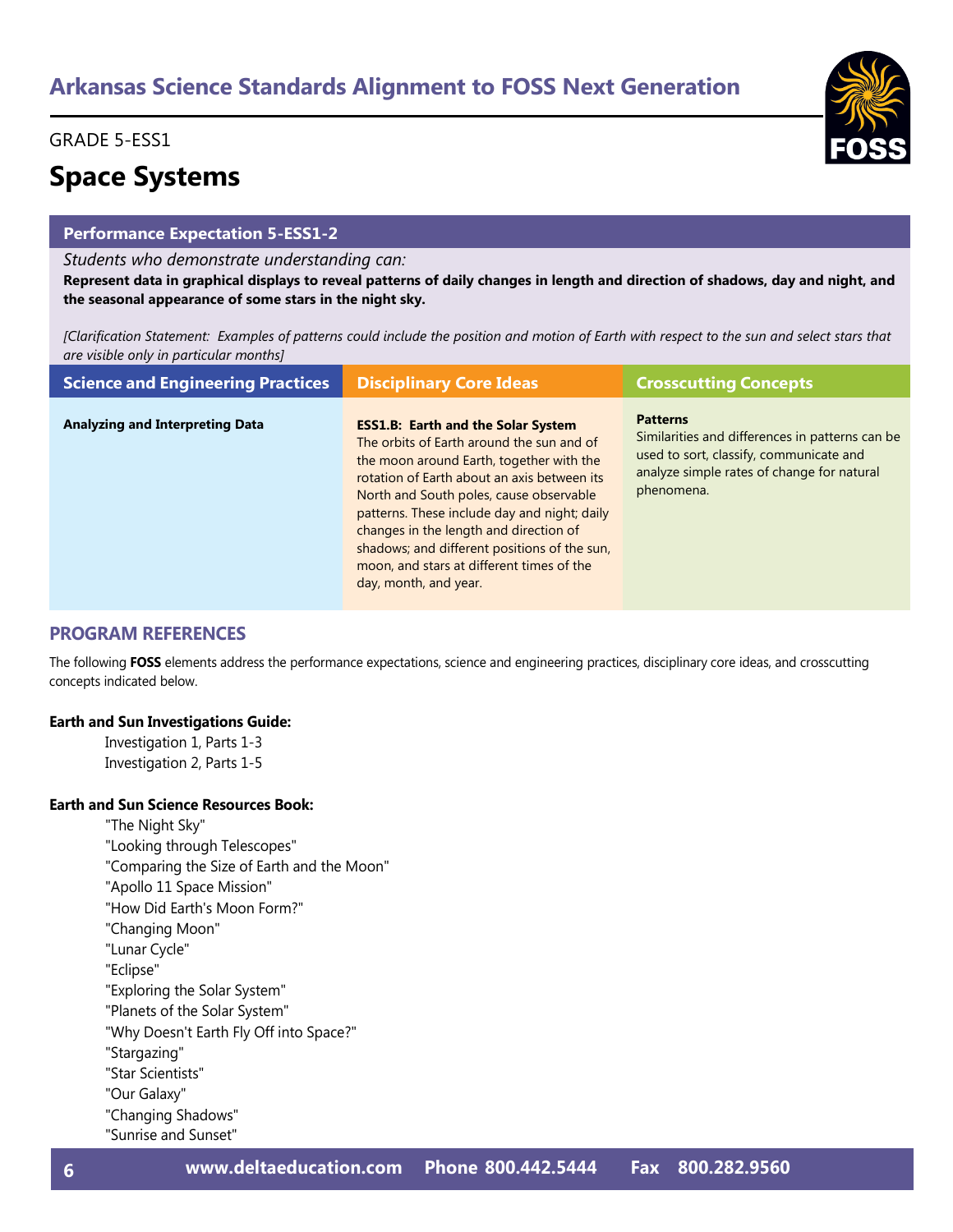# **Structure and Properties of Matter**

## **Performance Expectation 5-PS1-1**

*Students who demonstrate understanding can:*

**Develop a model to describe that matter is made of particles too small to be seen.** 

*[Clarification Statement: Examples of evidence supporting a model could include adding air to expand a basketball, compressing air in a syringe, dissolving sugar in water, and evaporating salt water.]* 

*[Assessment Boundary: Assessment does not include the atomic-scale mechanism of evaporation and condensation or defining the unseen particles.]*

| <b>Science and Engineering Practices</b> | <b>Disciplinary Core Ideas</b>                                                                                                                                                                                                                                                                                                                                                                                                                                                                                      | <b>Crosscutting Concepts</b>                                                                                   |
|------------------------------------------|---------------------------------------------------------------------------------------------------------------------------------------------------------------------------------------------------------------------------------------------------------------------------------------------------------------------------------------------------------------------------------------------------------------------------------------------------------------------------------------------------------------------|----------------------------------------------------------------------------------------------------------------|
| <b>Developing and Using Models</b>       | <b>PS1.A: Structure and Properties of</b><br><b>Matter</b><br>Matter of any type can be subdivided<br>into particles that are too small to see,<br>but even then the matter still exists and<br>can be detected by other means. A model<br>showing that gases are made from<br>matter particles that are too small to see<br>and are moving freely around in space<br>can explain many observations, including<br>the inflation and shape of a balloon and<br>the effects of air on larger particles or<br>objects. | <b>Scale, Proportion, and Quantity</b><br>Natural objects exist from the very small to the<br>immensely large. |

### **PROGRAM REFERENCES**

The following **FOSS** elements address the performance expectations, science and engineering practices, disciplinary core ideas, and crosscutting concepts indicated below.

### **Mixtures and Solutions Investigations Guide**

Investigation 1, Parts 1-4 Investigation 2, Parts 1-3 Investigation 3, Parts 1-4 Investigation 4, Parts 1-4 Investigation 5, Parts 1-3

#### **Mixtures and Solutions Science Resources Book:**

"Mixtures" "Taking Mixtures Apart" "Science Practices" Engineering Practices" "Extracts" "The Story of Salt" "Beachcombing Science" "Solid to Liquid" "Liquid and Gas Changes"

- "Celsius and Fahrenheit" "Solutions Up Close" "Concentrated Solutions"
- "The Air"
- "Famous Scientists"
- "Carbon Dioxide Concentration in the Air"
- "The Frog Story"
- "The Bends"
- "A Sweet Solution"
- "Sour Power"
- "East Bay Academy for Young Scientists"
- "Drinking Ocean Water"
- "Creative Solutions"
- "Ask a Chemist"
- "When Substances Change"
- "Air Bags"

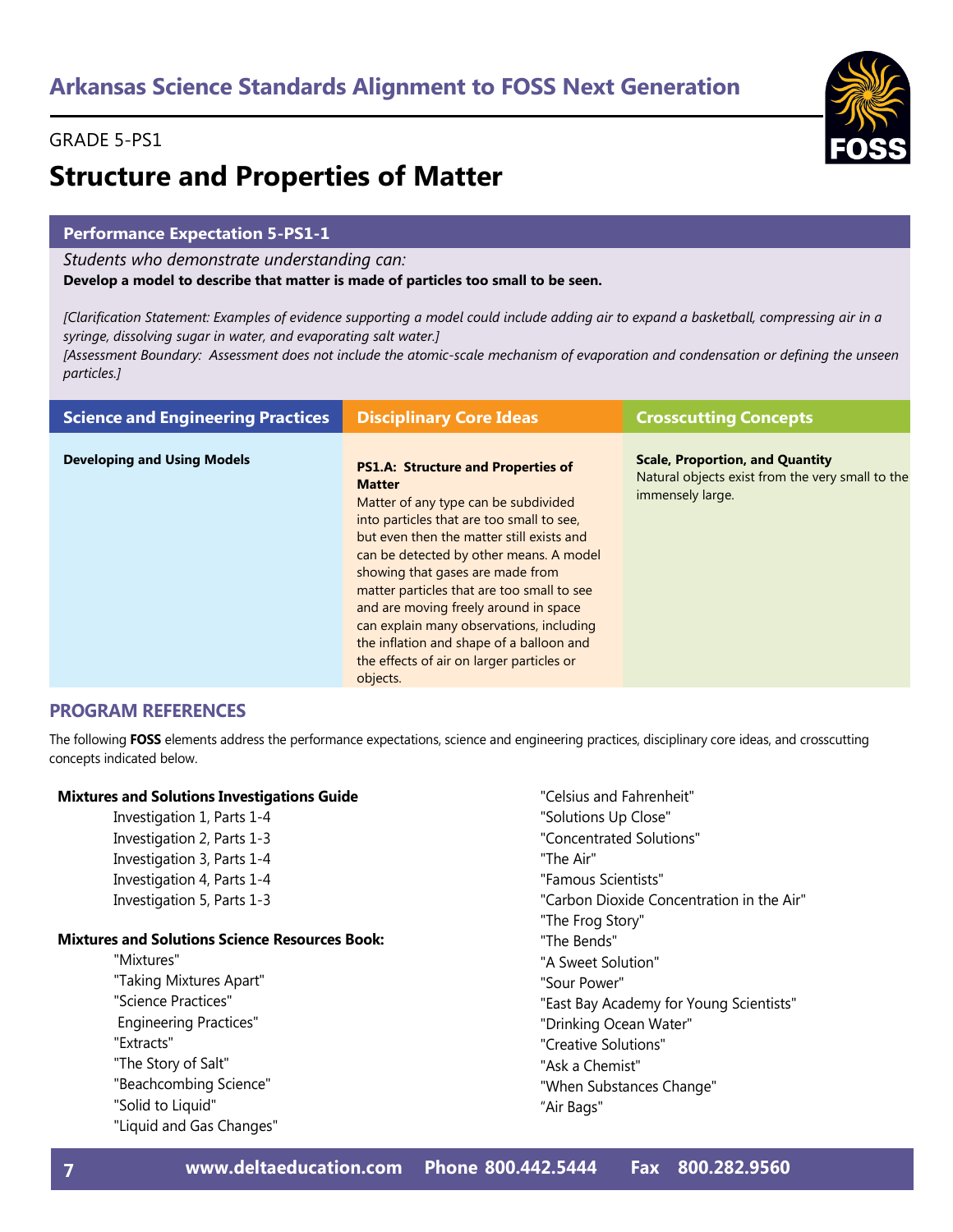# GRADE 5-PS1



### **Performance Expectation 5-PS1-2**

#### *Students who demonstrate understanding can:*

**Measure and graph quantities to provide evidence that regardless of the type of change that occurs when heating, cooling, or mixing substances, the total weight of matter is conserved.** 

*[AR Clarification Statement: Examples could include chemical reactions that form new substances or physical changes including phase changes, dissolving, and mixing.]* 

*[AR Assessment Boundary: Assessment does not include distinguishing mass from weight or reactions that involve gases.]*

| <b>Science and Engineering Practices</b>                      | <b>Disciplinary Core Ideas</b>                                                                                                                                                                                                                                                                                                                                                                        | <b>Crosscutting Concepts</b>                                                                                                                                                                                                                                                                                    |
|---------------------------------------------------------------|-------------------------------------------------------------------------------------------------------------------------------------------------------------------------------------------------------------------------------------------------------------------------------------------------------------------------------------------------------------------------------------------------------|-----------------------------------------------------------------------------------------------------------------------------------------------------------------------------------------------------------------------------------------------------------------------------------------------------------------|
| <b>Using Mathematics and Computational</b><br><b>Thinking</b> | <b>PS1.A: Structure and Properties of</b><br><b>Matter</b><br>The amount (weight) of matter is<br>conserved when it changes form, even in<br>transitions in which it seems to vanish.<br><b>PS1.B: Chemical Reactions</b><br>No matter what reaction or change in<br>properties occurs, the total weight of the<br>substances does not change. (Boundary:<br>Mass and weight are not distinguished at | <b>Scale, Proportion, and Quantity</b><br>Standard units are used to measure and<br>describe physical quantities such as weight,<br>time, temperature, and volume.<br>Scientific Knowledge Assumes an Order<br>and Consistency in Natural Systems<br>Science assumes consistent patterns in<br>natural systems. |
|                                                               | this grade level.)                                                                                                                                                                                                                                                                                                                                                                                    |                                                                                                                                                                                                                                                                                                                 |

#### **PROGRAM REFERENCES**

The following **FOSS** elements address the performance expectations, science and engineering practices, disciplinary core ideas, and crosscutting concepts indicated below.

#### **Mixtures and Solutions Investigations Guide**

Investigation 1, Parts 1-4 Investigation 2, Parts 1-3 Investigation 3, Parts 1-4 Investigation 4, Parts 1-4 Investigation 5, Parts 1-3

#### **Mixtures and Solutions Science Resources Book:**

"Mixtures" "Taking Mixtures Apart" "Science Practices" Engineering Practices" "Extracts" "The Story of Salt" "Beachcombing Science" "Solid to Liquid" "Liquid and Gas Changes" "Solutions Up Close" "Concentrated Solutions" "The Air" "Famous Scientists" "Carbon Dioxide Concentration in the Air" "The Frog Story" "The Bends" "A Sweet Solution" "Sour Power" "East Bay Academy for Young Scientists" "Drinking Ocean Water" "Creative Solutions" "Ask a Chemist" "When Substances Change"

"Celsius and Fahrenheit"

"Air Bags"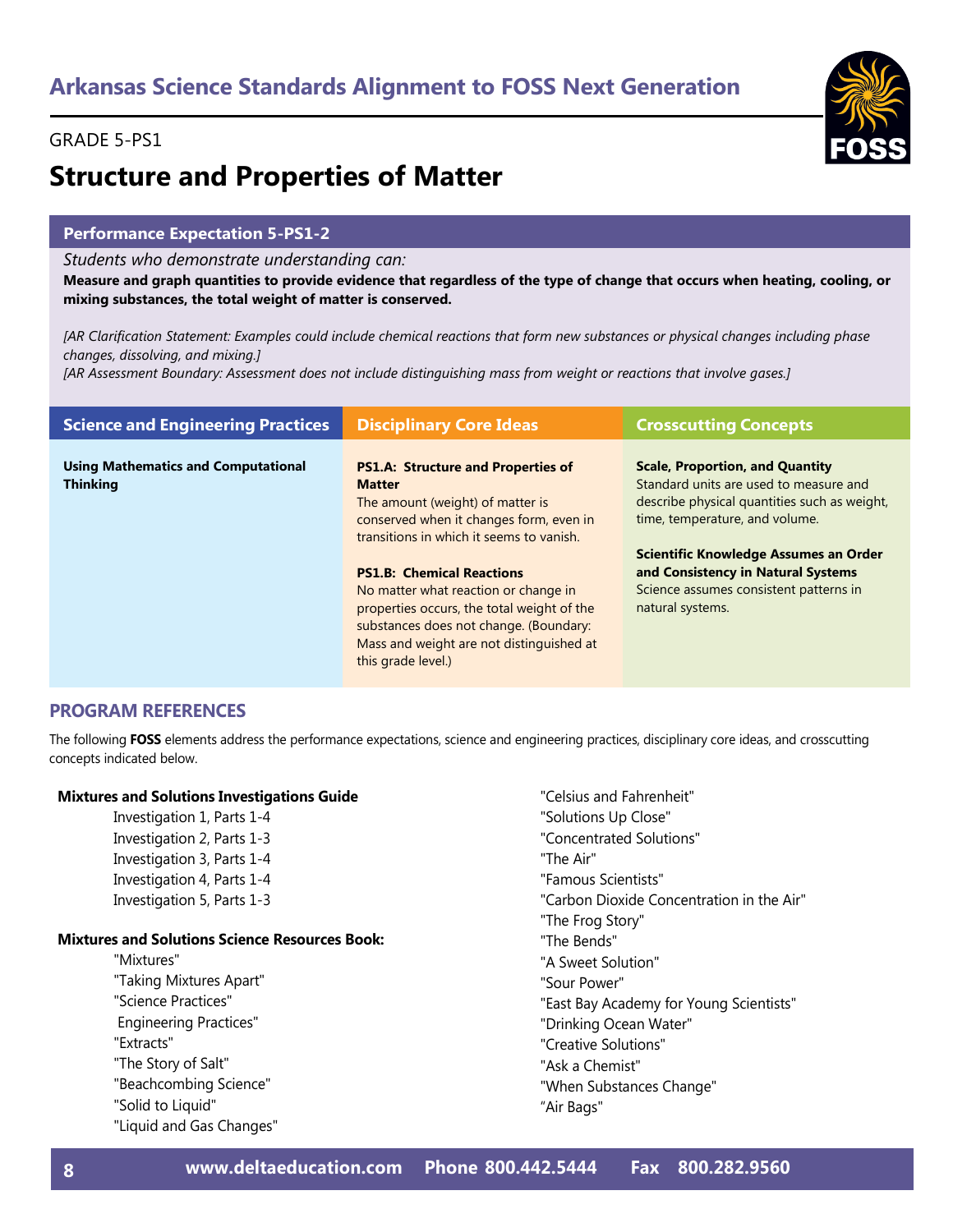# **Structure and Properties of Matter**

## **Performance Expectation 5-PS1-3**

*Students who demonstrate understanding can:*

**Make observations and measurements to identify materials based on their properties.** 

*[Clarification Statement: Examples of materials to be identified could include baking soda and other powders, metals, minerals, and liquids. Examples of properties could include color, hardness, reflectivity, electrical conductivity, thermal conductivity, response to magnetic forces, and solubility; density is not intended as an identifiable property.]* 

*[Assessment Boundary: Assessment does not include density or distinguishing mass from weight.]*

| <b>Science and Engineering Practices</b>        | <b>Disciplinary Core Ideas</b>                                                                                                                                                                                                                                                                                                                                     | <b>Crosscutting Concepts</b>                                                                                                                                       |
|-------------------------------------------------|--------------------------------------------------------------------------------------------------------------------------------------------------------------------------------------------------------------------------------------------------------------------------------------------------------------------------------------------------------------------|--------------------------------------------------------------------------------------------------------------------------------------------------------------------|
| <b>Planning and Carrying Out Investigations</b> | <b>PS1.A: Structure and Properties of</b><br><b>Matter</b><br>Measurements of a variety of properties<br>can be used to identify materials.<br>(Boundary: At this grade level, mass and<br>weight are not distinguished, and no<br>attempt is made to define the unseen<br>particles or explain the atomic-scale<br>mechanism of evaporation and<br>condensation.) | <b>Scale, Proportion, and Quantity</b><br>Standard units are used to measure and<br>describe physical quantities such as weight,<br>time, temperature, and volume. |

### **PROGRAM REFERENCES**

The following **FOSS** elements address the performance expectations, science and engineering practices, disciplinary core ideas, and crosscutting concepts indicated below.

#### **Mixtures and Solutions Investigations Guide:**

Investigation 4, Parts 1-4 Investigation 5, Parts 1-3

#### **Mixtures and Solutions Science Resources Book:**

"The Bends" "A Sweet Solution" "Sour Power"

"East Bay Academy for Young Scientists"

"Drinking Ocean Water"

"Creative Solutions"

"Ask a Chemist"

"When Substances Change"

"Air Bags"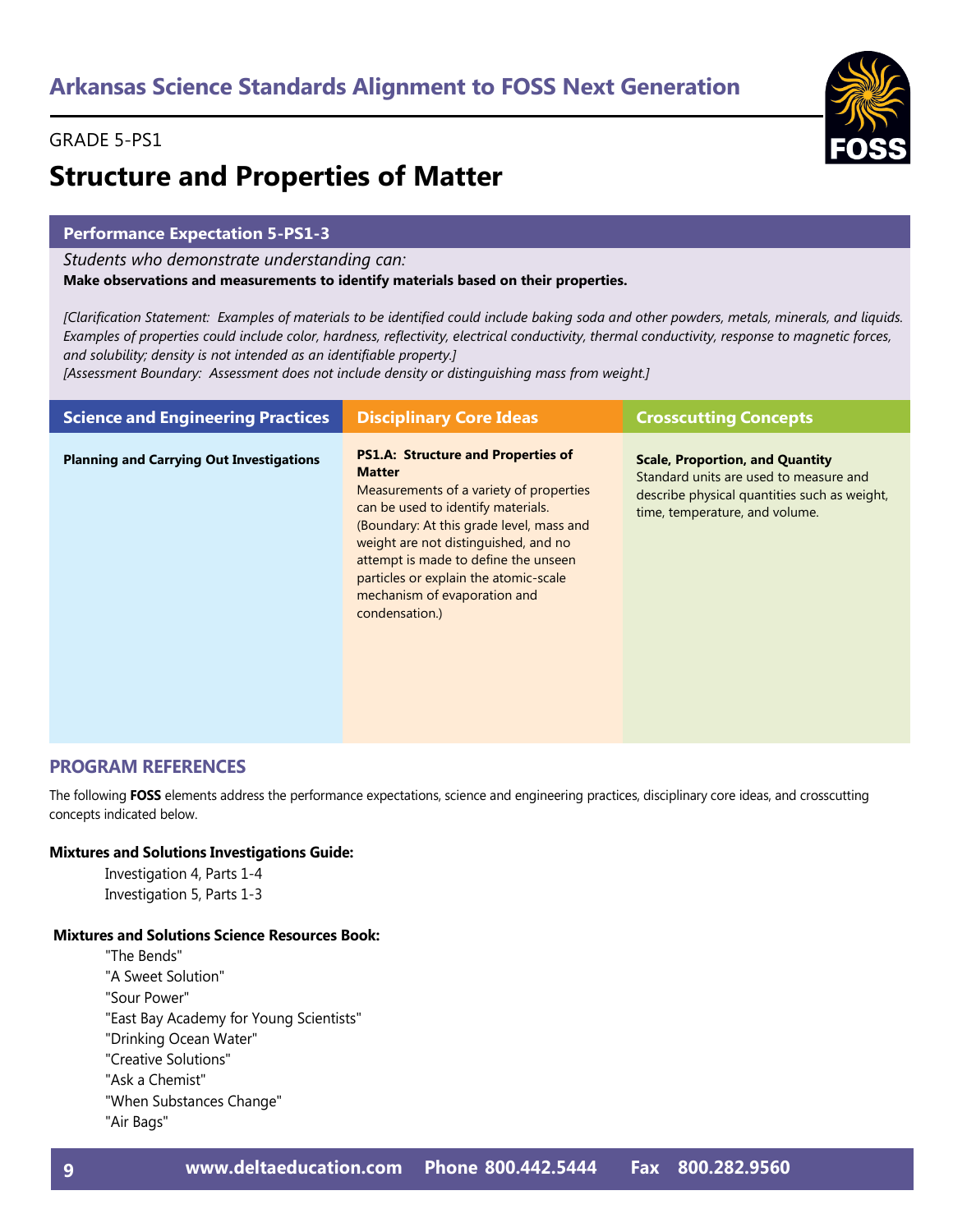# **Structure and Properties of Matter**

# **Performance Expectation 5-PS1-4**

*Students who demonstrate understanding can:*

**Conduct an investigation to determine whether the mixing of two or more substances results in new substances.** 

*[AR Clarification Statement: Examples of qualitative evidence could include temperature change, color change, odor change, and the formation of a gas to determine if a new substance has formed.]*

|                                                                                                                                                                                                                                                                       | <b>Science and Engineering Practices</b> | <b>Crosscutting Concepts</b> | <b>Disciplinary Core Ideas</b>   |  |
|-----------------------------------------------------------------------------------------------------------------------------------------------------------------------------------------------------------------------------------------------------------------------|------------------------------------------|------------------------------|----------------------------------|--|
| <b>Planning and Carrying Out Investigations</b><br>Cause and effect relationships are routinely<br>When two or more different substances<br>identified, tested, and used to explain change.<br>are mixed, a new substance with different<br>properties may be formed. |                                          | <b>Cause and Effect</b>      | <b>PS1.B: Chemical Reactions</b> |  |

### **PROGRAM REFERENCES**

The following **FOSS** elements address the performance expectations, science and engineering practices, disciplinary core ideas, and crosscutting concepts indicated below.

#### **Mixtures and Solutions Investigations Guide:**

Investigation 5, Parts 1-3

### **Mixtures and Solutions Science Resources Book:**

"Ask a Chemist" "When Substances Change" "Air Bags"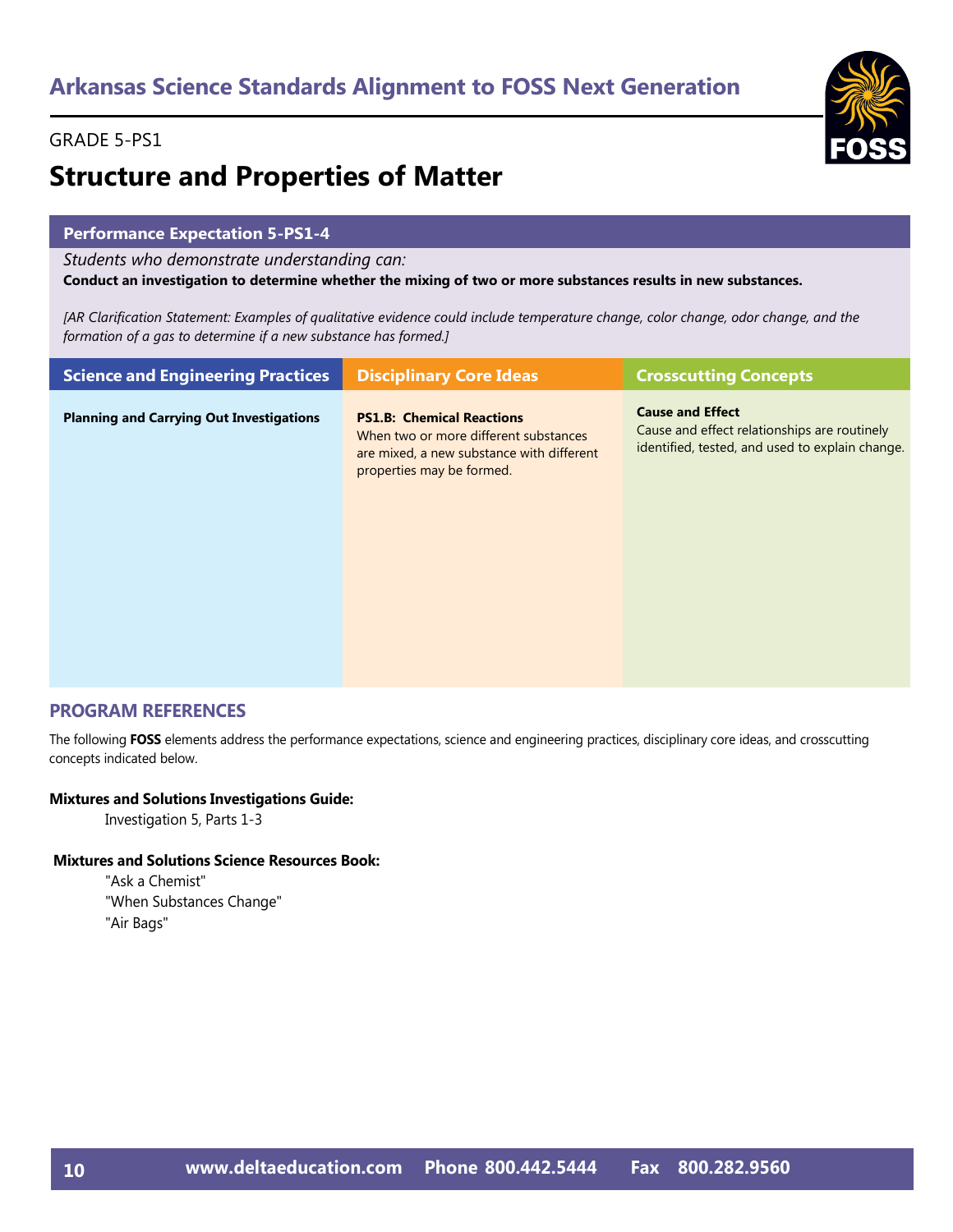# **Matter and Energy in Organisms and Ecosystems**

# **Performance Expectation 5-PS3-1**

*Students who demonstrate understanding can:*

**Use models to describe that energy in animals' food (used for body repair, growth, motion, and to maintain body warmth) was once energy from the sun.** 

*[Clarification Statement: Examples of models could include diagrams and flow charts.]*

| <b>Science and Engineering Practices</b> | <b>Disciplinary Core Ideas</b>                                                                                                                                                                                                                | <b>Crosscutting Concepts</b>                                                                  |
|------------------------------------------|-----------------------------------------------------------------------------------------------------------------------------------------------------------------------------------------------------------------------------------------------|-----------------------------------------------------------------------------------------------|
| <b>Developing and Using Models</b>       | <b>PS3.D: Energy in Chemical Processes</b><br>and Everyday Life<br>The energy released [from] food was<br>once energy from the sun that was<br>captured by plants in the chemical<br>process that forms plant matter (from air<br>and water). | <b>Energy and Matter</b><br>Energy can be transferred in various ways and<br>between objects. |
|                                          | <b>LS1.C: Organization for Matter and</b><br><b>Energy Flow in Organisms</b><br>Food provides animals with the materials<br>they need for body repair and growth<br>and the energy they need to maintain<br>body warmth and for motion.       |                                                                                               |

# **PROGRAM REFERENCES**

The following **FOSS** elements address the performance expectations, science and engineering practices, disciplinary core ideas, and crosscutting concepts indicated below.

### **Living Systems Investigations Guide**:

Investigation 1, Parts 1-4 Investigation 2, Parts 1-3 Investigation 3, Parts 1-3 Investigation 4, Parts 1-4

#### **Living Systems Science Resources Book:**

"Introduction to Systems" "Is Earth a System?" "The Biosphere" "Monterey Bay National Marine Sanctuary" "Comparing Aquatic and Terrestrial Ecosystems" "There's Yeast in My Bread!" "Producers"

- "Getting Nutrients"
- "The Human Digestive System"
- "Leaf Classification"
- "Plant Vascular Systems"
- "The Story of Maple Syrup"
- "The Human Circulatory System"
- "The Human Respiratory System"
- "Other Circulatory and Respiratory Systems"
- "Structures of the Brain"
- "Sensory Systems"
- "Animal Communication"
- "Monarch Migration"
- "North Atlantic Ocean Ecosystem"

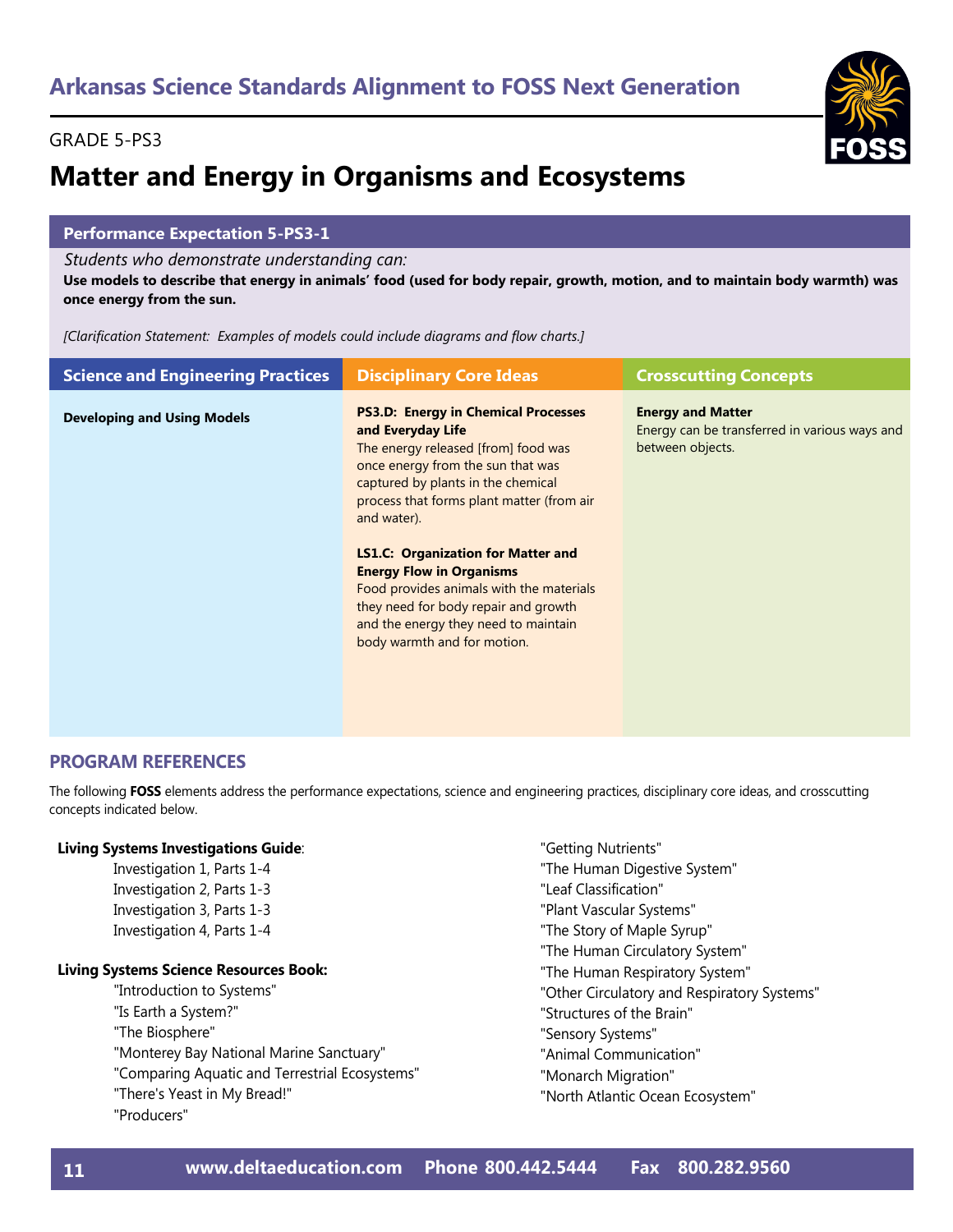# GRADE 5-LS1

# **Matter and Energy in Organisms and Ecosystems**

# **Performance Expectation 5-LS1-1**

*Students who demonstrate understanding can:*

**Support an argument that plants get the materials they need for growth chiefly from air and water.** 

*[Clarification Statement: Emphasis is on the idea that plant matter comes mostly from air and water, not from the soil.]*

| <b>Science and Engineering Practices</b>  | <b>Disciplinary Core Ideas</b>                                                                                                                          | <b>Crosscutting Concepts</b>                                                           |
|-------------------------------------------|---------------------------------------------------------------------------------------------------------------------------------------------------------|----------------------------------------------------------------------------------------|
| <b>Engaging in Argument from Evidence</b> | <b>LS1.C: Organization for Matter and</b><br><b>Energy Flow in Organisms</b><br>Plants acquire their material for growth<br>chiefly from air and water. | <b>Energy and Matter</b><br>Matter is transported into, out of, and within<br>systems. |

# **PROGRAM REFERENCES**

The following **FOSS** elements address the performance expectations, science and engineering practices, disciplinary core ideas, and crosscutting concepts indicated below.

#### **Living Systems Investigations Guide**:

Investigation 2, Parts 1-3 Investigation 3, Parts 1-3

#### **Living Systems Science Resources Book**:

"There's Yeast in My Bread!"

"Producers"

- "Getting Nutrients"
- "The Human Digestive System"
- "Leaf Classification"
- "Plant Vascular Systems"
- "The Story of Maple Syrup"
- "The Human Circulatory System"
- "The Human Respiratory System"
- "Other Circulatory and Respiratory Systems"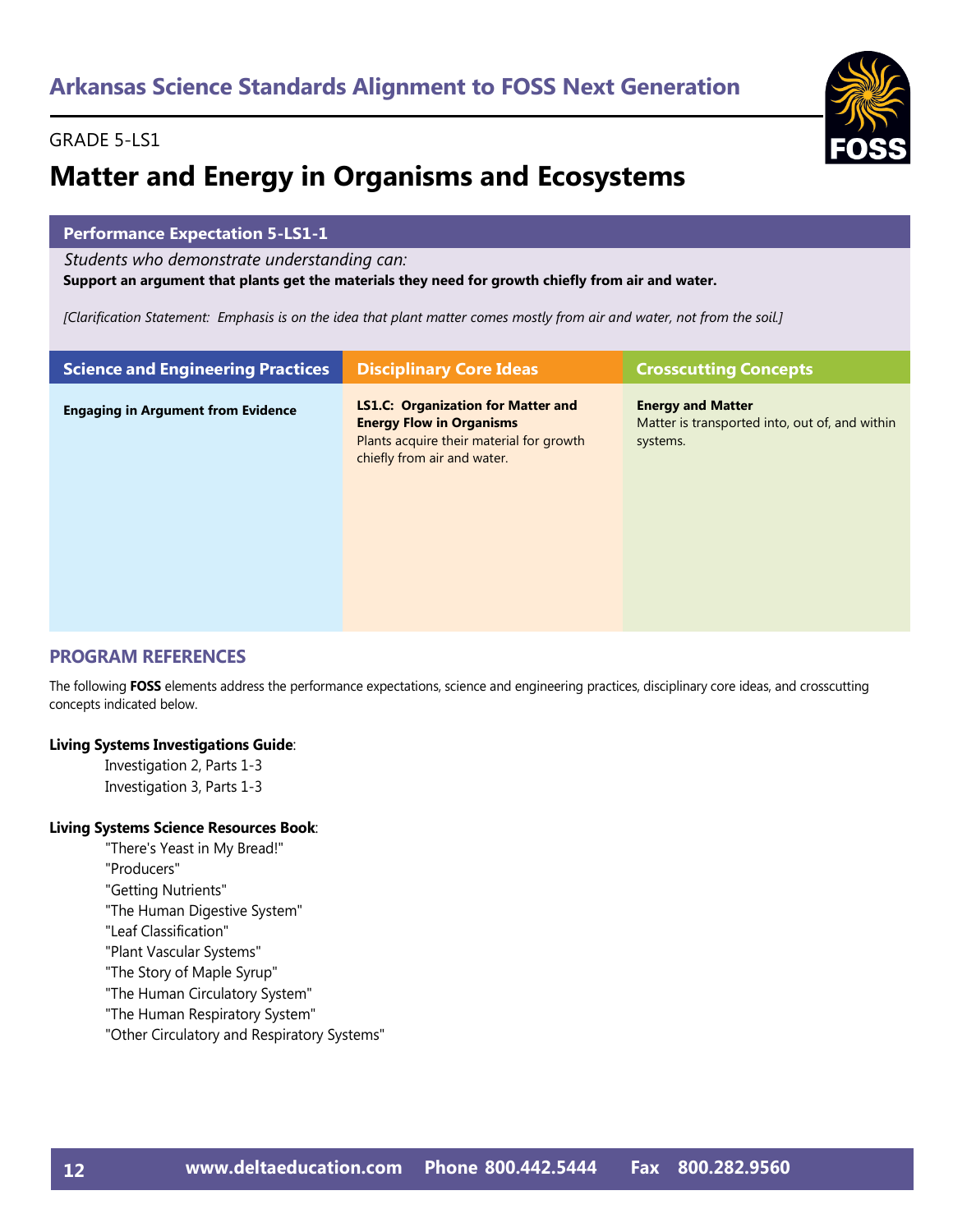# GRADE 5-LS2

# **Matter and Energy in Organisms and Ecosystems**

# **Performance Expectation 5-LS2-1**

### *Students who demonstrate understanding can:*

#### **Develop a model to describe the movement of matter among plants, animals, decomposers, and the environment.**

*[Clarification Statement: Emphasis is on the idea that matter that is not food (air, water, decomposed materials in soil) is changed by plants into matter that is food. Examples of systems could include organisms, ecosystems, and the Earth.] [Assessment Boundary: Assessment does not include molecular explanations.]*

| <b>Science and Engineering Practices</b>                                           | <b>Disciplinary Core Ideas</b>                                                                                                                                                                                                                                                                                                                                                                                                                                                                                                                                                                                                                                                                                                                                                                                                                                                                                                                                                                                                                                                                                                                    | <b>Crosscutting Concepts</b>                                                  |
|------------------------------------------------------------------------------------|---------------------------------------------------------------------------------------------------------------------------------------------------------------------------------------------------------------------------------------------------------------------------------------------------------------------------------------------------------------------------------------------------------------------------------------------------------------------------------------------------------------------------------------------------------------------------------------------------------------------------------------------------------------------------------------------------------------------------------------------------------------------------------------------------------------------------------------------------------------------------------------------------------------------------------------------------------------------------------------------------------------------------------------------------------------------------------------------------------------------------------------------------|-------------------------------------------------------------------------------|
| <b>Developing and Using Models</b>                                                 | <b>LS2.A: Interdependent Relationships</b><br>in Ecosystems                                                                                                                                                                                                                                                                                                                                                                                                                                                                                                                                                                                                                                                                                                                                                                                                                                                                                                                                                                                                                                                                                       | <b>Systems and System Models</b><br>A system can be described in terms of its |
| Science Models, Laws, Mechanisms, and<br><b>Theories Explain Natural Phenomena</b> | The food of almost any kind of animal can<br>be traced back to plants. Organisms are<br>related in food webs in which some animals<br>eat plants for food and other animals eat<br>the animals that eat plants. Some<br>organisms, such as fungi and bacteria, break<br>down dead organisms (both plants or plants<br>parts and animals) and therefore operate as<br>"decomposers." Decomposition eventually<br>restores (recycles) some materials back to<br>the soil. Organisms can survive only in<br>environments in which their particular needs<br>are met. A healthy ecosystem is one in<br>which multiple species of different types are<br>each able to meet their needs in a relatively<br>stable web of life. Newly introduced species<br>can damage the balance of an ecosystem.<br><b>LS2.B: Cycles of Matter and Energy</b><br><b>Transfer in Ecosystems</b><br>Matter cycles between the air and soil and<br>among plants, animals, and microbes as<br>these organisms live and die. Organisms<br>obtain gases, and water, from the<br>environment, and release waste matter (gas,<br>liquid, or solid) back into the environment. | components and their interactions.                                            |

# **PROGRAM REFERENCES**

The following **FOSS** elements address the performance expectations, science and engineering practices, disciplinary core ideas, and crosscutting concepts indicated below.

| <b>Living Systems Investigations Guide:</b>   | "The Biosphere"                                | "The Story of Maple Syrup"                  |
|-----------------------------------------------|------------------------------------------------|---------------------------------------------|
| Investigation 1, Parts 1-4                    | "Monterey Bay National Marine Sanctuary"       | "The Human Circulatory System"              |
| Investigation 2, Parts 1-3                    | "Comparing Aquatic and Terrestrial Ecosystems" | "The Human Respiratory System"              |
| Investigation 3, Parts 1-3                    | "There's Yeast in My Bread!"                   | "Other Circulatory and Respiratory Systems" |
| Investigation 4, Parts 1-4                    | "Producers"                                    | "Structures of the Brain"                   |
|                                               | "Getting Nutrients"                            | "Sensory Systems"                           |
| <b>Living Systems Science Resources Book:</b> | "The Human Digestive System"                   | "Animal Communication"                      |
| "Introduction to Systems"                     | "Leaf Classification"                          | "Monarch Migration"                         |
| "Is Earth a System?"                          | "Plant Vascular Systems"                       | "North Atlantic Ocean Ecosystem"            |
|                                               |                                                |                                             |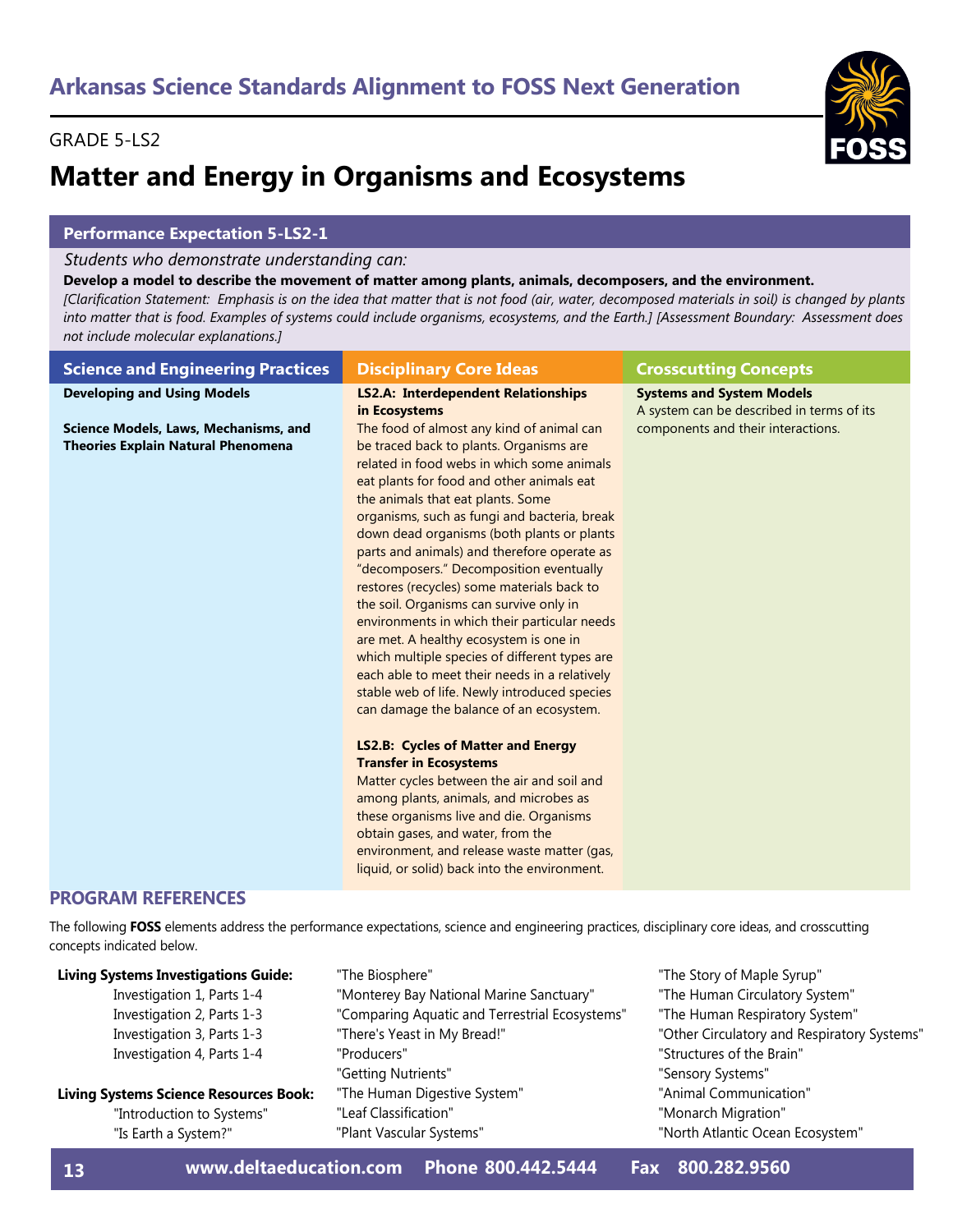# GRADE 5-ETS1

# **Engineering, Technology and Applications of Science**



# **Performance Expectation 5-ETS1-1**

*Students who demonstrate understanding can:*

**Define a simple design problem reflecting a need or a want that includes specified criteria for success and constraints on materials, time, or cost.** 

| <b>Science and Engineering Practices</b>      | <b>Disciplinary Core Ideas</b>                                                                                                                                                                                                                                                                                                                                                                                                                                                                       | <b>Crosscutting Concepts</b>                                                                                                                                                                                      |
|-----------------------------------------------|------------------------------------------------------------------------------------------------------------------------------------------------------------------------------------------------------------------------------------------------------------------------------------------------------------------------------------------------------------------------------------------------------------------------------------------------------------------------------------------------------|-------------------------------------------------------------------------------------------------------------------------------------------------------------------------------------------------------------------|
| <b>Asking Questions and Defining Problems</b> | <b>ETS1.A: Defining and Delimiting</b><br><b>Engineering Problems</b><br>Possible solutions to a problem are limited<br>by available materials and resources<br>(constraints). The success of a designed<br>solution is determined by considering the<br>desired features of a solution (criteria).<br>Different proposals for solutions can be<br>compared on the basis of how well each<br>one meets the specified criteria for success<br>or how well each takes the constraints into<br>account. | Influence of Science, Engineering, and<br><b>Technology on Society and the Natural</b><br><b>World</b><br>People's needs and wants change over time,<br>as do their demands for new and improved<br>technologies. |

### **PROGRAM REFERENCES**

The following **FOSS** elements address the performance expectations, science and engineering practices, disciplinary core ideas, and crosscutting concepts indicated below.

#### **Mixtures and Solutions Investigations Guide:**

Investigation 1, Part 3 Investigation 4, Part 4

#### **Mixtures and Solutions Science Resources Book:**

"Taking Mixtures Apart" "Science Practices" "Engineering Practices" "East Bay Academy for Young Scientists" "Drinking Ocean Water"

"Creative Solutions"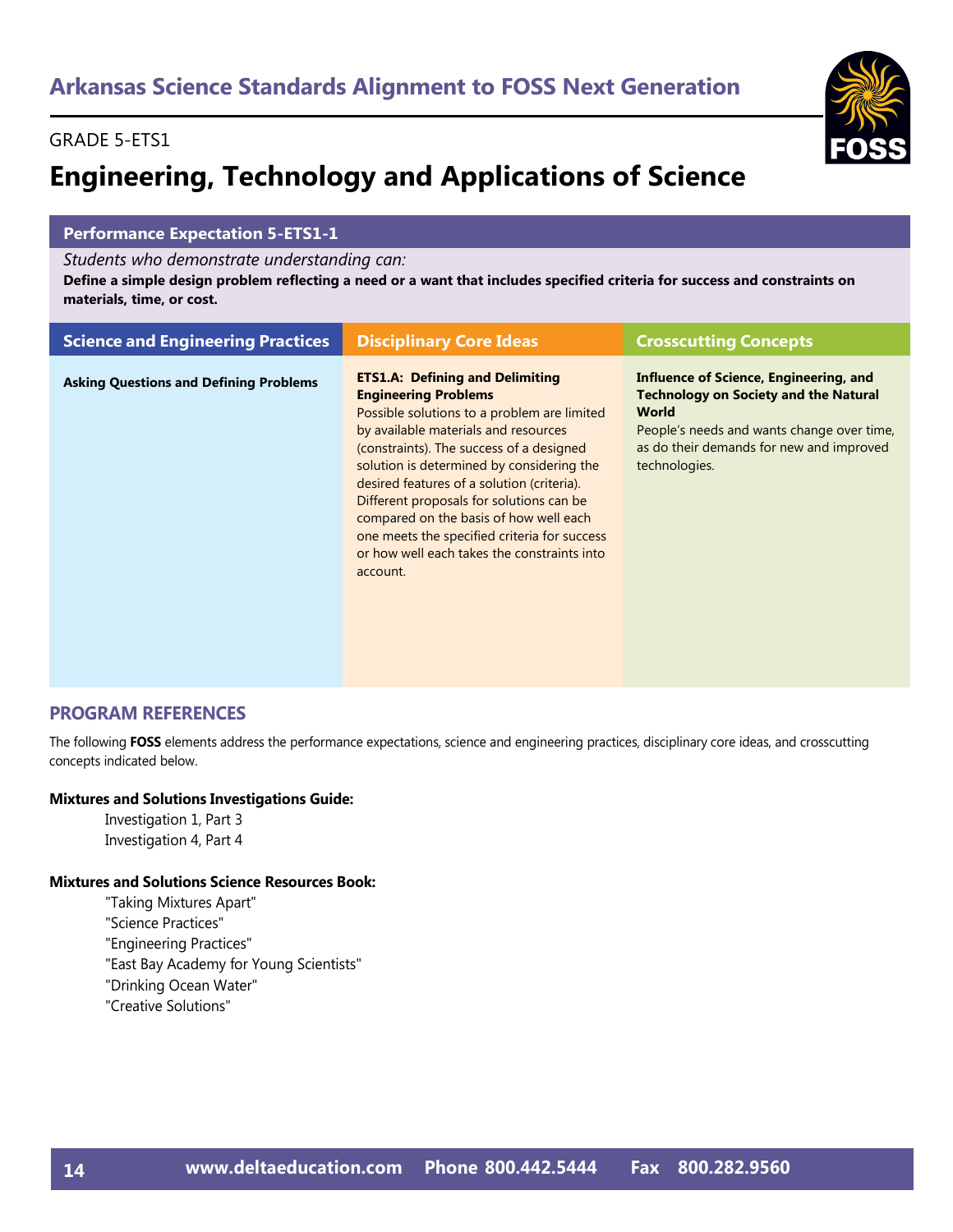# GRADE 5-ETS1

# **Engineering, Technology and Applications of Science**

# **Performance Expectation 5-ETS1-2**

#### *Students who demonstrate understanding can:*

**Generate and compare multiple possible solutions to a problem based on how well each is likely to meet the criteria and constraints of the problem.** 

| <b>Science and Engineering Practices</b>                           | <b>Disciplinary Core Ideas</b>                                                                                                                                                                                                                                                                                                                                                                                                   | <b>Crosscutting Concepts</b>                                                                                                                                                                                                                                       |
|--------------------------------------------------------------------|----------------------------------------------------------------------------------------------------------------------------------------------------------------------------------------------------------------------------------------------------------------------------------------------------------------------------------------------------------------------------------------------------------------------------------|--------------------------------------------------------------------------------------------------------------------------------------------------------------------------------------------------------------------------------------------------------------------|
| <b>Constructing Explanations and Designing</b><br><b>Solutions</b> | <b>ETS1.B: Developing Possible Solutions</b><br>Research on a problem should be carried<br>out before beginning to design a<br>solution. Testing a solution involves<br>investigating how well it performs under<br>a range of likely conditions.<br>At whatever stage, communicating with<br>peers about proposed solutions is an<br>important part of the design process, and<br>shared ideas can lead to improved<br>designs. | <b>Influence of Science, Engineering, and</b><br><b>Technology on Society and the Natural</b><br><b>World</b><br>Engineers improve existing technologies or<br>develop new ones to increase their benefits,<br>decrease known risks, and meet societal<br>demands. |

# **PROGRAM REFERENCES**

The following **FOSS** elements address the performance expectations, science and engineering practices, disciplinary core ideas, and crosscutting concepts indicated below.

#### **Mixtures and Solutions Investigations Guide:**

Investigation 1, Part 3 Investigation 4, Part 4

#### **Mixtures and Solutions Science Resources Book:**

- "Taking Mixtures Apart" "Science Practices" "Engineering Practices" "East Bay Academy for Young Scientists" "Drinking Ocean Water"
- "Creative Solutions"